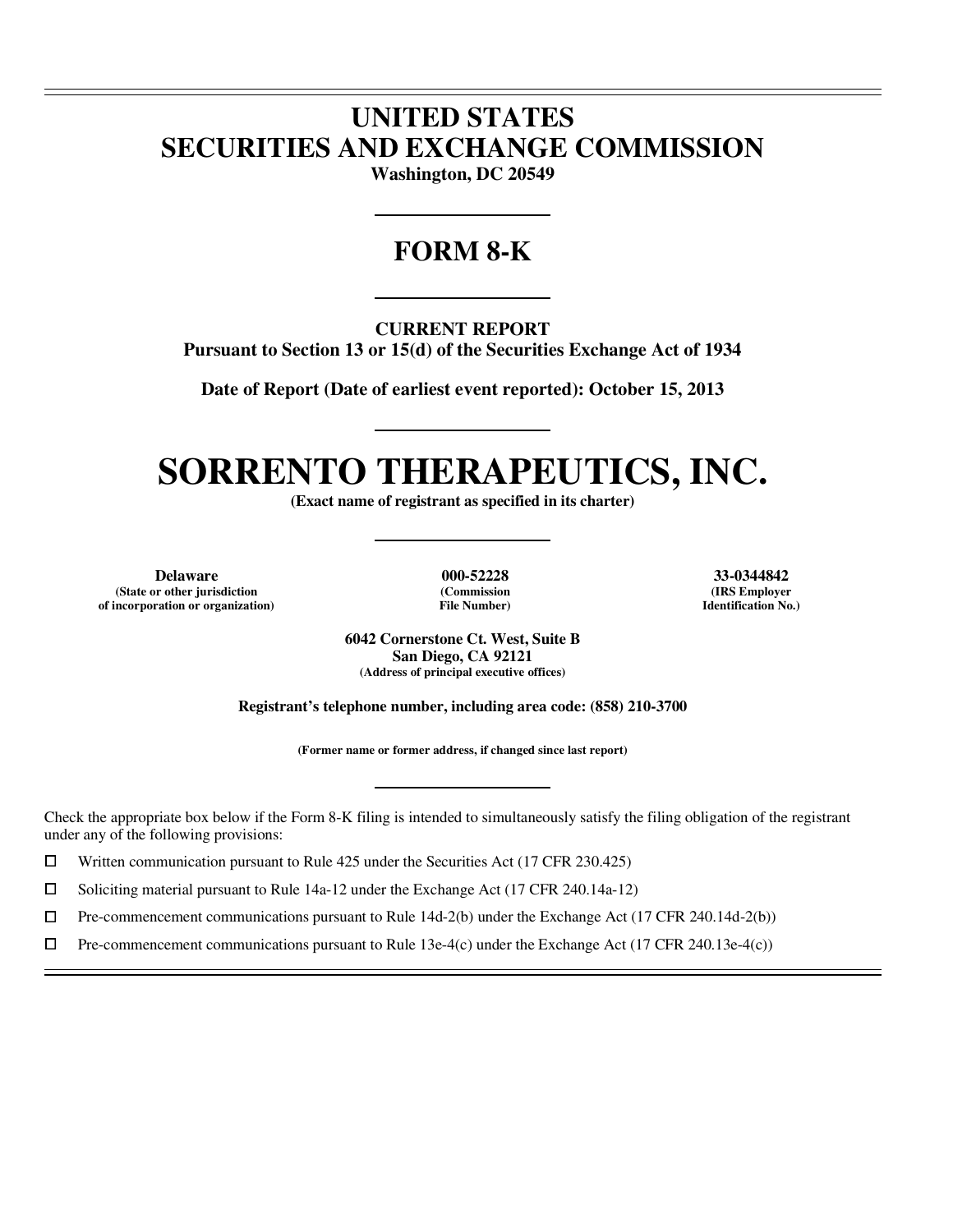#### **Item 8.01 Other Events.**

Sorrento Therapeutics, Inc. (the "Company") previously filed a Current Report on Form 8-K on October 2, 2013 disclosing its entry into a Loan and Security Agreement with Oxford Finance LLC and Silicon Valley Bank (the "Loan Agreement"). The Loan Agreement is attached hereto as Exhibit 10.1.

In addition, the Company previously filed a Current Report on Form 8-K on October 11, 2013 disclosing its merger with Sherrington Pharmaceuticals, Inc. In connection with such merger, attached hereto as Exhibit 2.1 and Exhibit 10.2, respectively, is the Agreement and Plan of Merger and Reorganization among Sorrento Therapeutics, Inc., SP Merger Sub, Inc., Sherrington Pharmaceuticals, Inc., Aceras Biomedical LLC, the stockholders of Sherrington Pharmaceuticals, Inc. and Cooley LLP, solely in its capacity as Escrow Agent dated as of October 9, 2013 and the Registration Rights Agreement by and among Sorrento Therapeutics, Inc. and the stockholders of Sherrington Pharmaceuticals, Inc. dated as of October 9, 2013.

#### **Item 9.01 Financial Statements and Exhibits.**

# **(d) Exhibits**

| Exhibit No. | <b>Description</b>                                                                                                                                                                                                                                                                                                |
|-------------|-------------------------------------------------------------------------------------------------------------------------------------------------------------------------------------------------------------------------------------------------------------------------------------------------------------------|
| 2.1         | Agreement and Plan of Merger and Reorganization among Sorrento Therapeutics, Inc., SP Merger Sub, Inc.,<br>Sherrington Pharmaceuticals, Inc., Aceras Biomedical LLC, the stockholders of Sherrington Pharmaceuticals, Inc.<br>and Cooley LLP, solely in its capacity as Escrow Agent dated as of October 9, 2013* |
| 10.1        | Loan and Security Agreement dated as of September 27, 2013 among Oxford Finance LLC, Silicon Valley Bank,<br>Sorrento Therapeutics, Inc. and IgDraSol, Inc.*                                                                                                                                                      |
| 10.2        | Registration Rights Agreement by and among Sorrento Therapeutics, Inc. and the stockholders of Sherrington<br>Pharmaceuticals, Inc. dated as of October 9, 2013*                                                                                                                                                  |
|             | *Sorrento hereby undertakes to furnish supplementally a copy of any omitted schedule or exhibit to such<br>agreement to the U.S. Securities and Exchange Commission upon request.                                                                                                                                 |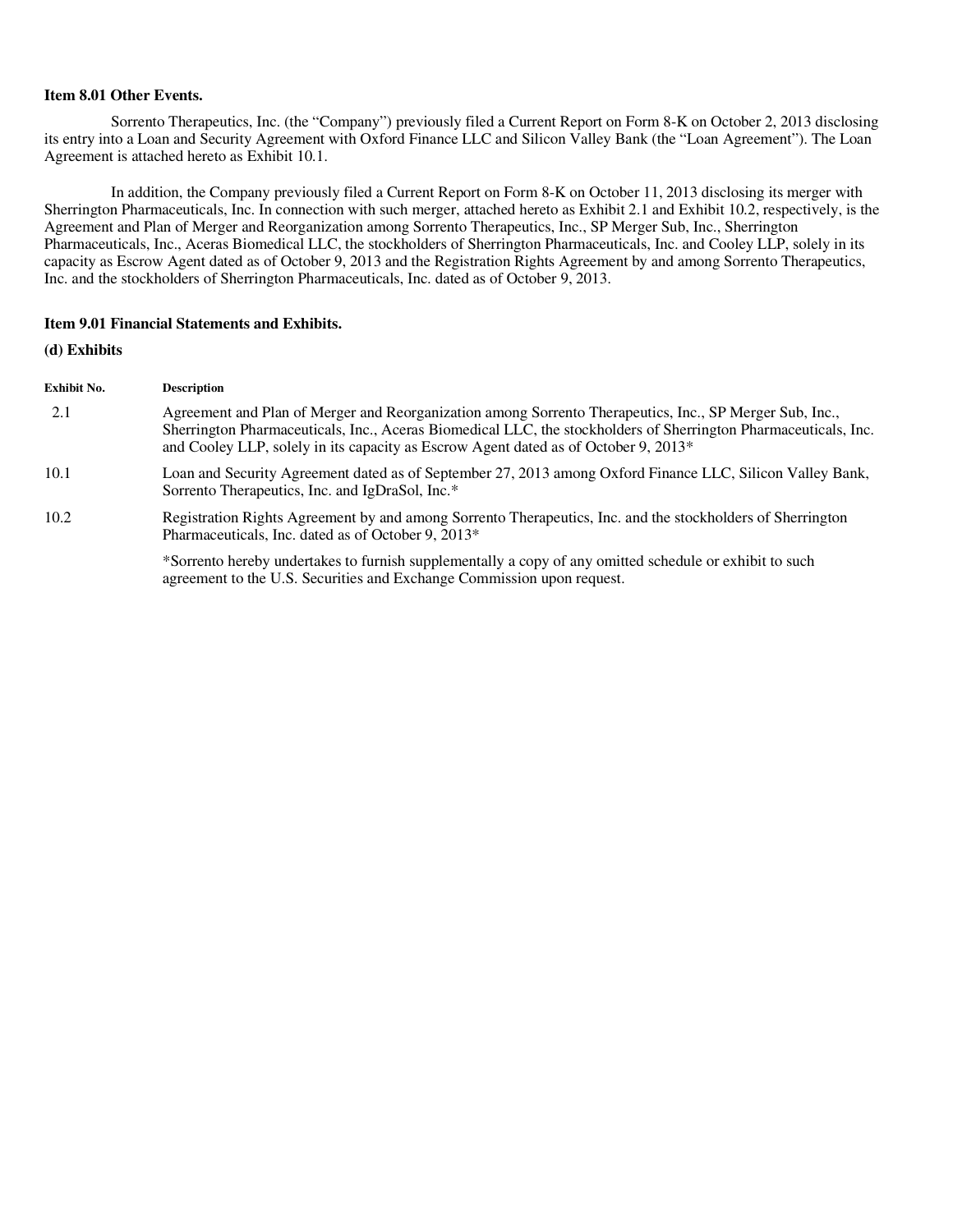# SIGNATURE

Pursuant to the requirements of the Securities Exchange Act of 1934, the Registrant has duly caused this report to be signed on its behalf by the undersigned hereunto duly authorized.

Dated: October 15, 2013

# SORRENTO THERAPEUTICS, INC.

By: /s/ Richard Vincent

Name: Richard Vincent Title: Chief Financial Officer and Secretary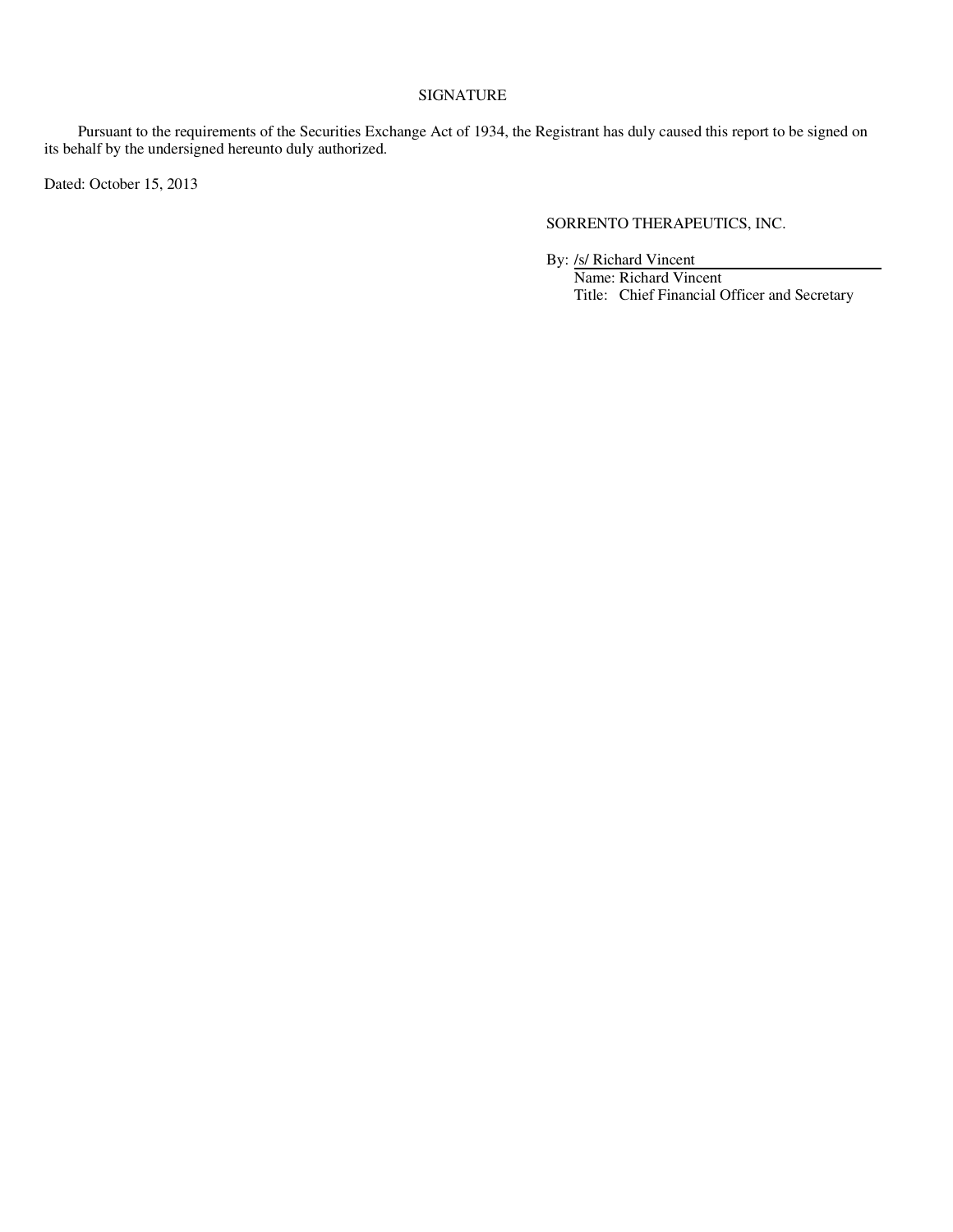**Exhibit 2.1** 

**Execution Version** 

# **AGREEMENT AND PLAN OF**

 $\overline{a}$  $\overline{a}$ 

 $\overline{a}$ 

### **MERGER AND REORGANIZATION**

among:

**SORRENTO THERAPEUTICS, INC.,**  a Delaware corporation;

> **SP MERGER SUB, INC.,**  a Delaware corporation;

**SHERRINGTON PHARMACEUTICALS, INC.,**  a Delaware corporation;

**ACERAS BIOMEDICAL LLC,**  a Delaware limited liability company;

the stockholders of Sherrington Pharmaceuticals, Inc.;

and Cooley LLP, solely in its capacity as Escrow Agent

Dated as of October 9, 2013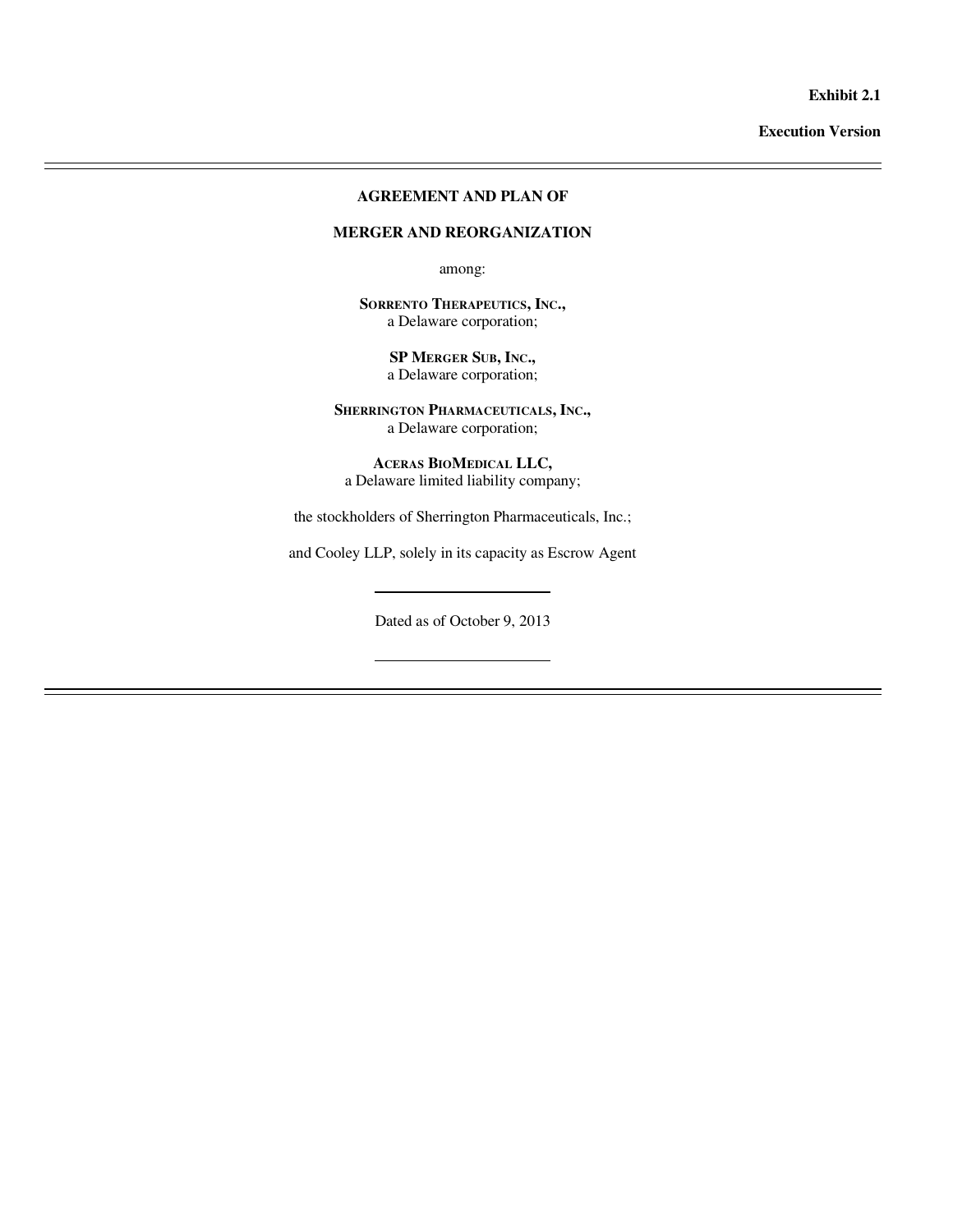# **Table of Contents**

|     |                                                                 | Page           |
|-----|-----------------------------------------------------------------|----------------|
|     | 1. Description of Transaction                                   | $\mathbf{1}$   |
| 1.1 | Merger of Merger Sub into the Company                           | 1              |
| 1.2 | Effect of the Merger                                            | $\overline{c}$ |
| 1.3 | Closing; Effective Time                                         | $\overline{2}$ |
| 1.4 | Certificate of Incorporation and Bylaws; Directors and Officers | $\sqrt{2}$     |
| 1.5 | Effect on Company Capital Stock and Company Options             | $\sqrt{2}$     |
| 1.6 | Merger Consideration Distribution                               | 3              |
| 1.7 | Closing of the Company's Transfer Books                         | $\mathfrak{Z}$ |
| 1.8 | Exchange of Certificates; Holdback Shares                       | $\mathfrak{Z}$ |
| 1.9 | <b>Registration Statement Adjustment</b>                        | 5              |
|     | 1.10 Appraisal Rights                                           | 5              |
|     | 1.11 Further Action                                             | 6              |
|     | 1.12 Plan of Reorganization                                     | 6              |
|     | 1.13 Stockholder Representative                                 | 6              |
|     | 2. Representations and Warranties of the Company                | 7              |
| 2.1 | Due Organization; Etc                                           | $\tau$         |
| 2.2 | Certificate of Incorporation and Bylaws; Records                | 8              |
| 2.3 | Capitalization, Etc                                             | $\,8\,$        |
| 2.4 | <b>Financial Statements</b>                                     | 10             |
| 2.5 | Absence of Changes                                              | 10             |
| 2.6 | Title to Assets                                                 | 12             |
| 2.7 | Vote Required                                                   | 12             |
| 2.8 | Equipment; Leasehold                                            | 12             |
| 2.9 | <b>Intellectual Property</b>                                    | 13             |
|     | 2.10 Contracts                                                  | 15             |
|     | 2.11 Liabilities                                                | 18             |
|     | 2.12 Compliance with Legal Requirements                         | 18             |
|     | 2.13 Tax Matters                                                | 20             |
|     | 2.14 Employee and Labor Matters                                 | 22             |
|     | 2.15 Company Employee Plans                                     | 23             |

-i-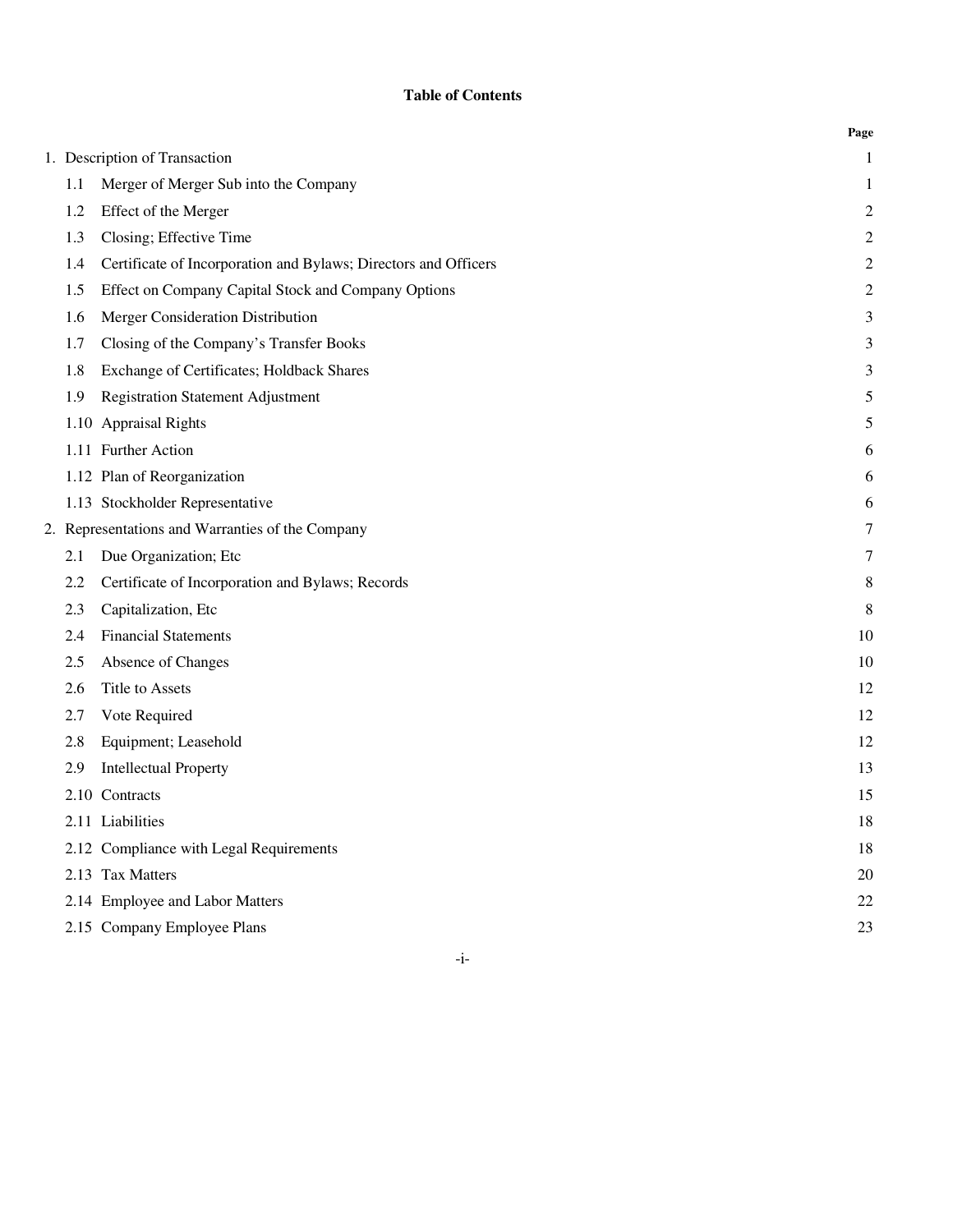|     |                                                            | Page |
|-----|------------------------------------------------------------|------|
|     | 2.16 Environmental Matters                                 | 24   |
|     | 2.17 Insurance                                             | 24   |
|     | 2.18 Related Party Transactions                            | 24   |
|     | 2.19 Legal Proceedings; Orders                             | 24   |
|     | 2.20 Bank Accounts                                         | 25   |
|     | 2.21 Authority; Binding Nature of Agreement                | 25   |
|     | 2.22 Non-Contravention; Consents                           | 25   |
|     | 2.23 Full Disclosure                                       | 26   |
|     | 2.24 Brokers; Other Service Providers                      | 26   |
|     | 2.25 Complete Copies of Materials                          | 26   |
|     | 2.26 No Existing Discussions                               | 27   |
|     | 3. Representations and Warranties of each Stockholder      | 27   |
| 3.1 | Organization                                               | 27   |
| 3.2 | Authorization                                              | 27   |
| 3.3 | No Conflict                                                | 27   |
| 3.4 | No Consent                                                 | 27   |
| 3.5 | Ownership of Securities                                    | 27   |
| 3.6 | Litigation                                                 | 28   |
| 3.7 | No Broker's or Finder's Fees                               | 28   |
|     | 4. Representations and Warranties of Parent and Merger Sub | 28   |
| 4.1 | Due Organization; Etc                                      | 28   |
| 4.2 | Capitalization, Etc                                        | 28   |
| 4.3 | Parent Common Stock                                        | 29   |
| 4.4 | Parent SEC Filings                                         | 29   |
| 4.5 | <b>Registration Rights</b>                                 | 29   |
| 4.6 | <b>Financial Statements</b>                                | 30   |
| 4.7 | <b>Legal Proceedings</b>                                   | 30   |
| 4.8 | Merger Sub                                                 | 30   |
| 4.9 | Absence of Certain Changes                                 | 30   |
|     | 4.10 Tax Matters                                           | 30   |

-ii-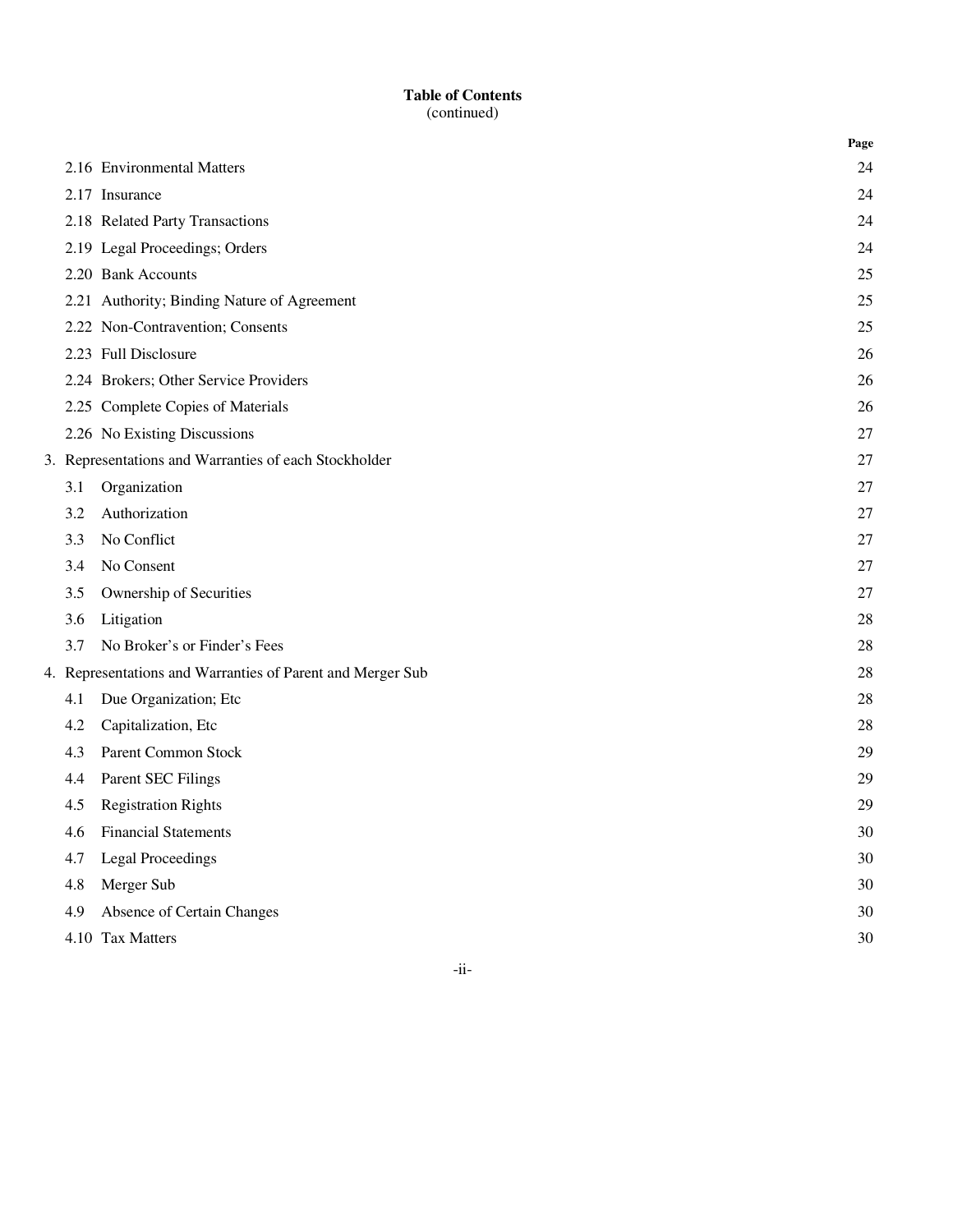|     |                                                                 | Page |
|-----|-----------------------------------------------------------------|------|
|     | 4.11 Authority; Binding Nature of Agreement                     | 31   |
|     | 4.12 Non-Contravention; Consents                                | 31   |
|     | 4.13 Full Disclosure                                            | 32   |
|     | 4.14 Brokers; Other Service Providers                           | 32   |
|     | 4.15 Complete Copies of Materials                               | 32   |
|     | 5. Certain Covenants of the Company                             | 32   |
| 5.1 | Access and Investigation                                        | 32   |
| 5.2 | Operation of the Company's Business                             | 32   |
| 5.3 | Notification; Updates to Company Disclosure Schedule            | 34   |
| 5.4 | No Negotiation                                                  | 34   |
|     | 6. Additional Covenants of the Parties                          | 35   |
| 6.1 | Filings and Consents                                            | 35   |
| 6.2 | <b>Public Announcements</b>                                     | 35   |
| 6.3 | Commercially Reasonable Efforts                                 | 35   |
| 6.4 | Company Debt                                                    | 35   |
| 6.5 | <b>FIRPTA Matters</b>                                           | 35   |
| 6.6 | <b>Consulting Agreement</b>                                     | 35   |
| 6.7 | Non-Competition and Non-Solicitation Agreement                  | 35   |
| 6.8 | Resignation of Officers and Directors                           | 36   |
| 6.9 | Registration Statement; Rule 144                                | 36   |
|     | 6.10 Affiliate and Other Legends                                | 37   |
|     | 6.11 Tax Matters                                                | 37   |
|     | 6.12 Reclassification of Consultants                            | 38   |
|     | 7. Conditions Precedent to Obligations of Parent and Merger Sub | 38   |
| 7.1 | Accuracy of Representations                                     | 38   |
| 7.2 | Performance of Covenants                                        | 38   |
| 7.3 | Stockholder Approval                                            | 39   |
| 7.4 | Governmental Consents                                           | 39   |
| 7.5 | Reserved                                                        | 39   |
| 7.6 | Agreements and Documents                                        | 39   |

-iii-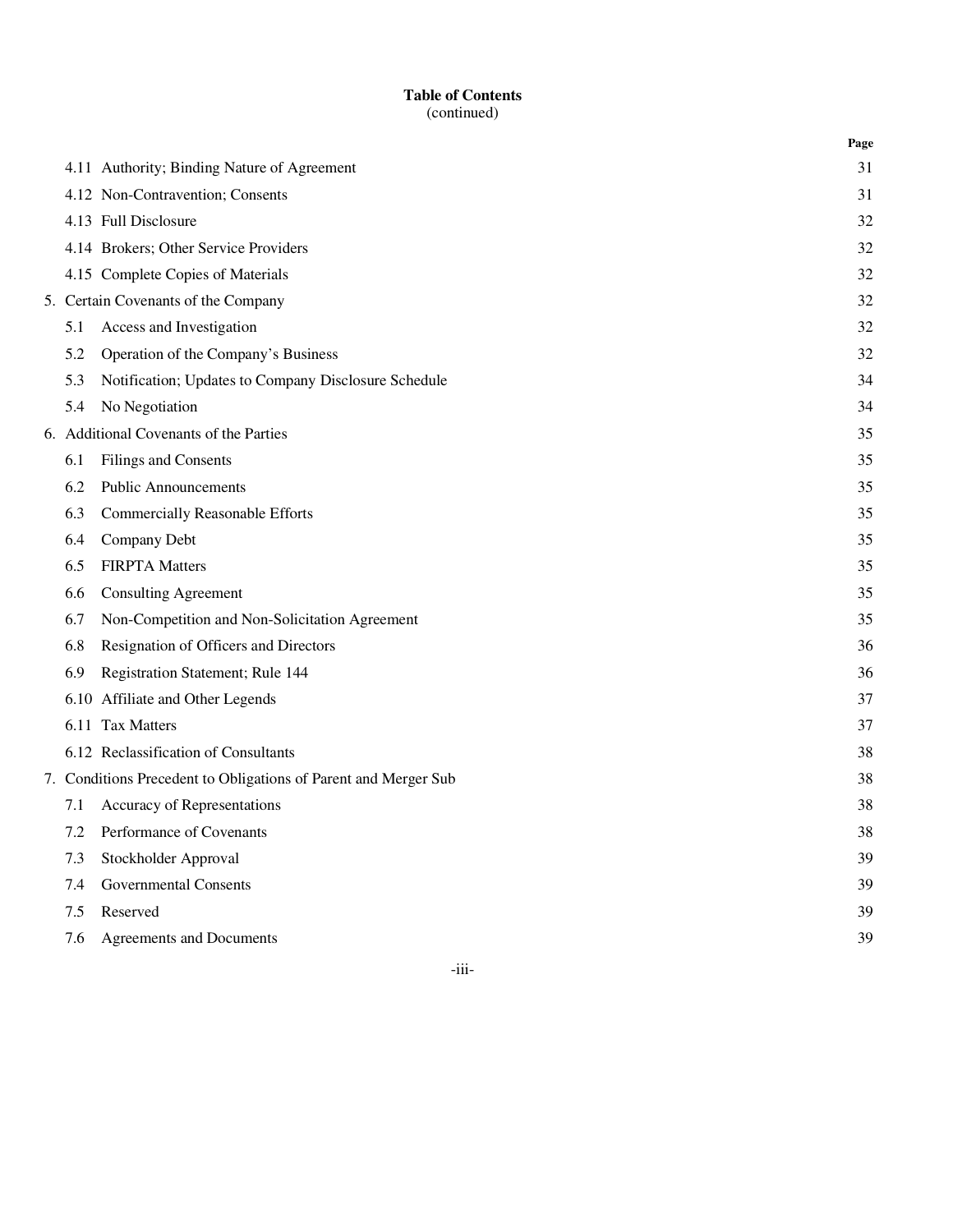|    |     |                                                    | Page |
|----|-----|----------------------------------------------------|------|
|    | 7.7 | Absence of Material Adverse Effect                 | 40   |
|    | 7.8 | FIRPTA Compliance                                  | 40   |
|    | 7.9 | No Restraints                                      | 40   |
|    |     | 7.10 No Legal Proceedings                          | 40   |
|    |     | 7.11 Extinguishment of Debt                        | 41   |
| 8. |     | Conditions Precedent to Obligations of the Company | 41   |
|    | 8.1 | Accuracy of Representations                        | 41   |
|    | 8.2 | Performance of Covenants                           | 41   |
|    | 8.3 | <b>Governmental Consents</b>                       | 41   |
|    | 8.4 | Agreements and Documents                           | 41   |
|    | 8.5 | Absence of Material Adverse Effect                 | 42   |
|    | 8.6 | FDA Meeting Minutes                                | 42   |
|    | 8.7 | No Restraints                                      | 42   |
|    | 8.8 | No Legal Proceedings                               | 42   |
| 9. |     | Termination                                        | 42   |
|    | 9.1 | <b>Termination Events</b>                          | 42   |
|    | 9.2 | <b>Termination Procedures</b>                      | 43   |
|    | 9.3 | <b>Effect of Termination</b>                       | 43   |
|    |     | 10. Indemnification, Etc                           | 43   |
|    |     | 10.1 Survival of Representations, Etc              | 43   |
|    |     | 10.2 Right to Indemnification                      | 44   |
|    |     | 10.3 Limitations to Parent Indemnitee's Rights     | 45   |
|    |     | 10.4 No Contribution                               | 46   |
|    |     | 10.5 Indemnification Procedure                     | 46   |
|    |     | 10.6 Third Party Claims                            | 47   |
|    |     | 10.7 Sole and Exclusive Remedy                     | 48   |
|    |     | 10.8 Release of Holdback Shares                    | 49   |
|    |     | 11. Miscellaneous Provisions                       | 49   |
|    |     | 11.1 Further Assurances                            | 49   |
|    |     | 11.2 Fees and Expenses                             | 49   |

-iv-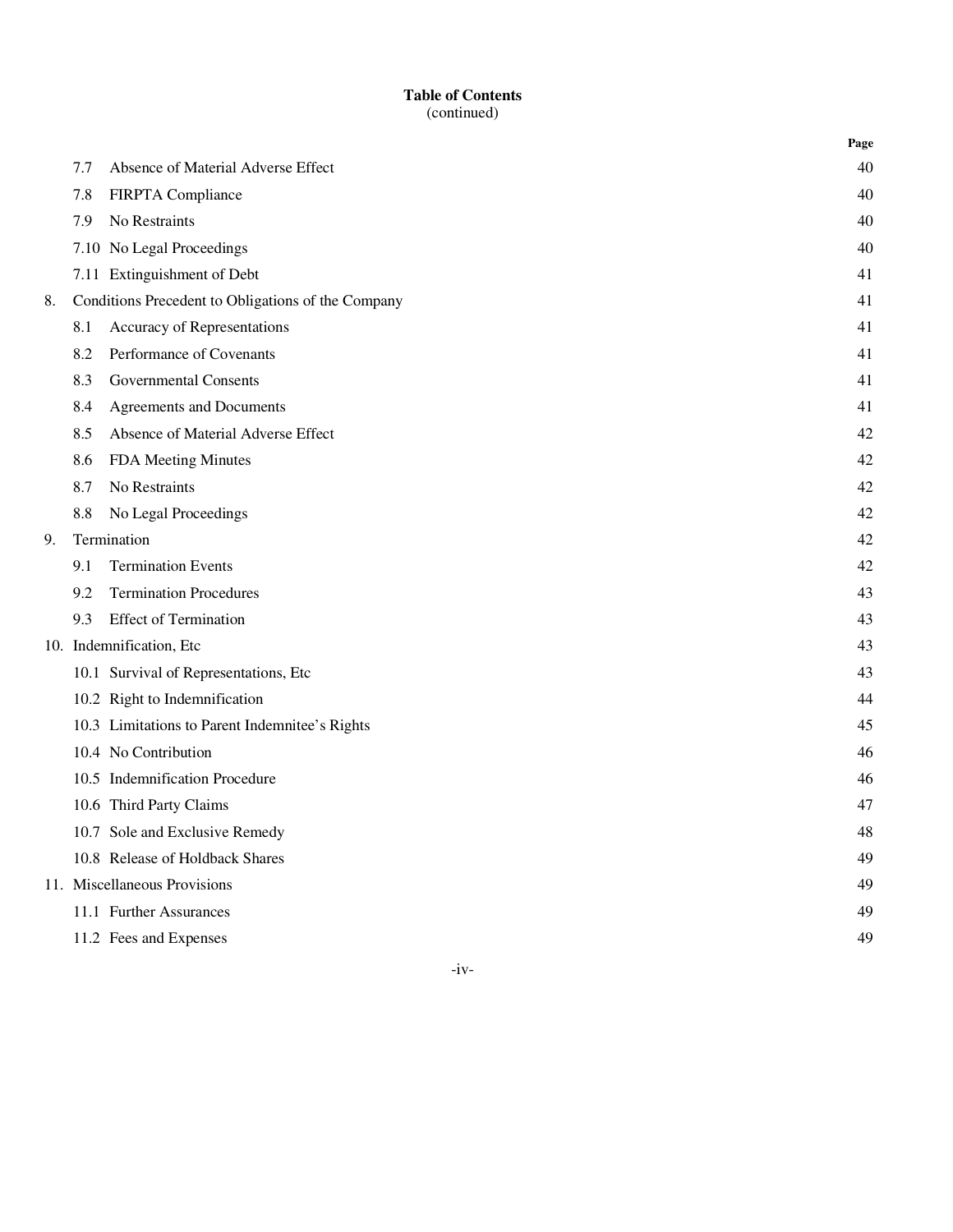|       |                                           | Page |
|-------|-------------------------------------------|------|
| 11.3  | Attorneys' Fees                           | 49   |
| 11.4  | <b>Notices</b>                            | 50   |
| 11.5  | Time of the Essence                       | 51   |
| 11.6  | Headings                                  | 51   |
| 11.7  | Counterparts                              | 51   |
| 11.8  | Governing Law; Dispute Resolution         | 51   |
| 11.9  | Successors and Assigns                    | 51   |
| 11.10 | Remedies Cumulative; Specific Performance | 51   |
| 11.11 | Waiver                                    | 52   |
| 11.12 | Amendments                                | 52   |
| 11.13 | Severability                              | 52   |
| 11.14 | Parties in Interest                       | 52   |
| 11.15 | Waiver of Jury Trial                      | 52   |
| 11.16 | Disclosure Schedule                       | 52   |
| 11.17 | <b>Entire Agreement</b>                   | 53   |
| 11.18 | Construction                              | 53   |

-v-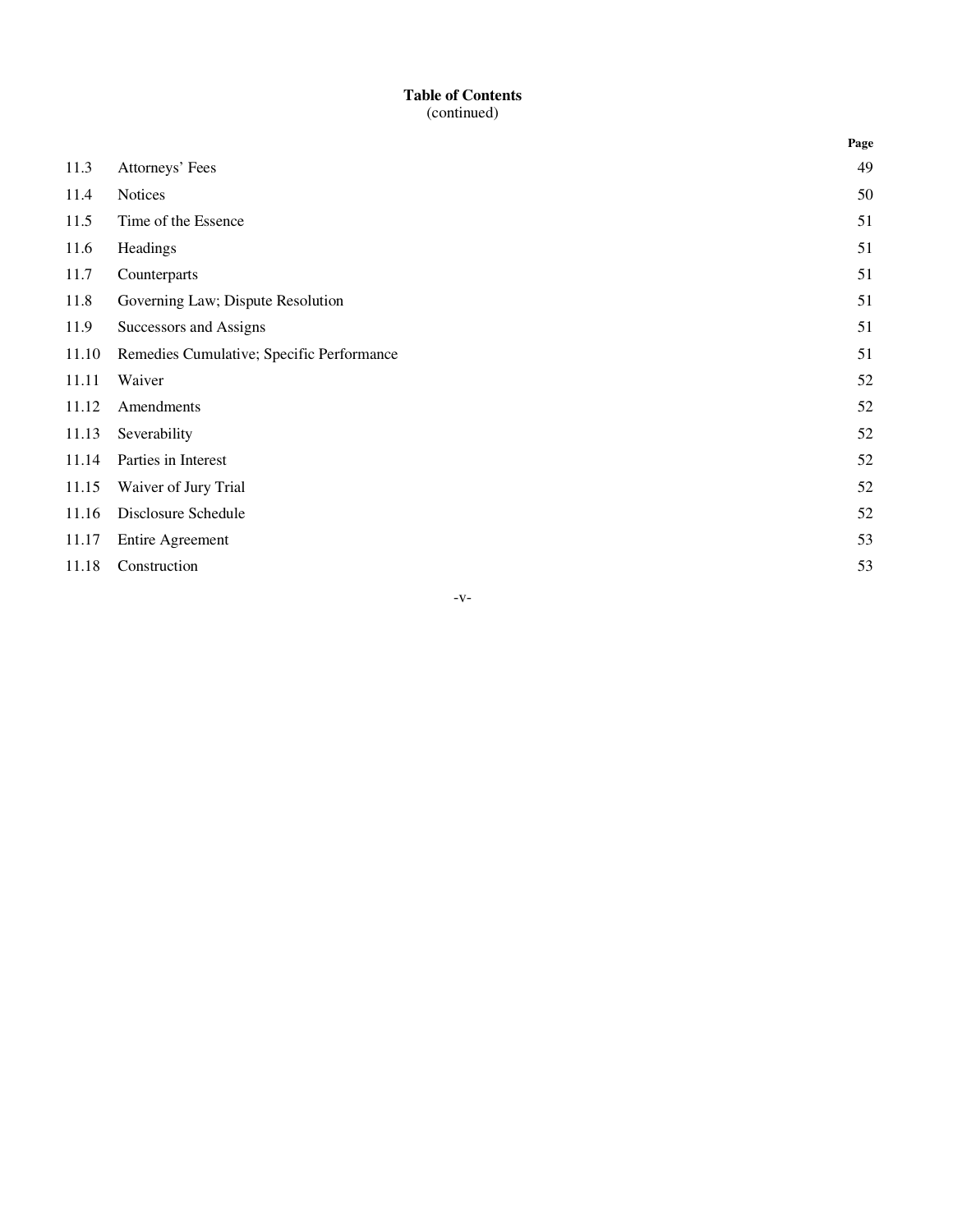### **AGREEMENT AND PLAN OF MERGER AND REORGANIZATION**

**THIS AGREEMENT AND PLAN OF MERGER AND REORGANIZATION** ("Agreement") is made and entered into as of October 9, 2013, by and among: Sorrento Therapeutics, Inc., a Delaware corporation ("Parent"); SP Merger Sub, Inc.**,** a Delaware corporation and a wholly owned subsidiary of Parent ("Merger Sub"); Sherrington Pharmaceuticals, Inc., a Delaware corporation (the "Company"); Aceras BioMedical LLC, a Delaware limited liability company (the "Key Holder"), the Company Stockholders and Cooley LLP, solely in its capacity as Escrow Agent. Certain other capitalized terms used in this Agreement are defined in Exhibit A.

#### **RECITALS**

**A.** Parent, Merger Sub and the Company intend to effect a merger of Merger Sub with and into the Company (the "Merger") in accordance with this Agreement and the Delaware General Corporation Law (the "DGCL"). Upon consummation of the Merger, Merger Sub will cease to exist, and the Company will become a wholly owned subsidiary of Parent.

**B.** This Agreement has been approved by the respective boards of directors of Parent, Merger Sub and the Company. The respective boards of directors of Merger Sub and the Company have each determined that the Merger is advisable and in the best interests of their respective stockholders, and such boards of directors have approved the Merger, upon the terms and subject to the conditions set forth in this Agreement. The board of directors of Parent has determined that the issuance of shares of Parent pursuant to this Agreement is advisable and in the best interests of its stockholders, and has approved the transactions contemplated by this Agreement, upon the terms and subject to the conditions set forth in this Agreement.

**C.** Concurrently with the execution of this Agreement, Aceras Partners LLC is entering into a consulting agreement with Parent substantially in the form of Exhibit B (the "Consulting Agreement"), to become effective and contingent upon the Closing.

**D.** Concurrently with the execution of this Agreement, Parent is entering into a registration rights agreement with the stockholders of the Company substantially in the form of Exhibit C (the "Registration Rights Agreement"), to become effective and contingent upon the Closing.

**E.** Prior to or promptly following the execution of this Agreement certain stockholders of the Company will execute and deliver a written consent in the form of Exhibit D hereto (collectively, the "Written Consent"), which will constitute the Required Vote.

#### **AGREEMENT**

The parties to this Agreement intending to be legally bound hereby agree as follows:

#### **1. DESCRIPTION OF TRANSACTION**

**1.1 Merger of Merger Sub into the Company.** Upon the terms and subject to the conditions set forth in this Agreement, at the Effective Time, Merger Sub shall be merged with and into the Company, and the separate existence of Merger Sub shall cease. The Company will continue as the surviving corporation in the Merger (the "Surviving Corporation").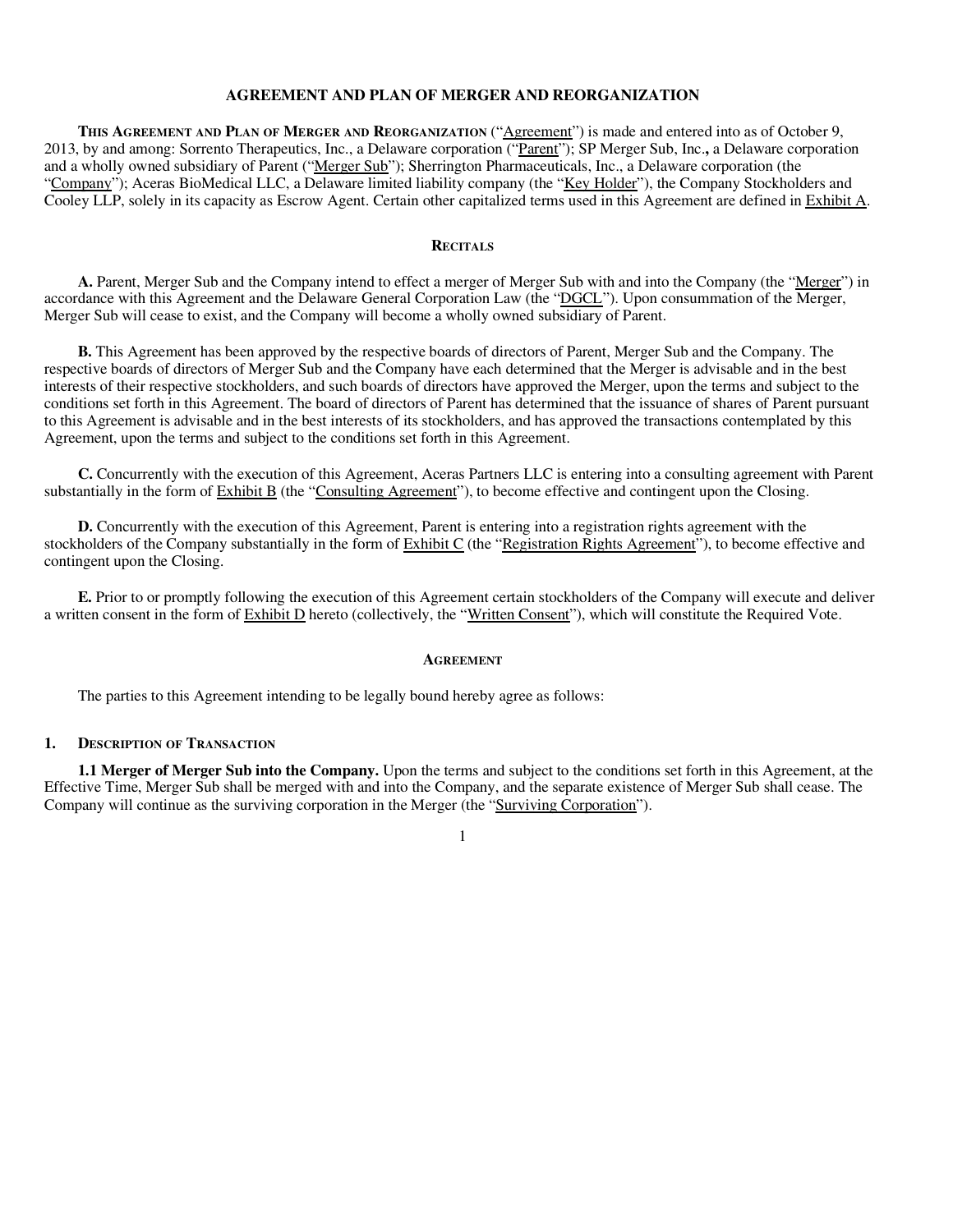**1.2 Effect of the Merger.** The Merger shall have the effects set forth in this Agreement, the Certificate of Merger and in the applicable provisions of the DGCL.

**1.3 Closing; Effective Time.** The consummation of the transactions contemplated by this Agreement (the "Closing") shall take place at the offices of Cooley LLP ("Cooley"), 3175 Hanover Street, Palo Alto, California 94304 at 10:00 a.m. on a date to be designated by Parent as soon as practicable, but no later than three (3) business days following satisfaction or waiver of the conditions set forth in Sections 7 and 8 herein (other than those conditions that by their nature are to be satisfied at the Closing, but subject to the satisfaction or waiver of such conditions). (The date on which the Closing actually takes place is referred to in this Agreement as the "Closing Date.") Contemporaneously with or as promptly as practicable after the Closing, a properly executed certificate of merger conforming to the requirements of the DGCL shall be filed with the Secretary of State of the State of Delaware (the "Certificate of Merger"). The Merger shall become effective at the time such Certificate of Merger is filed with the Secretary of State of the State of Delaware (the "Effective Time").

**1.4 Certificate of Incorporation and Bylaws; Directors and Officers.** Unless otherwise determined by Parent and the Company prior to the Effective Time:

**(a)** the certificate of incorporation of the Surviving Corporation shall be as of the Effective Time the certificate of incorporation of Merger Sub as in effect immediately prior to the Effective Time (except that the name of the Surviving Corporation shall be such name as Parent may designate);

**(b)** the bylaws of the Surviving Corporation shall be as of the Effective Time the bylaws of Merger Sub as in effect immediately prior to the Effective Time; and

**(c)** the directors and officers of the Surviving Corporation immediately after the Effective Time shall be the individuals who are the directors and officers of Merger Sub immediately prior to the Effective Time, together with such additional individuals as Parent may designate.

**1.5 Effect on Company Capital Stock and Company Options.** At the Effective Time, by virtue of the Merger and without any further action on the part of Parent, Merger Sub, the Company or any stockholder of the Company:

**(a)** any shares of Company Capital Stock then held by the Company (or held in the Company's treasury) shall be canceled and retired and shall cease to exist, and no consideration shall be delivered in exchange therefor;

**(b)** any shares of Company Capital Stock then held by Parent, Merger Sub or any other subsidiary of Parent shall be canceled and retired and shall cease to exist, and no consideration shall be delivered in exchange therefor;

**(c)** except as provided in subsections "(a)" and "(b)" of this Section 1.5, each share of Company Capital Stock issued and outstanding immediately prior to the Effective Time shall be canceled and automatically converted into the right of the holder to receive (subject to the terms of this Agreement): (i) the Closing Per Share Merger Consideration; and (ii) at such time and only to the extent incurred and distributable to the Non-Dissenting Stockholders pursuant and subject to the provisions of Section 1.9, the Future Per Share Consideration;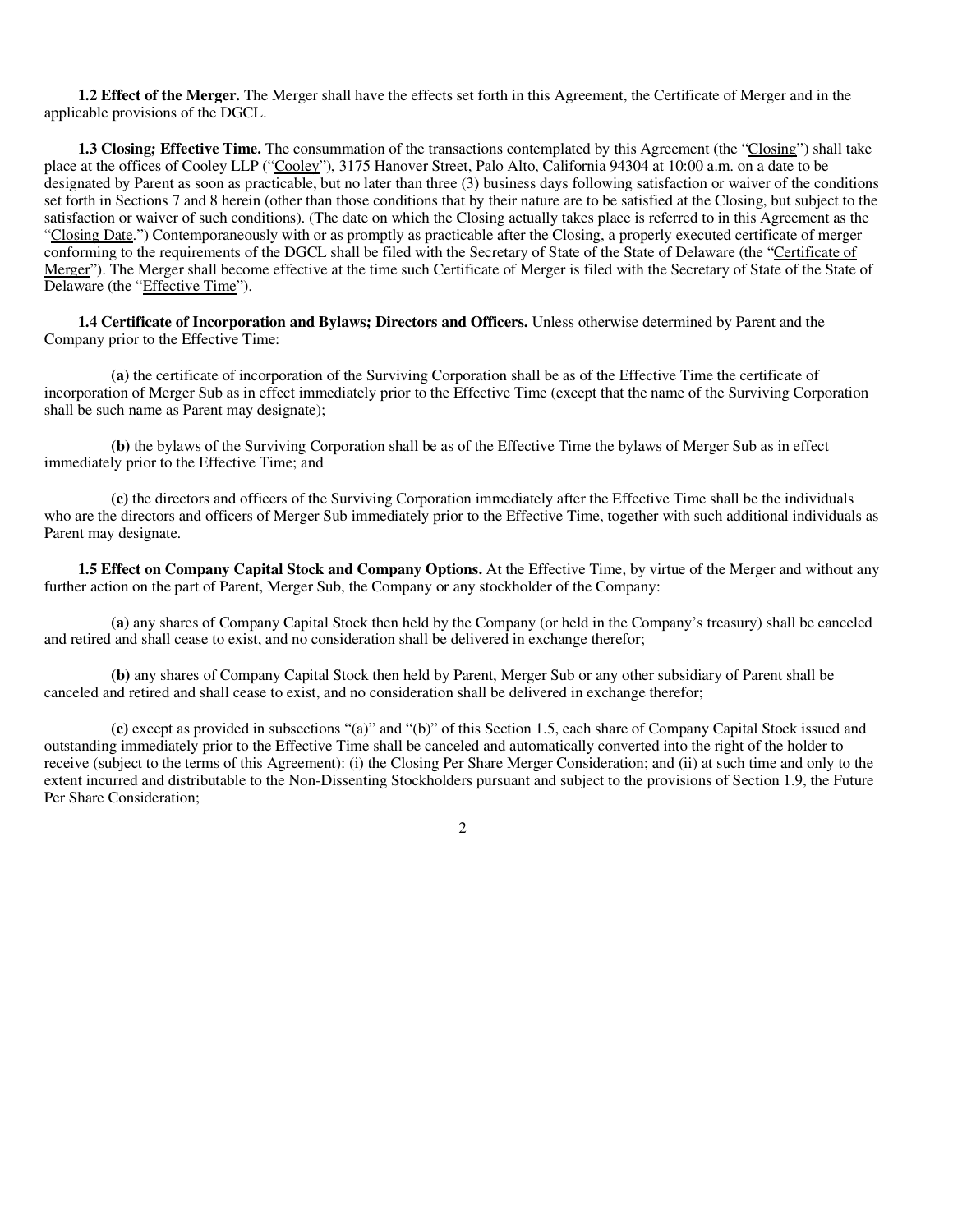**(d)** each share of the common stock (par value \$0.0001 per share) of Merger Sub outstanding immediately prior to the Effective Time shall be converted into one share of common stock of the Surviving Corporation, such that immediately following the Effective Time, Parent shall become the sole and exclusive owner of all of the issued and outstanding capital stock of the Company as the Surviving Corporation; and

**(e)** upon the terms and subject to the conditions set forth in this Agreement, each Company Option that is outstanding and unexercised immediately prior to the Closing shall be canceled without payment of any consideration therefor and be of no further effect.

#### **1.6 Merger Consideration Distribution.**

**(a)** Closing Merger Consideration. Subject to and in accordance with Sections 1.5 and 1.8, within five (5) business days after the later of the Effective Time or the receipt of a Non-Dissenting Stockholder's duly executed Letter of Transmittal and such other documents as may be reasonably required by Parent, Parent shall deliver or cause to be delivered to the Non-Dissenting Stockholders (or their respective designees, as specified in the applicable Letter of Transmittal) one or more stock certificates representing the Closing Merger Consideration in accordance with the Merger Consideration Certificate.

**(b)** Future Shares. In the event that Future Shares becomes payable as provided in Sections 1.5 and 1.9, Parent shall, within five (5) business days after the filing of the Registration Statement in accordance with Section 6.9 hereof, deliver or cause to be delivered to the Non-Dissenting Stockholders (or their respective designees, as specified in the applicable Letter of Transmittal) one or more stock certificates representing the Future Shares in accordance with the Merger Consideration Certificate.

**1.7 Closing of the Company's Transfer Books.** At the Effective Time: (a) all shares of Company Capital Stock outstanding immediately prior to the Effective Time shall automatically be canceled and retired and shall cease to exist, and all holders of certificates representing shares of Company Capital Stock that were outstanding immediately prior to the Effective Time shall cease to have any rights as stockholders of the Company, and each certificate representing any such Company Capital Stock (a "Company Stock Certificate") shall thereafter represent the right to receive the consideration referred to in Section 1.5; and (b) the stock transfer books of the Company shall be closed with respect to all shares of such capital stock outstanding immediately prior to the Effective Time. No further transfer of any such shares of the Company Capital Stock shall be made on such stock transfer books after the Effective Time. If, after the Effective Time, a Company Stock Certificate is presented to the Surviving Corporation or Parent, such Company Stock Certificate shall be physically canceled and shall be exchanged as provided in Section 1.8.

#### **1.8 Exchange of Certificates; Holdback Shares.**

**(a)** As of the Effective Time, Parent shall have reserved for issuance in accordance with Section 1.5 the aggregate number of shares of Parent Common Stock issuable at the Effective Time pursuant to the Merger and shall reserve for issuance the aggregate number of shares of Parent Common Stock issuable as Future Shares, if any, as such Future Shares are accrued.

**(b)** Upon surrender of a Company Stock Certificate to Parent by a stockholder of the Company that does not perfect its appraisal rights and is otherwise entitled to receive shares of Parent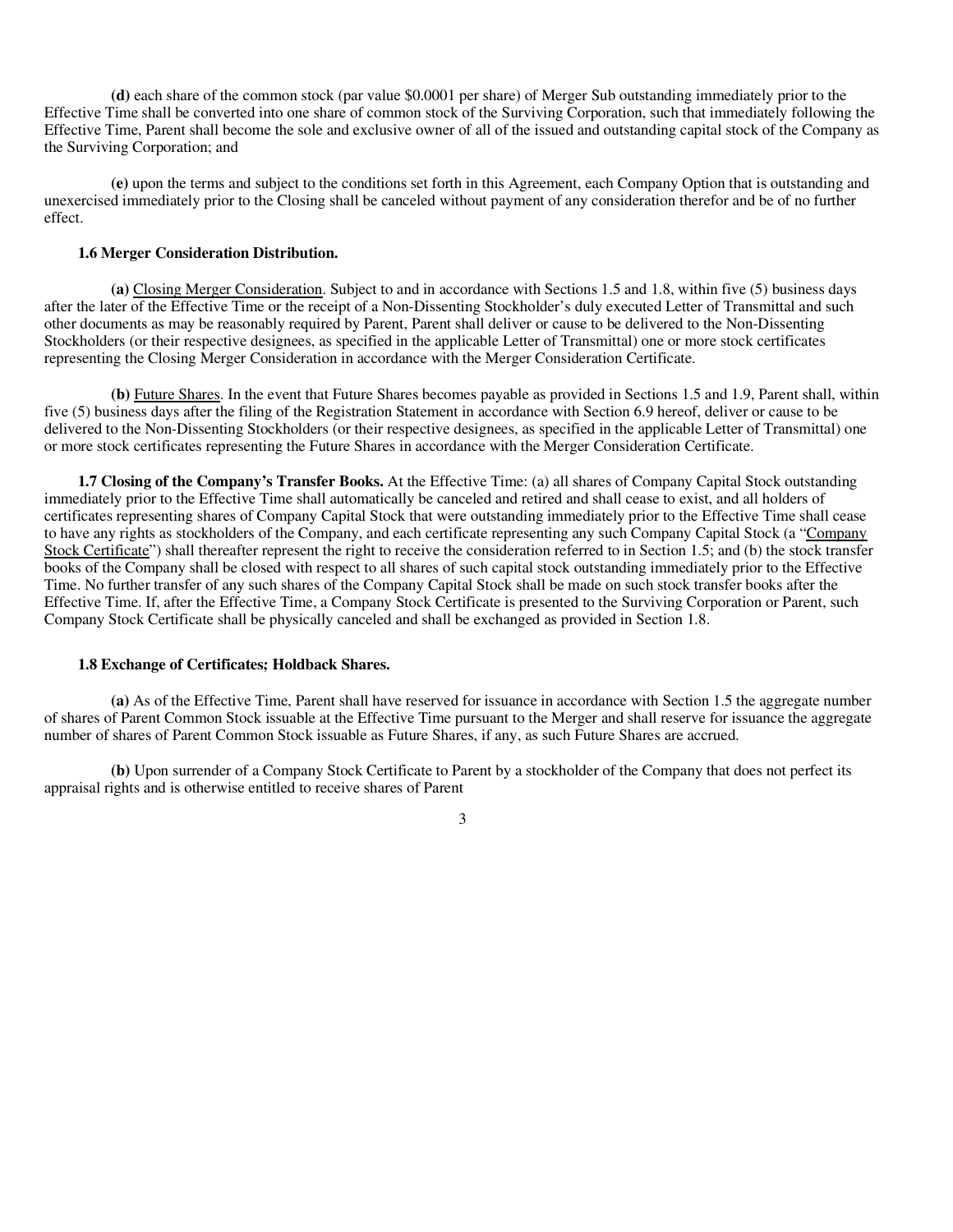Common Stock pursuant to Section 1.5 (a "Non-Dissenting Stockholder") for exchange, together with a duly executed letter of transmittal in the form of Exhibit E hereto (the "Letter of Transmittal") and such other documents as may be reasonably required by Parent, Parent shall cause to be delivered to such Non-Dissenting Stockholder (or its designees, as specified in the applicable Letter of Transmittal) one or more stock certificates representing the Closing Merger Consideration that such Non-Dissenting Stockholder otherwise has the right to receive at the Closing pursuant to the provisions of Section 1.5.

**(c)** At the Closing, the Holdback Shares shall be withheld from the Closing Merger Consideration issuable to the Key Holder, and Parent shall deposit or cause to be deposited one or more stock certificates representing the Holdback Shares with Cooley LLP (the "Escrow Agent") as security for the Parent Indemnitees' rights to indemnification under this Agreement. The Holdback Shares: (i) shall be held by the Escrow Agent in accordance with the terms of this Agreement; (ii) shall be held as a trust fund and shall not be subject to any lien, attachment, trustee process or other judicial process of any creditor of any Person; and (iii) shall be held and disbursed solely for the purposes and in accordance with the terms of this Agreement. The Holdback Shares shall be treated for income tax purposes as owned by the Key Holder and the Key Holder shall have all the rights of a stockholder with respect to the Holdback Shares while they are held in escrow, including, without limitation, the right to vote the Holdback Shares and receive any dividends or distributions declared thereon.

**(d)** In the event any Company Stock Certificate representing shares of Company Capital Stock converted in connection with the Merger pursuant to Section 1.5 shall have been lost, stolen or destroyed, Parent may, in its discretion and as a condition precedent to the payment of any Merger Consideration with respect to the shares of Company Capital Stock previously represented by such Company Stock Certificate, require the owner of such lost, stolen or destroyed Company Stock Certificate to provide an appropriate affidavit including an indemnity against any claim that may be made against Parent, the Surviving Corporation or any affiliated party with respect to such Company Stock Certificate.

**(e)** No dividends or other distributions declared or made with respect to Parent Common Stock with a record date after the Effective Time shall be paid to the holder of any unsurrendered Company Stock Certificate with respect to the shares of Company Capital Stock represented thereby, until such holder surrenders such Company Stock Certificate, as applicable, in accordance with this Section 1.8 (at which time such holder shall be entitled to receive all such dividends and distributions).

**(f)** No fractional shares of Parent Common Stock shall be issued in connection with the Merger, and no certificates for any such fractional shares shall be issued. Any holder of shares of Company Common Stock who would otherwise be entitled to receive a fraction of a share of Parent Common Stock (after aggregating all fractional shares of Parent Common Stock issuable to such holder), shall receive, upon surrender of such holder's Company Stock Certificate(s), a number of shares of Parent Common Stock rounded to the nearest whole number. Notwithstanding the foregoing, the maximum aggregate consideration payable by Parent or Merger Sub to the Company Stockholders (and their designees) in connection with the Closing shall in no event exceed the Closing Merger Consideration.

**(g)** The shares of Parent Common Stock to be issued in the Merger shall be characterized as "restricted securities" for purposes of Rule 144 under the Securities Act of 1933, as amended (the "Securities Act"), and each certificate representing any such shares shall, until such time that the shares are not so restricted under the Securities Act, bear a legend identical or similar in effect to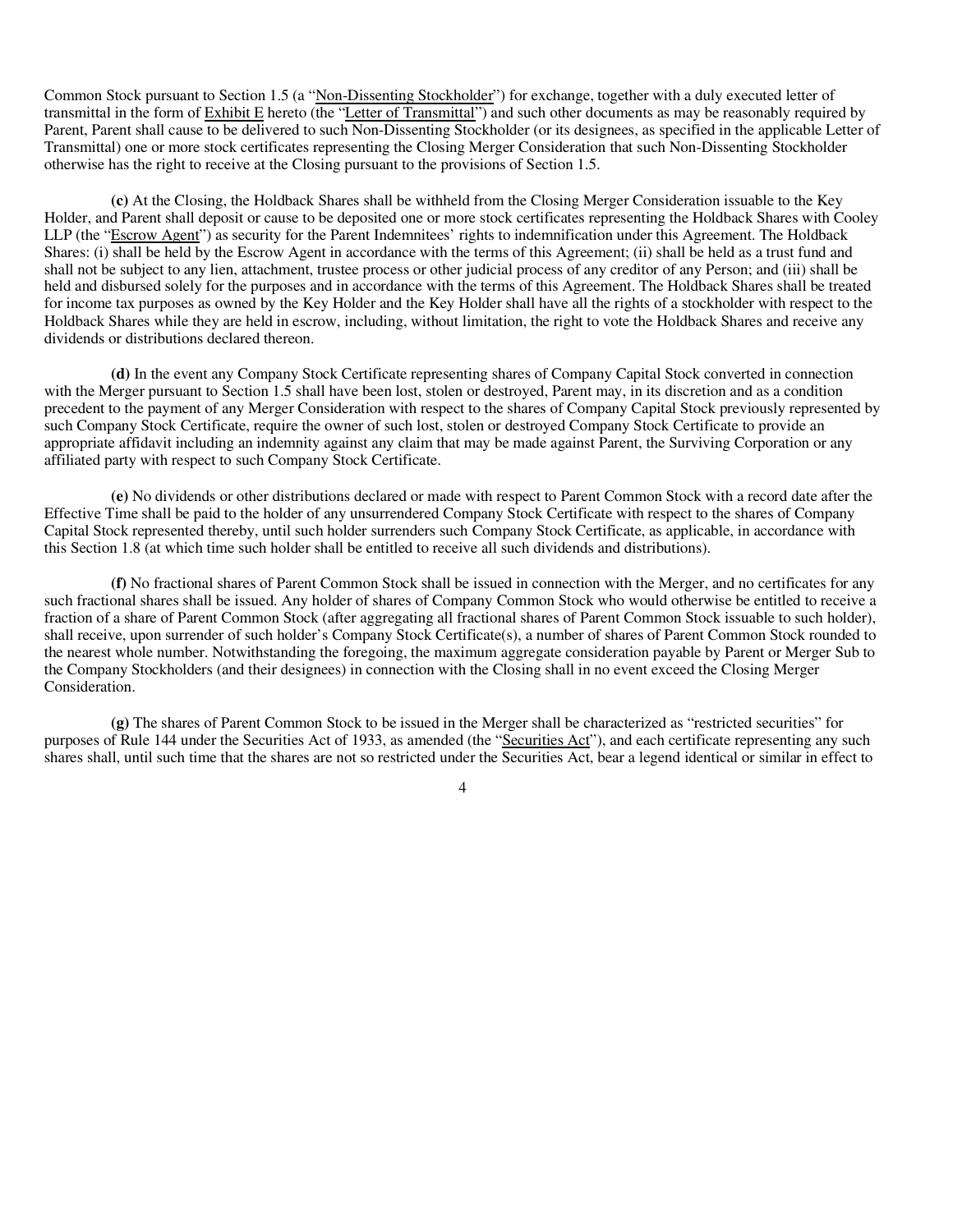the following legend (together with any other legend or legends required by applicable state securities laws or otherwise, if any):

#### "THE SHARES REPRESENTED BY THIS CERTIFICATE HAVE NOT BEEN REGISTERED UNDER THE SECURITIES ACT OF 1933 (THE "ACT") AND MAY NOT BE OFFERED, SOLD OR OTHERWISE TRANSFERRED, ASSIGNED, PLEDGED OR HYPOTHECATED UNLESS REGISTERED UNDER THE ACT OR UNLESS AN EXEMPTION FROM THE REGISTRATION REQUIREMENTS OF THE ACT IS AVAILABLE."

**(h)** Parent and the Surviving Corporation shall be entitled to deduct and withhold from any consideration payable or otherwise deliverable to any holder or former holder of capital stock of the Company pursuant to this Agreement such amounts as Parent or the Surviving Corporation may be required to deduct or withhold therefrom under the Code or under any provision of state, local or foreign Tax law. To the extent such amounts are so deducted or withheld, such amounts shall be treated for all purposes under this Agreement as having been paid to the Person to whom such amounts would otherwise have been paid.

**(i)** Neither Parent nor the Surviving Corporation shall be liable to any holder or former holder of Company Capital Stock for any shares of Parent Common Stock (or dividends or distributions with respect thereto), or for any cash amounts, delivered to any public official pursuant to any applicable abandoned property, escheat or similar law.

**1.9 Registration Statement Adjustment.** If Parent has not filed, on or prior to October 31, 2013 (the "Registration Statement Deadline"), a Registration Statement covering resale to the public, and distribution to the beneficial owners of the Company Stockholders, of the Closing Merger Consideration pursuant to the terms of this Agreement and the Registration Rights Agreement, then on November 1, 2013 and on each Monday following the Registration Statement Deadline, the Merger Consideration automatically shall be adjusted to include an additional 10,000 shares of Parent Common Stock (subject to adjustment in the event of stock splits, stock dividends, stock combinations and the like, the "Future Shares"); *provided, however*, that no shares shall become payable under this Section 1.9 if: (i) a written notice has been provided to either party stating that one of the parties is terminating the Agreement in accordance with the provisions of Section 9 hereof; or (ii) any Company Stockholder has delayed its performance of or failed to comply with or perform any material covenant or obligations set forth in this Agreement or any other agreement or instrument delivered or to be delivered to Parent in connection with the transactions contemplated by this Agreement and such failure has caused the Parent's delay in filing a Registration Statement by the Registration Statement Deadline, and in such event the Registration Statement Deadline will be deemed extended only to the extent of such delay. Future Shares, if any, will be covered by such Registration Statement.

#### **1.10 Appraisal Rights.**

**(a)** Effect on Dissenting Shares. Notwithstanding any provisions of this Agreement to the contrary, shares of Company Capital Stock held by a holder who has demanded and perfected such demand for appraisal of such holder's shares of Company Capital Stock in accordance with Section 262 of the DGCL, and as of the Closing has neither effectively withdrawn nor lost such holder's right to such appraisal (the "Dissenting Shares") shall not be converted into the applicable Merger Consideration, but shall be entitled to only such rights as are granted by the DGCL. Parent shall be entitled to retain any Merger Consideration not paid on account of such Dissenting Shares pending resolution of the claims of such holders, and the Non-Dissenting Stockholders shall not be entitled to any portion thereof.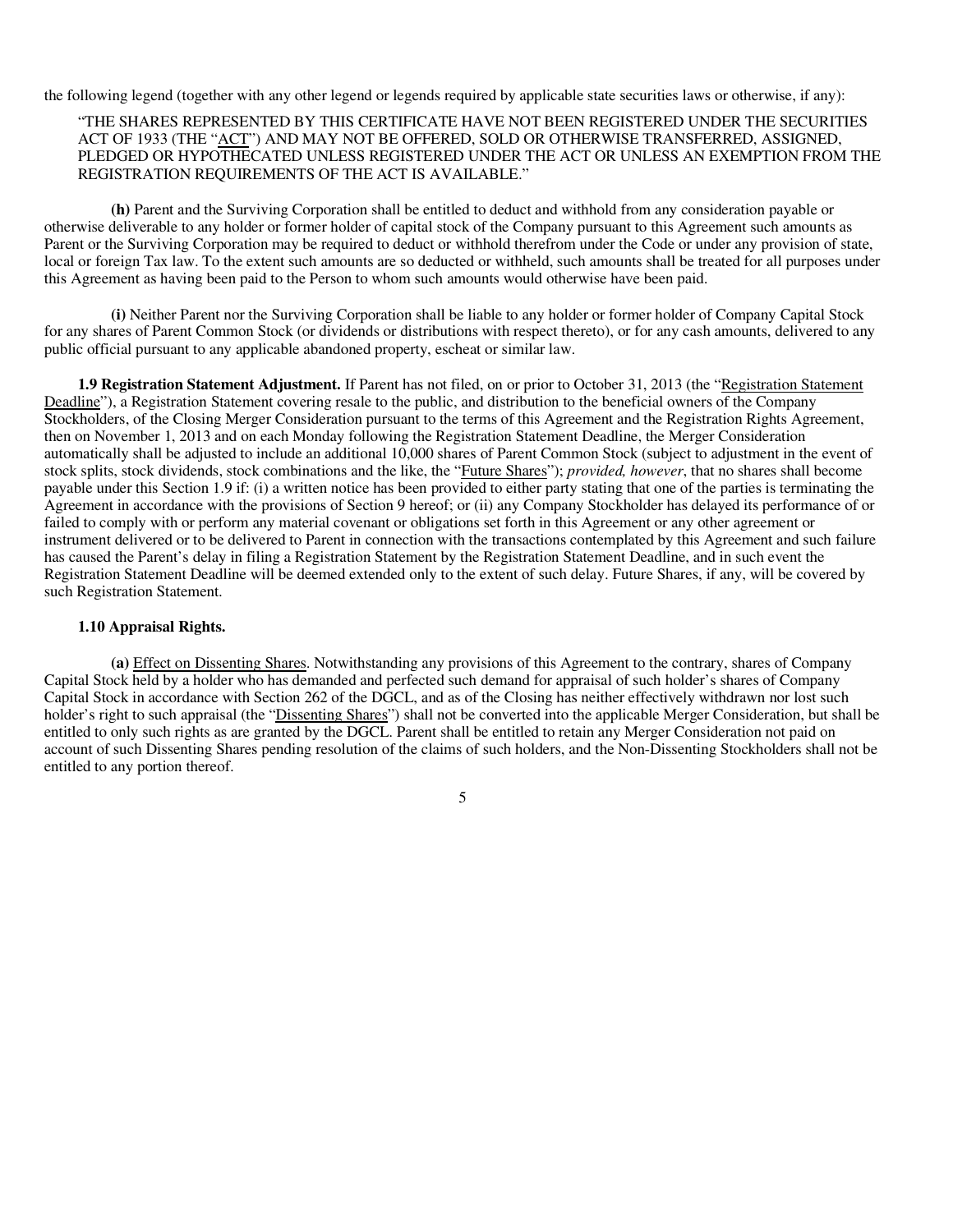**(b)** Loss of Dissenting Share Status. Notwithstanding the provisions of Section 1.10(a), if any holder of shares of Company Capital Stock who demands appraisal of such holder's shares under the DGCL, as applicable, shall effectively withdraw or lose (through the failure to perfect or otherwise) such holder's right to appraisal, then as of the Closing or the occurrence of such event, whichever later occurs, such holder's shares of Company Capital Stock shall automatically be converted into the right to receive the applicable Merger Consideration, if any, without interest thereon, promptly following the surrender of the certificate or certificates representing such shares of Company Capital Stock.

**(c)** Notice of Dissenting Shares. The Company shall give Parent: (i) prompt notice of any demands for appraisal of shares of Company Capital Stock received by the Company, withdrawals of any demands, and any other instruments served pursuant to the DGCL, as applicable, and received by the Company; and (ii) the opportunity to direct all negotiations and proceedings with respect to any such demands for appraisal. The Company shall not, except with the prior written consent of Parent, make any payment with respect to any demands for appraisal of shares of Company Capital Stock or offer to settle any such demands other than by operation of law or pursuant to a final order of a court of competent jurisdiction.

**1.11 Further Action.** If, at any time after the Effective Time, any further reasonable action is determined by Parent to be necessary or desirable to carry out the purposes of this Agreement or to vest the Surviving Corporation or Parent with full right, title and possession of and to all rights and property of Merger Sub and the Company, the officers and directors of the Surviving Corporation and Parent shall be fully authorized (in the name of Merger Sub, in the name of the Company and otherwise) to take such lawful and necessary action.

**1.12 Plan of Reorganization.** It is intended by the parties hereto that the Merger constitute a reorganization within the meaning of Section 368(a) of the Code, and this Agreement is intended to constitute a "plan of reorganization" within the meaning of Sections 1.368-2(g) and 1.368-3(a) of the Treasury Regulations. No party hereto shall take any action, or fail to take any action, which is inconsistent with such intent and the requirements for the Merger to qualify as a reorganization within the meaning of Section 368(a) of the Code, unless required by a Tax authority in connection with an audit or other Tax proceeding or pursuant to a change in other applicable Law, and each party's books and records shall be maintained, and all federal, state and local income tax returns and schedules thereto shall be filed, in a manner consistent with the Merger being qualified as a reorganization and nontaxable exchange under Section  $368(a)(1)(A)$  of the Code (and comparable provisions of any applicable state or local laws). The parties make no representations or warranties to each other or to any holder of Company Capital Stock that the Merger will qualify as a tax-free "reorganization" under the Code, except for the specific representations, warranties or covenants set forth in this Agreement that might or could affect such treatment under the Code, including, without limitation, this Section 1.12.

#### **1.13 Stockholder Representative.**

**(a)** Each Company Stockholder, by his, hers or its approval of the Merger and adoption of this Agreement, and by his, her or its acceptance of the consideration payable under the terms and conditions of this Agreement, hereby appoints the Key Holder, and the Key Holder hereby accepts such appointment, as his, hers or its agent and attorney-in-fact, to take any action or refrain from taking any action, to execute any documents or instruments deemed necessary or appropriate, and grants the Key Holder the power and authority to act on behalf of each such Company Stockholder with respect to (i) this Agreement, (ii) any document or instrument executed in connection with or relating to this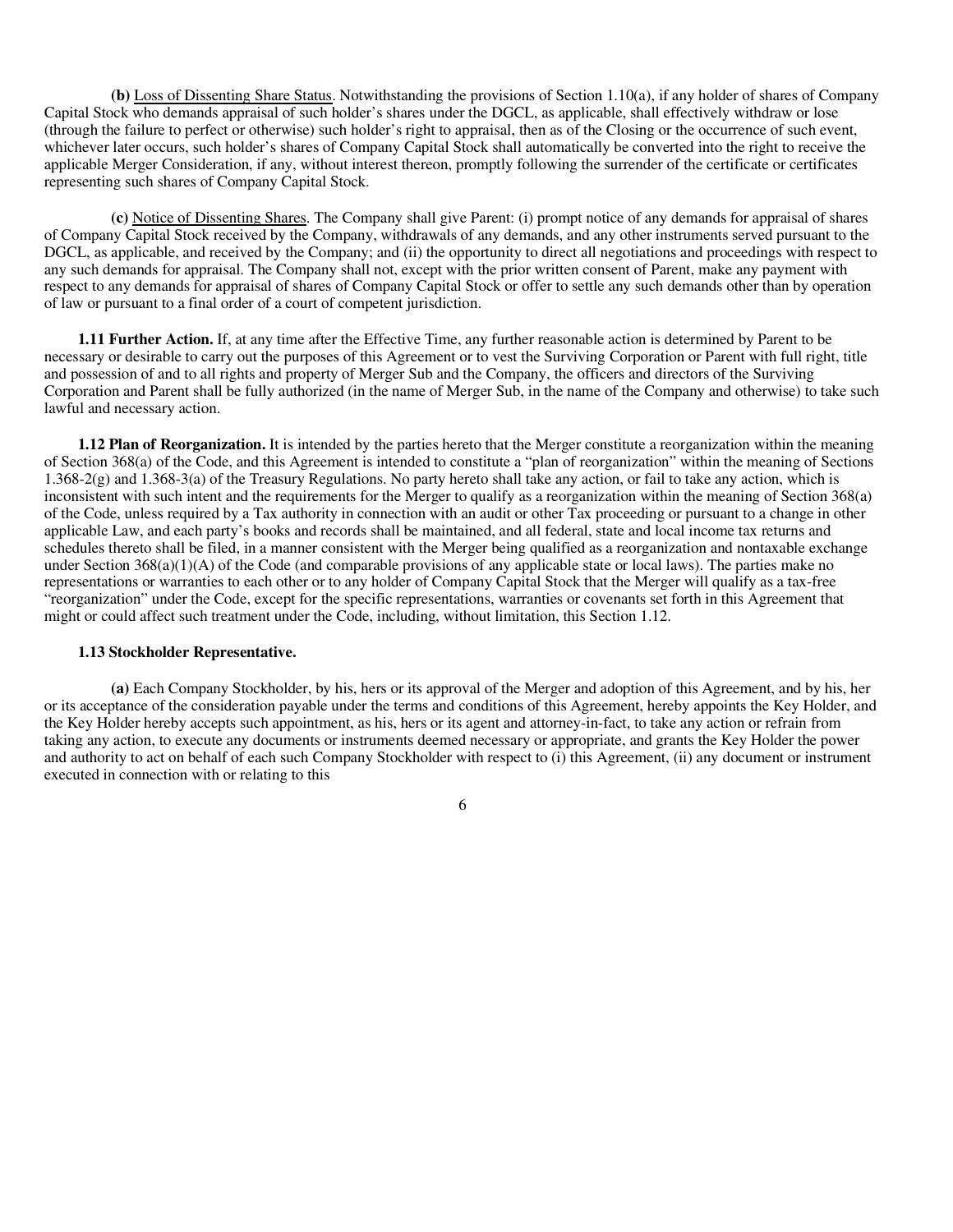Agreement, and (iii) any disagreement, dispute, mediation, arbitration or litigation relating to this Agreement or any document or instrument relating to this Agreement. The power-of-attorney granted by this Section 1.13, being coupled with an interest, is irrevocable and shall survive the death, incapacity or incompetence of each such Company Stockholder. In connection with this Agreement and the documents and instruments executed in connection with or relating to this Agreement, the Company Stockholders may act only through the Key Holder. Parent shall be entitled reasonably to rely on the Key Holder's authority as the agent, representative and attorney-in-fact of the Company Stockholders for all purposes under this Agreement and such documents and instruments and shall have no liability for any such reliance.

**(b)** Each Company Stockholder agrees that the Key Holder has the power and authority to (i) execute and deliver any amendment, any waiver, and any supplemental or other ancillary agreement or document related to this Agreement and the transactions contemplated hereby, that are deemed necessary or appropriate by the Key Holder, including providing any notices required under this Agreement or any document or instrument executed in connection herewith, (ii) receive notice or service of process upon the Company Stockholders in connection with any dispute arising in connection with this Agreement or otherwise, (iii) negotiate, agree to and participate in the defense or prosecution of any settlement, amendment, compromise of any provision or Legal Proceeding, (iv) interpret all terms of this Agreement, (v) institute, prosecute and/or defend lawsuits, (vi) do or refrain from doing any further act or deed on behalf of the Company Stockholders that the Key Holder deems necessary or appropriate in its sole discretion relating to the subject matter of this Agreement as fully and completely as the Company Stockholders could do if personally present, and (vii) in connection with any of the foregoing actions, engaging and hiring accountants, auditors, appraisers, legal counsel and other legal and financial experts as may be necessary and appropriate properly to discharge the Key Holder's duties and obligations hereunder and under the documents and instruments contemplated hereby.

**(c)** Each Company Stockholder, by approving the Merger and adopting this Agreement, agrees that any decision or action, or any decision to refrain from taking an action made, by the Key Holder, shall be binding upon each Company Stockholder, and no Company Stockholder shall have the right to object, dissent, contest or otherwise challenge any such action or decision, notwithstanding any dispute or disagreement by, between or among the Company Stockholders. The Key Holder shall have no liability to any party to this Agreement, nor to any Company Stockholder, for any act taken or action omitted or any decision made in connection with the Key Holder's performance hereunder. The Company Stockholders, by approval of the Merger and adoption of this Agreement and in consideration of the consideration payable in connection with this Agreement shall indemnify the Key Holder and hold the Key Holder harmless from any loss, cost, expense, including reasonable attorneys' fees, suffered or incurred in connection with or arising out of the administration or performance of the Key Holder's duties under this Agreement. The Key Holder shall not be compensated for his or its efforts under this Agreement unless approved in advance by the Company Stockholders.

#### **2. REPRESENTATIONS AND WARRANTIES OF THE COMPANY**

The Company represents and warrants, to and for the benefit of the Parent Indemnitees as follows, except as set forth in the Company Disclosure Schedule:

#### **2.1 Due Organization; Etc.**

**(a)** The Company is a corporation duly organized, validly existing and in good standing under the laws of the state of Delaware. The Company has all necessary power and authority: (i) to conduct its business in the manner in which its business is currently being conducted and is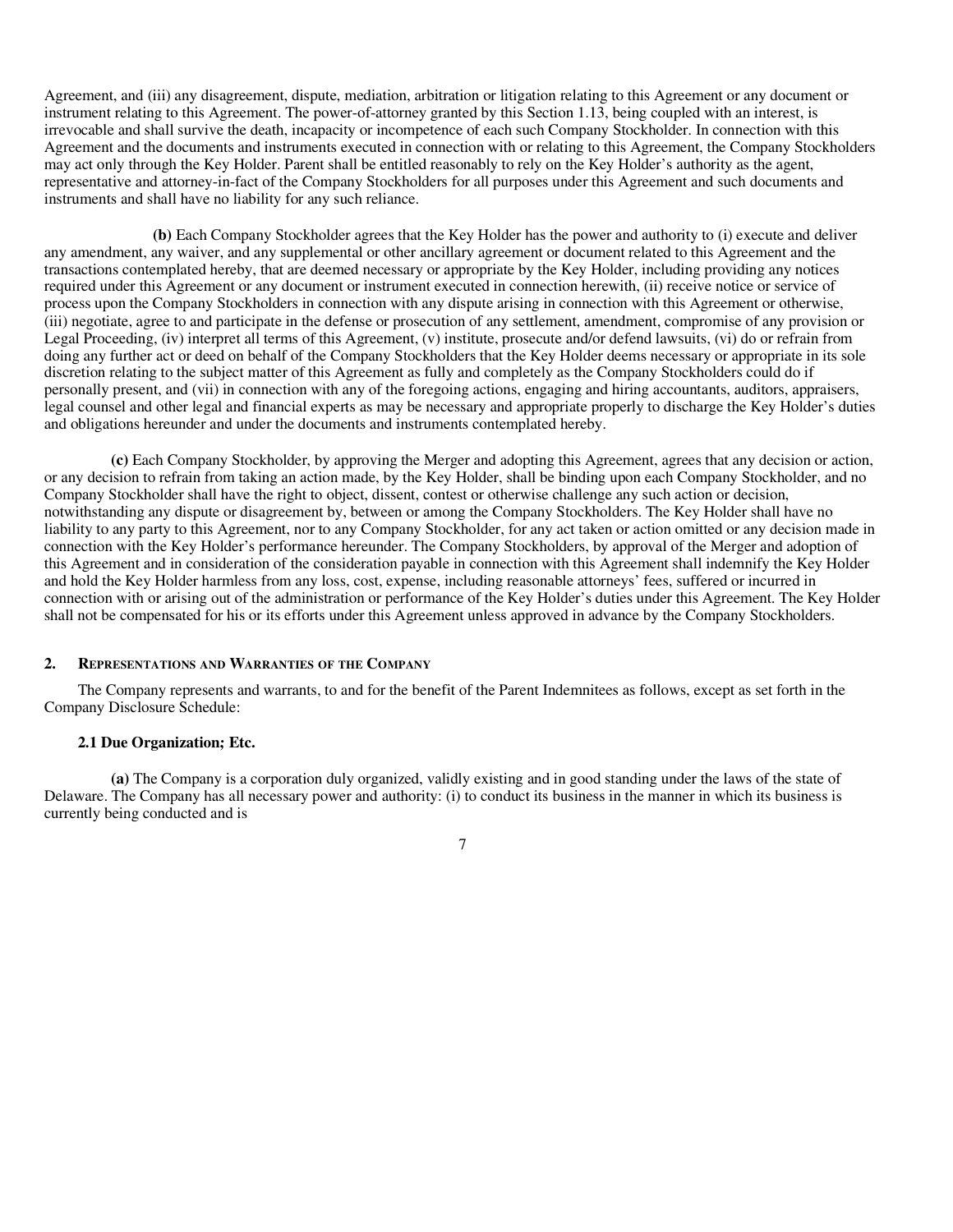currently proposed to be conducted; (ii) to own and use its assets in the manner in which its assets are currently owned and used; and (iii) to perform its obligations in all material respects under all Company Contracts.

**(b)** The Company is qualified or licensed to do business as a foreign corporation and is in good standing under the laws of each state or other jurisdiction in which either the ownership or use of the properties owned or used by it, or the nature of the activities conducted by it, requires such qualification, except where the failure to be so qualified or licensed, individually or in the aggregate, has not had, and would not reasonably be expected to have, a Company Material Adverse Effect. Part 2.1(b) of the Company Disclosure Schedule identifies each such state or other jurisdiction. The Company has never conducted any business under or otherwise used, for any purpose or in any jurisdiction, any fictitious name, assumed name, trade name or other name other than the name under which the Company is currently incorporated.

**(c)** Part 2.1(c) of the Company Disclosure Schedule accurately sets forth: (i) the names of the members of the board of directors of the Company; (ii) the names of the members of each committee of the board of directors of the Company; and (iii) the names and titles of the officers of the Company.

**(d)** Neither the Company nor any of its stockholders has ever approved, or commenced any proceeding or made any election contemplating, the dissolution or liquidation of the Company or the winding up or cessation of the Company's business or affairs. No bankruptcy or judicial composition proceedings concerning the Company have been applied for and no circumstances exist which would require the application for any bankruptcy or judicial composition proceedings under mandatory law and no circumstances exist pursuant to any applicable bankruptcy laws which could justify avoidance of this Agreement or any agreement related thereto.

**(e)** The Company does not own any controlling interest in any Entity, and the Company has never owned, beneficially or otherwise, any shares or other securities of, or any direct or indirect equity interest in, any Entity. The Company has not agreed to, nor is obligated to, make any future investment in or capital contribution to any Entity. The Company has not guaranteed and is not responsible or liable for any obligation of any Entity in which it owns or has owned any equity interest. The Company does not have any subsidiaries.

**2.2 Certificate of Incorporation and Bylaws; Records.** The Company has delivered to Parent accurate and complete copies as of the date of this Agreement of: (i) the certificate of incorporation and bylaws of the Company, including all amendments thereto; (ii) the stock records of the Company; and (iii) the written minutes and other written records of the meetings and other proceedings (including any actions taken by written consent or otherwise without a meeting) of the stockholders of the Company, the board of directors of the Company and all committees of the board of directors of the Company. The Company is not in violation of any of the provisions of its certificate of incorporation or bylaws.

#### **2.3 Capitalization, Etc.**

**(a)** The authorized capital stock of the Company consists of 50,000,000 shares of Company Common Stock, of which 18,448,419 shares have been issued and are outstanding as of the date of this Agreement. All of the outstanding shares of Company Common Stock have been duly authorized and validly issued, and are fully paid and non-assessable, and except as set forth on Part  $2.3(a)$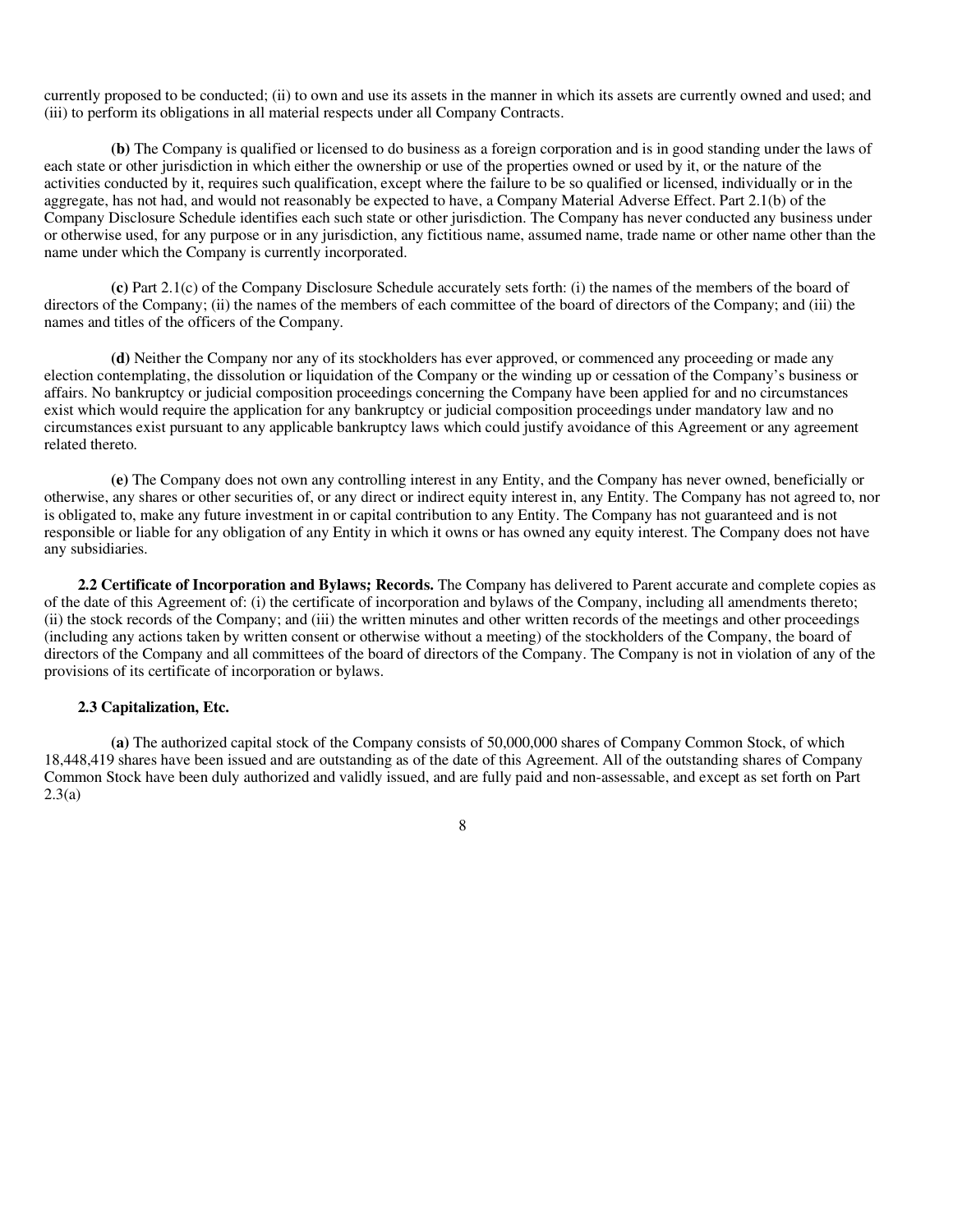of the Company Disclosure Schedule, none of such shares is subject to any repurchase option, forfeiture provision or restriction on transfer (other than restrictions on transfer imposed by virtue of applicable federal and state securities laws). Part 2.3(a) of the Company Disclosure Schedule accurately states the ownership of the Company Capital Stock immediately prior to Closing.

**(b)** The Company has reserved 1,000,000 shares of Company Common Stock for issuance under the Company Stock Plan, of which options to purchase 549,917 shares are outstanding as of the date of this Agreement. Part 2.3(b)(1) of the Company Disclosure Schedule accurately sets forth, with respect to each Company Option that is outstanding as of the date of this Agreement: (i) the name of the holder of such Company Option; (ii) the total number of shares of Company Common Stock that are subject to such Company Option and the number of shares of Company Common Stock with respect to which such Company Option is immediately exercisable; (iii) the date on which such Company Option was granted and the term of such Company Option; (iv) the exercise price per share of Company Common Stock purchasable under such Company Option; and (v) whether such Company Option is an "incentive stock option" as defined in Section 422 of the Code or subject to Section 409A of the Code. Each grant of a Company Option was duly authorized no later than the date on which the grant of such Company Option was by its terms to be effective (the "Grant Date") by all necessary corporate action, including, as applicable, approval by the board of directors of the Company (or a duly constituted and authorized committee thereof) and any required stockholder approval by the necessary number of votes or written consents, and the award agreement governing such grant (if any) was duly executed and delivered by each party thereto, each such grant was made in accordance with the terms of the applicable compensation plan or arrangement of the Company and all other applicable Legal Requirements, the per share exercise price of each Company Option was at least equal to the fair market value of a share of Company Common Stock on the applicable Grant Date and each such grant was properly accounted for in accordance with GAAP in the financial statements (including the related notes) of the Company.

**(c)** Except for the Company Options set forth in Parts 2.3(b) and 2.3(c) of the Company Disclosure Schedule, there is no: (i) outstanding subscription, option, call, warrant or right (whether or not currently exercisable) to acquire any shares of the capital stock or other securities of the Company; (ii) outstanding security, instrument or obligation that is or may become convertible into or exchangeable for any shares of the capital stock or other securities of the Company; (iii) Contract under which the Company is or may become obligated to sell or otherwise issue any shares of its capital stock or other securities; (iv) condition or circumstance that may give rise to or provide a basis for the assertion of a claim by any Person to the effect that such Person is entitled to acquire or receive any shares of capital stock or other securities of the Company; or (v) hidden capital contributions in kind to the Company's capital stock.

**(d)** All outstanding shares of Company Capital Stock and all outstanding Company Options have been issued and granted in compliance with: (i) all applicable securities laws and other applicable Legal Requirements; and (ii) all requirements set forth in applicable Contracts. Except as set forth in Part 2.3(d) of the Company Disclosure Schedule, there are no preemptive rights applicable to any shares of capital stock of the Company, nor other rights to subscribe for or purchase securities of the Company.

**(e)** The Company has not repurchased, redeemed or otherwise reacquired any shares of capital stock or other securities, other than a repurchase of unvested shares and shares subject to repurchase rights on the termination of employment or consulting services. All securities so reacquired by the Company were reacquired in compliance with: (i) all applicable Legal Requirements; and (ii) all requirements set forth in applicable Contracts.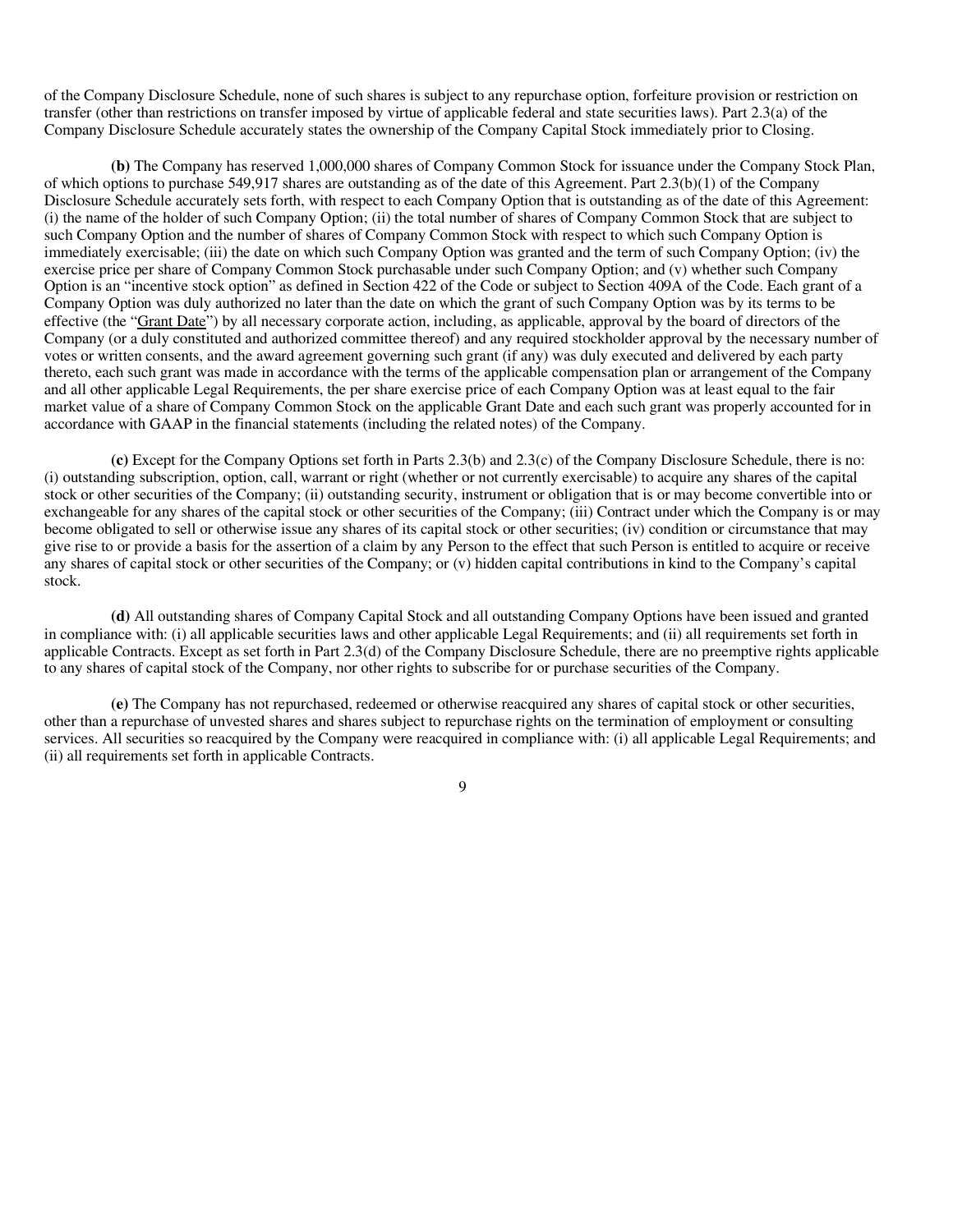**(f)** All of the information contained in the Merger Consideration Certificate will be complete and accurate immediately prior to the Effective Time (after giving effect to all exercises of Company Options prior to the Effective Time). The allocation of the Merger Consideration (including the Future Shares, if any) set forth in Sections 1.5 and 1.9 and the Merger Consideration Certificate comply with all applicable Legal Requirements, the Company's certificate of incorporation and bylaws and all other plans and Contracts to which the Company or any securityholder of the Company is party to or by which the Company or any securityholder is bound.

#### **2.4 Financial Statements.**

**(a)** The Company has delivered to Parent the following financial statements and notes (collectively, the "Company Financial Statements"):

**(i)** The unaudited balance sheet of the Company as of December 31, 2012 (the "Balance Sheet Date"), and the related unaudited statement of operations, statement of stockholders' equity and statement of cash flows of the Company for the year then ended; and

**(ii)** The unaudited balance sheet of the Company (the "Unaudited Interim Balance Sheet") as of August 31, 2013 (the "Unaudited Interim Balance Sheet Date"), and the related unaudited statement of operations of the Company for the eight months then ended.

**(b)** The Company Financial Statements are accurate and complete in all material respects and present fairly the consolidated financial position of the Company as of the respective dates thereof and the consolidated results of operations and cash flows of the Company for the periods covered thereby. The Company Financial Statements have been prepared in accordance with GAAP applied on a consistent basis throughout the periods covered (except that the unaudited financial statements do not contain footnotes and are subject to normal and recurring year-end audit adjustments).

**(c)** The books, records and accounts of the Company accurately and fairly reflect, in reasonable detail and in all material respects, the transactions in and dispositions of the assets of the Company. The systems of internal accounting controls maintained by the Company are sufficient to provide reasonable assurance regarding the reliability of financial reporting and that transactions are recorded as necessary to permit preparation of financial statements in conformity with GAAP and to maintain accountability for assets. Part 2.4(c) of the Company Disclosure Schedule lists, and the Company has delivered to Parent accurate and complete copies of, all written descriptions of, and all policies, manuals and other documents promulgating, such internal accounting controls, as applicable.

**(d)** Part 2.4(d) of the Company Disclosure Schedule sets forth a true, correct and complete list of all Company Debt, including for each item of Company Debt and the Contract governing the Company Debt. All Company Debt, other than Permitted Company Debt, will be extinguished by the Company prior to Closing.

**2.5 Absence of Changes**. Since the Unaudited Interim Balance Sheet Date, the Company has conducted its business only in the ordinary course of business and consistent with past practices, and, without limiting the generality of the foregoing, except as set forth in Part 2.5 of the Company Disclosure Schedule: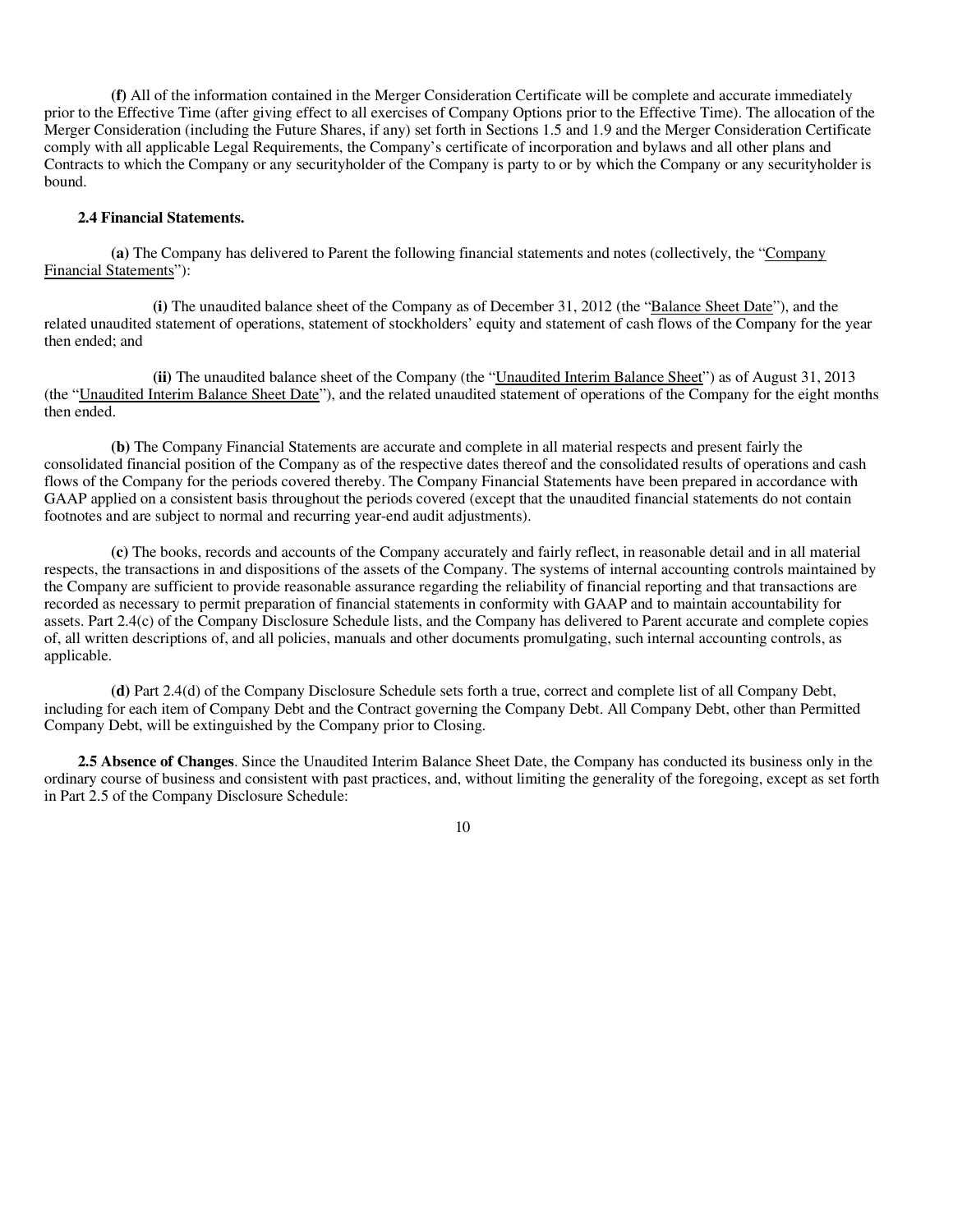**(a)** there has not been a Company Material Adverse Effect and no event has occurred that will, or could reasonably be expected to, have a Company Material Adverse Effect on the business, condition, assets, liabilities, operations or financial performance of the Company;

**(b)** there has not been any material loss, damage or destruction to, or any material interruption in the use of, any of the material assets (whether or not covered by insurance) of the Company;

**(c)** there has not been any resignation or termination of any employee of the Company;

**(d)** the Company has not (i) declared, accrued, set aside or paid any dividend or made any other distribution in respect of any shares of capital stock, or (ii) repurchased, redeemed or otherwise reacquired any shares of the Company's capital stock or other securities;

**(e)** the Company has not sold, issued or authorized the issuance of (i) any capital stock or other security, except pursuant to the exercise of options or other rights issued under the Company Stock Plan, (ii) any option or right to acquire any capital stock or any other security, other than options or other rights issued under the Company Stock Plan in the ordinary course of business and consistent with past practices, or (iii) any instrument convertible into or exchangeable for any capital stock or other security;

**(f)** the Company has not amended or waived any of its rights under, or permitted the acceleration of vesting under, (i) any provision of the Company Stock Plan, (ii) any provision of any agreement evidencing any outstanding Company Option, or (iii) any restricted stock purchase agreement;

**(g)** the Company has not amended its certificate of incorporation or bylaws, nor has effected or been a party to any Acquisition Transaction, recapitalization, reclassification of shares, stock split, reverse stock split or similar transaction;

**(h)** the Company has not formed any subsidiary or acquired any equity interest or other interest in any other Entity;

**(i)** the Company has not made any capital expenditure which, when added to all other capital expenditures made on behalf of the Company since the Unaudited Interim Balance Sheet Date, exceeds \$5,000;

**(j)** the Company has not (i) entered into or permitted any of the assets owned or used by it to become bound by any Contract that is or would constitute a Material Contract, or (ii) amended or prematurely terminated, or waived any right or remedy under, any Material Contract;

**(k)** the Company has not (i) acquired, leased, licensed or been granted any right or other asset from any other Person, (ii) sold, transferred, granted or otherwise disposed of, or leased or licensed, any right or other asset to any other Person, or (iii) waived or relinquished any right, except for rights or other assets acquired, leased, licensed or disposed of in the ordinary course of business and consistent with past practices;

**(l)** the Company has not written off as uncollectible, or established any extraordinary reserve with respect to, any account receivable or other indebtedness;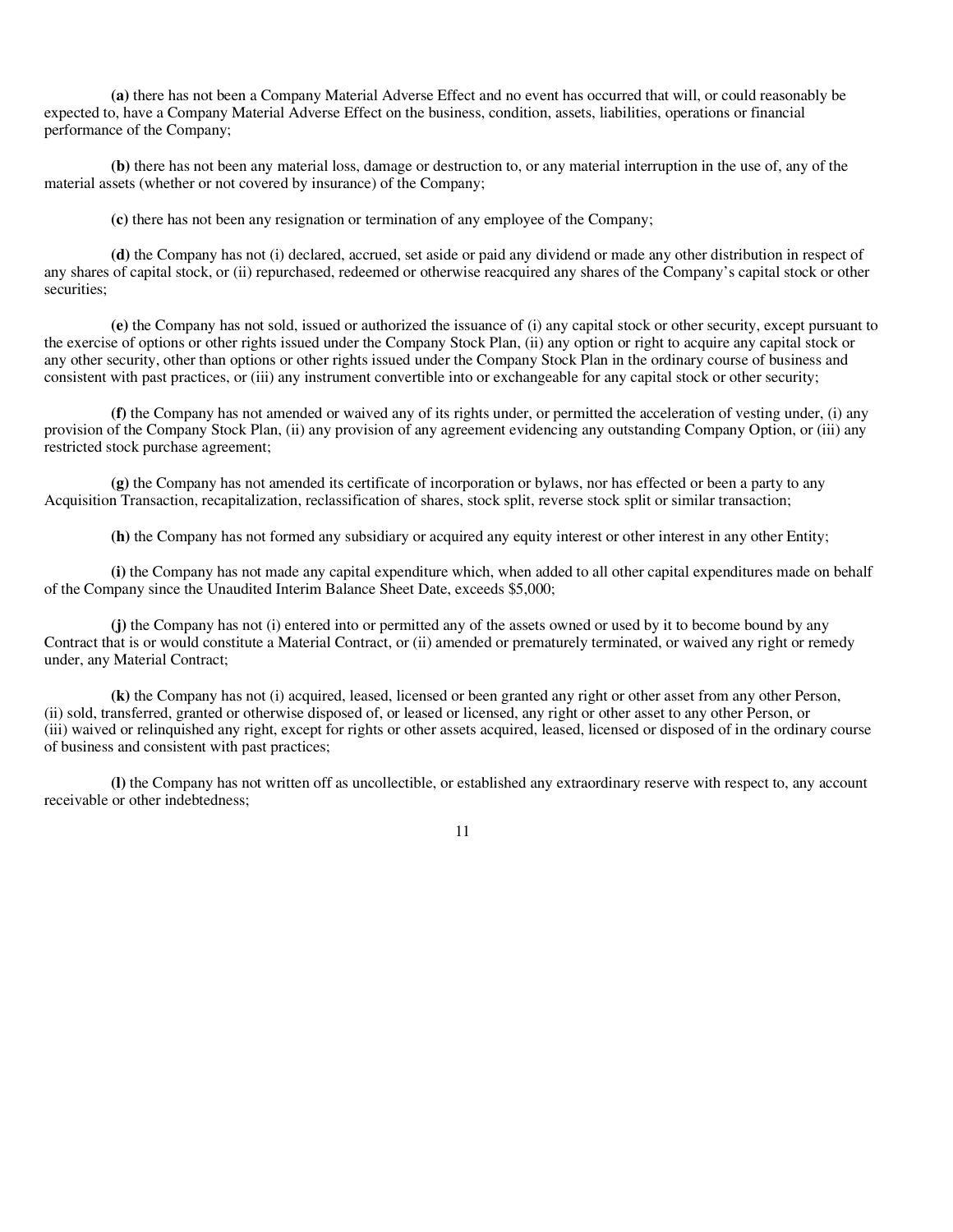**(m)** the Company has not made any pledge or hypothecated any of its assets or otherwise permitted any of its assets to become subject to any Encumbrance;

**(n)** the Company has not (i) lent money to any Person (other than pursuant to routine travel and business advances made to employees in the ordinary course of business and consistent with past practices), or (ii) incurred or guaranteed any indebtedness for borrowed money;

**(o)** the Company has not (i) established or adopted any Company Employee Plan, or (ii) paid any bonus or made any profit-sharing or similar payment to, or (except in the ordinary course of business and consistent with past practices) increased the amount of the wages, salary, consulting fees, guaranteed payments, commissions, fringe benefits or other compensation or remuneration payable to, any of its directors, officers, employees, or independent contractors;

**(p)** the Company has not changed any of its methods of accounting or accounting practices in any respect;

**(q)** the Company has not filed any Tax election with the Internal Revenue Service or any other Tax authority outside of the ordinary course of business, consistent with its past practice;

**(r)** the Company has not commenced or settled any Legal Proceeding;

**(s)** the Company has not incurred, assumed or otherwise become subject to any Liability, other than accounts payable incurred by the Company in the ordinary course of business and consistent with past practices;

**(t)** the Company has not entered into any material transaction or taken any other material action, in each case, outside the ordinary course of business or inconsistent with its past practices; and

**(u)** the Company has not agreed or committed to take any of the actions referred to in clauses "(c)" through "(t)" above.

**2.6 Title to Assets.** The Company owns, and has good, valid and marketable title to, or a valid leasehold interest in: (i) all assets reflected on the Unaudited Interim Balance Sheet; (ii) all assets acquired by it since the Unaudited Interim Balance Sheet Date; and (iii) all other assets used by the Company or reflected in the books and records of the Company as being owned by the Company. All of said assets are owned by the Company free and clear of any liens or other Encumbrances, except for  $(x)$  any lien for current Taxes not yet due and payable, and (y) liens that have arisen in the ordinary course of business and consistent with past practices and that do not (in any case or in the aggregate) materially detract from the value of the assets subject thereto or materially impair the operations of the Company.

**2.7 Vote Required.** The affirmative vote of the holders of a majority of the outstanding shares of Company Common Stock (the "Required Vote") is the only vote of the holders of any class or series of the Company Capital Stock necessary to adopt and approve this Agreement, the Merger, and the other transactions contemplated by this Agreement.

#### **2.8 Equipment; Leasehold.**

**(a)** The Company does not own or lease any tangible property or assets.

12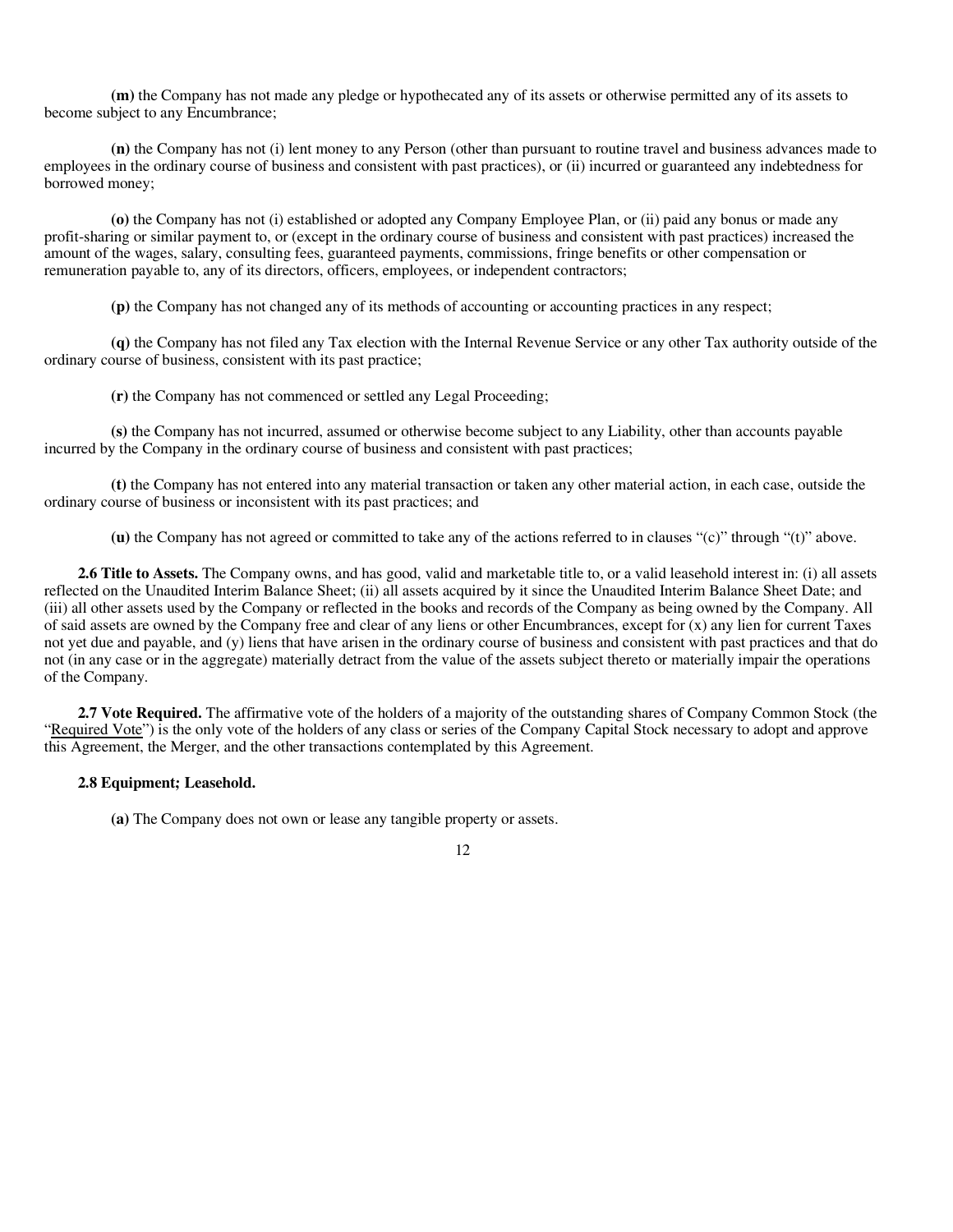**(b)** The Company does not own any real property or interests in real property other than leasehold interests in the real property lease identified in Part 2.8(b) of the Company Disclosure Schedule. Part 2.8(b) of the Company Disclosure Schedule sets forth a complete list of all real property and interest in real property leased or subleased by the Company ("Leased Real Property"). The Company has good and valid title to the leasehold interests in all Leased Real Property, in each case free and clear of all Encumbrances, except (i) liens that have arisen in the ordinary course of business and consistent with past practices and have been or will be paid promptly and that do not (in any case or in the aggregate) materially detract from the value of the assets subject thereto or materially impair the operations of the Company and (ii) any Encumbrance on the landlord's interest in any Leased Real Property, including any deeds of trust, mortgages or other monetary liens.

#### **2.9 Intellectual Property.**

**(a)** Part 2.9(a) of the Company Disclosure Schedule accurately identifies and describes:

**(i)** in Part 2.9 (a)(i) of the Company Disclosure Schedule, all of the patent rights and all registered trademark rights (or trademark rights for which applications for registration have been filed) owned solely by the Company as of the date of this Agreement, setting forth in each case the jurisdictions in which patents have been issued, patent applications have been filed, trademarks have been registered and trademark applications have been filed, along with the respective application, registration or filing number;

**(ii)** in Part 2.9(a)(ii) of the Company Disclosure Schedule, all of the Patent Rights and all registered trademark rights (or trademark rights for which applications for registration have been filed) in which the Company has any co-ownership interest, other than those owned solely by the Company, setting forth in each case the jurisdictions in which patents have been issued, patent applications have been filed, trademarks have been registered and trademark applications have been filed, along with the respective application, registration or filing number; and

**(iii)** in Part 2.9(a)(iii) of the Company Disclosure Schedule, all of the Patent Rights and all registered trademark rights (or trademark rights for which applications for registration have been filed) which comprise the Company's Intellectual Property Rights that relate to the Company Products and which have been licensed, exclusively or non-exclusively, to the Company (indicating where that right, title or interest is exclusive to the Company).

**(b) (i)** Except as set forth in Part 2.9(b**)**(i)(x) of the Company Disclosure Schedule, the Company owns, co-owns or possesses legally enforceable license rights in and to all Company's Intellectual Property Rights, free and clear of all Encumbrances, pledges, charges, leases, mortgages and other encumbrances (except that with respect to Company's Intellectual Property Rights that are licensed to Company, other than Encumbrances arising by virtue of the Contract pursuant to which such license is granted and any Encumbrances granted or incurred by the licensor thereof).

**(ii)** To the Knowledge of the Company, except as set forth in Part 2.9(b)(ii) of the Company Disclosure Schedule, no third party which is not the U.S. Patent Office or any foreign equivalent governmental administrative agency for patent matters ("Governmental Patent Authority") is overtly challenging in writing the right, title or interest of the Company or, to the Company's Knowledge any licensor of the Company in, to or under the Company's Intellectual Property Rights, or the validity,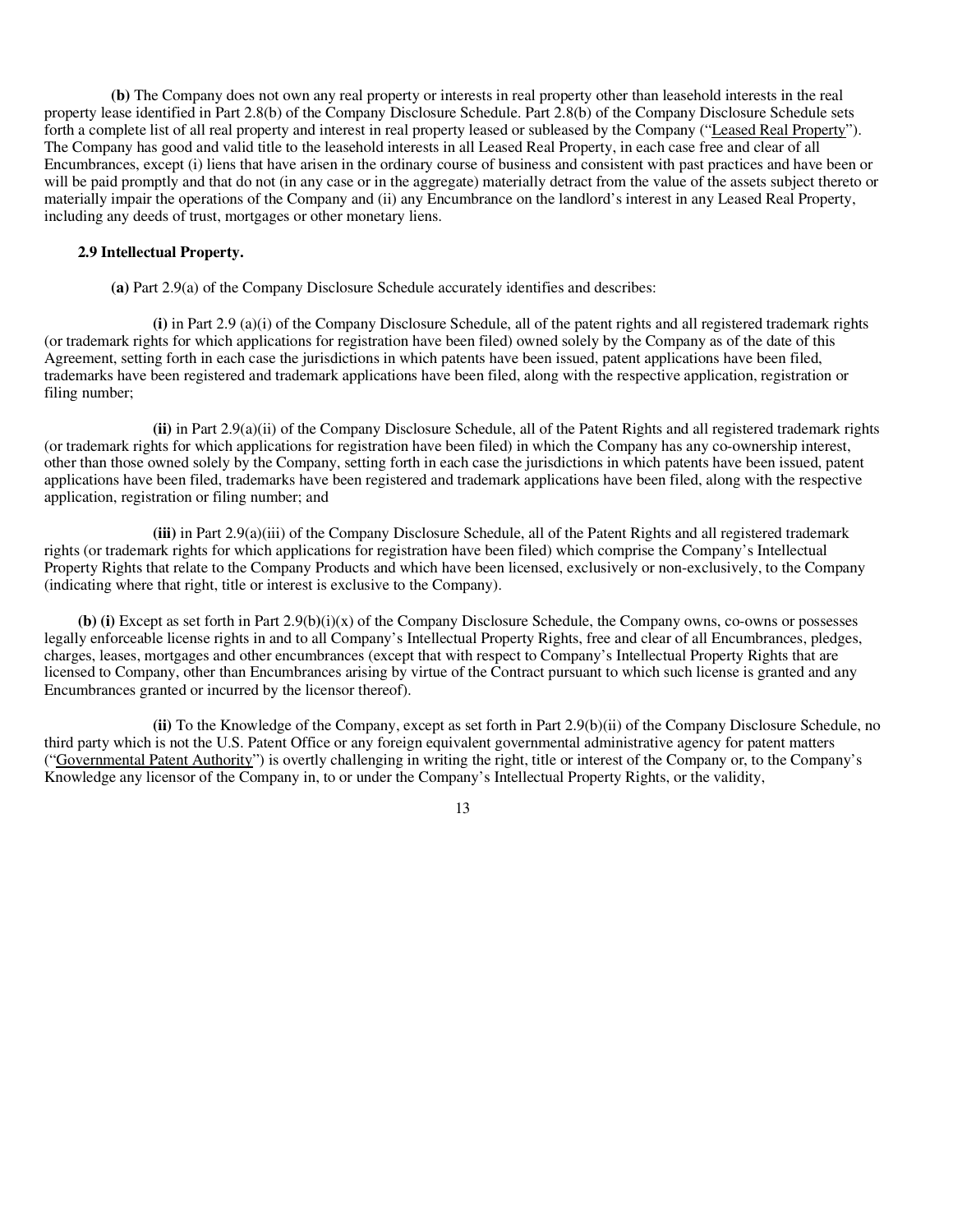enforceability or claim construction of any Patent Rights comprising the Company's Intellectual Property Rights that are owned or co-owned or exclusively licensed to the Company.

**(iii)** To the Knowledge of the Company, except as set forth in Part 2.9(b)(iii) of the Company Disclosure Schedule, there is no opposition, cancellation, proceeding, or objection involving a third party, other than a Governmental Patent Authority, pending with regard to any Company Intellectual Property Rights owned solely by the Company.

**(iv)** Except as set forth in Part 2.9(b)(i) of the Company Disclosure Schedule, none of the Company's Intellectual Property Rights owned solely by the Company are subject to any outstanding order of, judgment of, decree of or agreement with any Governmental Authority other than a Governmental Patent Authority.

**(v)** To the Knowledge of the Company with regard to any Company Intellectual Property Rights co-owned or exclusively licensed to the Company, except as set forth in Part  $2.9(b)(v)$  of the Company Disclosure Schedule, there is no opposition, cancellation, proceeding, or objection involving a third party, other than a Governmental Patent Authority, pending with regard to any such Company Intellectual Property Rights, and such Company Intellectual Property Rights are not subject to any outstanding order of, judgment of, decree of or agreement with any Governmental Authority other than a Governmental Patent Authority.

**(vi)** To the Knowledge of the Company, no valid basis exists for any of such challenges as set forth in this Section 2.9(b).

**(c)** To the Knowledge of the Company, except as set forth in Part 2.9(c) of the Company Disclosure Schedule, as of the date of this Agreement, no Company Intellectual Property Rights are being infringed or misappropriated by any third party.

**(d)** To the Knowledge of the Company, except as set forth in Part 2.9(d) of the Company Disclosure Schedule, the conduct of the Company as it is currently conducted does not infringe, or constitute any contributory infringement, inducement to infringe, misappropriation or unlawful use of, any valid and enforceable Intellectual Property Rights of any other person.

**(e)** Part 2.9(e) of the Company Disclosure Schedule lists all Company IP Contracts.

**(f)** Part 2.9(f) of the Company Disclosure Schedule lists all written Contracts, licenses or other arrangements in effect as of the date of this Agreement under which the Company has licensed, granted or conveyed to any third party any right, title or interest in or to any Company Intellectual Property Rights.

**(g)** The Company is not obligated to pay any Person any royalties, fees, commissions or other amounts for use by the Company of Intellectual Property Rights, other than as provided in a Contract listed in Part 2.9(e) and Part 2.9(f) of the Company Disclosure Schedule.

**(h)** Except as set forth in the Company IP Contracts or as disclosed in Part 2.9(f) of the Company Disclosure Schedule, no Company Intellectual Property Right is subject to, any Contract containing any covenant or other provision that limits or restricts in any material manner the ability of the Company: (i) to make, use, import, sell, offer for sale or promote any product anywhere in the world, or (ii) to use, exploit, assert or enforce any Company Intellectual Property Right anywhere in the world.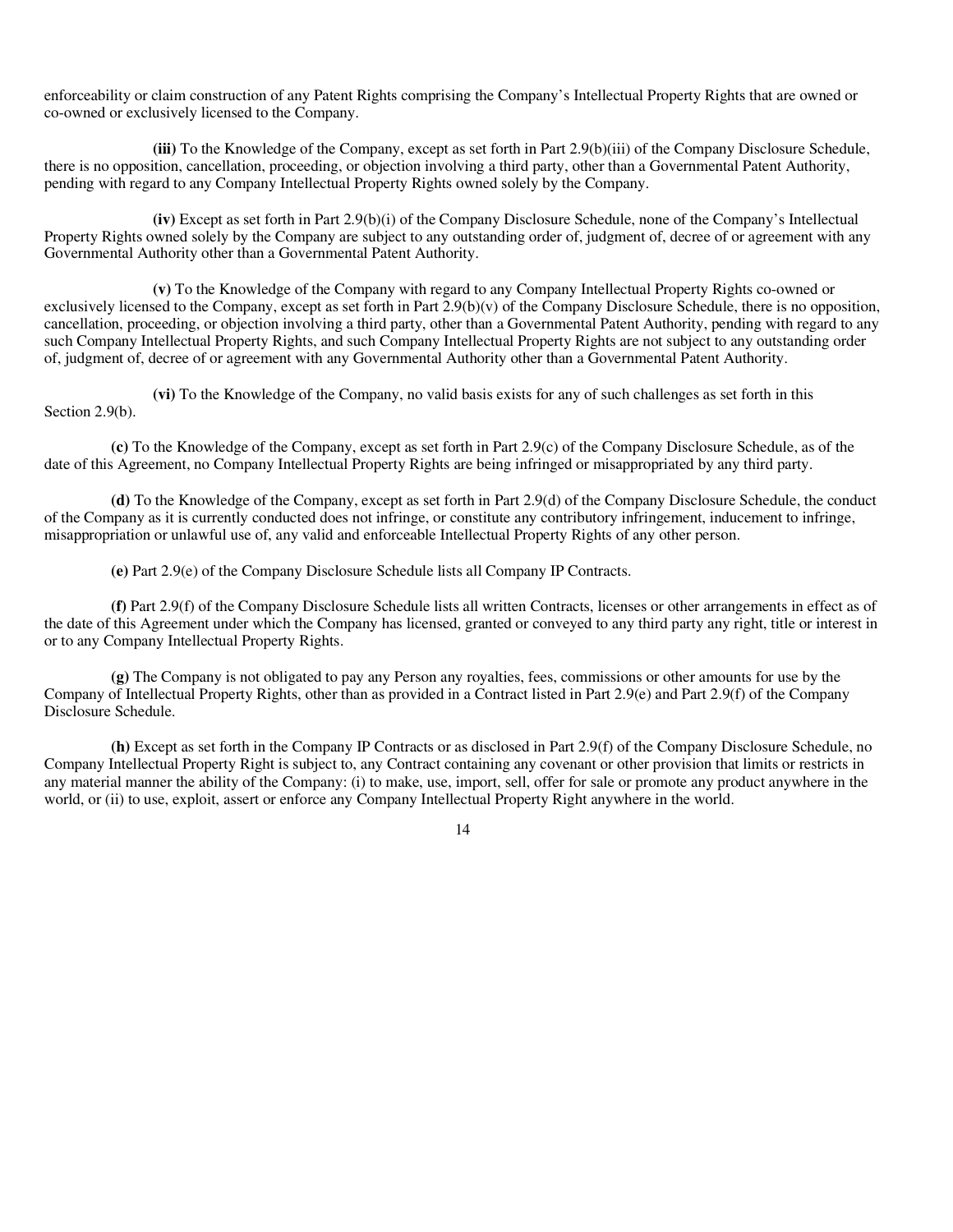**(i)** Each of the individuals identified in Part 2.9(i) of the Company Disclosure Schedule has executed and delivered to the Company an agreement regarding the protection of proprietary information and the assignment or license to the Company, of any Intellectual Property Rights arising from services performed for the Company. To the Knowledge of the Company, none of such individuals has materially breached any such agreements. All current and former officers and employees of, and consultants and independent contractors to, the Company who have contributed to the creation or development of any Intellectual Property Rights which relate to any Company Product or are used by the Company in its business as presently conducted or as presently proposed to be conducted, have assigned or licensed any and all such Intellectual Property Rights that such Person may have had to the Company, except to the extent an independent contractor licenses Intellectual Property Rights to the Company pursuant to a Company IP Contract.

**(j)** Neither the execution, delivery or performance of this Agreement by Company nor the consummation by Company of the transactions contemplated by this Agreement will: (i) contravene, conflict with or result in any limitation on the Company's right, title or interest in or to any of the Company Intellectual Property Rights, (ii) result in a breach of, default under or termination of any Company IP Contract, (iii) result in the release, disclosure or delivery of any Company Intellectual Property Rights by or to any escrow agent or other Person, (iv) cause the grant, assignment or transfer to any other Person of any license or other right or interest under, to or in any of the Company Intellectual Property Rights, (v) by the terms of any Contract, cause a reduction of any royalties or other payments the Company would otherwise be entitled to with respect to any Company Intellectual Property Rights, or (vi) by the terms of any Company IP Contract, an increase in any royalty or other payments the Company would otherwise be required to make under such Company IP Contract.

#### **2.10 Contracts.**

**(a)** Part 2.10(a) of the Company Disclosure Schedule identifies:

**(i)** (A) each Company Contract relating to the employment of, or the performance of services by, any Company Employee, officer, director, independent contractors and consultant (other than at-will employment offer letters that do not contain severance, change in control benefits, guaranteed term or payment, or restrictive covenants); (B) any Company Contract pursuant to which the Company is or may become obligated to make any severance, termination, settlement or similar payment to any Company Employee; and (C) any Company Contract pursuant to which the Company is or may become obligated to make any bonus or similar payment (other than payment in respect of salary) to any Company Employee;

**(ii)** each Company Contract which provides for indemnification of any officer, director, Company Employee, independent contractor, consultant or agent;

**(iii)** each Company Contract relating to the voting and any other rights or obligations of a stockholder of the

# Company;

**(iv)** each Company Contract relating to the merger, consolidation, reorganization or any similar transaction with respect to the Company;

**(v)** each Company Contract relating to the acquisition, ownership, transfer, research, development or sharing of any technology, or material Company IP (including any joint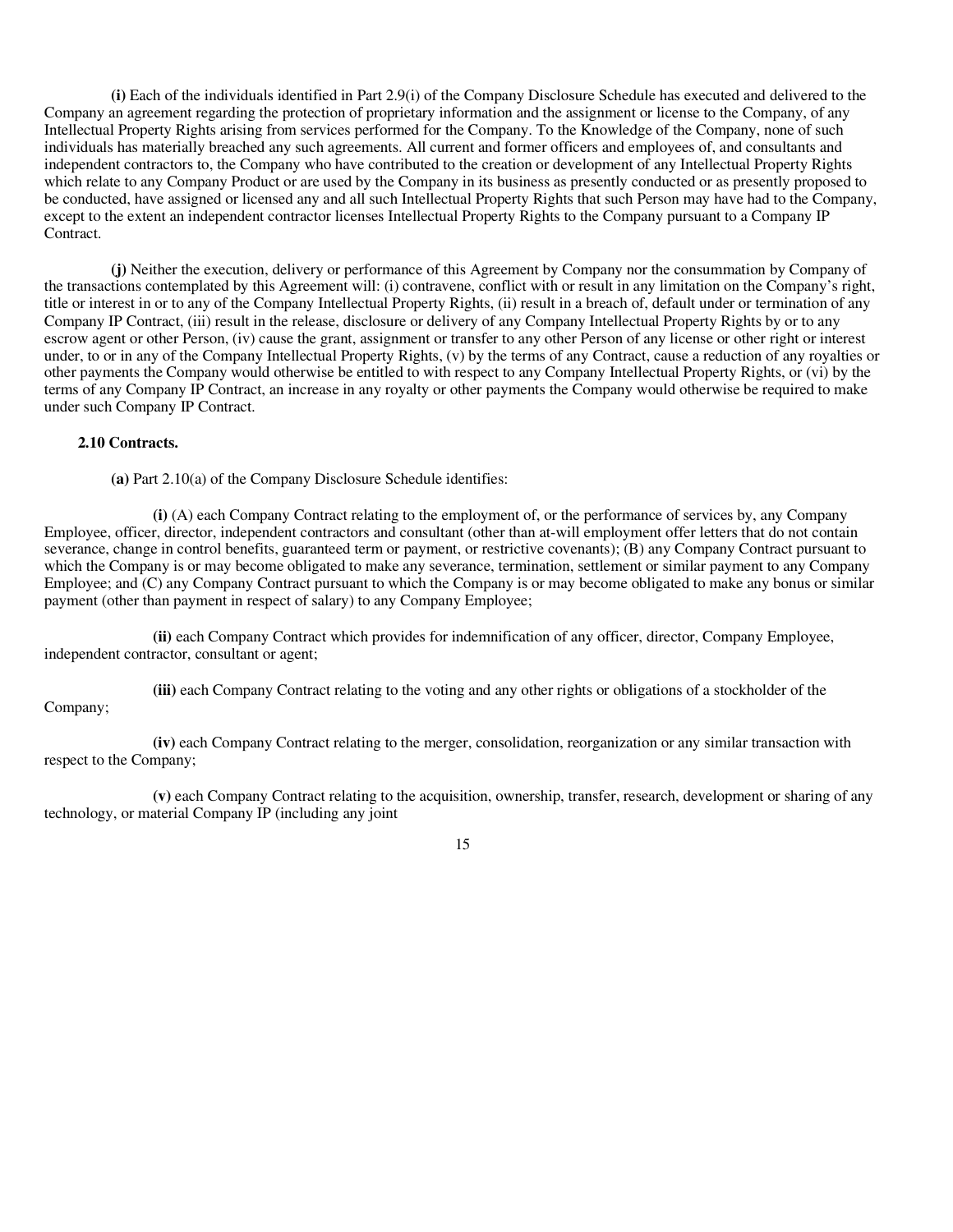development agreement, technical collaboration agreement or similar agreement entered into by the Company);

**(vi)** each Company Contract relating to the license of any patent, copyright, trade secret, utility models, designs, trademarks, know-how or other immaterial Company IP to or from the Company;

**(vii)** each Company Contract relating to research, development, testing, manufacturing or commercialization of any Product Candidate, including clinical trial agreements, consulting agreements, distribution agreements, supply and contract manufacturing agreements (but excluding purchase orders and confidentiality agreements);

**(viii)** each Company Contract for the purchase of inventory, spare parts, other materials or personal property with any supplier or for the furnishing of services to the Company under the terms of which the Company: (A) paid or otherwise gave consideration of more than \$25,000 in the aggregate during fiscal year 2012; (B) is likely to pay or otherwise give consideration of more than \$25,000 in the aggregate during fiscal year 2013; (C) is likely to pay or otherwise give consideration of more than \$25,000 in the aggregate over the remaining term of such contract; or (D) cannot be canceled by the Company without penalty or further payment of less than \$25,000;

**(ix)** each Company Contract pursuant to which the Company (A) is obligated to pay to any other person royalties or development or similar milestone payments with respect to any Product Candidate, (B) is obligated to provide to any other Person a percentage interest in the sales or revenues of any Product Candidate, or (C) to which the Company has agreed to supply products to a customer at specified prices, whether directly or through a specific distributor, manufacturer's representative or dealer and each Company Contract including a most-favored-nation provision or other guarantee with respect to pricing;

**(x)** each Company Contract that requires or obligates the Company to purchase specified minimum amounts of any product or to perform or conduct research, clinical trials or development for any person other than the Company;

**(xi)** each Company Contract relating to the acquisition, sale, spin-off or outsourcing of any Subsidiary or business unit or operation of the Company;

**(xii)** each Company Contract creating or relating to any partnership or joint venture or any sharing of revenues, profits, losses, costs or liabilities;

**(xiii)** each Company Contract imposing any restriction on the Company: (A) to compete with any other Person; (B) to acquire any product or other asset or any services from any other Person, to sell any product or other asset to or perform any services for any other Person or to transact business or deal in any other manner with any other Person; (C) to develop or distribute any technology; or (D) otherwise on the conduct of its business as currently conducted or as proposed to be conducted;

**(xiv)** each Company Contract: (A) granting or obligating the Company to grant exclusive rights for the research, clinical trial, development, distribution, sale, supply, license, marketing, co-promotion or manufacturing of any product, patent or other Intellectual Property Right of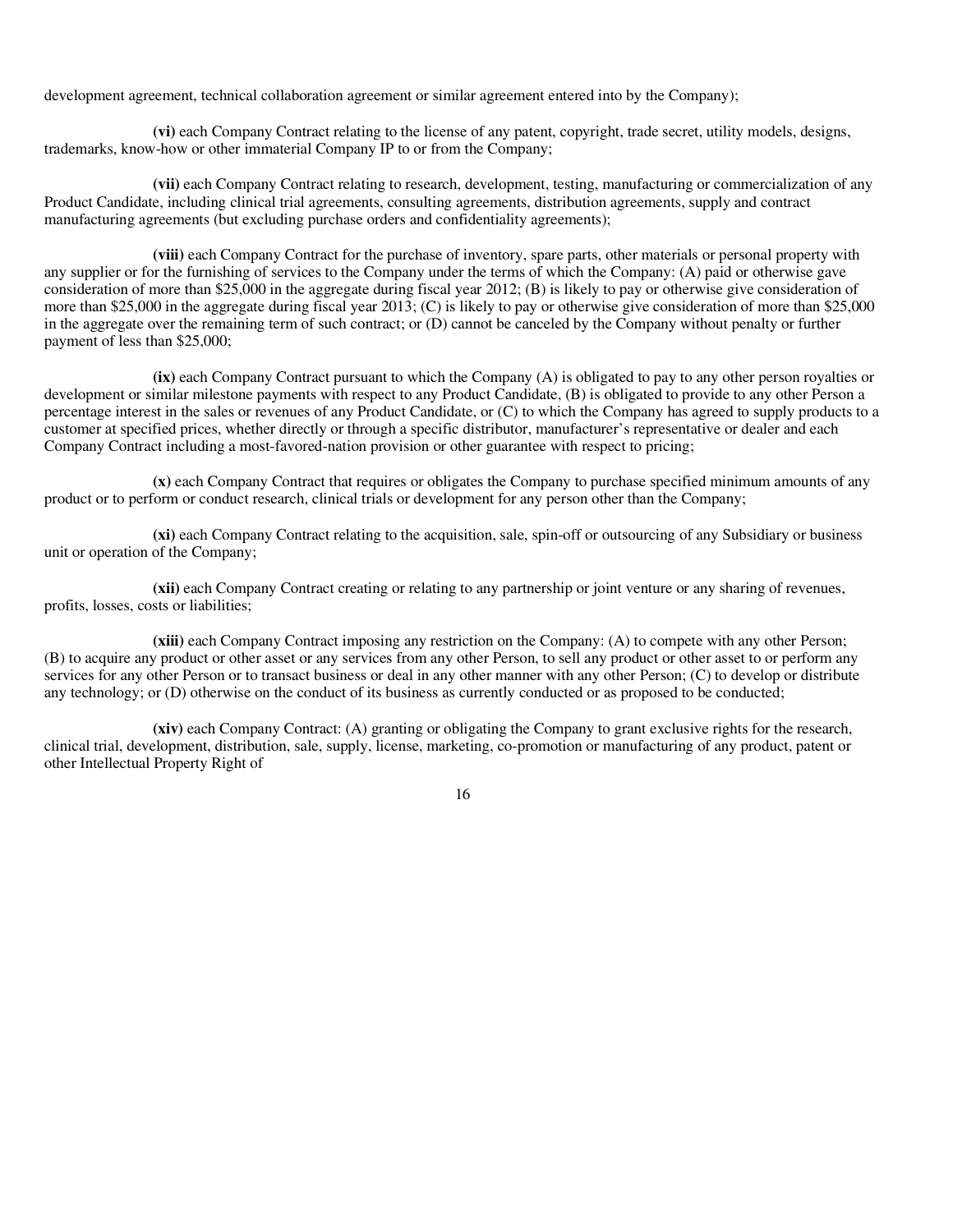the Company; or (B) otherwise contemplating an exclusive relationship between the Company and any other Person;

**(xv)** each Company Contract creating or involving any: (A) distributor, manufacturer's representative, broker, franchise, agency or dealer relationship (specifying on a matrix, in the case of distributor agreements, the name of the distributor, product, territory, termination date and exclusivity provisions); or (B) sales promotion, market research, marketing and advertising services;

**(xvi)** each Company Contract regarding the acquisition, issuance or transfer of any securities and each Company Contract affecting or dealing with any securities of the Company including any restricted share agreements or escrow agreements;

**(xvii)** each Company Contract involving any loan, guaranty, pledge, performance or completion bond or indemnity or surety arrangement;

**(xviii)** each Company Contract relating to the purchase or sale of any asset by or to, or the performance of any services by or for, any Company Related Party;

**(xix)** each Company Contract relating to any liquidation or dissolution of the Company;

**(xx)** any other Company Contract that contemplates or involves: (A) the payment or delivery of cash or other consideration by the Company in an amount or having a value in excess of US \$20,000 individually, or US \$100,000 in the aggregate; or (B) the performance of services having a value in excess of US \$20,000 individually, or US \$100,000 in the aggregate; and

**(xxi)** any other Company Contract that: (A) was entered into outside the ordinary course of business or was inconsistent with the past practices of the Company; (B) that is material to the Company or the conduct of its business; (C) the absence of which could reasonably be expected to have a Company Material Adverse Effect; or (D) that is reasonably believed by the Company to be of unique value even if not material to the business of the Company.

(Contracts in the respective categories described in clauses "(i)" through "(xxi)" above and all Contracts identified, or required to be identified, in Part 2.10(a) of the Company Disclosure Schedule are referred to in this Agreement as "Material Contracts.")

**(b)** The Company has delivered or made available to Parent accurate and complete copies of all written Material Contracts identified in Part 2.10(a) of the Company Disclosure Schedule, including all amendments thereto. Part 2.10(a) of the Company Disclosure Schedule provides a complete and accurate description of the terms of each Material Contract that is not in written form. Each Company Contract identified in Part 2.10(a) of the Company Disclosure Schedule is valid and in full force and effect, and is enforceable against the Company, and to the Knowledge of the Company, by the Company in accordance with its terms, subject to (i) laws of general application relating to bankruptcy, insolvency and the relief of debtors, and (ii) rules of law governing specific performance, injunctive relief and other equitable remedies.

17

**(c)** Except as set forth in Part 2.10(c) of the Company Disclosure Schedule: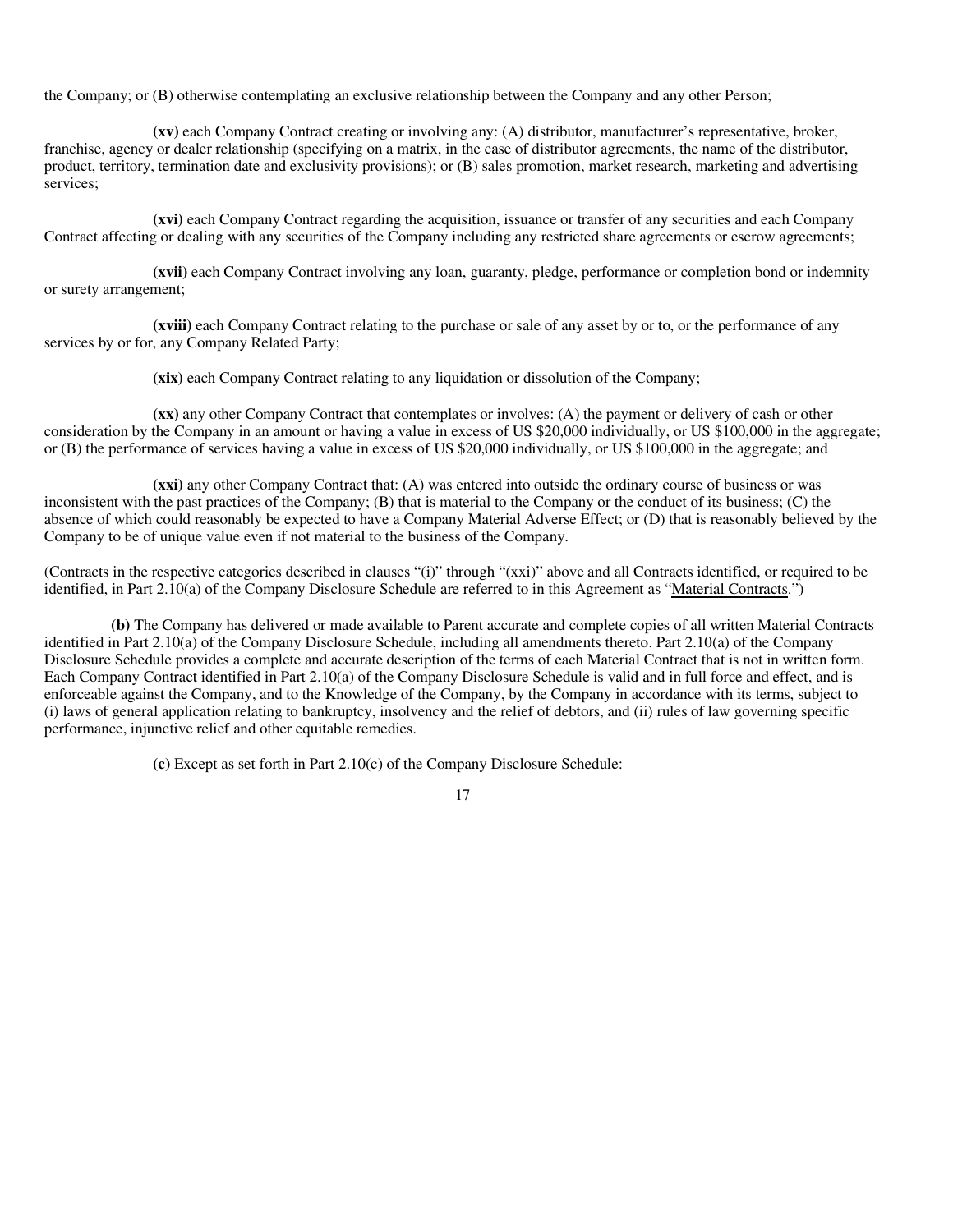**(i)** the Company has not in any material respect violated or breached, or committed any default under, any Company Contract, and, to the Knowledge of the Company, no other Person has in any material respect violated or breached, or committed any default under, any Company Contract;

**(ii)** to the Knowledge of the Company, no event has occurred, and no circumstance or condition exists, that (with or without notice or lapse of time) will, or could reasonably be expected to, (A) result in a material violation or breach of any of the provisions of any Company Contract, (B) give any Person the right to declare a material default or exercise any material remedy under any Company Contract, (C) give any Person the right to accelerate the maturity or performance of any Company Contract, or (D) give any Person the right to cancel, terminate or materially modify any Company Contract;

**(iii)** the Company has never received any notice or other communication regarding any actual or possible material violation or breach of, or default under, any Company Contract that has not been cured or otherwise resolved in a manner that maintains the Company Contract in effect without the assumption of additional obligations or the reduction of previously existing rights under such Company Contract prior to the date of this Agreement; and

**(iv)** the Company has not waived any of its material rights under any Company Contract.

### **2.11 Liabilities.**

**(a)** The Company has no accrued, contingent or other Liabilities of any nature, either matured or unmatured (whether or not required to be reflected in financial statements in accordance with GAAP, and whether due or to become due), except for: (i) Liabilities and obligations reflected in the Company Financial Statements; (ii) accounts payable that have been incurred by the Company since the Unaudited Interim Balance Sheet Date in the ordinary course of business and consistent with the past practices of the Company; (iii) Liabilities under the Company Contracts identified in Part 2.10(a) of the Company Disclosure Schedule, to the extent the nature and magnitude of such Liabilities can be specifically ascertained by reference to the text of such Company Contracts; (iv) the liabilities identified in Part 2.11(a) of the Company Disclosure Schedule; and (v) liabilities or obligations incurred in connection with this Agreement, the Merger, or the other documents or instruments contemplated hereby which will be paid in full at or prior to the Closing Date or otherwise in accordance with the requirements of this Agreement.

**(b)** The Company has never effected or otherwise been involved in any "off-balance sheet arrangements" (as defined in Item 303(a)(4)(ii) of Regulation S-K under the Securities Exchange Act of 1934, as amended (the "Exchange Act")). Without limiting the generality of the foregoing, the Company has never guaranteed any debt or other obligation of any other Person.

**(c)** Part 2.11(c) of the Company Disclosure Schedule accurately identifies, and provides an accurate and complete breakdown of the amounts paid to, each supplier or other Person that received more than \$30,000 from the Company since January 1, 2012.

#### **2.12 Compliance with Legal Requirements.**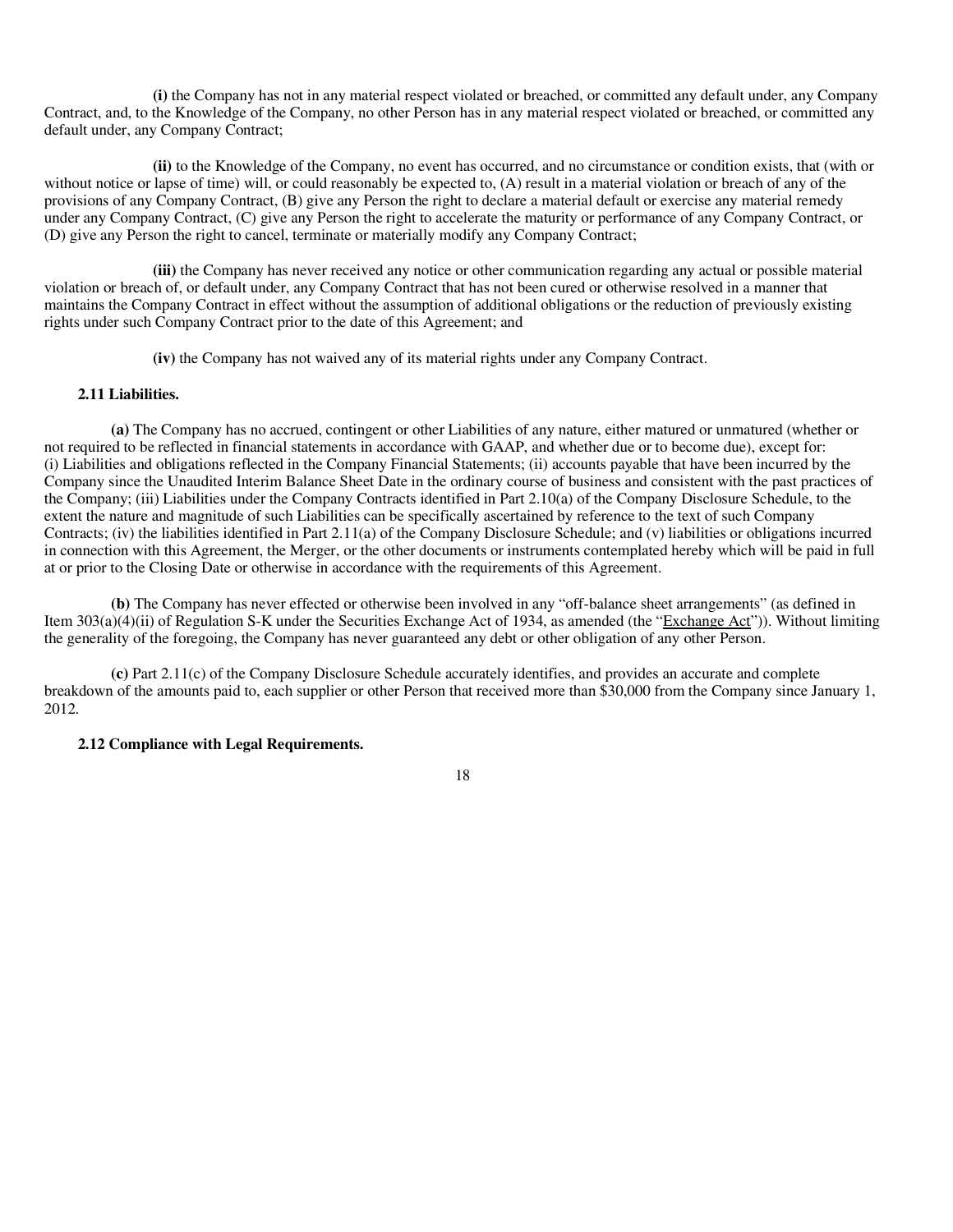**(a)** The Company does not possess (or has ever possessed) or have any rights or interests with respect to (or has ever had any rights or interests with respect to) any grants, incentives or subsidies from any Governmental Body.

**(b)** Part 2.12(b) of the Company Disclosure Schedule identifies each material Governmental Authorization held by the Company, and the Company has delivered to Parent accurate and complete copies of all Governmental Authorizations identified in Part 2.12(b) of the Company Disclosure Schedule.

**(c)** The Governmental Authorizations identified in Part 2.12(b) of the Company Disclosure Schedule are valid and in full force and effect, and collectively constitute all Governmental Authorizations necessary to enable the Company to conduct its business in the manner in which it currently is conducted. The Company is, and at all times has been, in compliance in all material respects with the terms and requirements of the respective Governmental Authorizations identified in Part 2.12(b) of the Company Disclosure Schedule and, to the Knowledge of the Company, no event has occurred, and no condition or circumstance exists, that might (with or without notice or lapse of time) constitute or result directly or indirectly in a violation of or a failure to comply with any term or requirement of any Governmental Authorization identified or required to be identified in Part 2.12(b) of the Company Disclosure Schedule. The Company has never received any notice or other communication (written or otherwise) from any Governmental Body regarding (a) any actual, alleged, potential or possible violation of or failure to comply with any material term or requirement of any Governmental Authorization, or (b) any actual or possible revocation, withdrawal, suspension, cancellation, termination or material modification of any Governmental Authorization.

**(d)** Without limiting the foregoing, except as set forth on Part 2.12(d) of the Company Disclosure Schedule, the Company has conducted, and continues to conduct, the business of the Company in material compliance in all material respects with all statutes, rules and regulations enforced or administered by FDA, including with respect to the collection, manufacture, processing, holding, storing, testing, distribution and marketing of products.

**(i)** Except as set forth in Part 2.12(d)(i) of the Company Disclosure Schedule, the Company has adhered in all material respects, and continue to adhere in all material respects, to the provisions of the Federal Food, Drug, and Cosmetic Act (21 U.S.C. §§ 301 et seq.) and all applicable regulations and guidance thereunder, including, but not limited to the following, to the extent applicable: (A) the requirement for all necessary approvals, permits, and licenses, (B) any requirements required under the statutes enforced by or regulations promulgated by the FDA, (C) Good Manufacturing Practices, (D) establishment registration and product listing, and (E) label, labeling and advertising requirements.

**(ii)** Except as set forth in Part 2.12(d)(ii) of the Company Disclosure Schedule, (A) the Company is not in receipt of any FDA notice of, or to the Knowledge of the Company, subject to, any FDA adverse inspection, finding of any material deficiency, finding of any material non-compliance, compelled or voluntary recall, investigation, penalty for corrective or remedial action or other compliance or enforcement action, in each case related to the Company's business or to the facilities in which products for the Company's business are manufactured, collected or handled, (B) no product at the time sold or distributed by or on behalf of the Company has been recalled, suspended or discontinued as a result of any action by the FDA or by the Company, and (C) to the Knowledge of Company, no claims in the United States or outside the United States (whether completed or pending)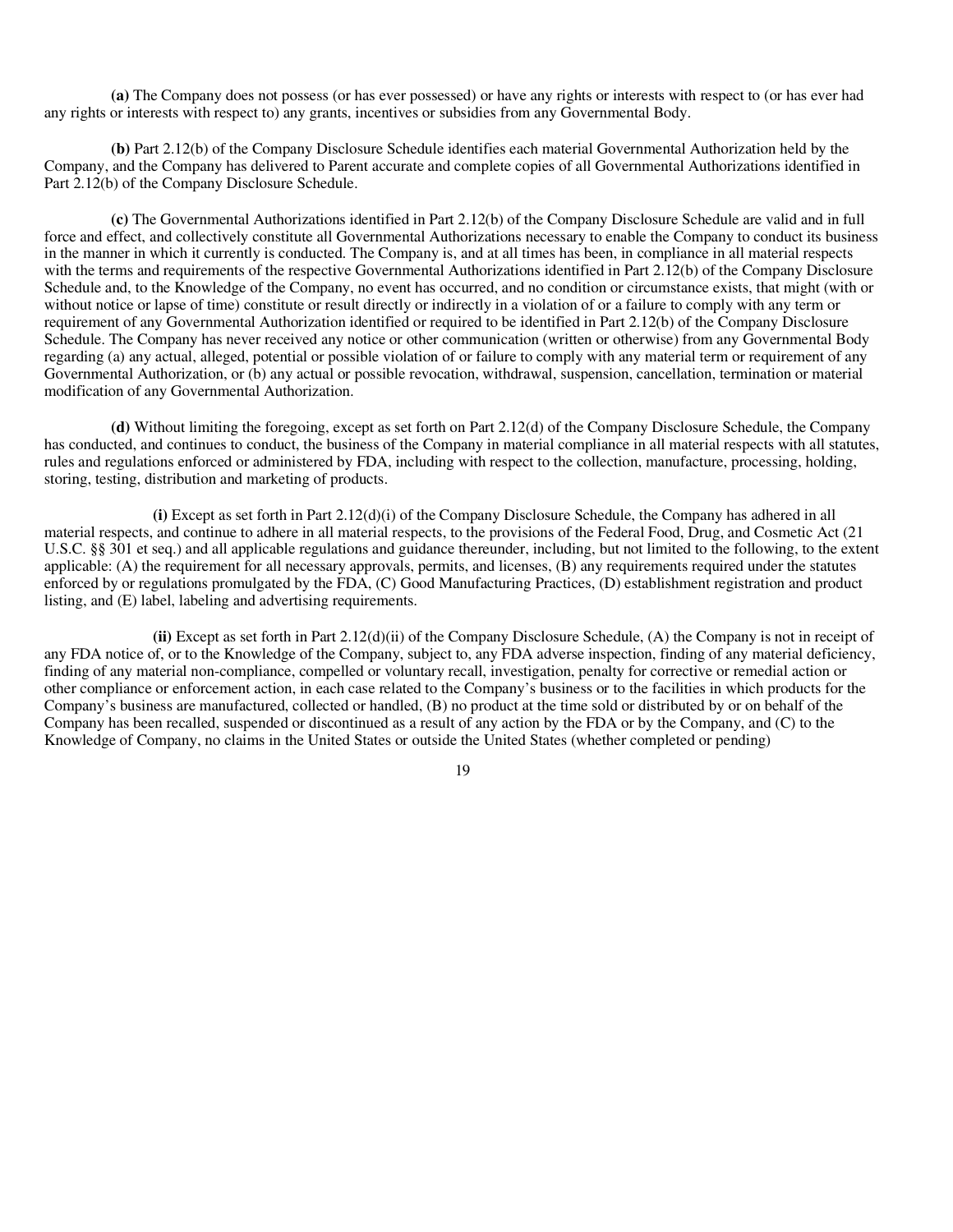seeking the recall, withdrawal, suspension or seizure of any product are pending or threatened against the Company or any product that uses the Intellectual Property Rights of the Company.

**(e)** Except as set forth in Part 2.12(e) of the Company Disclosure Schedule, the Company has not received any written notification of any pending or, to the Knowledge of Company, threatened, claim, suit, proceeding, hearing, enforcement, audit, investigation, warning letter, consent decree, consent agreement, corporate integrity agreement, arbitration or other action from any Governmental Authority, including, the FDA, the Drug Enforcement Administration, the Centers for Medicare & Medicaid Services, the U.S. Department of Health and Human Services Office of Inspector General and the U.S. Department of Veterans Affairs Office of Inspector General, alleging potential or actual material non-compliance by, or material liability of, the Company under any applicable Laws. The Company is not a party to a corporate integrity agreement with the Office of the Inspector General of the Department of Health and Human Services or a consent decree with any Governmental Authority.

**(f)** Part 2.12(f) of the Company Disclosure Schedule lists (i) all Notices of Inspectional Observations (Form 483), (ii) all establishment inspection reports, (iii) all recall letters and warning letters, in each case (clauses (i), (ii) and (iii)), received by the Company from the FDA, and the responses thereto submitted by the Company relating to the products manufactured or distributed by or for the Company and (iv) all written communications (including by email) between the FDA and the Company or third parties authorized to communicate on behalf of the Company. A copy of all of the items listed in Part 2.12(f) of the Company Disclosure Schedule has been made available or provided to Parent. To the extent not legally prohibited, the Company shall promptly provide to Parent all written communications and information and records regarding all of the items set forth in this Part 2.12 arising after the date hereof through the Closing Date that are material, but in no event later than two (2) business days after receipt or production thereof.

#### **2.13 Tax Matters.**

**(a)** All income and other material Tax Returns required to be filed by or on behalf of the Company with any Governmental Body with respect to any taxable period ending on or before the Closing Date (each a "Company Return," and together, the "Company Returns") (i) have been or will be filed on or before the applicable due date (taking into account any extensions), and (ii) have been, or will be when filed, accurately and completely prepared in all material respects in compliance with all applicable Legal Requirements. All material Taxes due and owing by the Company (whether or not shown on any Company Return) on or before the Closing Date have been or will be paid on or before the Closing Date. The Company has not waived any statute of limitations in respect of Taxes or agreed to any extension of time with respect to any Tax assessment or deficiency.

**(b)** The Financial Statements of the Company fully accrue all actual and contingent Liabilities for Taxes with respect to all periods through the dates thereof in accordance with GAAP. The Company has not incurred any liability for Taxes since the date of the Company Balance Sheet other than in the ordinary course of business.

**(c)** Except as set forth in Part 2.13(c) of the Company Disclosure Schedule, there have been no examinations or audits of any Company Return.

**(d)** Except as set forth in Part 2.13(d) of the Company Disclosure Schedule, no claim or Legal Proceeding is pending or has been threatened against or with respect to the Company in respect of any Tax. There are no unsatisfied Liabilities for Taxes (including liabilities for interest,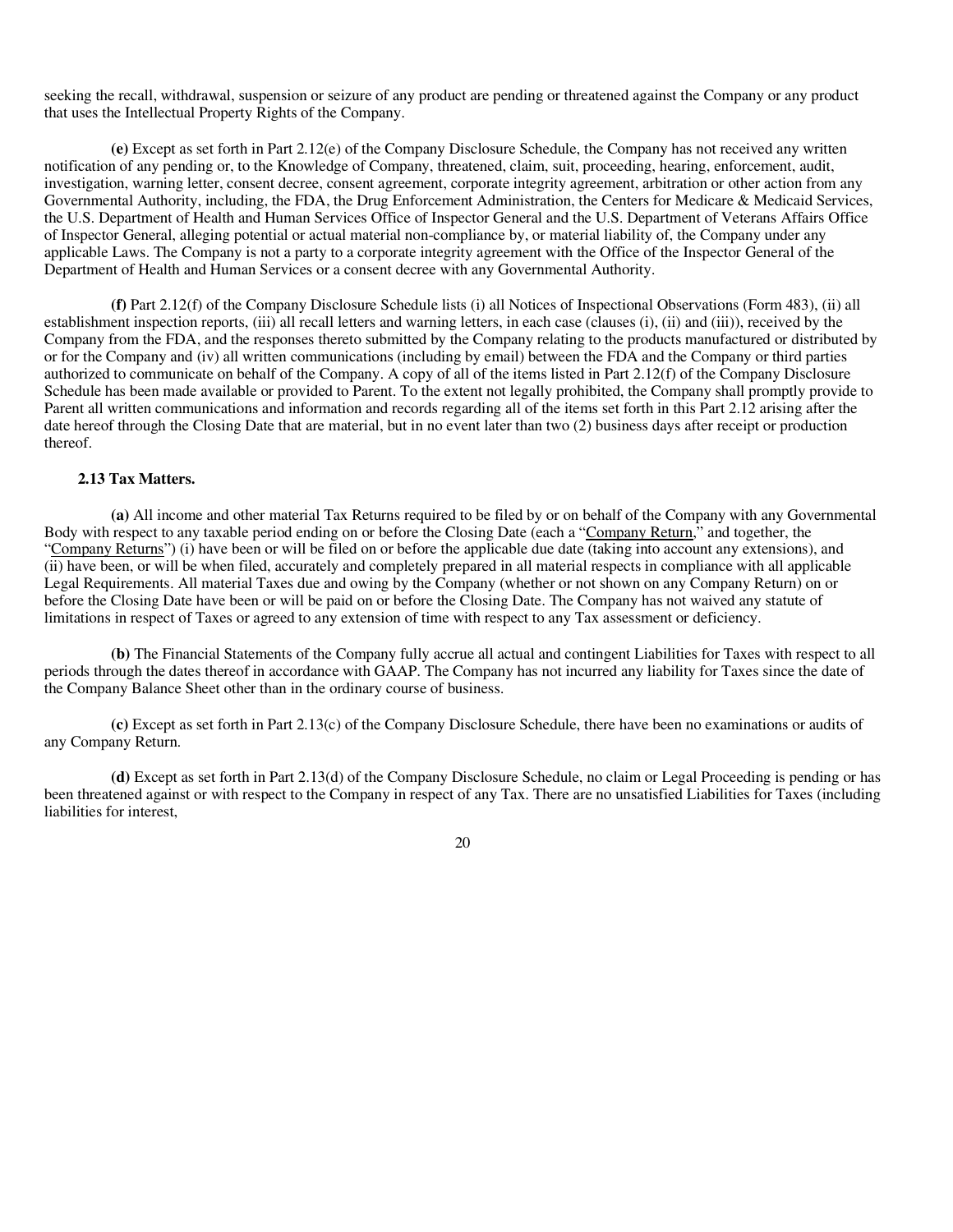additions to tax and penalties thereon and related expenses) with respect to any notice of deficiency or similar document received by the Company with respect to any Tax (other than liabilities for Taxes asserted under any such notice of deficiency or similar document which are being contested in good faith by the Company and with respect to which adequate reserves for payment have been established). There are no liens or other Encumbrances for Taxes upon any of the assets of the Company except liens for current Taxes not yet due and payable.

**(e)** The Company is and has at all times been resident for Tax purposes in its country of incorporation or formation, and is not and has not been treated as resident in any other country for any Tax purpose (including any arrangement for the avoidance of double taxation). The Company is not subject to Tax in any jurisdiction other than its place of incorporation or formation by virtue of having a branch or permanent establishment in that jurisdiction. No written claim has ever been made by a Governmental Body that the Company is or may be subject to taxation by a jurisdiction in which it does not file a Company Return.

**(f)** The Company is not a party to any Contract that has resulted or would reasonably be expected to result, separately or in the aggregate, in the payment of any "excess parachute payment" within the meaning of Section 280G of the Code (or any corresponding provisions of state, local or foreign Tax law). The Company is not, and has never been, a party to or bound by any tax indemnity agreement, tax sharing agreement, tax allocation agreement or similar Contract.

**(g)** The Company has not entered into or become bound by any agreement or consent pursuant to Section 341(f) of the Code. The Company has not been, and will not be, required to include any adjustment in taxable income for any tax period (or portion thereof) pursuant to Section 481 or 263A of the Code or any comparable provision under state or foreign Tax laws as a result of transactions or events occurring, or accounting methods employed prior to the Closing. The Company has never made any distribution to any of its shareholders of stock or securities of a controlled corporation within the meaning of Section 355 of the Code.

**(h)** The Company is not and has not been (and has not owned an interest in) (i) a United States real property holding corporation within the meaning of Section  $897(c)(2)$  of the Code during any applicable period of determination specified in Section 879(c) of the Code, (ii) a passive foreign investment company within the meaning of Section 1297 of the Code, or (iii) a controlled foreign corporation within the meaning of Section 957 of the Code. The Company (i) has not been a member of an affiliated consolidated, combined, unitary or similar group for Tax purposes (other than a group the common parent of which was the Company), and (ii) is not and could not be liable for the Taxes of any Person (other than under Treasury Regulations Section 1.1502-6 or any similar provision of state, local or foreign law, as applicable), or as a transferee or successor, by contract, or otherwise.

**(i)** The Company is not a party to any joint venture, partnership or other Contract that would reasonably be expected to be treated as a partnership for any income Tax purposes.

**(j)** All material elections with respect to income Taxes affecting the Company as of the date hereof, to the extent such elections are not shown on the Company Returns that have been delivered or made available to Parent, are set forth in Part 2.13(h) of the Company Disclosure Schedule. The Company has not engaged in a "listed transaction" as set forth in Treasury Regulations Section 1.6011-4(b)(2).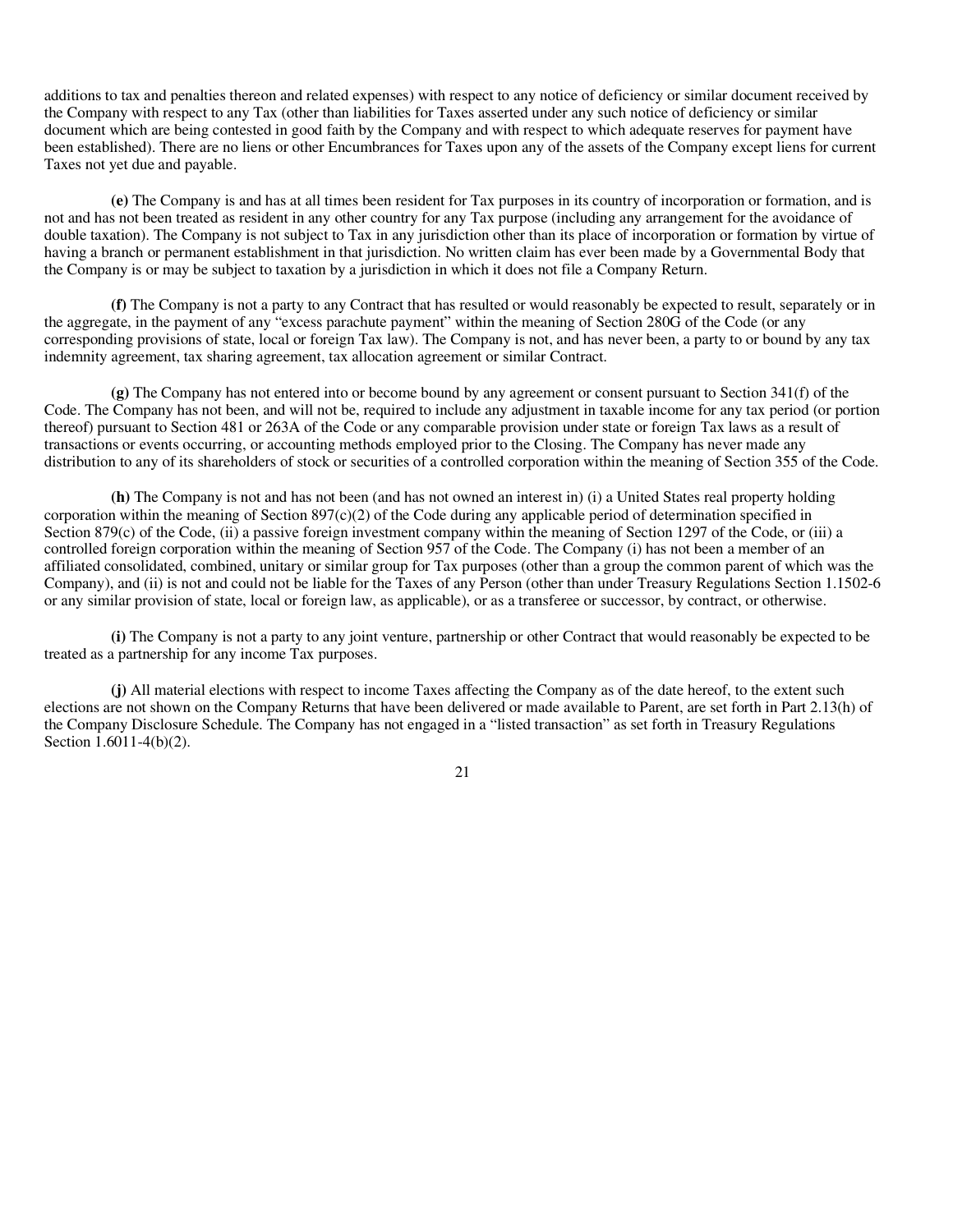**(k)** The Company will not be required to include any item of income in, or exclude any deduction or loss from, taxable income for any taxable period (or portion thereof) ending after the Closing Date as a result of any (i) installment sale or open transaction disposition made on or prior to the Closing Date; (ii) "closing agreement" as described in section 7121 of the Code executed on or prior to the Closing Date; or (iii) prepaid amount received on or prior to the Closing Date, other than in the ordinary course of business in accordance with past practice.

**(l)** The Company has timely withheld and paid all Taxes required to have been withheld and paid in connection with amounts paid or owing to any employee, independent contractor, creditor, stockholder or other third party and has otherwise complied in all material respects with all information reporting and other Legal Requirements related to such Tax withholding requirements.

#### **2.14 Employee and Labor Matters.**

#### **(a)** Employees.

**(i)** Part 2.14(a) of the Company Disclosure Schedule contains a list, as of the date of this Agreement, of all current Company Employees, including part-time employees and correctly reflects: (i) their dates of employment or service with the Company; (ii) their positions or titles; (iii) their salaries, wages or other compensation (including fringe benefits and commission arrangements); (iv) target bonus/commission compensation and total compensation actually paid in 2012; (v) their work location; (vi) each Company Employee Plan in which they participate or are eligible to participate; and (vii) any promises made to them with respect to changes or additions to their compensation or benefits by any Person that could reasonably be expected to have authority with respect thereto. The Company has provided to Parent a complete and correct copy of each Company Contract disclosed under this Section 2.14 or Sections 2.10(a)(i)-(ii). The Company does not now and has never had any temporary or leased employees.

**(ii)** Except as set forth in Part 2.14(a)(ii) of the Company Disclosure Schedule, the employment of each current employee of the Company is terminable without prior notice and without the payment of compensation following, or as a result of, such termination (other than earned and accrued salary, wages and paid time off, as applicable).

**(iii)** The Company is not delinquent in any payments to any of its employees for any wages, salaries, commissions, bonuses, fees or other direct compensation for any services performed for the Company. The Company is not liable for any payment to any trust or other fund governed by or maintained by or on behalf of any Governmental Body with respect to unemployment compensation benefits, or other benefits or obligations for Company Employees (other than routine payments to be made in the ordinary course of business and consistent with past practices). There are no pending or, to the best of the Knowledge of the Company, threatened or reasonably anticipated claims or Legal Proceedings against the Company under any worker's compensation policy or long-term disability policy.

**(iv)** To the Knowledge of the Company, as of the date of this Agreement, no current Company Employee: (i) intends to terminate his employment with the Company; (ii) has received an offer to join a business that may be competitive with the Company's business; or (iii) is a party to or is bound by any confidentiality agreement, noncompetition agreement or other Contract (with any Person) that may have an adverse effect on: (A) the performance by such individual of any of his duties or responsibilities as a service provider to the Company; or (B) the Company's business or operations.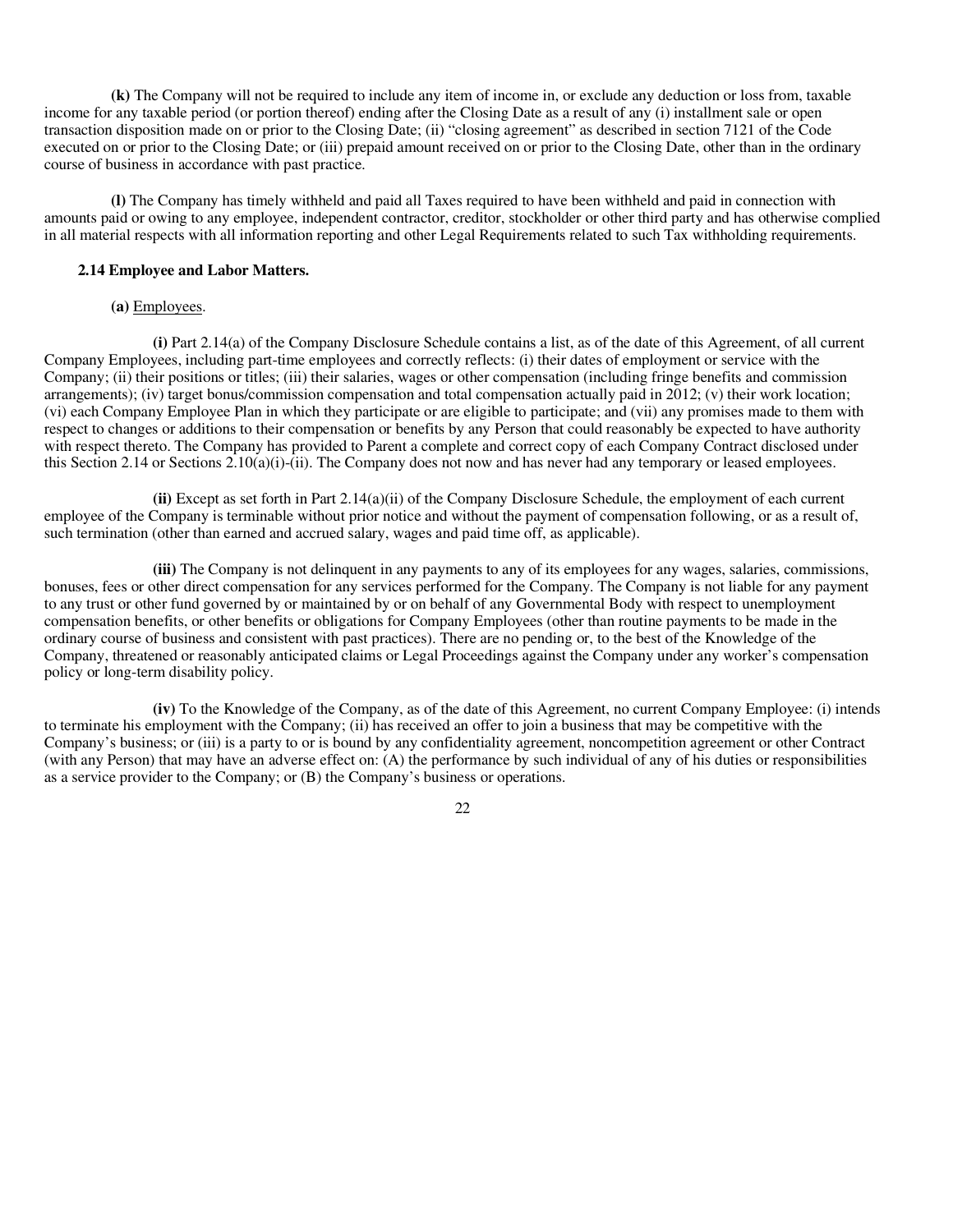**(v)** The Company is not, and has never been, bound by or a party to, or has a duty to bargain for, any collective bargaining agreement or other Contract with a labor organization representing any Company Employees and there are no labor organizations representing, purporting to represent or, to the Knowledge of the Company, seeking to represent any current Company Employees.

**(vi)** The Company is, and at all times has been, in material compliance with all applicable Legal Requirements respecting employment, employment practices, terms and conditions of employment and wages and hours, including but not limited to Legal Requirements relating to discrimination, disability, labor relations, hours of work, payment of wages and overtime wages, pay equity, immigration, workers compensation, working conditions, occupational safety and health, family and medical leave, and has not engaged in any unfair labor practices or similar prohibited practices. There is no Legal Proceeding, claim, labor dispute or grievance pending or, to the Knowledge of the Company, threatened or reasonably anticipated, brought by or on behalf of any applicant for employment, any current or former employee, any person alleging to be a current or former employee, any class of the foregoing or any Governmental Body, relating to any such Legal Requirements, or alleging breach of any express or implied contract of employment, wrongful termination of employment, or alleging any other discriminatory, wrongful or tortious conduct in connection with the employment relationship.

#### **(b)** Independent Contractors.

**(i)** Section 2.14(b) of the Company Disclosure Schedule accurately sets forth, with respect to each independent contractor of the Company: (1) the name of such independent contractor and the date as of which such independent contractor was originally hired by the Company; (2) a brief description of such independent contractor's duties and responsibilities; and (3) the terms of compensation of such independent contractor.

**(ii)** Except as set forth in Part 2.14(b) of the Company Disclosure Schedule, the engagement of each independent contractor or consultant is terminable without prior notice and without the payment of compensation following, or as a result of, such termination (other than earned and accrued salary, wages and paid time off, as applicable).

**(iii)** The Company is not delinquent in any payments to any of its independent contractors for any wages, commissions, bonuses, fees or other direct compensation for any services performed for the Company.

**(c)** No Misclassified Employees. No current or former independent contractor, consultant or similar non-employee third party of the Company could be deemed to be a misclassified employee. No independent contractor, consultant or similar nonemployee third party is eligible to participate in any Company Employee Plan.

#### **2.15 Company Employee Plans.**

**(a)** Other than the Company Stock Plan, the Company has never sponsored any Company Employee Plan. The Company has delivered or made available to Parent correct and complete copies of all documents setting forth the terms of the Company Stock Plan, including all amendments thereto.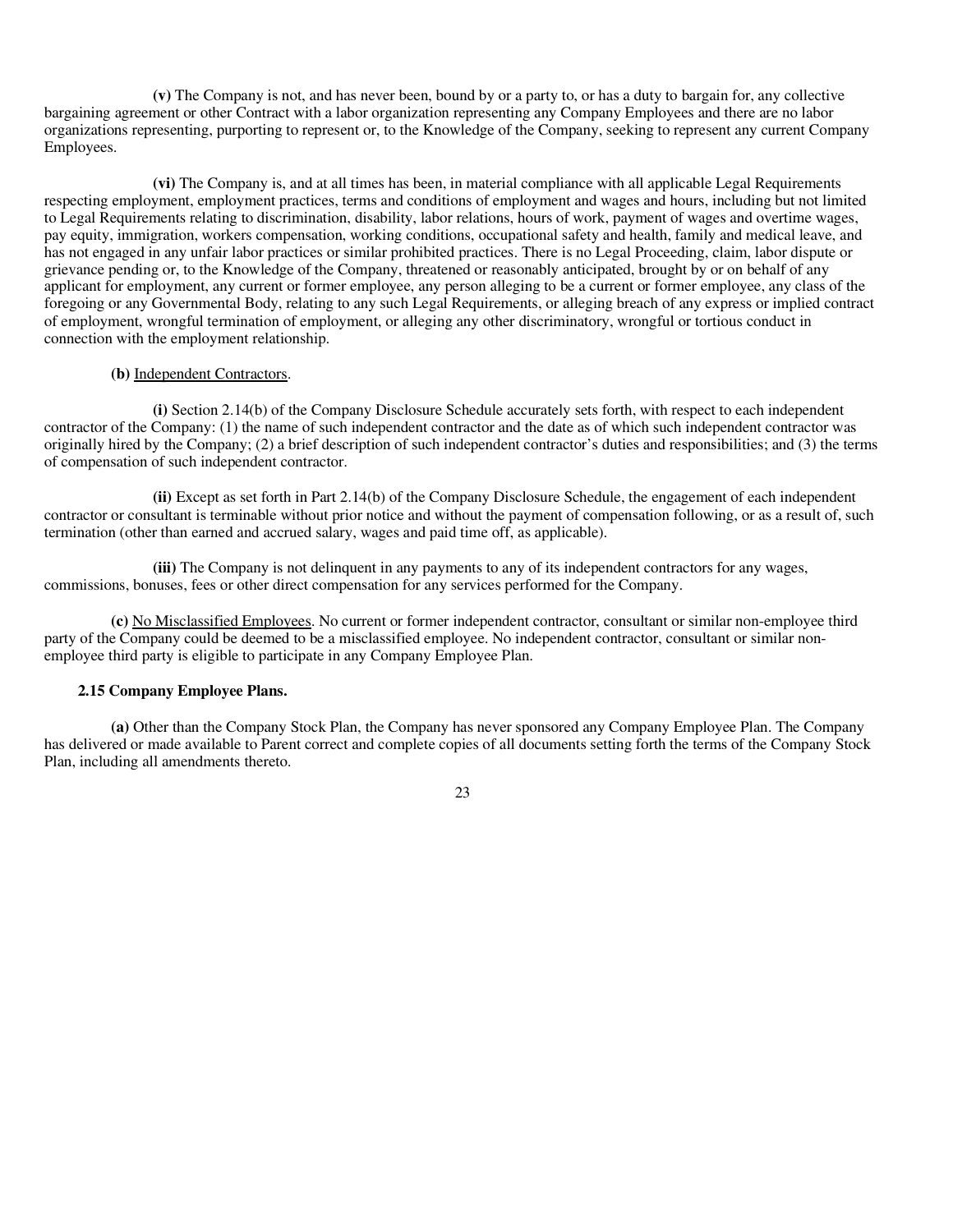**(b)** The Company has not taken any material steps to adopt or approve any new Company Employee Plan. No event has occurred and there currently exists no condition or circumstances that would reasonably subject the Company to (i) any Liability with respect to any Company Employee Plan, or (ii) any Controlled Group Liability with respect to any benefit plan that is not a Company Employee Plan.

**2.16 Environmental Matters.** The Company has, and has been at all time, in compliance in all material respects with all applicable Environmental Laws, which compliance includes the possession by the Company of all material permits and other Governmental Authorizations required under applicable Environmental Laws, and material compliance with the terms and conditions thereof. The Company has not received any notice or other communication (in writing or otherwise), whether from a Governmental Body, citizens group, employee or otherwise, that alleges that the Company is not in compliance with any Environmental Law, and, to the Knowledge of the Company, there are no circumstances that may prevent or interfere with the compliance of the Company with any Environmental Law in the future. To the Knowledge of the Company, no current or prior owner of any property leased or controlled by the Company has received any notice or other communication (in writing or otherwise), whether from a Governmental Body, citizens group, employee or otherwise, that alleges that such current or prior owner lessee, operator, or the Company is not in compliance with any Environmental Law. All Governmental Authorizations currently held by the Company pursuant to Environmental Laws are identified in Part 2.16 of the Company Disclosure Schedule.

**2.17 Insurance.** The Company does not maintain, nor has ever maintained, any insurance policies.

**2.18 Related Party Transactions.** Except as set forth in Part 2.18 of the Company Disclosure Schedule and except for or as a result of the ownership of Company Common Stock or Company Options: (a) no Company Related Party has, and no Company Related Party has at any time had, any direct or indirect interest in any material asset used in or otherwise relating to the Company's business; (b) no Company Related Party is, or has at any time been, indebted to the Company; (c) no Company Related Party has entered into, or has had any direct or indirect financial interest in, any material Contract, transaction or business dealing involving the Company; (d) no Company Related Party is competing, or has at any time competed, directly or indirectly, with the Company; and (e) no Company Related Party has any claim or right against the Company that will not be released in connection with Closing of the Merger.

#### **2.19 Legal Proceedings; Orders.**

**(a)** Legal Proceedings. There is no pending Legal Proceeding and, to the Knowledge of the Company, no Person has threatened to commence any Legal Proceeding: (i) that involves the Company or any of the assets owned or used by the Company; (ii) that challenges, or that may have the effect of preventing, delaying, making illegal or otherwise interfering with, the Merger or any of the other transactions contemplated by this Agreement; or (iii) that relates to the ownership of any capital stock of the Company, or any option or other right to the capital stock of the Company, or right to receive consideration as a result of this Agreement. To the Knowledge of the Company, no event has occurred, and no claim, dispute or other condition or circumstance exists, that will or could reasonably be expected to, give rise to or serve as a basis for the commencement of any such Legal Proceeding. Except as set forth in Part 2.19(a) of the Company Disclosure Schedule, no Legal Proceeding involving claims in excess of \$25,000 has been commenced by, and no Legal Proceeding involving claims in excess of \$25,000 has been pending against the Company.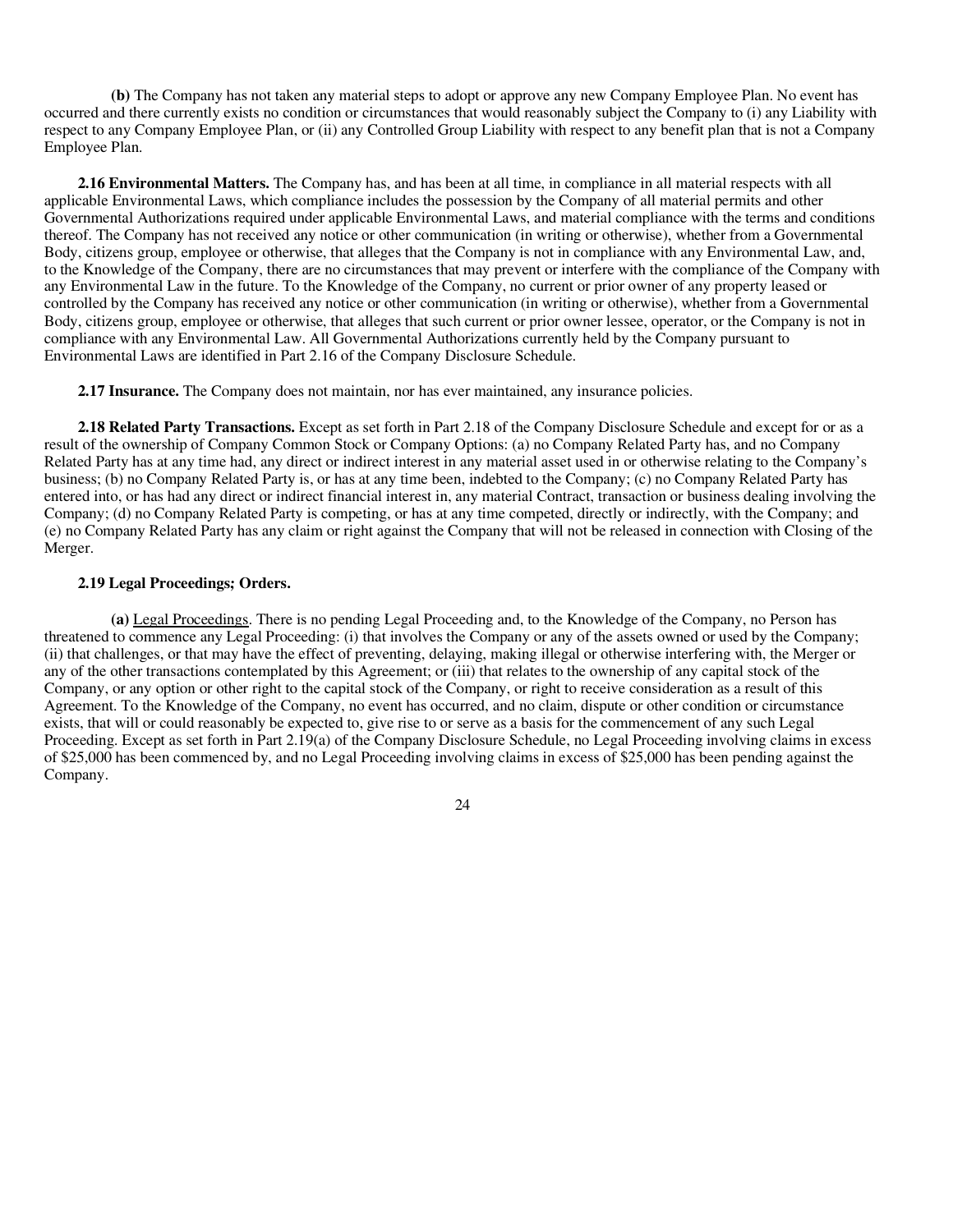**(b)** Orders. There is no order, writ, injunction, judgment or decree to which the Company, or any of the assets owned or used by the Company, is subject. To the Knowledge of the Company, no officer of the Company is subject to any order, writ, injunction, judgment or decree that prohibits such officer from engaging in or continuing any conduct, activity or practice relating to the Company's business.

**2.20 Bank Accounts.** Part 2.20 of the Company Disclosure Schedule accurately sets forth, with respect to each account maintained by or for the benefit of the Company at any bank or other financial institution:

**(a)** the name and location of the institution at which such account is maintained;

- **(b)** the name in which such account is maintained and the account number of such account;
- **(c)** a description of such account and the purpose for which such account is used;
- **(d)** the current balance in such account; and
- **(e)** the names of all individuals authorized to draw on or make withdrawals from such account.

#### **2.21 Authority; Binding Nature of Agreement.**

**(a)** The Company has the absolute and unrestricted right, power and authority to enter into and, subject to receipt of the Required Vote, to perform its obligations under this Agreement; and the execution, delivery and performance by the Company of this Agreement have been duly authorized by all necessary action on the part of the Company and its board of directors. This Agreement constitutes the legal, valid and binding obligation of the Company, enforceable against the Company in accordance with its terms, subject to (i) laws of general application relating to bankruptcy, insolvency and the relief of debtors, and (ii) rules of law governing specific performance, injunctive relief and other equitable remedies.

**(b)** The Company's board of directors has: (i) unanimously determined that the Merger is advisable and fair and in the best interests of the Company and its stockholders; and (ii) unanimously recommended the adoption of this Agreement by the holders of Company Capital Stock and directed that this Agreement (including the Merger) be submitted for consideration by the Company's stockholders.

**2.22 Non-Contravention; Consents.** Except as set forth in Part 2.22 of the Company Disclosure Schedule, neither (1) the execution, delivery or performance of this Agreement or any of the other agreements referred to in this Agreement, nor (2) the consummation of the Merger or any of the other transactions contemplated by this Agreement, will directly or indirectly (with or without notice or lapse of time):

**(a)** contravene, conflict with or result in a violation of (i) any of the provisions of the certificate of incorporation or bylaws (or similar organizational documents) of the Company, or (ii) any resolution adopted by the stockholders of the Company, the board of directors of the Company or any committee of the board of directors of the Company;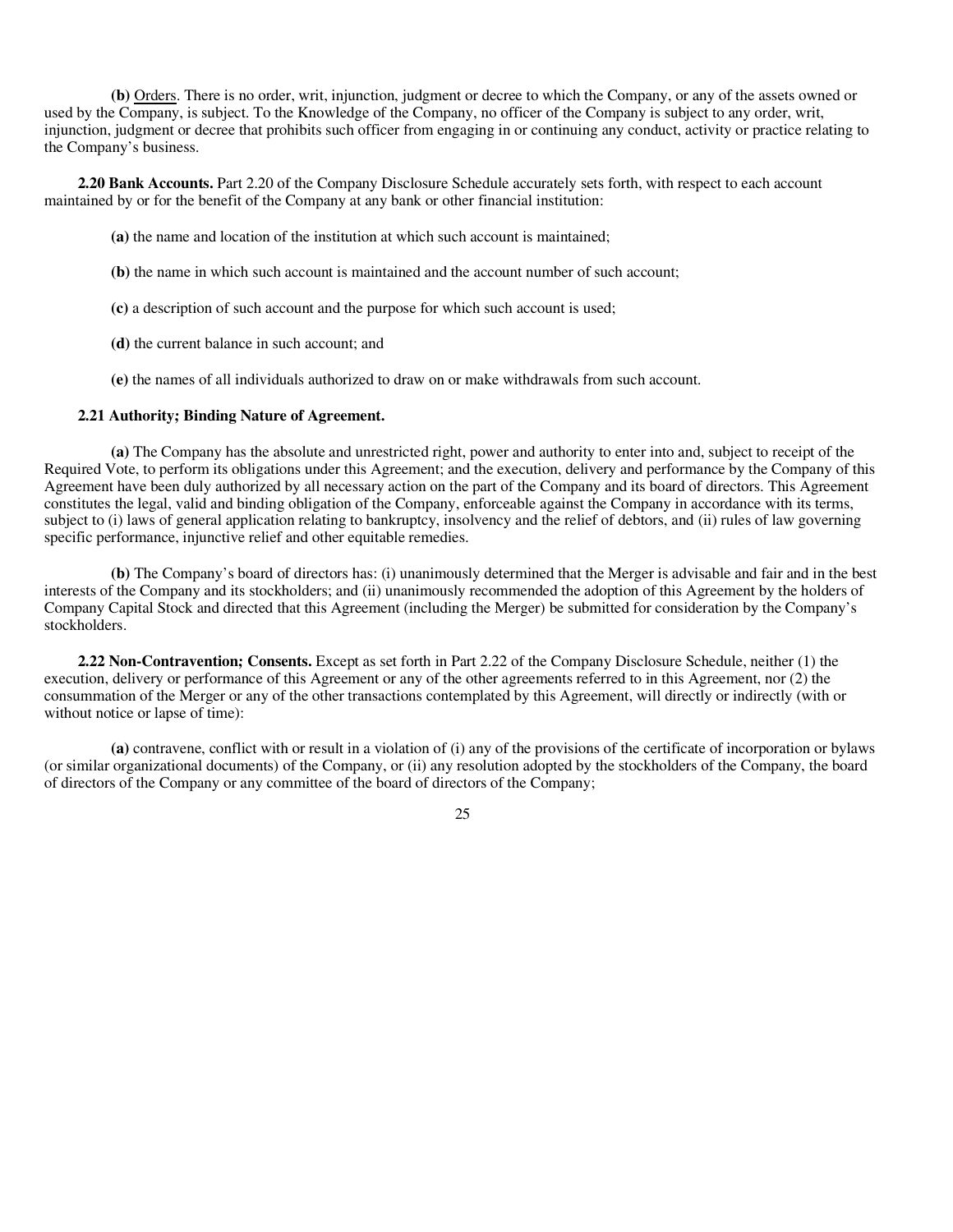**(b)** contravene, conflict with or result in a violation of, or give any Governmental Body or other Person the right to challenge any of the transactions contemplated by this Agreement or to exercise any remedy or obtain any relief under, any Legal Requirement or any order, writ, injunction, judgment or decree to which the Company, or any of the assets owned or used by the Company, is subject;

**(c)** contravene, conflict with or result in a violation of any of the terms or requirements of, or give any Governmental Body the right to revoke, withdraw, suspend, cancel, terminate or modify, any Governmental Authorization that is held by the Company or that otherwise relates to the business of the Company or to any of the assets owned or used by the Company;

**(d)** contravene, conflict with or result in a violation or breach of, or result in a default under, any provision of any Contract, or give any Person the right to (i) declare a default or exercise any remedy under any such Company Contract, (ii) accelerate the maturity or performance of any such Company Contract, or (iii) cancel, terminate or modify any such Company Contract; or

**(e)** result in the imposition or creation of any lien or other Encumbrance upon or with respect to any asset owned or used by the Company (except for minor liens that will not, in any case or in the aggregate, materially detract from the value of the assets subject thereto or materially impair the operations of the Company).

Except as set forth in Part 2.22 of the Company Disclosure Schedule and except for the Required Vote and the filing of the Certificate of Merger, the Company is not, nor will it be, required to make any filing with or give any notice to, or to obtain any Consent from, any Person in connection with (x) the execution, delivery or performance of this Agreement or any of the other agreements referred to in this Agreement, or (y) the consummation of the Merger or any of the other transactions contemplated by this Agreement.

**2.23 Full Disclosure.** This Agreement (including, and as modified by the Company Disclosure Schedule) does not, and the Company Closing Certificate will not, (i) contain any representation, warranty or information that is false or misleading with respect to any material fact, or (ii) omit to state any material fact necessary in order to make the representations, warranties and information contained and to be contained herein and therein (in the light of the circumstances under which such representations, warranties and information were or will be made or provided) not false or misleading. The Company has not made and is not making any representation or warranties whatsoever regarding the subject matter of this Agreement, express or implied, unless specifically stated in this Agreement.

**2.24 Brokers; Other Service Providers.** Except as set forth in Part 2.24 of the Company Disclosure Schedule, no broker, finder or investment banker is entitled to any brokerage, finder's or other fee or commission in connection with the Merger or any of the other transactions contemplated by this Agreement based upon arrangements made by or on behalf of the Company. Except as set forth in Part 2.24 of the Company Disclosure Schedule, no Person is or may become entitled to receive any fee or other amount from the Company for professional services performed or to be performed in connection with the Merger or any of the other transactions contemplated by this Agreement.

**2.25 Complete Copies of Materials.** The Company has delivered or made available true and complete copies of each document which has been requested by Parent or its counsel in connection with their legal and accounting review of the Company.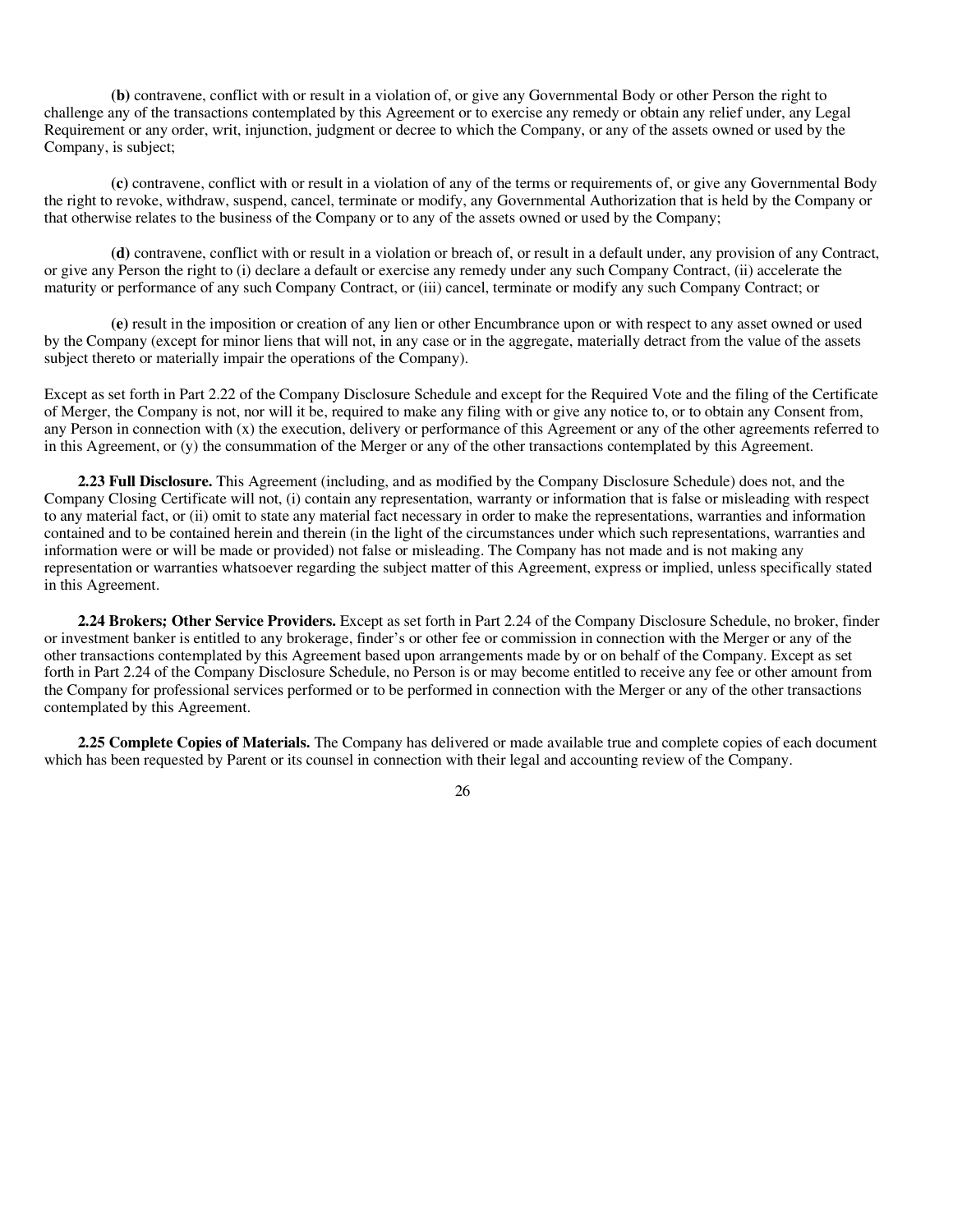**2.26 No Existing Discussions.** As of the date hereof, the Company nor any Representative of the Company is currently engaged, directly or indirectly, in any discussions with any Person (other than Parent and Merger Sub) relating to any Acquisition Transaction.

#### **3. REPRESENTATIONS AND WARRANTIES OF EACH STOCKHOLDER**

Each Stockholder, severally and not jointly, represents and warrants to each of Parent and Merger Sub that the following statements are true, correct and complete as of the date of this Agreement, and will be true, correct and complete as of the Effective Time:

**3.1 Organization**. If such Stockholder is not a natural person, such Stockholder: (a) is duly organized, validly existing and in good standing under the laws of the jurisdiction in which it is organized; and (b) has the organizational power and authority to own the shares of Company Capital Stock listed next to such Stockholder's name on Part 2.3(a) of the Company Disclosure Schedule, to execute and deliver this Agreement, to perform its obligations hereunder and to consummate the transactions contemplated hereby.

**3.2 Authorization**. If such Stockholder is not a natural person, the execution and delivery of this Agreement, the performance by such Stockholder of its obligations under this Agreement and the consummation by such Stockholder of the transactions contemplated hereby have been duly authorized by all necessary organizational action on the part of such Stockholder. This Agreement has been duly executed and delivered by such Stockholder and is the valid and binding obligation of such Stockholder enforceable against him, her or it in accordance with its terms, except as enforcement may be limited by equitable principles limiting the right to obtain specific performance or other equitable remedies, or by applicable bankruptcy or insolvency Legal Requirements and related decisions affecting creditors' rights generally.

**3.3 No Conflict**. None of the execution and delivery of this Agreement by such Stockholder, the performance by such Stockholder of his, her or its obligations hereunder or the consummation by such Stockholder of the transactions contemplated hereby (with or without the giving of notice or the passage of time, or both), will (i) conflict with or violate any Legal Requirement or governmental order to which such Stockholder is subject or by which such Stockholder or any of his, her or its assets is bound, (ii) if such Stockholder is not a natural person, conflict with, violate, result in a breach of or constitute a default under any provision of the organizational documents of such Stockholder, or (iii) conflict with, violate, result in a breach of or constitute a default under, or result in the creation of any lien under, any Contract or material Liability to which such Stockholder is a party or by which he, she or it is bound or to which any of his, her or its assets is subject.

**3.4 No Consent**. No consent, approval, governmental order or authorization of, or registration, qualification, declaration or filing with, any Governmental Body or any other Person, is required by or with respect to such Stockholder in connection with any of the execution and delivery by such Stockholder of this Agreement or any other instrument or agreement contemplated hereby, the performance by such Stockholder of his, her or its obligations hereunder or thereunder, or the consummation by such Stockholder of the transactions contemplated hereby or thereby (with or without the giving of notice or the passage of time, or both), except for the filing of the Certificate of Merger with the Delaware Secretary of State.

**3.5 Ownership of Securities**. Such Stockholder holds and owns of record and beneficially all right, title and interest in and to the shares of Company Capital Stock and Company Options listed

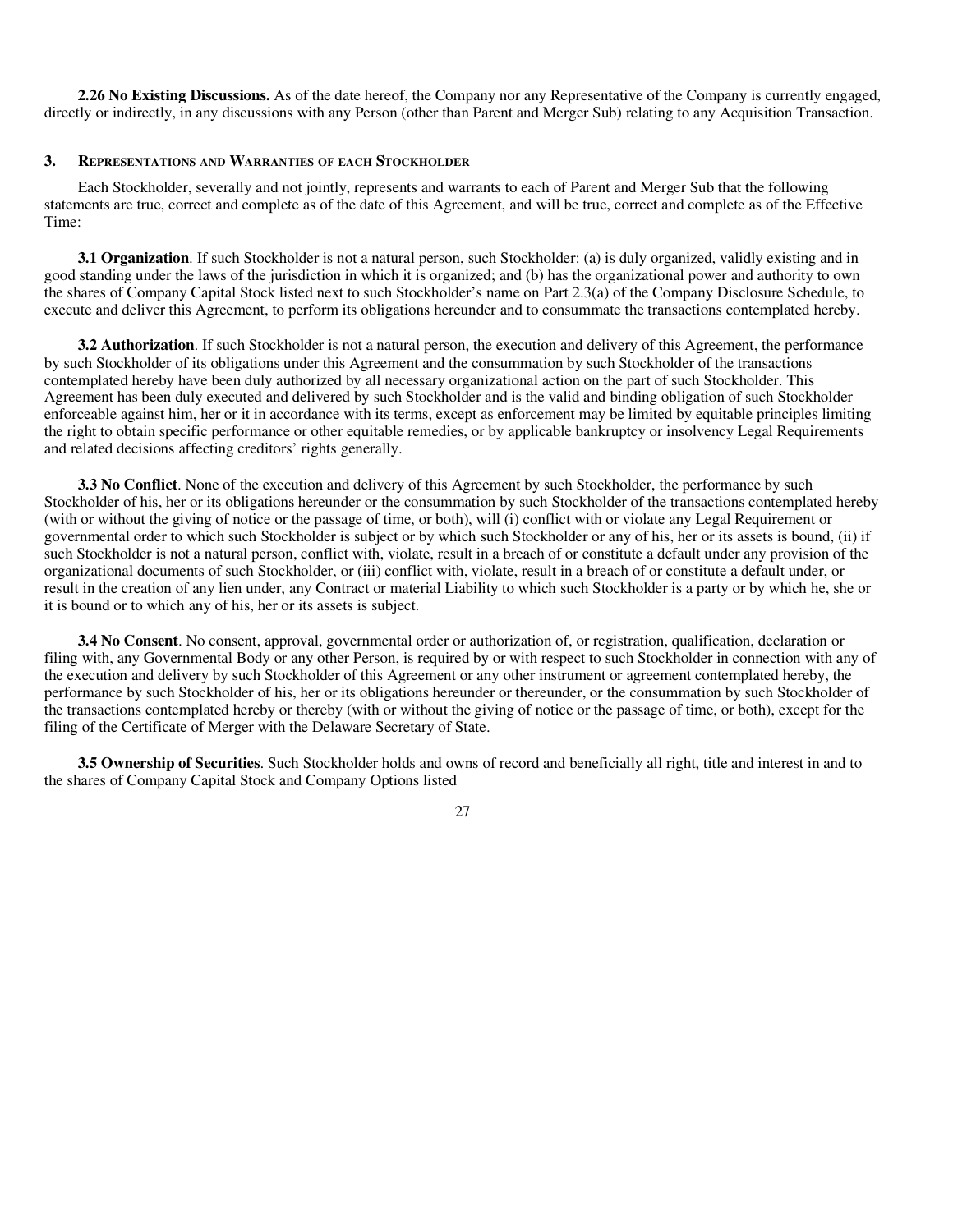opposite the name of such Stockholder on Part 2.3(a) of the Company Disclosure Schedule free and clear of all liens and other Encumbrances. The Stockholder owns no, and has no right or obligation to acquire any, other or additional shares of capital stock or other securities of any type or nature of the Company.

**3.6 Litigation**. There is no claim, action, suit, proceeding (at law or in equity), arbitration or investigation pending or, to the Knowledge of such Stockholder, threatened against such Stockholder or relating to or affecting the shares of Company Capital Stock or Company Options held by such Stockholder, and there are no governmental orders against such Stockholder relating to or affecting the shares of Company Capital Stock or Company Options held by such Stockholder.

**3.7 No Broker's or Finder's Fees**. No broker, investment banker, financial advisor or other Person is entitled to any broker's, finder's, financial advisor's or other similar fee or commission, or the reimbursement of expenses, in connection with the transactions contemplated by this Agreement based upon arrangements made by or on behalf of such Stockholder.

#### **4. REPRESENTATIONS AND WARRANTIES OF PARENT AND MERGER SUB**

Except as disclosed in any Parent SEC Filing and publicly available on EDGAR (excluding any disclosures set forth in any section of any Parent SEC Filing entitled "Risk Factors" or "Forward-Looking Statements"), Parent and Merger Sub, jointly and severally, represent and warrant to the Company as follows:

#### **4.1 Due Organization; Etc.**

**(a)** Each of Parent and Merger Sub is a corporation duly organized, validly existing and in good standing under the laws of the state of Delaware. Each of Parent and Merger Sub has all necessary power and authority: (i) to conduct its business in the manner in which its business is currently being conducted; (ii) to own and use its assets in the manner in which its assets are currently owned and used; and (iii) to perform its obligations in all material respects under all Parent and Merger Sub Contracts.

**(b)** Parent is qualified to do business in California and Delaware and is not required to be qualified, authorized, registered or licensed to do business as a foreign corporation in any other jurisdiction, except in those jurisdictions where the failure to be so qualified or in good standing, when taken together with all other failures by Parent to be so qualified or in good standing, would not have a material adverse effect on the ability of Parent to perform its obligations under this Agreement or consummate the transactions contemplated by this Agreement. Parent and Merger Sub have never conducted any business under or otherwise used, for any purpose or in any jurisdiction, any fictitious name, assumed name, trade name or other name other than the names under which Parent and Merger Sub are currently incorporated.

# **4.2 Capitalization, Etc.**

**(a)** The authorized capital stock of Parent consists of 750,000,000 shares of Parent Common Stock and 100,000,000 shares of Parent preferred stock. As of the date of this Agreement, 16,479,734 shares of Parent Common Stock have been issued and are outstanding and no shares of Parent preferred stock have been issued and are outstanding. All of the outstanding shares of capital stock of Parent have been duly authorized and validly issued, and are fully paid and non-assessable, and, except as set forth in the Parent SEC Filings, none of such shares is subject to any repurchase option, forfeiture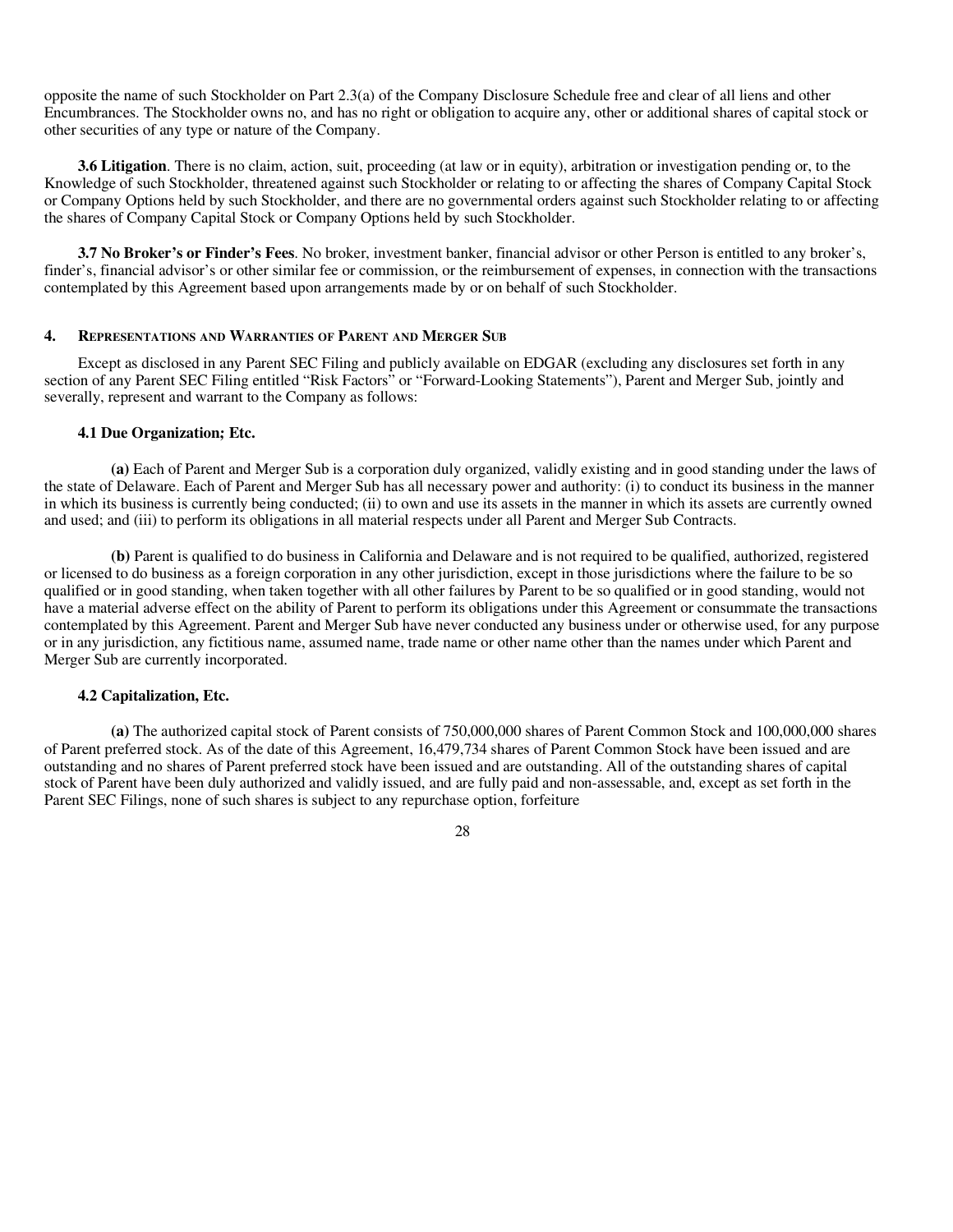provision or restriction on transfer (other than restrictions on transfer imposed by virtue of applicable federal and state securities laws).

**(b)** Except as set forth on Schedule 4.2(b) hereto, there is no: (i) outstanding subscription, option, call, warrant or right (whether or not currently exercisable) to acquire any shares of the capital stock or other securities of Parent; (ii) outstanding security, instrument or obligation that is or may become convertible into or exchangeable for any shares of the capital stock or other securities of Parent; (iii) Contract under which Parent is or may become obligated to sell or otherwise issue any shares of its capital stock or other securities; (iv) condition or circumstance that may give rise to or provide a basis for the assertion of a claim by any Person to the effect that such Person is entitled to acquire or receive any shares of capital stock or other securities of Parent; or (v) hidden capital contributions in kind to Parent's capital stock.

**(c)** All outstanding securities of Parent and Merger Sub have been issued and granted in compliance with (i) all applicable securities laws and other applicable Legal Requirements, and (ii) all requirements set forth in applicable Contracts. There are no preemptive rights applicable to any shares of capital stock of Parent or Merger Sub, nor other rights to subscribe for or purchase securities of Parent or Merger Sub.

**4.3 Parent Common Stock**. The shares of Parent Common Stock to be issued pursuant to this Agreement have been, or shall have been prior to Closing, duly and validly authorized and will be duly and validly issued at Closing or at such later date of the issuance of such shares, and when issued at the Closing or such later issuance, will be validly issued, fully paid and non-assessable, free and clear of all liens and other Encumbrances and not subject to any preemptive rights created by statute, the certificate of incorporation or bylaws of Parent or any Contracts to which Parent is or shall at such time be a party or by which it is or may at such time be bound.

**4.4 Parent SEC Filings**. Parent has timely filed with the SEC all registration statements, prospectuses, reports, schedules, forms, statements and other documents (including schedules and exhibits and all other information incorporated by reference) required to be filed by it with the SEC since October 1, 2011. The Parent SEC Filings have been made available to the Company or are readily available for download from the SEC's online EDGAR system. As of their respective filing dates (or, if amended or superseded by a subsequent filing, as of the date of the last such amendment or superseding filing prior to the date hereof), each of the Parent SEC Filings complied as to form in all material respects with the applicable requirements of the Securities Act and the Exchange Act, and the rules and regulations of the SEC thereunder applicable to such Parent SEC Filings. None of the Parent SEC Filings, including any financial statements, schedules or exhibits included or incorporated by reference therein at the time they were filed (or, if amended or superseded by a subsequent filing, as of the date of the last such amendment or superseding filing prior to the date hereof), contained any untrue statement of a material fact or omitted to state a material fact required to be stated therein or necessary in order to make the statements therein, in light of the circumstances under which they were made, not misleading.

**4.5 Registration Rights**. To the Knowledge of Parent, no Effect has occurred that (considered together with all other Effects) is, or could reasonably be expected to be or to become, materially adverse to Parent's ability to fulfill its obligations in full under Section 6.9 hereof and the Registration Rights Agreement. As of the date hereof, Parent meets the requirements, and intends to apply, to list the Parent Common Stock on the NASDAQ stock exchange.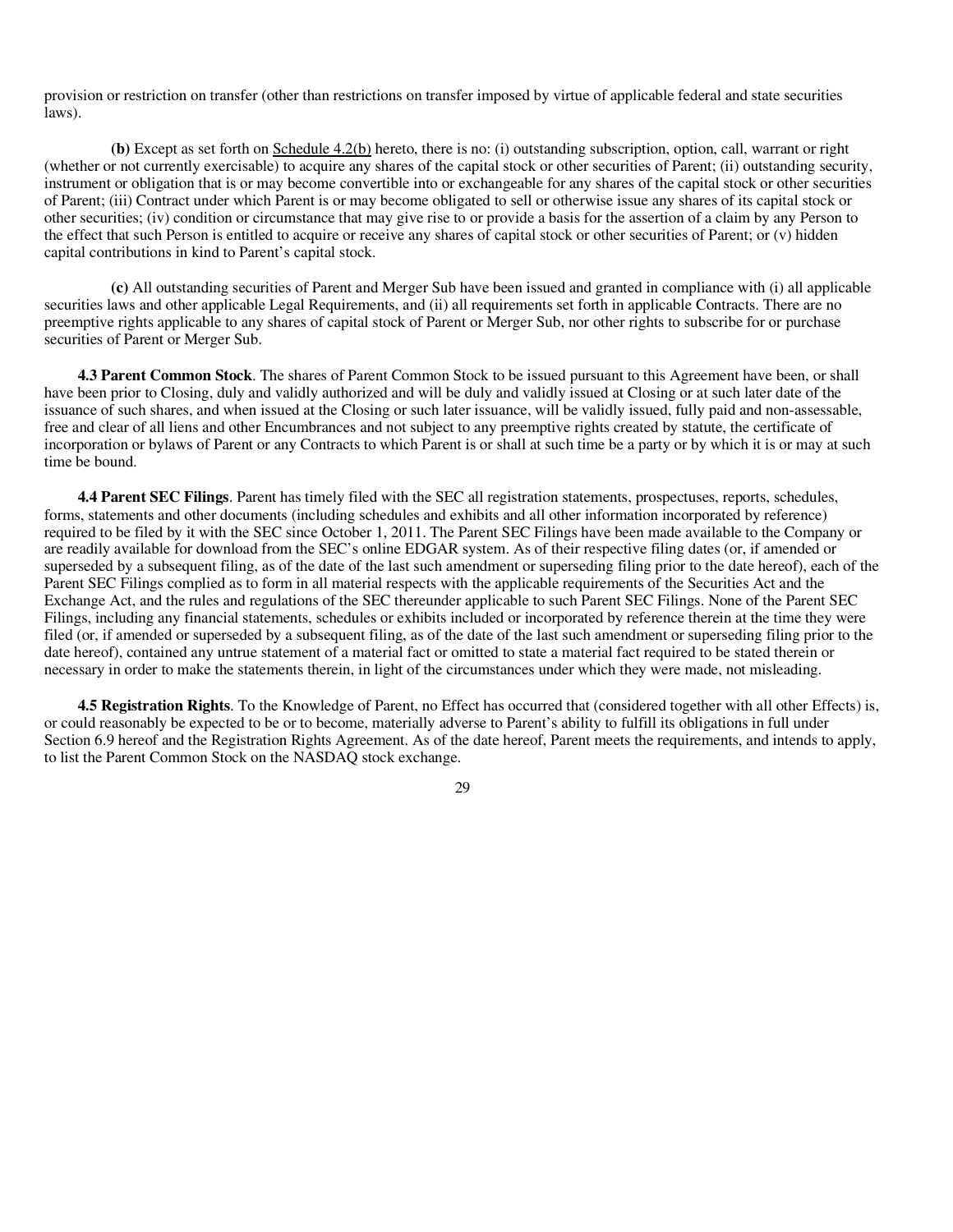**4.6 Financial Statements.** The financial statements of Parent, including the notes thereto, included in the Parent SEC Filings (the "Parent Financial Statements") comply as to form in all material respects with the published rules and regulations of the SEC with respect thereto, have been prepared in accordance with GAAP consistently applied and Regulation S-X of the SEC (except as may be indicated in the notes thereto or, in the case of unaudited financial statements, as permitted by Form 10-Q under the Exchange Act) and present fairly, in all material respects, the consolidated financial position of Parent and its consolidated Subsidiaries at the dates thereof and the consolidated results of its operations, changes in shareholders' equity and cash flows for the periods then ended (subject, in the case of unaudited financial statements, to normal year-end adjustments). There has been no change in Parent's accounting policies except as described in the notes to the Parent Financial Statements. The Parent Financial Statements fully and accurately accrue all actual and contingent Liabilities for Taxes with respect to all periods through the dates thereof in accordance with GAAP.

#### **4.7 Legal Proceedings.**

**(a)** Legal Proceedings. There is no pending Legal Proceeding and, to the Knowledge of Parent, no Person has threatened to commence any Legal Proceeding: (i) that involves Parent, any of its Subsidiaries or any of the assets owned or used by Parent or its Subsidiaries; (ii) that challenges, or that may have the effect of preventing, delaying, making illegal or otherwise interfering with, the Merger or any of the other transactions contemplated by this Agreement; or (iii) that relates to the ownership of any capital stock of Parent or its Subsidiaries, or any option or other right to the capital stock of Parent or its Subsidiaries. To the Knowledge of Parent, no event has occurred, and no claim, dispute or other condition or circumstance exists, that will or could reasonably be expected to, give rise to or serve as a basis for the commencement of any such Legal Proceeding.

**(b)** Orders. There is no order, writ, injunction, judgment or decree to which the Parent or its Subsidiaries, or any of the assets owned or used by the Parent or its Subsidiaries, is subject. To the Knowledge of the Parent, no officer or other employee of the Parent or its Subsidiaries is subject to any order, writ, injunction, judgment or decree that prohibits such officer or other employee from engaging in or continuing any conduct, activity or practice relating to the Parent's business or the business of its Subsidiaries.

**4.8 Merger Sub.** Merger Sub is a direct wholly-owned subsidiary of Parent and: (a) was formed solely for the purpose of engaging in the transactions contemplated by this Agreement; (b) has engaged in no other business activities; and (c) has conducted its operations only as contemplated by this Agreement. All of the issued and outstanding equity of Merger Sub is validly issued, fully paid and non-assessable and is owned, beneficially and of record, by Parent free and clear of all Encumbrances, options, rights of first refusal, stockholder agreements, limitations on Parent's voting rights and other encumbrances of any nature whatsoever.

**4.9 Absence of Certain Changes**. Except as expressly contemplated by this Agreement, between the date of Parent's most recent quarterly report on Form 10-Q required to be filed with the SEC and the date of this Agreement, there has not occurred any change, effect or event that has had or, with notice or lapse of time or both, would reasonably be expected to have a Parent Material Adverse Effect.

**4.10 Tax Matters.** Neither Parent nor any of its Subsidiaries has taken or agreed to take any action, or failed to take any action, that would prevent the Merger from constituting a reorganization within the meaning of Section 368(a) of the Code.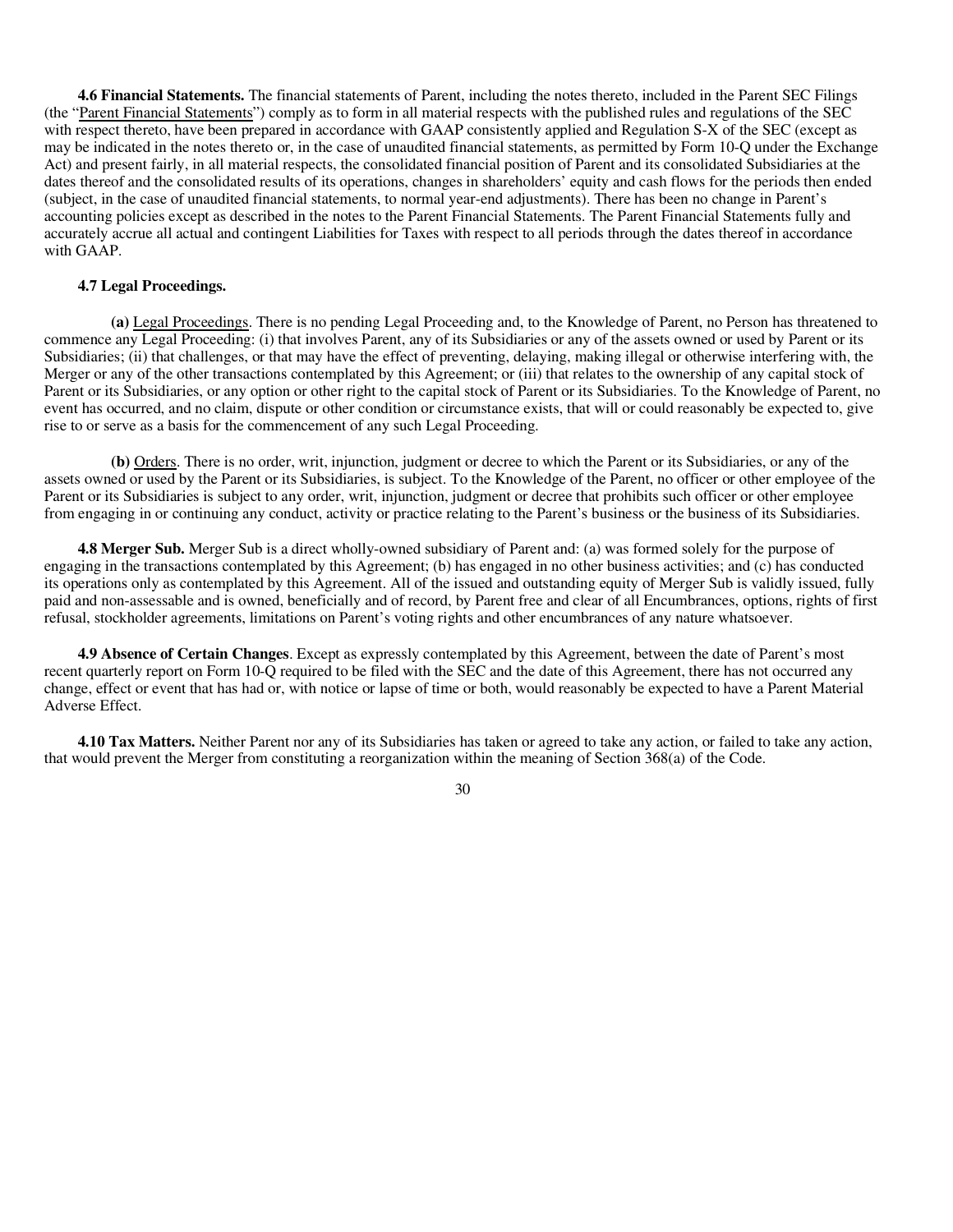### **4.11 Authority; Binding Nature of Agreement.**

**(a)** Parent and Merger Sub have the absolute and unrestricted right, power and authority to enter into and to perform their obligations under this Agreement; and the execution, delivery and performance by Parent and Merger Sub of this Agreement have been duly authorized by all necessary action on the part of the Parent and Merger Sub and their respective board of directors. This Agreement constitutes the legal, valid and binding obligation of Parent and Merger Sub, enforceable against Parent and Merger Sub in accordance with its terms, subject to (i) laws of general application relating to bankruptcy, insolvency and the relief of debtors, and (ii) rules of law governing specific performance, injunctive relief and other equitable remedies.

**(b)** Each of Parent and Merger Sub's board of directors has unanimously determined that the Merger is advisable and fair and in the best interests of Parent and Merger Sub and their respective stockholders.

**4.12 Non-Contravention; Consents.** Neither (1) the execution, delivery or performance of this Agreement or any of the other agreements referred to in this Agreement, nor (2) the consummation of the Merger or any of the other transactions contemplated by this Agreement, will directly or indirectly (with or without notice or lapse of time):

**(a)** contravene, conflict with or result in a violation of (i) any of the provisions of the certificate of incorporation or bylaws (or similar organizational documents) of the Parent or Merger Sub, or (ii) any resolution adopted by the stockholders of Parent or Merger Sub, the board of directors of Parent or Merger Sub or any committee of the board of directors of the Parent or Merger Sub;

**(b)** contravene, conflict with or result in a violation of, or give any Governmental Body or other Person the right to challenge any of the transactions contemplated by this Agreement or to exercise any remedy or obtain any relief under, any Legal Requirement or any order, writ, injunction, judgment or decree to which Parent or any of its Subsidiaries, or any of the assets owned or used by Parent or any of its Subsidiaries, is subject;

**(c)** contravene, conflict with or result in a violation of any of the terms or requirements of, or give any Governmental Body the right to revoke, withdraw, suspend, cancel, terminate or modify, any Governmental Authorization that is held by Parent or any of its Subsidiaries or that otherwise relates to the business of Parent or any of its Subsidiaries to any of the assets owned or used by Parent or any of its Subsidiaries;

**(d)** contravene, conflict with or result in a violation or breach of, or result in a default under, any provision of any Contract, or give any Person the right to (i) declare a default or exercise any remedy under any such Parent Contract, (ii) accelerate the maturity or performance of any such Parent Contract, or (iii) cancel, terminate or modify any such Parent Contract; or

**(e)** result in the imposition or creation of any lien or other Encumbrance upon or with respect to any asset owned or used by Parent or any of its Subsidiaries (except for minor liens that will not, in any case or in the aggregate, materially detract from the value of the assets subject thereto or materially impair the operations of Parent or any of its Subsidiaries).

Except for the filing of the Certificate of Merger and the Registration Statement, neither Parent nor any of its Subsidiaries is, or will it be, required to make any filing with or give any notice to, or to obtain any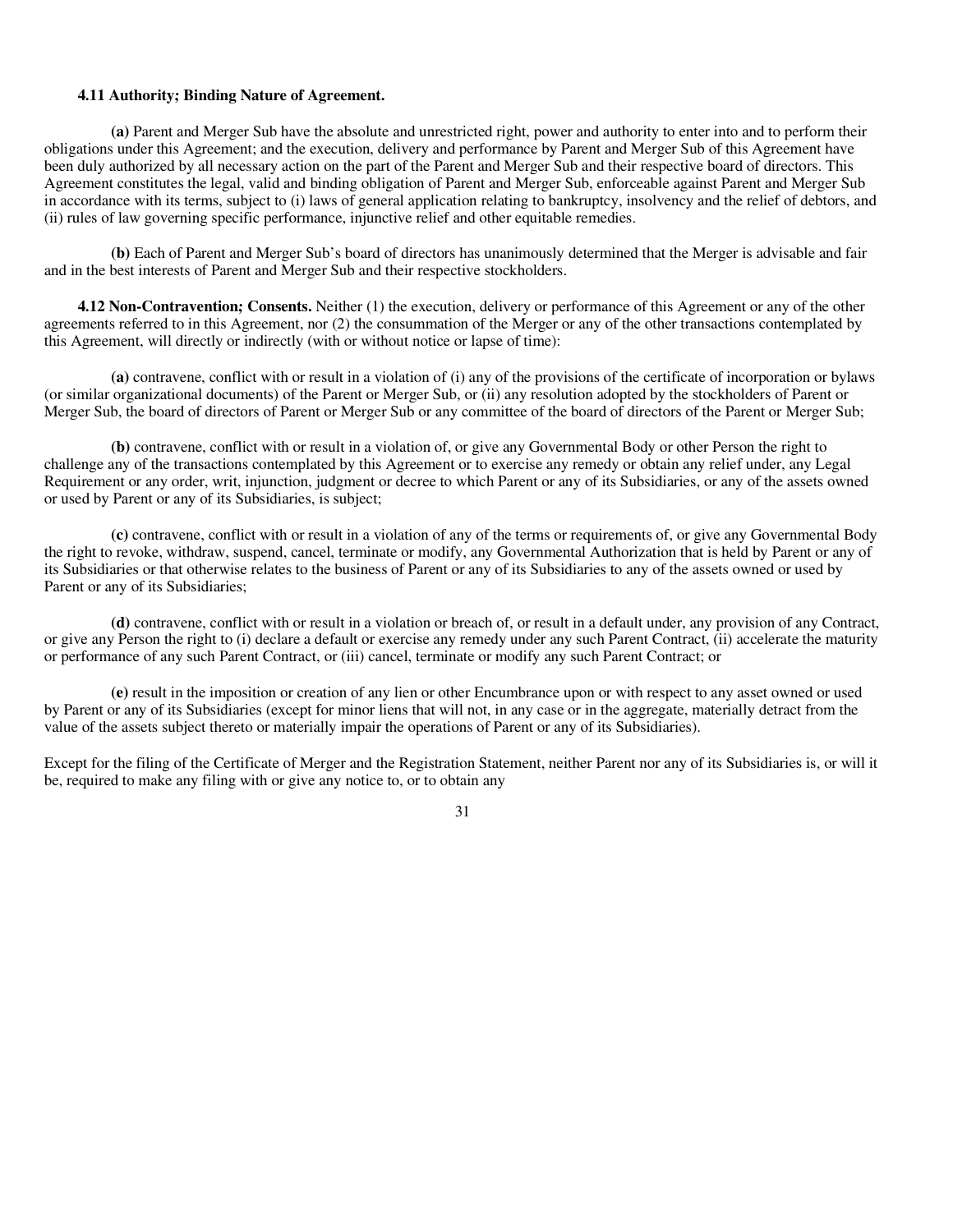Consent from, any Person in connection with  $(x)$  the execution, delivery or performance of this Agreement or any of the other agreements referred to in this Agreement, or (y) the consummation of the Merger or any of the other transactions contemplated by this Agreement.

**4.13 Full Disclosure.** This Agreement does not, and the Parent Closing Certificate will not, (i) contain any representation, warranty or information that is false or misleading with respect to any material fact, or (ii) omit to state any material fact necessary in order to make the representations, warranties and information contained and to be contained herein and therein (in the light of the circumstances under which such representations, warranties and information were or will be made or provided) not false or misleading. Parent has not made and is not making any representations or warranties whatsoever regarding the subject matter of this Agreement, express or implied, unless specifically stated in this Agreement.

**4.14 Brokers; Other Service Providers.** No broker, finder or investment banker is entitled to any brokerage, finder's or other fee or commission in connection with the Merger or any of the other transactions contemplated by this Agreement based upon arrangements made by or on behalf of Parent. No Person is or may become entitled to receive any fee or other amount from Parent for professional services performed or to be performed in connection with the Merger or any of the other transactions contemplated by this Agreement.

**4.15 Complete Copies of Materials.** Parent has delivered or made available true and complete copies of each material document that has been requested by the Company, the Company Stockholders or their counsel in connection with their legal and accounting review of the Company.

# **5. CERTAIN COVENANTS OF THE COMPANY**

**5.1 Access and Investigation.** During the period from the date of this Agreement through the Closing Date or earlier termination of this Agreement in accordance with the terms of this Agreement (the "Pre-Closing Period"), the Company shall, and shall cause its Representatives to: (a) provide Parent and Parent's Representatives with reasonable access to the Company's Representatives, personnel and assets and to all existing books, records, Tax Returns, work papers and other documents and information relating to the Company; and (b) provide Parent and Parent's Representatives with copies of such existing books, records, Tax Returns, work papers and other documents and information relating to the Company, and with such additional financial, operating and other data and information regarding the Company, as Parent may reasonably request, including data and information required by Parent to remain in compliance with its SEC and stock exchange listing requirement.

**5.2 Operation of the Company's Business.** During the Pre-Closing Period, and except as otherwise may be approved by Parent, in its sole discretion, in writing:

**(a)** the Company shall conduct its business and operations in the ordinary course and in substantially the same manner as such business and operations have been conducted prior to the date of this Agreement;

**(b)** the Company shall use commercially reasonable efforts to preserve intact its current business organization, keep available the services of its current officers and employees and maintain its relations and good will with all suppliers, customers, landlords, creditors, employees and other Persons having business relationships with the Company;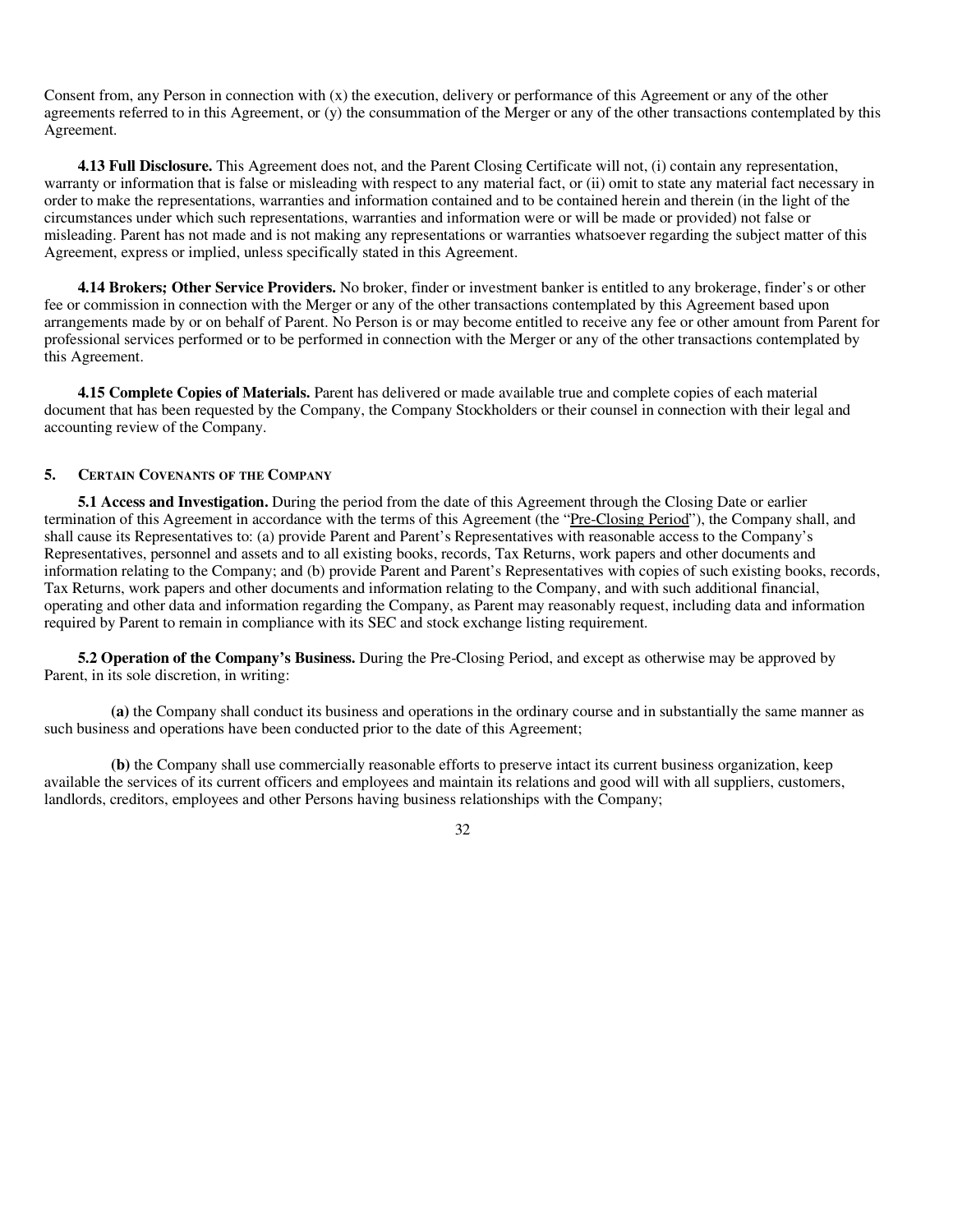**(c)** the Company shall not declare, accrue, set aside or pay any dividend or make any other distribution in respect of any shares of capital stock, and the Company shall not repurchase, redeem or otherwise reacquire any shares of capital stock or other securities;

**(d)** except for the issuance of shares of Company Common Stock upon exercise or conversion of presently outstanding Company Options, the Company shall not sell, issue or authorize the issuance of (i) any capital stock or other security, (ii) any option or right to acquire any capital stock or other security, or (iii) any instrument convertible into or exchangeable for any capital stock or other security;

**(e)** except as contemplated by this Agreement, the Company shall not amend or permit the adoption of any amendment to the certificate of incorporation or bylaws of the Company, or effect the Company to become a party to any recapitalization, reclassification of shares, stock split, reverse stock split or similar transaction;

**(f)** the Company shall not form any subsidiary or acquire any equity interest or other interest in any other Entity;

**(g)** the Company shall not make any capital expenditure, except for capital expenditures that, when added to all other capital expenditures made on behalf of the Company during the Pre-Closing Period, do not exceed \$5,000 per month;

**(h)** the Company shall not enter into any Contract that requires (or a series of related Contracts that in the aggregate require) the payment by the Company of more than \$20,000;

**(i)** the Company shall not (i) enter into, or permit any of the assets owned or used by it to become bound by, any Material Contract, or (ii) amend or prematurely terminate, or waive any material right or remedy under, any Material Contract;

**(j)** the Company shall not (i) lend money or pay any bonuses to any Person (except that the Company may make routine travel advances to employees or consultants in the ordinary course of business and consistent with past practices), or (ii) incur or guarantee any indebtedness for borrowed money;

**(k)** the Company shall not (i) establish, adopt or amend any Company Employee Plan, (ii) pay any bonus or make any profit-sharing payment, cash incentive payment or similar payment to, or increase the amount of the wages, salary, commissions, fringe benefits or other compensation or remuneration payable to, any of its directors, officers or employees, or (iii) hire any new employees;

**(l)** the Company shall not change any of its methods of accounting or accounting practices in any material respect;

**(m)** the Company shall not make any Tax election other than Tax elections within the ordinary course of business, consistent with past practice;

**(n)** the Company shall not commence or settle any Legal Proceeding; and

**(o)** the Company shall not agree or commit to take any of the actions described in clauses "(e)" through "(n)" above.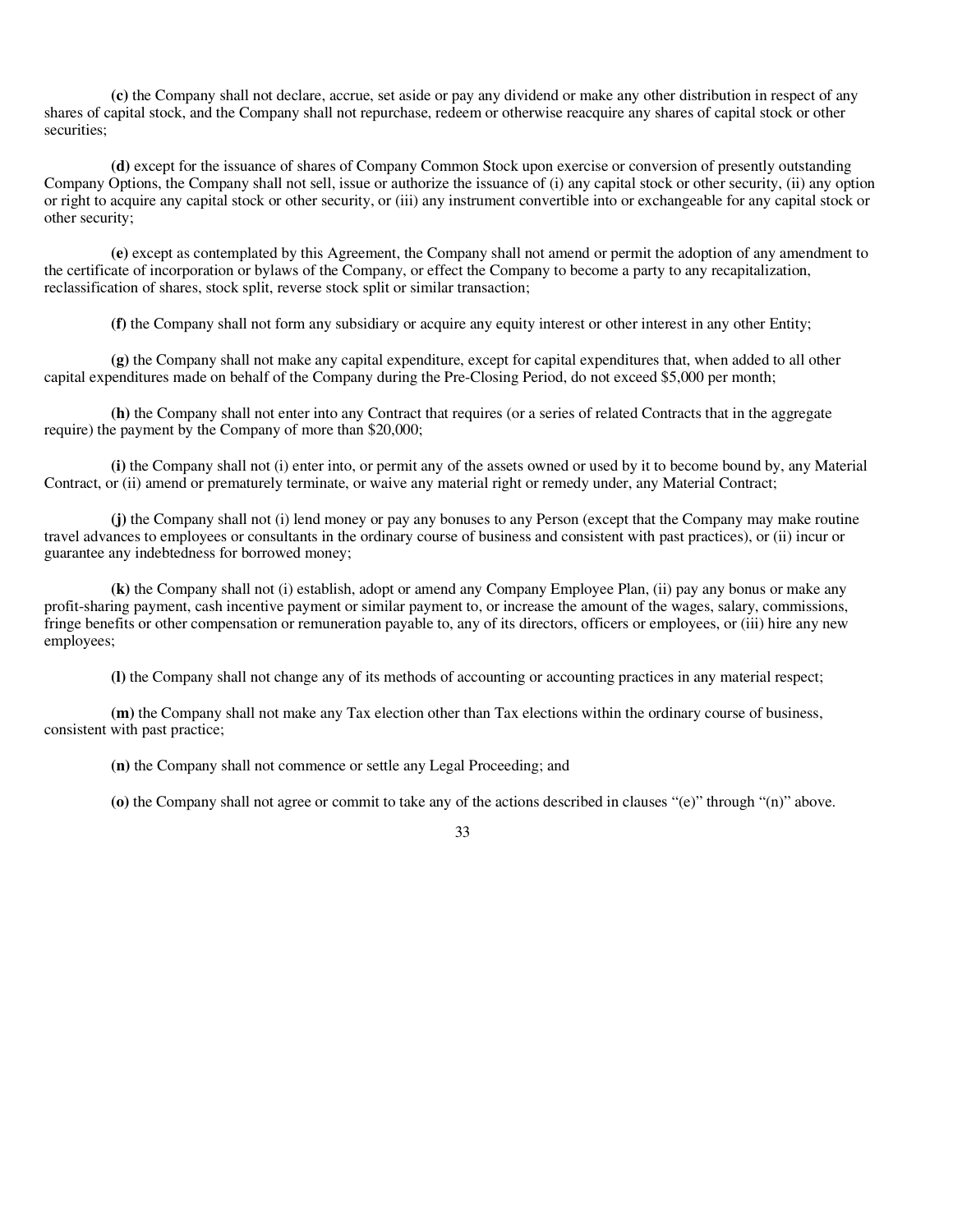Notwithstanding the foregoing, the Company may, during the Pre-Closing Period (1) close any account listed on Part 2.20 of the Company Disclosure Schedule and use the proceeds thereof to repay all or any portion of amounts owed by the Company to Aceras Partners, LLC pursuant to that certain Future Advance Promissory Note dated May 2, 2013, (2) pay Company Transaction Expenses, or (3) with the prior written consent of Parent, repay and extinguish any other Company Debt.

#### **5.3 Notification; Updates to Company Disclosure Schedule.**

**(a)** During the Pre-Closing Period, the Company shall promptly notify Parent in writing of:

**(i)** the discovery by the Company of any event, condition, fact or circumstance that occurred or existed on or prior to the date of this Agreement and that caused or constitutes in any material respect an inaccuracy in or breach of any representation or warranty made by the Company in this Agreement (as modified by the Company Disclosure Schedule);

**(ii)** any event, condition, fact or circumstance that occurs, arises or exists after the date of this Agreement and that would cause or constitute in any material respect an inaccuracy in or breach of any representation or warranty made by the Company in this Agreement if (A) such representation or warranty had been made as of the time of the occurrence, existence or discovery of such event, condition, fact or circumstance, or (B) such event, condition, fact or circumstance had occurred, arisen or existed on or prior to the date of this Agreement;

**(iii)** any material breach of any covenant or obligation of the Company; and

**(iv)** any event, condition, fact or circumstance that would make the satisfaction of any of the conditions set forth in Section 7 or Section 8 impossible or unlikely.

**(b)** If any event, condition, fact or circumstance that is required to be disclosed pursuant to Section 5.3(a) requires any change in the Company Disclosure Schedule, or if any such event, condition, fact or circumstance would require such a change assuming the Company Disclosure Schedule were dated as of the date of the occurrence, existence or discovery of such event, condition, fact or circumstance, then the Company shall promptly deliver to Parent an update to the Company Disclosure Schedule specifying such change. No such update shall be deemed to supplement or amend the Company Disclosure Schedule for the purpose of (i) determining the accuracy of any of the representations and warranties made by the Company in this Agreement (including for purposes of indemnification pursuant to Section 10), or (ii) determining whether any of the conditions set forth in Section 7 has been satisfied.

**5.4 No Negotiation.** Prior to the earlier of the expiration of the Pre-Closing Period and October 18, 2013 (the "Exclusivity") Period"), the Company shall not, directly or indirectly:

**(a)** solicit or encourage the initiation of any inquiry, proposal or offer from any Person (other than Parent) relating to a possible Acquisition Transaction;

**(b)** participate in any discussions or negotiations or enter into any agreement with, or provide any non-public information to, any Person (other than Parent) relating to or in connection with a possible Acquisition Transaction; or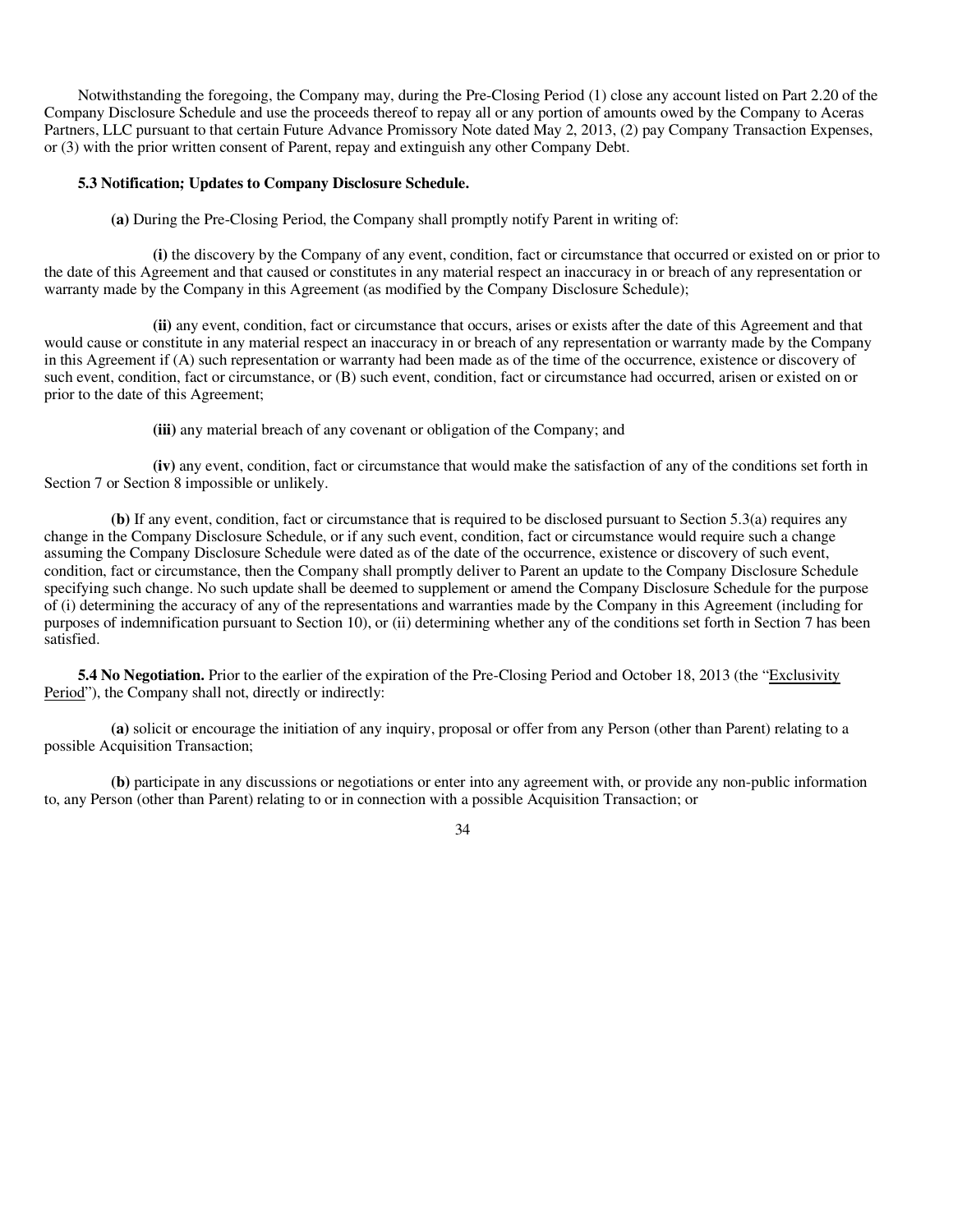**(c)** consider, entertain or accept any proposal or offer from any Person (other than Parent) relating to a possible Acquisition Transaction.

The Company shall promptly notify Parent in writing of any inquiry, proposal or offer relating to a possible Acquisition Transaction that is received by the Company or any of its respective affiliates during the Exclusivity Period.

# **6. ADDITIONAL COVENANTS OF THE PARTIES**

**6.1 Filings and Consents.** As promptly as practicable after the execution of this Agreement, each party to this Agreement: (a) shall make all filings (if any) and give all notices (if any) required to be made and given by such party in connection with the Merger and the other transactions contemplated by this Agreement, and (b) shall use all commercially reasonable efforts to obtain Consents as set forth on Part 6.1 of the Company Disclosure Schedule. The Company shall (upon request) promptly deliver to Parent a copy of each such filing made, each such notice given and each such Consent obtained by the Company during the Pre-Closing Period.

**6.2 Public Announcements.** Neither the Company nor Parent shall issue any press release regarding this Agreement or the Merger, or regarding any of the other transactions contemplated by this Agreement, without the other party's prior written consent, except as required by any Legal Requirement (including rules of any exchange).

**6.3 Commercially Reasonable Efforts.** During the Pre-Closing Period, the Company and Parent shall use all commercially reasonable efforts to cause the conditions set forth in Sections 7 and 8, as applicable, to be satisfied on a timely basis.

**6.4 Company Debt.** Prior to Closing, the Company shall discharge all Company Debt other than the accounts payable and accrued liabilities that: (A) in the aggregate do not exceed \$60,000, including liabilities, with respect to completed work and work that, as of the Closing Date, has not been completed, in each case pursuant to then existing Company Contracts (including, without limitation, the Company Contracts set forth on Part 6.4 of the Company Disclosure Schedule), or (B) are payable under the terms of that certain Patent License Agreement dated January 6, 2011 between the Company and the National Institute of Health, as amended, and that certain Cooperative Research and Development Agreement dated May 19, 2009 between the Company and The National Institute of Neurological Disorders and Stroke, as amended (collectively, (A) and (B), the "Permitted Company Debt"). Parent or the Surviving Corporation shall pay all Permitted Company Debt that is due and payable as of Closing within five (5) days of the Closing Date.

**6.5 FIRPTA Matters.** At the Closing, the Company shall deliver Parent a statement described in Section 1.1445-2(c)(3)(i) of the Treasury Regulations certifying the interests in the Company are not U.S. real property interests.

**6.6 Consulting Agreement.** The Company shall use its best efforts to cause the Aceras Partners LLC to enter into the Consulting Agreement.

**6.7 Non-Competition and Non-Solicitation Agreement.** At the Closing, the Company shall cause those individuals identified on Schedule 6.7 to execute and deliver to Parent a non-competition and non-solicitation Agreement substantially in the form of Exhibit F (the "Non-Competition Agreement").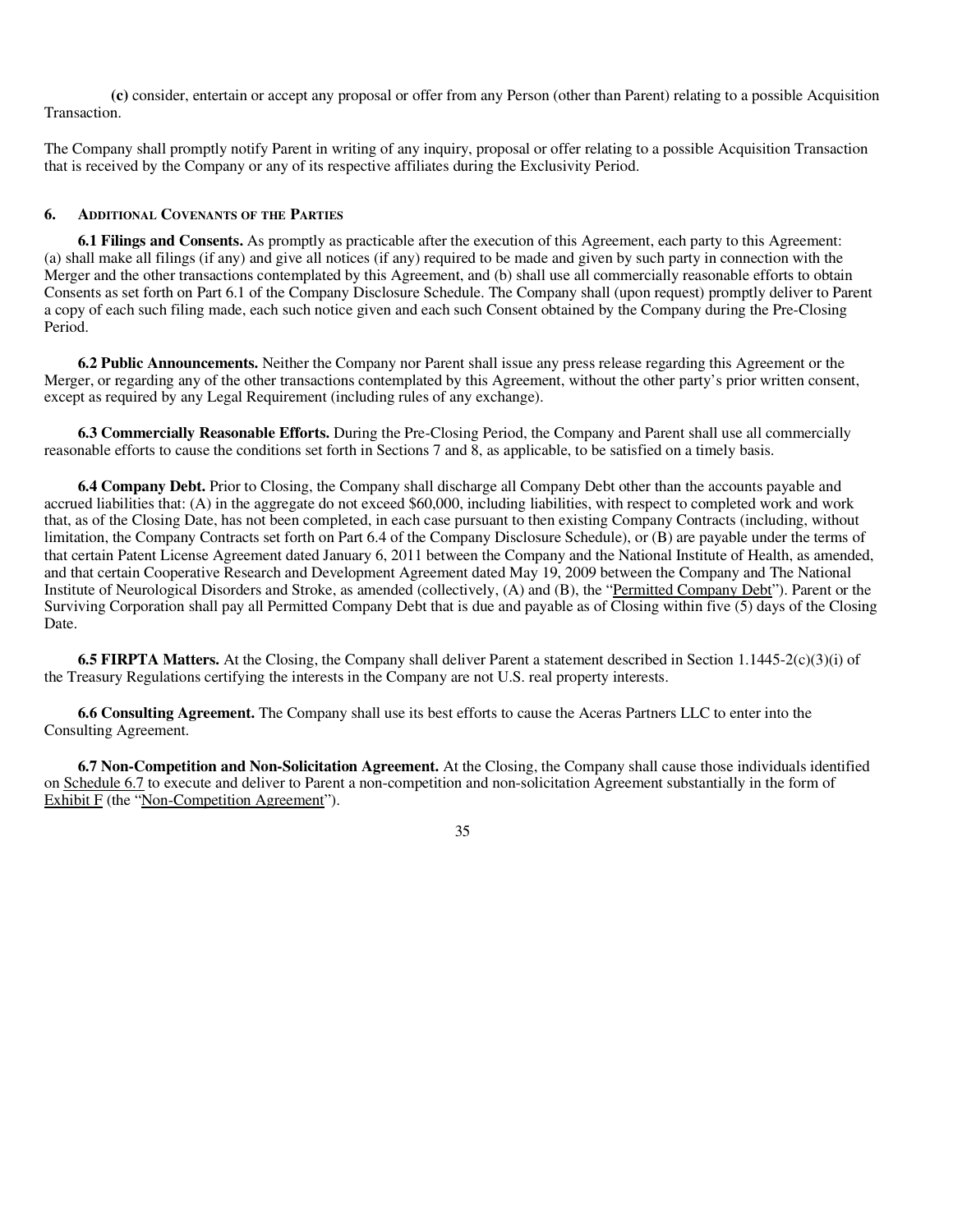**6.8 Resignation of Officers and Directors.** The Company shall use commercially reasonable efforts to obtain and deliver to Parent at or prior to the Closing the resignation of each officer and director of the Company effective as of the Effective Time (it being understood that such resignation shall be from the office of officer or director of the Company).

#### **6.9 Registration Statement; Rule 144.**

**(a)** Parent shall prepare and file with the SEC at its expense as soon as practicable, but in no event later than October 31, 2013 or such other date as Parent and Key Holder may agree to in writing, a Registration Statement relating to the shares of Parent Common Stock issuable with respect to the Merger, including the Merger Consideration and all shares of Parent Common Stock issued as an exclusivity fee in connection with the signing of the Summary of Terms and Conditions dated on or about August 30, 2013 (the "Exclusivity Shares"), to the extent that the Exclusivity Shares have not been returned, and no longer are subject to return, to Parent thereunder, pursuant to the terms and conditions of this Agreement and the Registration Rights Agreement. For clarity, to the extent that timely filing pursuant to this Section 6.9(a) is as a result of a delay in the timely delivery of information required from Company, such filing date shall be automatically extended by a day for each day in which the required information is not delivered.

**(b)** Parent agrees to use its best efforts to cause the Registration Statement to become or be declared effective by the SEC as promptly as practicable after the filing thereof. In connection with the filing of any Registration Statement, but subject to Parent's timely receipt of the Company's financial statements as requested, Parent agrees to make any other filings with the SEC required to be made prior to the effectiveness of the Registration Statement, including, if required, a Current Report on Form 8-K with respect to the Closing and all financial statements required to be included therein.

**(c)** Parent shall use its reasonable best efforts to maintain the effectiveness of the Registration Statement for the period described in the Registration Rights Agreement, and shall otherwise comply with all of its obligations contained in the Registration Rights Agreement.

**(d)** Parent shall file the reports required to be filed by it under the Exchange Act and the rules and regulations adopted by the SEC thereunder (or, if Parent is not required to file such reports, will, upon the request of the Key Holder make publicly available other information) and will take such further action as the Key Holder may reasonably request, all to the extent required from time to time to enable the Company Stockholders (or their designees) to sell Parent Common Stock without registration under the Securities Act within the limitation of the exemptions provided by (i) Rule 144 under the Securities Act, as such Rule may be amended from time to time, or (ii) any similar rule or regulation hereafter adopted by the SEC. Without limiting the foregoing, Parent shall provide (or cause its Representatives to provide), at its expense, any opinion letter necessary to remove the restrictive legends from the Merger Consideration or Exclusivity Shares, if applicable, in connection with any such sale or transfer. In addition, Parent will take such action as the Key Holder may reasonably request in writing to the extent required for the Key Holder to transfer, for no consideration, the Exclusivity Shares to its beneficial owners or other designees.

**(e)** Parent shall reimburse the Key Holder for any attorneys fees it incurs in connection with any claims or Legal Proceedings by the Key Holder to enforce the Parent's obligations set forth in this Section 6.9.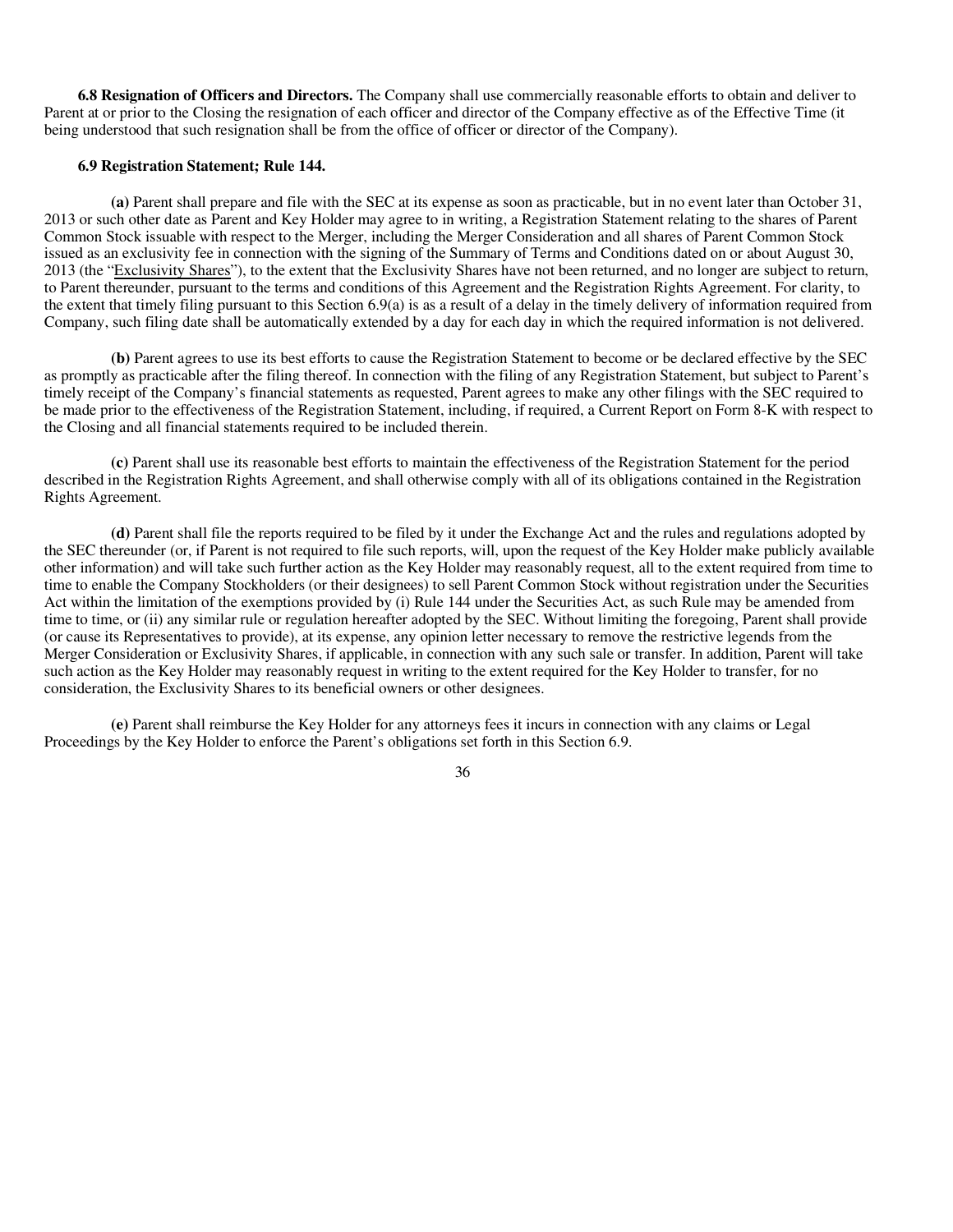**6.10 Affiliate and Other Legends**. Parent shall be entitled to place appropriate legends with respect to restrictions on transfer imposed by the Securities Act or by applicable Contract on the certificates evidencing any Parent Common Stock to be issued in connection with the Merger, including by Rule 145 promulgated under the Securities Act on certificates received by any Person that Parent reasonably determines may be deemed an affiliate of the Company and/or Parent and to issue appropriate stop transfer instructions to the transfer agent for such Parent Common Stock.

#### **6.11 Tax Matters.**

**(a)** It is intended by the parties hereto that the Merger constitute a reorganization within the meaning of Section 368(a) of the Code. Each of the parties hereto adopts this Agreement as a "plan of reorganization" within the meaning of Sections 1.368-2(g) and 1.368-3(a) of the Treasury Regulations. Both prior to and after the Closing, each party's books and records shall be maintained, and all federal, state and local income tax returns and schedules thereto shall be filed in a manner consistent with the Merger being qualified as a reorganization and nontaxable exchange under Section  $368(a)(1)(A)$  of the Code (and comparable provisions of any applicable state or local laws), except to the extent the Merger is determined in a final administrative or judicial decision not to qualify as a reorganization within the meaning of Code Section 368(a).

**(b)** Where it is necessary for purposes of this Agreement to apportion the Taxes of the Company or with respect to the assets of the Company for a Tax period that includes but does not end on the Closing Date (a "Straddle Period"), such liability shall be apportioned between the period deemed to end at the close of the Closing Date, and the period deemed to begin at the beginning of the day following the Closing Date on the basis of an interim closing of the books, except that Taxes imposed on a periodic basis (such as real or personal property Taxes, but excluding Taxes imposed upon or incurred in connection with specific taxable events, which shall be allocated to the portion of the Straddle Period in which they were incurred) shall be allocated pro rata on a daily basis. Deductions attributable to the transactions contemplated by this Agreement, including any payment made by or on behalf of the Company in connection with Closing shall be taken into account in full, and not on a proportional basis, in determining the Tax liability (including for purposes of timely paying estimated Taxes) of the Company for any period of portion thereof ending on or prior to the Closing Date.

**(c)** Parent shall prepare or cause to be prepared and file or cause to be filed all Tax Returns for the Company that are required to be filed after the Closing Date, and Parent shall pay all Taxes shown as due on those Tax Returns. Parent shall provide the Key Holder with drafts of all Tax Returns prepared by it pursuant to this Section 6.11(c), but only to the extent such Tax Returns would reflect a Tax liability subject to indemnification pursuant to Section 10 of this Agreement. The Key Holder shall have the right to review such draft Tax Returns during the fifteen (15) day period following the receipt of such draft Tax Returns, and Parent agrees to consider any comments made by the Key Holder in good faith.

**(d)** Parent shall have the right to conduct and control in its sole and absolute discretion any audit, litigation or other Legal Proceeding with respect to Taxes (a "Tax Contest"); *provided*, *however*, that with respect to any Tax Contest for any Pre-Closing Tax Period that would be reasonably expected to result in an increase in Tax liability subject to indemnification pursuant to Section 10 of this Agreement, Parent shall not settle any such Tax Contest without the consent of the Key Holder, which consent shall not be unreasonably withheld, conditioned or delayed. After the Closing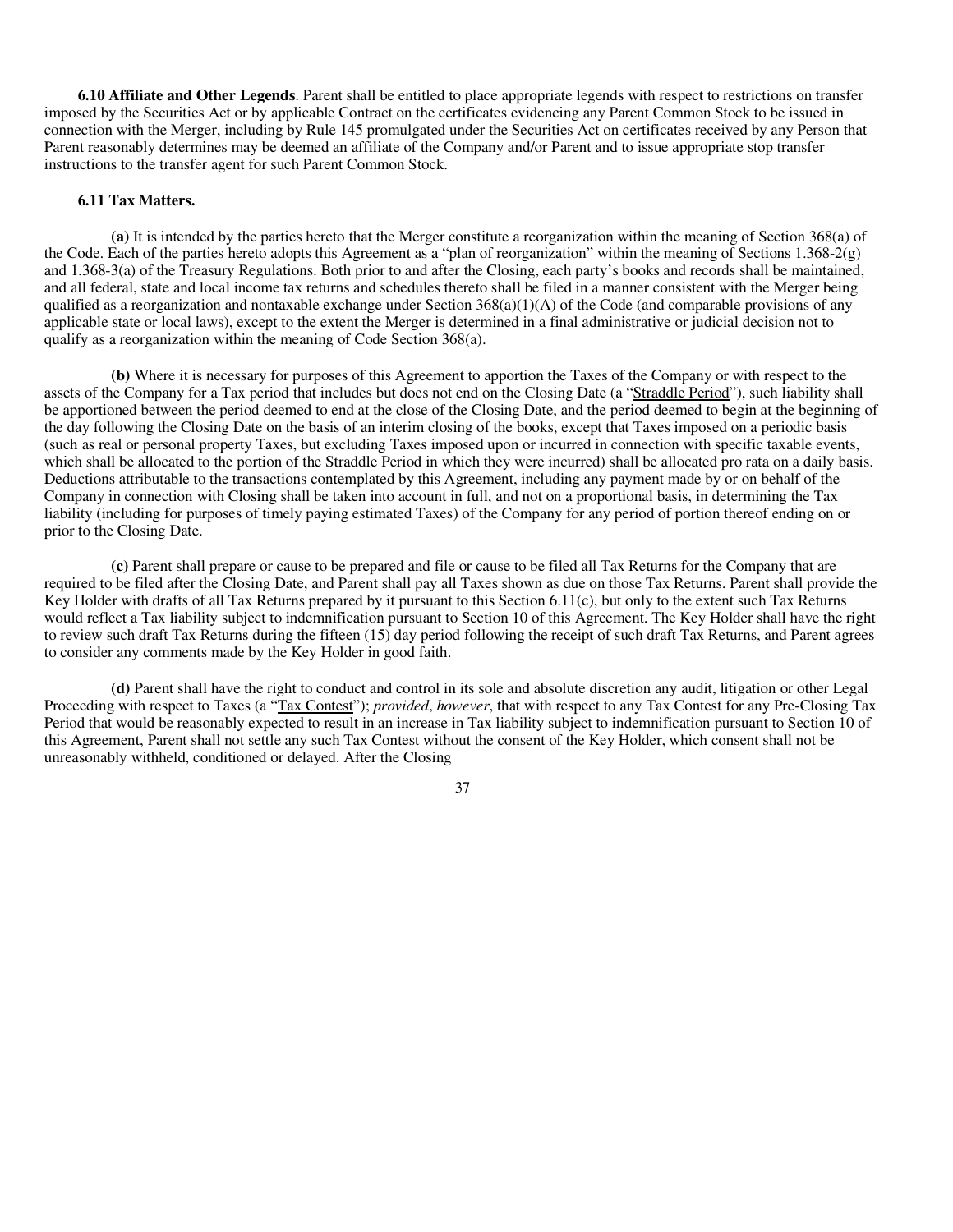Date, the Key Holder and Parent shall cooperate, and shall cause their respective affiliates to cooperate, with each other and with each others' agents, including accounting firms and legal counsel, in connection with Tax matters relating to the Company. Such cooperation shall include the retention and (upon the other party's reasonable request) the provision of records and information within its possession that are reasonably relevant to any such Tax Contest and making representatives available on a mutually convenient basis to provide additional information and explanation of any material provided hereunder. The Key Holder and Parent agree to retain all books and records within their respective possession with respect to Tax matters pertinent to the Company relating to any taxable period beginning before the Closing Date until the expiration of the statute of limitations (and, to the extent notified by Parent or the Key Holder, any extensions thereof) of the respective taxable periods, and to abide by all record retention agreements entered into with any taxing authority. In the event of any conflict with this Section 6.11(d) and the provisions of Section 10.6 regarding third party claims, the provisions of this Section 6.11(d) shall govern.

**(e)** Parent will not make or permit to be made any election under Section 338 of the Code with respect to the transactions contemplated by this Agreement. Other than as part of a matter administered pursuant to Section 6.11(d) above, Parent will not without the Key Holder's prior written consent, which consent shall not be unreasonably withheld, conditioned or delayed, cause or permit any Tax Returns that were filed by the Company prior to the Closing Date or that otherwise relate (in whole or in part) to any Pre-Closing Tax Period to be amended if such amendment will cause or increase an obligation to indemnify hereunder on the part of the Key Holder.

**6.12 Reclassification of Consultants**. After the Effective Time, Parent shall use commercially reasonable efforts to avoid reclassification of any independent contractor, consultant or similar non-employee third party of the Company as an employee, whether misclassified or otherwise, for any period on or prior to the Effective Time.

# **7. CONDITIONS PRECEDENT TO OBLIGATIONS OF PARENT AND MERGER SUB**

The obligations of Parent and Merger Sub to effect the Merger and otherwise consummate the transactions contemplated by this Agreement are subject to the satisfaction (or waiver by Parent), at or prior to the Closing, of each of the following conditions:

**7.1 Accuracy of Representations.** Each of the representations and warranties made by the Company in Section 2 shall have been true and correct in all material respects as of the date of this Agreement and shall be true and correct in all respects as of the Closing Date as if made at the Closing (except to the extent such representations and warranties expressly relate to a specific date, in which case such representations and warranties shall be true and correct in all respects on and as of such date), except where the failure of such representations and warranties of the Company to be so true and correct, individually or in the aggregate, has not had and does not have a Company Material Adverse Effect; *provided*, *however*, that (i) all materiality qualifications limiting the scope of such representations and warranties shall be disregarded; and (ii) for purposes of determining the accuracy of such representations and warranties, any update of or modification to the Company Disclosure Schedule made or purported to have been made on or after the date of this Agreement shall be disregarded.

**7.2 Performance of Covenants.** All of the covenants and obligations that the Company is required to comply with or to perform at or prior to the Closing shall have been complied with and performed in all material respects.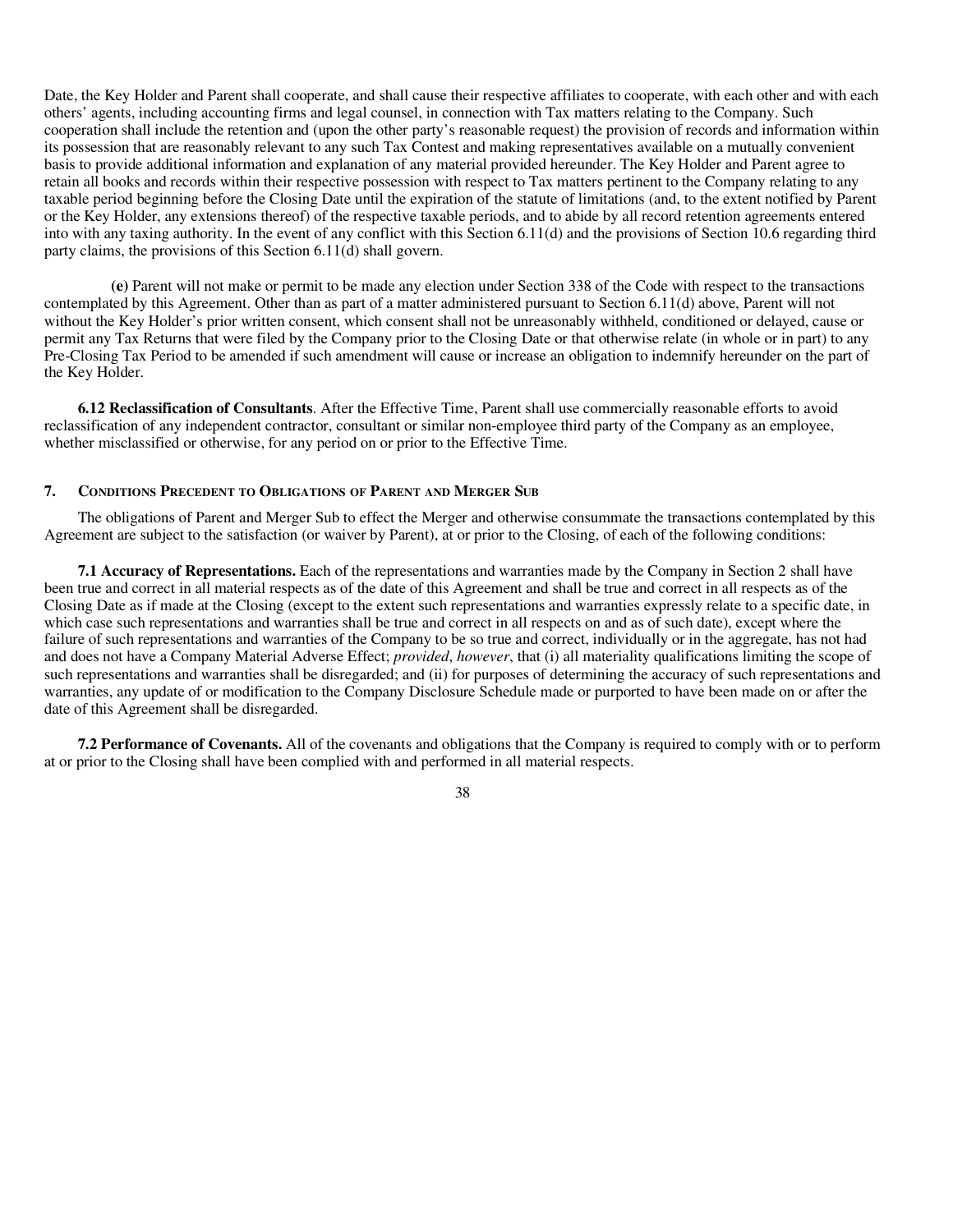**7.3 Stockholder Approval.** The adoption of this Agreement shall have been duly approved by the Required Vote.

**7.4 Governmental Consents.** All filings, other than the Registration Statement, with and other Consents of any Governmental Body required to be made or obtained in connection with the Merger and the other transactions contemplated by this Agreement shall have been made or obtained and shall be in full force and effect and any waiting period under any applicable antitrust or competition law, regulation or other Legal Requirement shall have expired or been terminated.

# **7.5 Reserved.**

**7.6 Agreements and Documents.** Parent shall have received the following agreements and documents, each of which shall be in full force and effect:

**(a)** Aceras Partners LLC shall have entered into the Consulting Agreement and such Consulting Agreement shall be in full force and effect;

**(b)** a Non-Competition Agreement duly executed by those individuals listed on Schedule 6.7;

**(c)** the president of the Company, on behalf of the Company, shall have delivered, as of the Closing Date, to Parent a certificate to the effect that the conditions specified in Sections 7.1, 7.2, 7.4 and 7.7 have been duly satisfied (the "Company Closing Certificate");

**(d)** the secretary of the Company, on behalf of the Company, shall have delivered, as of the Closing Date, to Parent a certificate certifying the Company's (i) certificate of incorporation, (ii) bylaws, (iii) board resolutions approving the Merger and adopting this Agreement, and (iv) Written Consent approving the Merger and adopting this Agreement;

**(e)** a Certificate of Merger in a form reasonably satisfactory to Parent, duly executed by the Company;

**(f)** a certificate in substantially the form hereto as Exhibit G (the "Merger Consideration Certificate"), duly executed on behalf of the Company by the president of the Company, containing the following information and the representation and warranty of the Company that all of such information is true and accurate as of the Closing:

**(i)** an itemized list of the Permitted Company Debt;

**(ii)** the aggregate amount of Company Transaction Expenses paid or payable (including any Company Transaction Expenses that will become payable after the Effective Time with respect to services performed or actions taken prior to the Effective Time) (including an itemized list of each Company Transaction Expenses with a description of the nature of such expenses and the Person to whom such expense was or is owed) and the Deductible Transaction Expenses (including the calculation thereof);

**(iii)** the name and address of record of each Person who is a stockholder of the Company immediately prior to the Effective Time;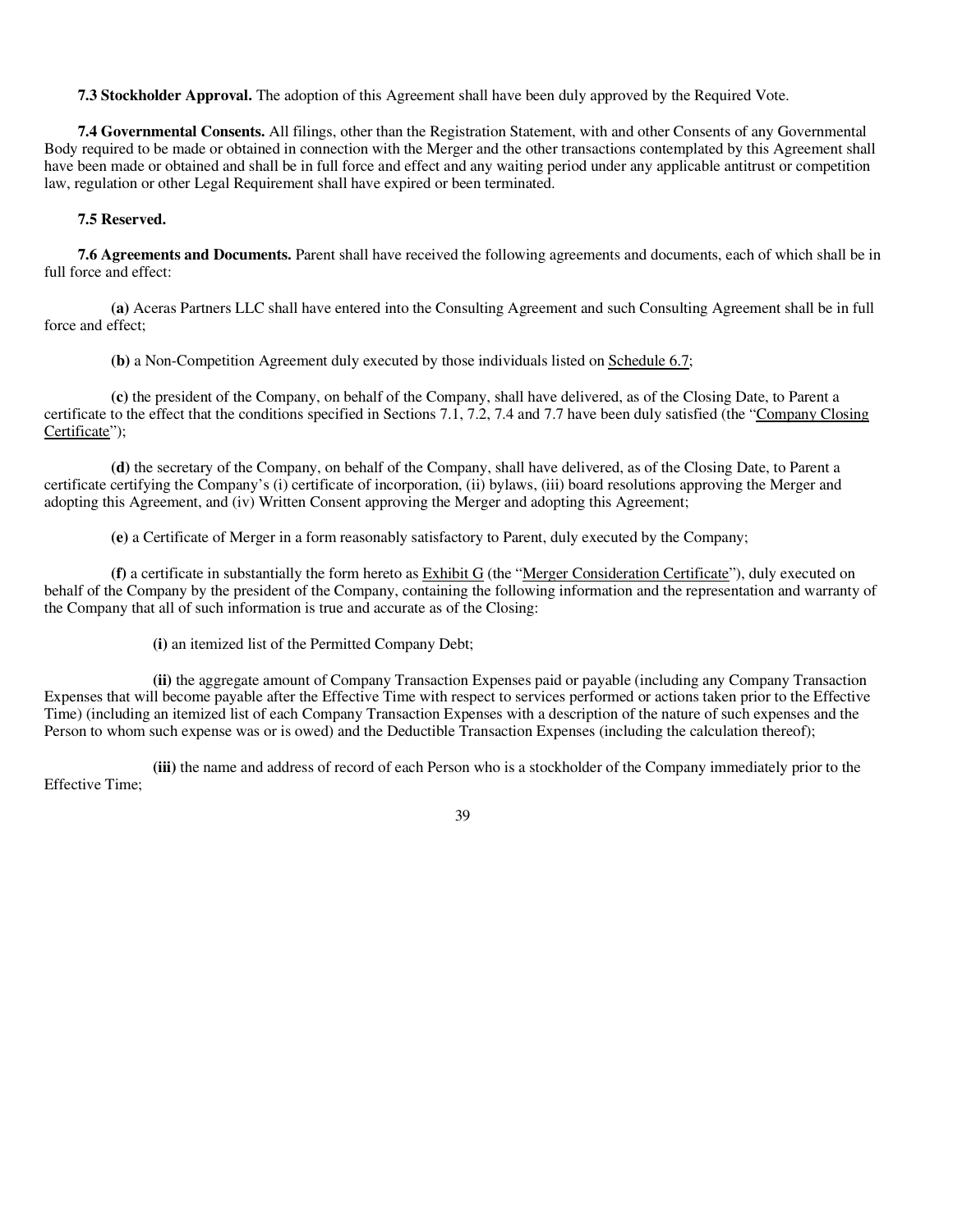**(iv)** the number and class of securities held by each such individual immediately prior to the Effective Time;

**(v)** the number of shares of Parent Common Stock that each stockholder of the Company is entitled to receive pursuant to Section 1.5; and

**(vi)** the pro rata portion of Future Shares that each stockholder of the Company is entitled to receive pursuant to Section 1.9.

The Merger Consideration Certificate assumes the following: (i) there are no withholding Taxes; (ii) there are no Dissenting Shares; and (iii) there are no claims against the Holdback Shares.

**(g)** written acknowledgments pursuant to which the outside legal counsel and any financial advisor, accountant or other Person who performed services for or on behalf of the Company, or who is otherwise entitled to any compensation from the Company, in connection with this Agreement, any of the transactions contemplated by this Agreement or otherwise, other than to the extent such amounts are included in Permitted Company Debt, acknowledges: (A) the total amount of fees, costs and expenses of any nature that is payable or has been paid to such Person in connection with this Agreement and any of the transactions contemplated by this Agreement or otherwise; and (B) subject to Section 11.2 hereof, that it has been paid in full and is not (and will not be) owed any other amount by the Company with respect to this Agreement, the transactions contemplated by this Agreement or otherwise;

**(h)** written resignations of each officer and director of the Company, effective as of the Effective Time;

**(i)** a questionnaire filled by each holder of Shares outstanding immediately prior to the Effective Time, indicating in a manner satisfactory to Parent, that such holder is an accredited investor as defined in Rule 501 of Regulation D promulgated under the Securities Act; and

**(j)** Registration Rights Agreement executed by each Company Stockholder.

**7.7 Absence of Material Adverse Effect.** Since the date of this Agreement, there has not been any Company Material Adverse Effect.

**7.8 FIRPTA Compliance.** The Company shall have delivered to Parent the documents required to be filed with the Internal Revenue Service referred to in Section 6.5.

**7.9 No Restraints.** No temporary restraining order, preliminary or permanent injunction or other order preventing the consummation of the Merger shall have been issued by any court of competent jurisdiction and remain in effect, and there shall not be any Legal Requirement enacted or deemed applicable to the Merger that makes consummation of the Merger illegal.

**7.10 No Legal Proceedings.** No Governmental Body shall have commenced or threatened to commence any Legal Proceeding against the Company or any Legal Proceedings: (a) challenging the Merger or any of the other transactions contemplated by this Agreement or seeking the recovery of damages in connection with the Merger or any of the other transactions contemplated by this Agreement; (b) seeking to prohibit or limit the exercise by Parent of any material right pertaining to its ownership of stock of Merger Sub or the Company; (c) that may have the effect of preventing, delaying, making illegal or otherwise interfering with the Merger or any of the other transactions contemplated by this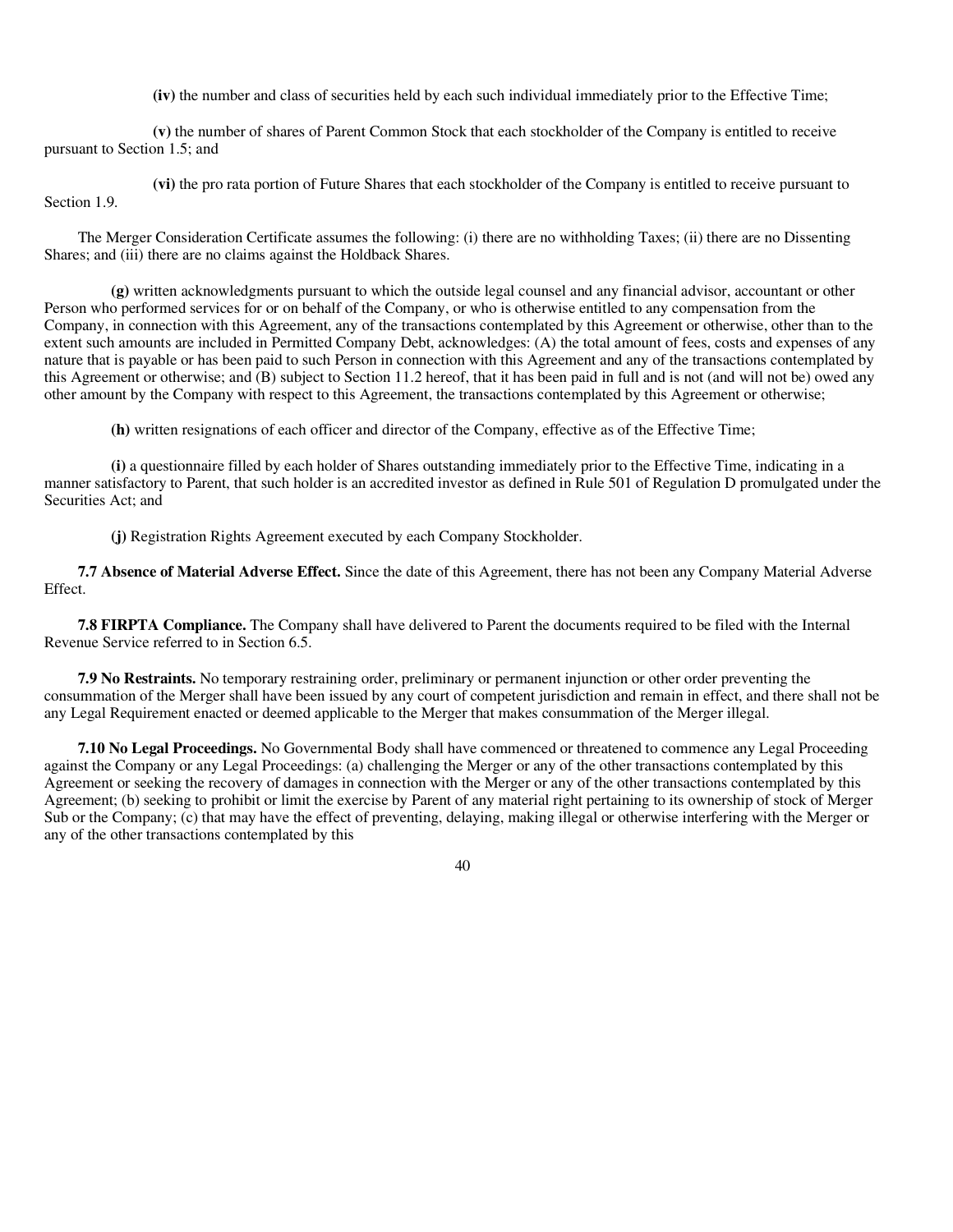Agreement; or (d) seeking to compel the Company, Parent or any affiliate of Parent to dispose of or hold separate any material assets as a result of the Merger or any of the other transactions contemplated by this Agreement.

**7.11 Extinguishment of Debt.** Other than the Permitted Company Debt, all outstanding debts and obligations, whether current or long term, of the Company will be extinguished immediately prior to the Closing.

# **8. CONDITIONS PRECEDENT TO OBLIGATIONS OF THE COMPANY**

The obligations of the Company to effect the Merger and otherwise consummate the transactions contemplated by this Agreement are subject to the satisfaction (or waiver by the Company), at or prior to the Closing, of the following conditions:

**8.1 Accuracy of Representations.** The representations and warranties made by Parent and Merger Sub in Section 4 shall have been true and correct in all material respects as of the date of this Agreement and shall be true and correct in all respects as of the Closing Date as if made at the Closing (except to the extent such representations and warranties expressly relate to a specific date, in which case such representations and warranties shall be true and correct in all respects on and as of such date), except where the failure of such representations and warranties of Parent to be so true and correct, individually or in the aggregate, has not had and does not have a Parent Material Adverse Effect; *provided*, *however*, that all materiality qualifications limiting the scope of such representations and warranties shall be disregarded.

**8.2 Performance of Covenants.** All of the covenants and obligations that Parent and Merger Sub are required to comply with or to perform at or prior to the Closing shall have been complied with and performed in all material respects.

**8.3 Governmental Consents.** All filings with and other Consents of any Governmental Body required to be made or obtained in connection with the Merger and the other transactions contemplated by this Agreement shall have been made or obtained and shall be in full force and effect and any waiting period under any applicable antitrust or competition law, regulation or other Legal Requirement shall have expired or been terminated.

**8.4 Agreements and Documents.** The Company shall have received the following agreements and documents, each of which shall be in full force and effect:

**(a)** Parent shall have entered into the Consulting Agreement and such Consulting Agreement shall be in full force and effect;

**(b)** a Non-Competition Agreement duly executed by those individuals listed on Schedule 6.7;

**(c)** Parent shall have duly executed and delivered the Registration Rights Agreement; and

**(d)** a certificate executed on behalf of Parent by an officer of Parent containing the representation and warranty of Parent that the conditions set forth in Section 8.1, 8.2, 8.3 and 8.5 have been duly satisfied (the "Parent Closing Certificate").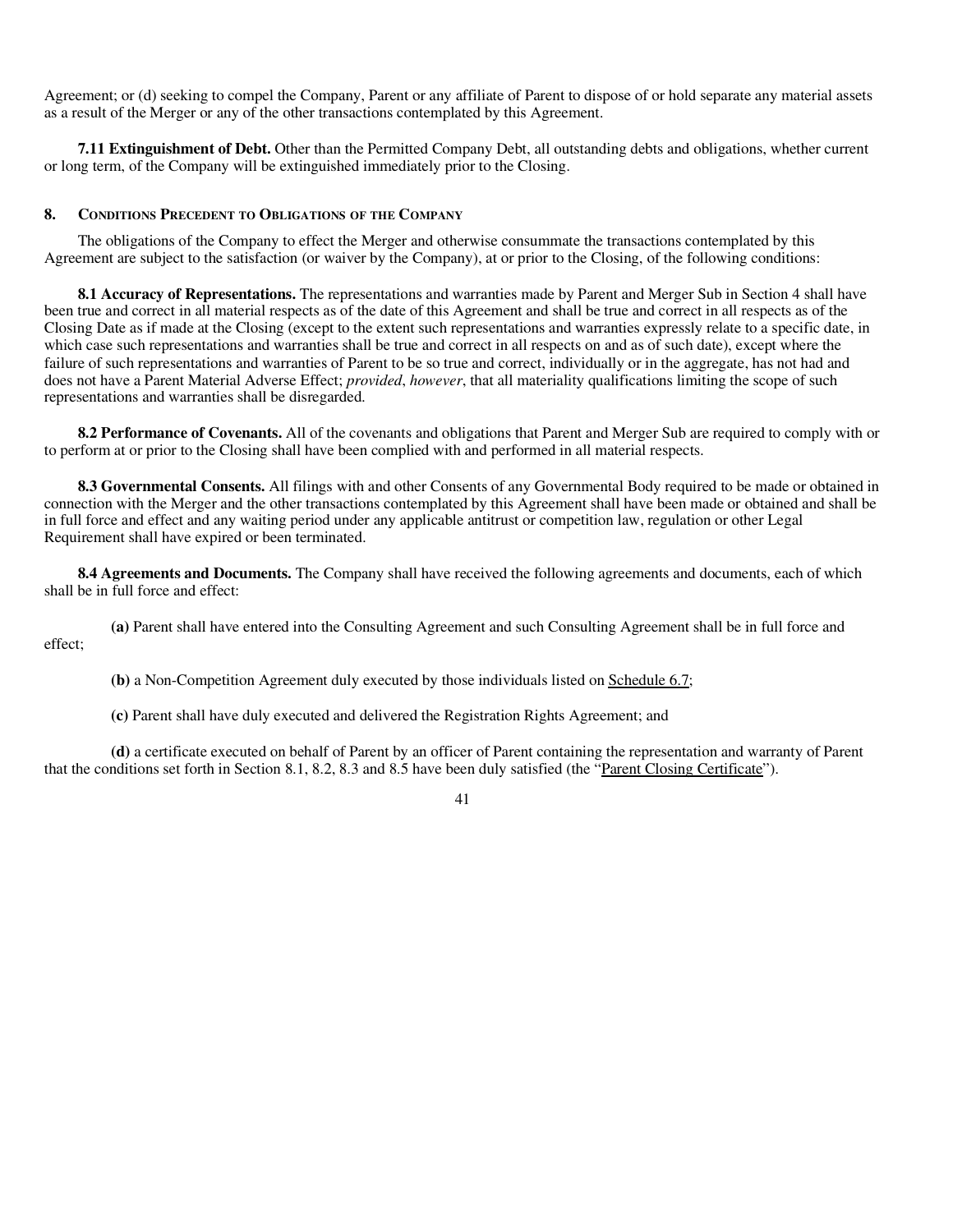**8.5 Absence of Material Adverse Effect.** Since the date of this Agreement, there has been no Parent Material Adverse Effect.

**8.6 FDA Meeting Minutes.** Parent shall have made available to the Company for its review, at least five (5) business days prior to Closing, complete and accurate copies of Parent's and its Subsidiaries' FDA meeting minutes for any meetings that have occurred within one  $(1)$  year prior to the date of this Agreement.

**8.7 No Restraints.** No temporary restraining order, preliminary or permanent injunction or other order preventing the consummation of the Merger shall have been issued by any court of competent jurisdiction and remain in effect, and there shall not be any Legal Requirement enacted or deemed applicable to the Merger that makes consummation of the Merger illegal.

**8.8 No Legal Proceedings.** No Governmental Body shall have commenced or threatened to commence any Legal Proceeding: (a) challenging the Merger or any of the other transactions contemplated by this Agreement or seeking the recovery of damages in connection with the Merger or any of the other transactions contemplated by this Agreement; (b) seeking to prohibit or limit the exercise by the Company Stockholders of any material right pertaining to its ownership of Parent Common Stock; (c) that may have the effect of preventing, delaying, making illegal or otherwise interfering with the Merger or any of the other transactions contemplated by this Agreement; or (d) seeking to compel the Company, Parent or any affiliate of Parent to dispose of or hold separate any material assets as a result of the Merger or any of the other transactions contemplated by this Agreement.

#### **9. TERMINATION**

**9.1 Termination Events.** This Agreement may be terminated prior to the Closing:

**(a)** by Parent if the Closing has not taken place on or before 5:00 p.m. (Pacific time) on October 18, 2013 (the "Expiration Date") (other than as a result of any failure on the part of Parent to comply with or perform any covenant or obligation of Parent or Merger Sub set forth in this Agreement or in any other agreement or instrument delivered to the Company in connection with the transactions contemplated by this Agreement);

**(b)** by the Company if the Closing has not taken place on or before 5:00 p.m. (Pacific time) on the Expiration Date (other than as a result of any failure on the part of the Company or any of the stockholders of the Company to comply with or perform any covenant or obligation set forth in this Agreement or in any other agreement or instrument delivered to Parent in connection with the transactions contemplated by this Agreement);

**(c)** by either Parent or the Company if: (i) a court of competent jurisdiction or other Governmental Body shall have issued a final and non-appealable order, decree or ruling, or shall have taken any other action, having the effect of permanently restraining, enjoining or otherwise prohibiting the Merger; or (ii) there shall be any Legal Requirement enacted, promulgated, issued or deemed applicable to the Merger by any Governmental Body that would make consummation of the Merger illegal;

**(d)** by Parent if: (i) any of the representations and warranties of the Company contained in this Agreement shall be inaccurate as of the date of this Agreement, or shall have become inaccurate as of a date subsequent to the date of this Agreement, such that the condition set forth in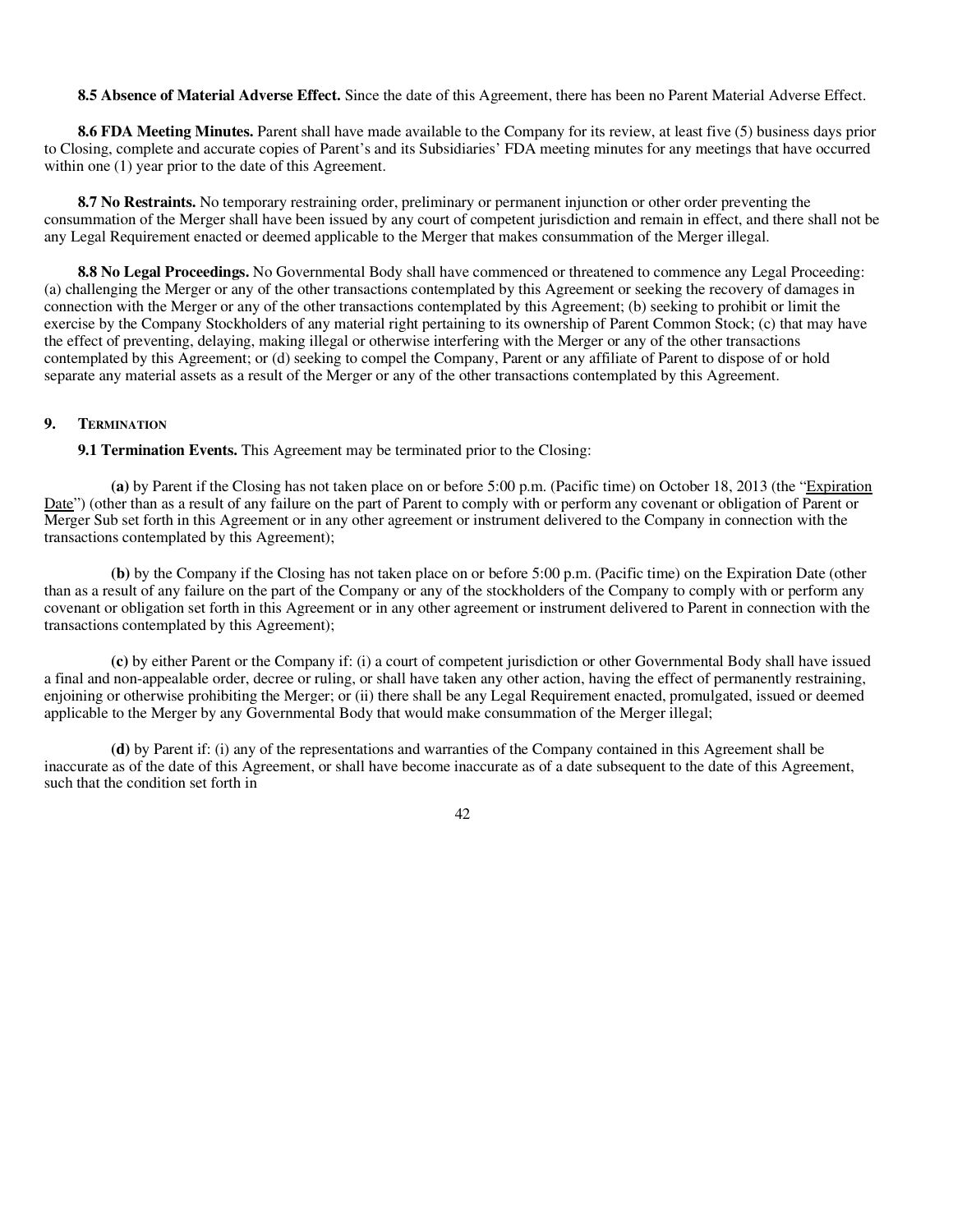Section 7.1 would not be satisfied; or (ii) any of the covenants of the Company contained in this Agreement shall have been breached such that the condition set forth in Section 7.2 would not be satisfied; *provided, however*, that if an inaccuracy in any of the representations and warranties of the Company as of a date subsequent to the date of this Agreement or a breach of a covenant by the Company is curable by the Company through the use of reasonable efforts within twenty (20) days following the date Parent notifies the Company in writing of the existence of such inaccuracy or breach (the "Company Cure Period"), then Parent may not terminate this Agreement under this Section 9.1(d) as a result of such inaccuracy or breach prior to the expiration of the Company Cure Period; *provided* the Company, during the Company Cure Period, continues to exercise reasonable efforts to cure such inaccuracy or breach (it being understood that Parent may not terminate this Agreement pursuant to this Section 9.1(d) with respect to such inaccuracy or breach if such inaccuracy or breach is cured prior to the expiration of the Company Cure Period);

**(e)** by the Company if: (i) any of Parent's representations and warranties contained in this Agreement shall be inaccurate as of the date of this Agreement, or shall have become inaccurate as of a date subsequent to the date of this Agreement, such that the condition set forth in Section 8.1 would not be satisfied; or (ii) if any of Parent's covenants contained in this Agreement shall have been breached such that the condition set forth in Section 8.2 would not be satisfied; *provided, however,* that if an inaccuracy in any of Parent's representations and warranties as of a date subsequent to the date of this Agreement or a breach of a covenant by Parent is curable by Parent through the use of reasonable efforts during the period within twenty (20) days following the date the Company notifies Parent in writing of the existence of such inaccuracy or breach (the "Parent Cure Period"), then the Company may not terminate this Agreement under this Section 9.1(e) as a result of such inaccuracy or breach prior to the expiration of the Parent Cure Period; *provided* Parent, during the Parent Cure Period, continues to exercise reasonable efforts to cure such inaccuracy or breach (it being understood that the Company may not terminate this Agreement pursuant to this Section 9.1(e) with respect to such inaccuracy or breach if such inaccuracy or breach is cured prior to the expiration of the Parent Cure Period).

**9.2 Termination Procedures.** If Parent wishes to terminate this Agreement pursuant to Section 9.1(a), Section 9.1(c) or Section 9.1(d), Parent shall deliver to the Company a written notice stating that Parent is terminating this Agreement and setting forth a brief description of the basis on which Parent is terminating this Agreement. If the Company wishes to terminate this Agreement pursuant to Section 9.1(b), Section 9.1(c) or Section 9.1(e), the Company shall deliver to Parent a written notice stating that the Company is terminating this Agreement and setting forth a brief description of the basis on which the Company is terminating this Agreement.

**9.3 Effect of Termination.** If this Agreement is terminated pursuant to Section 9.1, all further obligations of the parties under this Agreement shall terminate; *provided, however*, that: (a) none of the parties shall be relieved of any obligation or liability arising from any prior breach by such party of any provision of this Agreement; and (b) the parties shall, in all events, remain bound by and continue to be subject to the provisions set forth in Section 11 and, with respect to the Exclusivity Shares only, Section 6.9 of this Agreement.

# **10. INDEMNIFICATION, ETC.**

# **10.1 Survival of Representations, Etc.**

**(a)** General Survival. Subject to Section 10.1(b), the representations and warranties made by the Company, the Company Stockholders, and Parent in this Agreement and the representations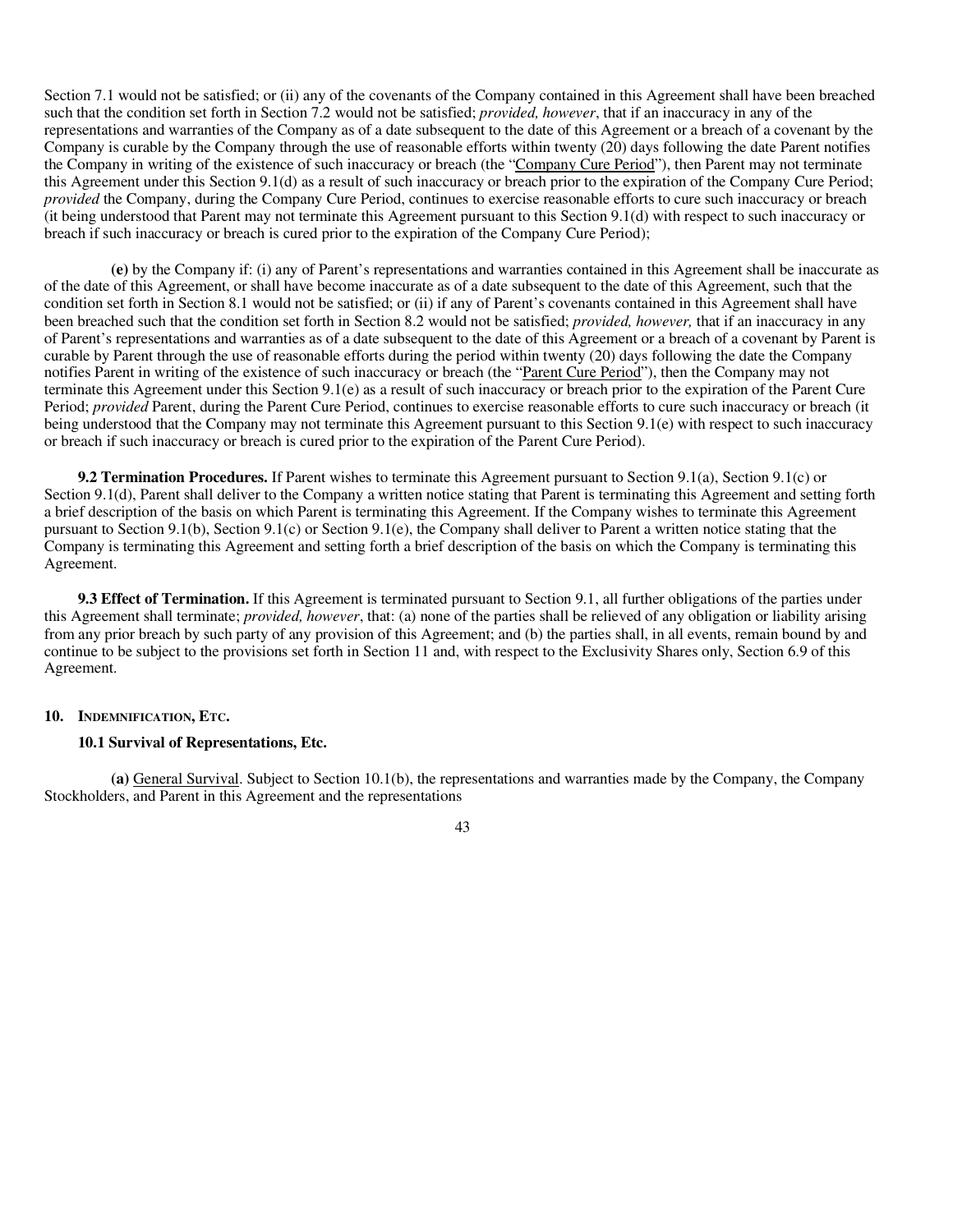and warranties set forth in the Company Closing Certificate and the Parent Closing Certificate, in each case other than the Specified Representations, shall survive the Effective Time and shall expire on the twelve-month anniversary of the Closing Date ("Termination Date"); *provided, however,* that if, at any time prior to the Termination Date, a written notice is delivered to the Key Holder or Parent, as applicable, alleging the existence of an inaccuracy in or a breach of any of such representations and warranties and asserting a claim in good faith and setting forth in reasonable detail the claim for recovery under Section 10.2, as applicable, based on such alleged inaccuracy or breach, then the claim asserted in such notice shall survive the Termination Date until such time as such claim is fully and finally resolved.

**(b)** Specified Representations. Notwithstanding anything to the contrary contained in Section 10.1(a), the Specified Representations shall survive the Effective Time indefinitely.

**(c)** Intentional/Willful Misrepresentation; Fraud. Notwithstanding anything to the contrary contained in Section 10.1(a), the limitations set forth in Sections 10.1(a) shall not apply in the case of claims based upon intentional or willful misrepresentation or fraud.

**(d)** Disclosure Schedule. For purposes of this Agreement, each statement or other item of information set forth in the Company Disclosure Schedule or in any update to the Company Disclosure Schedule shall be deemed to be a representation and warranty made by the Company in this Agreement.

# **10.2 Right to Indemnification.**

**(a)** Parent Right to Indemnification. From and after the Effective Time (but subject to Section 10.1), the Key Holder shall hold harmless and indemnify each of the Parent Indemnitees from and against, and shall compensate and reimburse each of the Parent Indemnitees for, any Damages which are suffered or incurred by any of the Parent Indemnitees or to which any of the Parent Indemnitees may otherwise become subject (regardless of whether or not such Damages relate to any third party claim) and which arise from or as a result of, or are connected with:

**(i)** any inaccuracy in or breach of any representation or warranty made by the Company in this Agreement (A) as of the date of this Agreement; (B) as if such representation or warranty was made on and as of the Closing (other than representations and warranties which by their terms are made as of a specific date); or (C) in the Company Closing Certificate (in each case of clause "A," "B" and "C", without giving effect to any update of or modification to the Company Disclosure Schedule made or purported to have been made on or after the date of this Agreement);

**(ii)** any breach of any covenant or obligation of the Company in this Agreement;

**(iii)** any Damages relating to any misclassification of employees, including Damages related to breaches of Sections 2.14(a) because of such misclassification (the "Indemnifiable Contractor Matters");

**(iv)** any Company Debt, other than Permitted Company Debt (the "Indemnifiable Company Debt"); or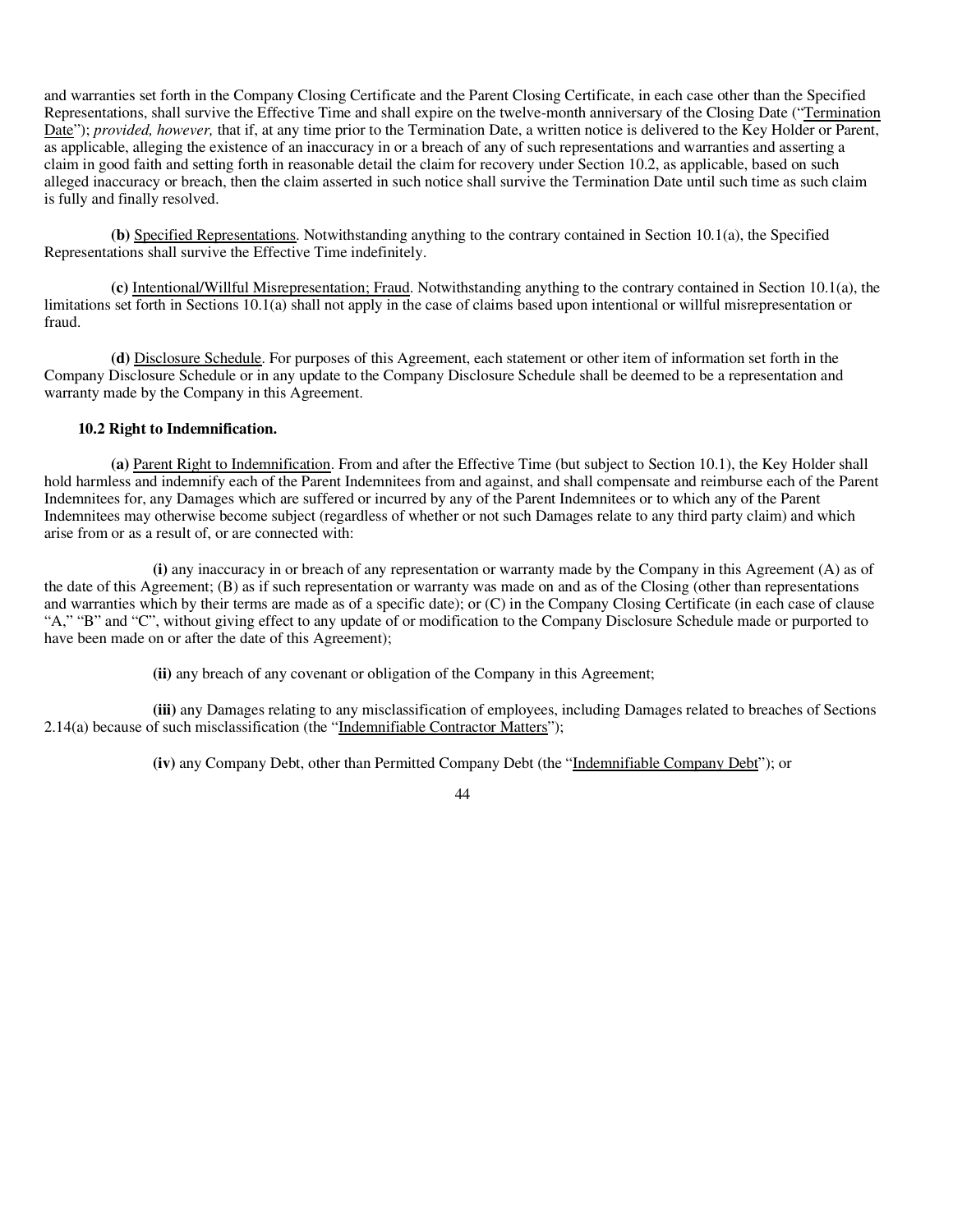**(v)** the exercise by any stockholder of the Company of such stockholder's appraisal rights under the DGCL (or under any other any applicable Legal Requirement) for any amount in excess of what is payable by Parent in accordance with Section 1.5 hereof.

**(b)** Indemnification by Company Stockholders. From and after the Effective Time (but subject to Section 10.1), each Company Stockholder shall hold harmless and indemnify each of the Parent Indemnitees from and against, and shall compensate and reimburse each of the Parent Indemnitees for, any Damages which are suffered or incurred by any of the Parent Indemnitees or to which any of the Parent Indemnitees may otherwise become subject (regardless of whether or not such Damages relate to any third party claim) and which arise from or as a result of, or are connected with: (i) any inaccuracy in or breach of any representation or warranty made by such Company Stockholder in this Agreement as of the date of this Agreement or on and as of the Closing (other than representations and warranties which by their terms are made as of a specific date) and in each case, without giving effect to any update of or modification to the Company Disclosure Schedule made or purported to have been made on or after the date of this Agreement); or (ii) any breach of any covenant or obligation of such Company Stockholder in this Agreement.

**(c)** Indemnification by Parent. From and after the Effective Time (but subject to Section 10.1), Parent and the Surviving Corporation shall hold harmless and indemnify each of the Stockholder Indemnitees from and against, and shall compensate and reimburse each of the Stockholder Indemnitees for, any Damages which are suffered or incurred by any of the Stockholder Indemnitees or to which any of the Stockholder Indemnitees may otherwise become subject (regardless of whether or not such Damages relate to any third party claim) and which arise from or as a result of, or are connected with: (i) any inaccuracy in or breach of any representation or warranty made by Parent or Merger Sub in this Agreement (A) as of the date of this Agreement; (B) as if such representation or warranty was made on and as of the Closing (other than representations and warranties which by their terms are made as of a specific date); or (C) in the Parent Closing Certificate (in each case of clause "A," "B" and "C", without giving effect to any update or modification in the schedules delivered by the Parent hereunder on or after the date of this Agreement); or (ii) any breach of any covenant or obligation of Parent, Merger Sub or the Surviving Corporation in this Agreement.

#### **10.3 Limitations to Parent Indemnitee's Rights.**

**(a)** Recourse to the Holdback Shares. Except with respect to Indemnifiable Contractor Matters, Indemnifiable Company Debt and intentional or willful misrepresentation or fraud and subject to Section 10.3(c) (and for the avoidance of doubt, subject to any injunction or other non-monetary equitable remedies that may be available to the Parent Indemnitees), the release and forfeiture of the Holdback Shares to Parent shall be the Parent Indemnitees' sole and exclusive remedy for monetary Damages arising out of, resulting from or incurred in connection with this Agreement. For purposes of determining the number of Holdback Shares required to satisfy any indemnifiable Damages of Parent Indemnitees, each Holdback Share shall be valued at the volume weighted average last sale price or closing price, as applicable, of the Parent Common Stock as quoted on the OTC Bulletin Board (or such stock exchange on which the Parent Common Stock is then traded) for the ten (10) consecutive trading days immediately preceding the date that any Holdback Shares are required to be released from escrow (the "Release Date Value") (subject to adjustment in the event of stock splits, stock dividends, stock combinations and the like).

**(b)** Applicability of Basket. Except in the case of Indemnifiable Contractor Matters, Indemnifiable Company Debt and intentional or willful misrepresentation or fraud, Parent Indemnitees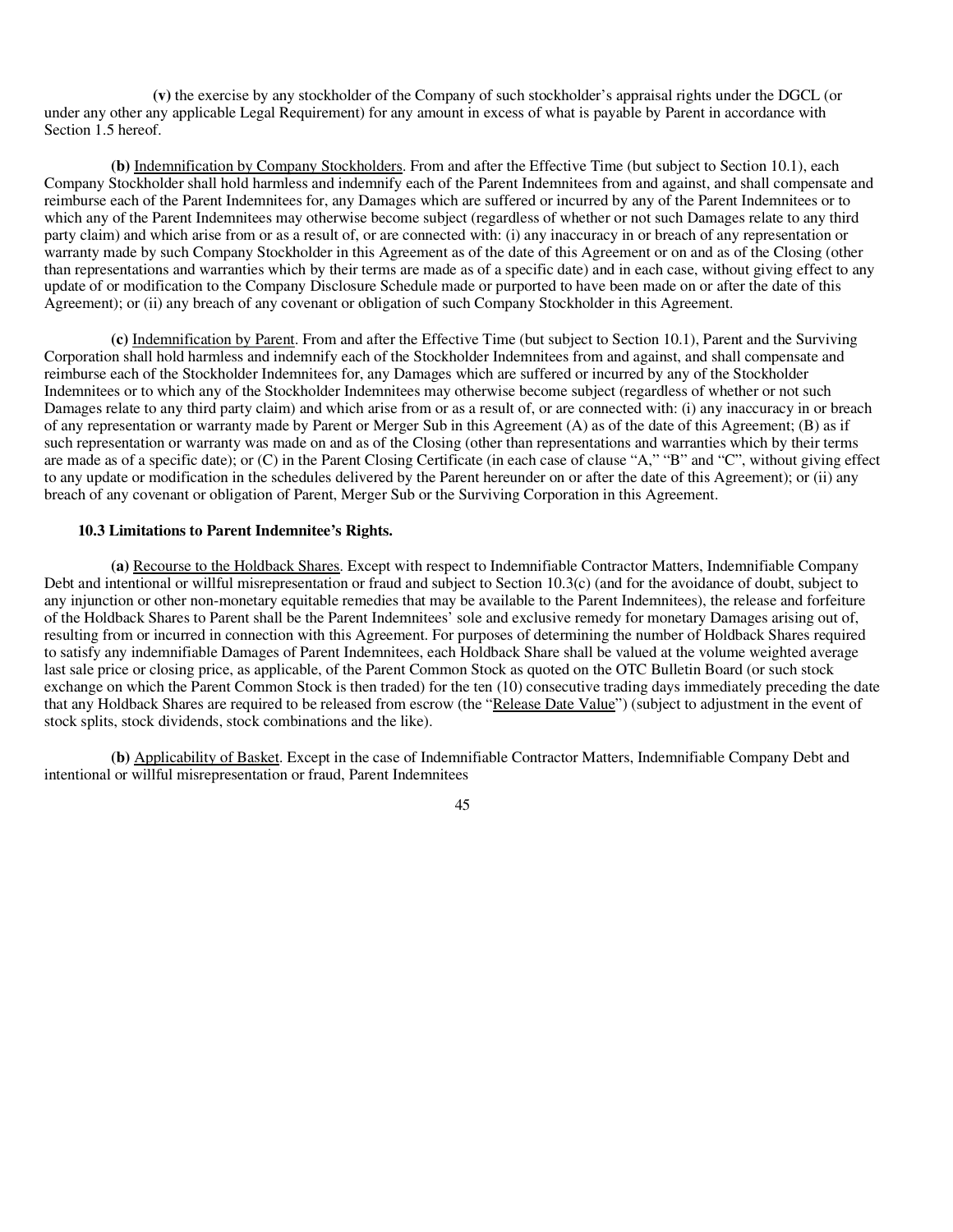may not recover any Damages for indemnification pursuant to Section 10.2(a)(i) unless and until with respect to all claims brought by the Parent Indemnitees, the aggregate amount (without duplication) of such Damages exceeds Ten Thousand Dollars (\$10,000), at which point the Parent Indemnitees shall be entitled to recover all Damages.

## **(c)** Applicability of Liability Cap.

**(i)** Except in the case of Indemnifiable Contractor Matters, Indemnifiable Company Debt and intentional or willful misrepresentation or fraud, the total amount of indemnification payments that the Key Holder can be required to make to the Parent Indemnitees pursuant to this Agreement hereunder shall not exceed in the aggregate the Holdback Shares Closing Value.

**(ii)** With respect to Indemnifiable Contractor Matters, Indemnifiable Company Debt and intentional or willful misrepresentation or fraud, the total amount of indemnification payments that the Key Holder can be required to make to the Parent Indemnitees pursuant to this Agreement shall not exceed in the aggregate the Key Holder's respective pro rata portion of the Merger Consideration Closing Value with respect to the Merger Consideration actually received by the Key Holder.

**(iii)** With respect to a breach of its representations in Section 3 of this Agreement or intentional or willful misrepresentation or fraud, the total amount of indemnification payments that a Company Stockholder (other than the Key Holder) can be required to make to the Parent Indemnitees pursuant to this Agreement shall not exceed in the aggregate such Company Stockholder's respective pro rata portion of the Merger Consideration Closing Value with respect to the Merger Consideration actually received by it.

**(iv)** The amount of any Damages for which indemnification is provided for under this Agreement shall be (i) reduced by any amounts actually received by an Indemnified Party as a result of any indemnification, contribution or other payment by any third party, and (ii) reduced by any insurance proceeds or other amounts actually recovered or received by the Indemnified Party from third parties with respect to such Damages. If an Indemnified Party recovers any amount with respect to any Damage that was previously satisfied by an Indemnifying Party such Indemnified Party shall promptly pay such amount to the Indemnifying Party.

**10.4 No Contribution.** The Key Holder and each Company Stockholder waives, and acknowledges and agrees that it shall not have, and shall not, exercise or assert (or attempt to exercise or assert), any right of contribution, right of indemnity or other right or remedy against Merger Sub or the Surviving Company in connection with any indemnification obligation or any other liability to which it may become subject under or in connection with this Agreement or any other agreement or document delivered to Parent in connection with this Agreement.

#### **10.5 Indemnification Procedure.**

**(a)** Any Indemnified Party seeking indemnification hereunder (the "Claimant") (other than for a third party claim which is governed by Section 10.6) must give the Indemnifying Party from whom indemnification is claimed prompt written notice of the claim for Damages (a "Demand") stating the aggregate amount of the Damages or a good faith estimate thereof, in each case to the extent known or determinable at such time; *provided* that the failure to provide such notice shall not relieve the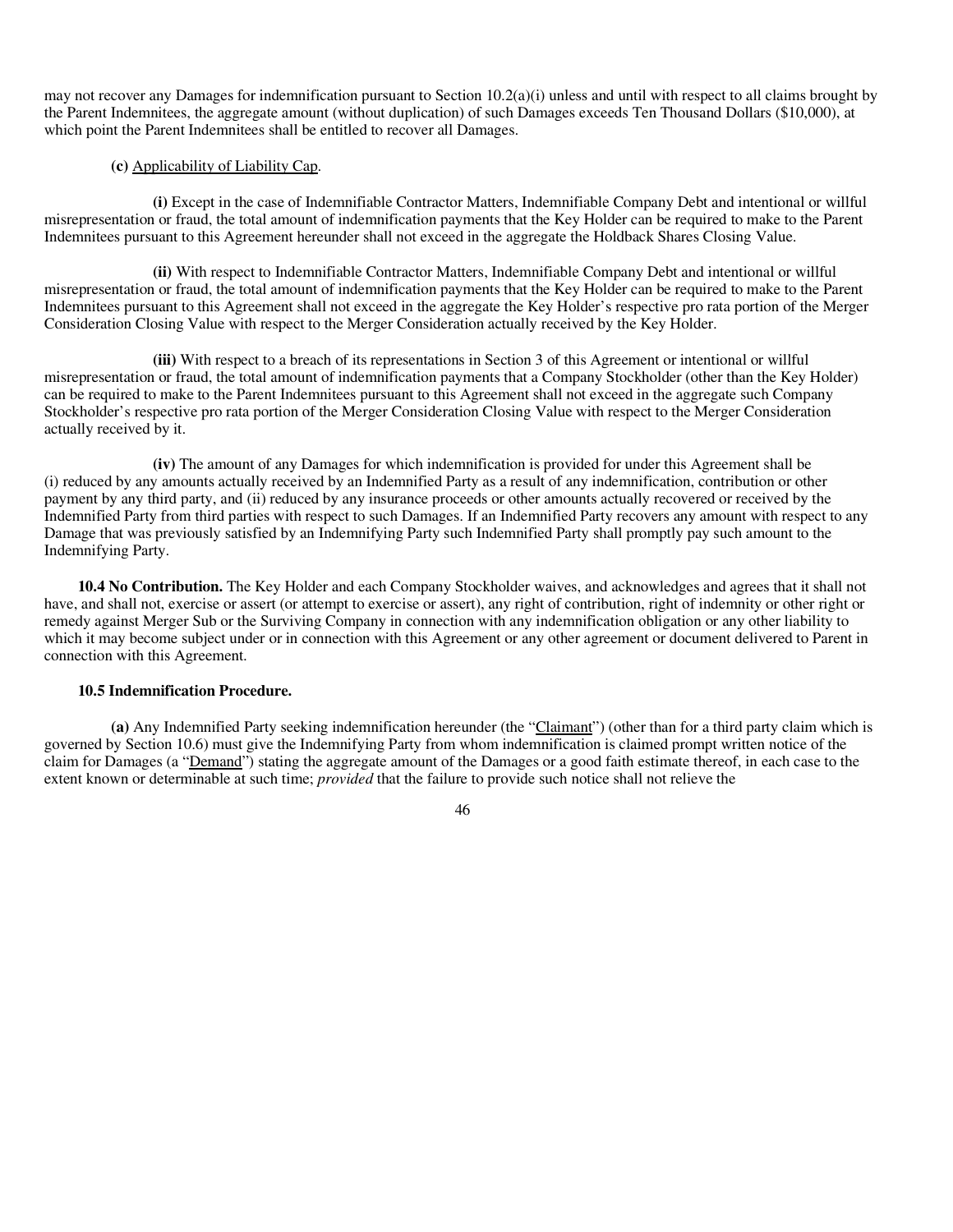Indemnifying Party of its indemnification obligations hereunder except to the extent that the Indemnifying Party is actually prejudiced by the failure of the Claimant, to give such notice.

**(b)** Upon receipt of a Demand by an Indemnifying Party, such Indemnifying Party shall have thirty (30) days (the "Indemnity Notice Period"), to review and respond by written notice to such Demand (the "Return Notice") to the Claimant. If the Return Notice does not contest the Demand, or if no Return Notice is delivered to the Claimant by the expiration of the Indemnity Notice Period, then, the Demand shall be conclusively determined in the Indemnified Party's favor for purposes of this Section 10, and the Indemnified Party shall be indemnified by the Indemnifying Party for the amount of the Damages stated in such Demand on demand or, in the case of any notice in which the Damages (or any portion thereof) are estimated, on such later date when the amount of such Damages (or such portion thereof) becomes finally determined.

**(c)** If the Return Notice given by the Indemnifying Party disputes the claim or claims asserted in a Demand or the amount of Damages thereof (a "Disputed Claim"), then the Claimant and the Indemnifying Parties shall make a reasonable good faith effort to resolve their differences for a period of thirty (30) days following the receipt by the Claimant of the Return Notice asserting a Disputed Claim. If the Indemnifying Party and the Indemnified Party should so agree, a memorandum setting forth such agreement shall be prepared and signed by both such parties and, in the case of a demand for recovery from the Holdback Shares, shall be furnished to the Escrow Agent, and payment shall be made in accordance with the methodology in Section 10.5(d). If no such agreement can be reached after good faith negotiation within thirty (30) days after delivery of a Return Notice, the matter set forth in the applicable Demand will be resolved in any court having jurisdiction over the matter where venue is proper pursuant to Section 11.9 of this Agreement.

**(d)** With respect to a Demand made by Parent prior to the expiration of the Escrow Period, the Escrow Agent shall, upon receipt of joint written instructions or memorandum from both the Indemnifying Party and the Indemnified Party, promptly release and deliver to Parent that number of Holdback Shares (valued at the Release Date Value) representing the amount of Damages in the Demand or, with respect to a claim for Indemnifiable Contractor Matters, Indemnifiable Company Debt or intentional or willful misrepresentation or fraud and if the Holdback Shares that remain are less than the Damages in the Demand, or if the Indemnifying Party is a Company Stockholder (other than the Key Holder), subject in each case to the limitations set forth in Section 10.3, such Indemnifying Party shall deliver to Parent such Merger Consideration actually received by it (valued at the volume weighted average last sale price or closing price, as applicable, of the Parent Common Stock as quoted on the OTC Bulletin Board (or such stock exchange on which the Parent Common Stock is then traded) for the ten (10) consecutive trading days immediately preceding the date that any such Shares are required to be returned to Parent hereunder) or, if such Merger Consideration has been sold, the equivalent dollar amount, in each case in an amount necessary to satisfy its obligations in the Demand. With respect to a Demand made by a Stockholder Indemnitee, subject to this Section 10.5, Parent shall promptly pay the amount of Damages in the Demand to the Stockholder Indemnitees pursuant to their respective pro rata portions indicated on the Merger Consideration Certificate.

### **10.6 Third Party Claims**.

**(a)** Promptly after receipt of any assertion of Damages by any third party regarding the transactions contemplated by this Agreement ("Third Party Claims") that might give rise to any Damages for which indemnification may be sought pursuant to this Section 10, an Indemnified Party shall give written notice to the Indemnifying Party and the Escrow Agent of such Third Party Claim (a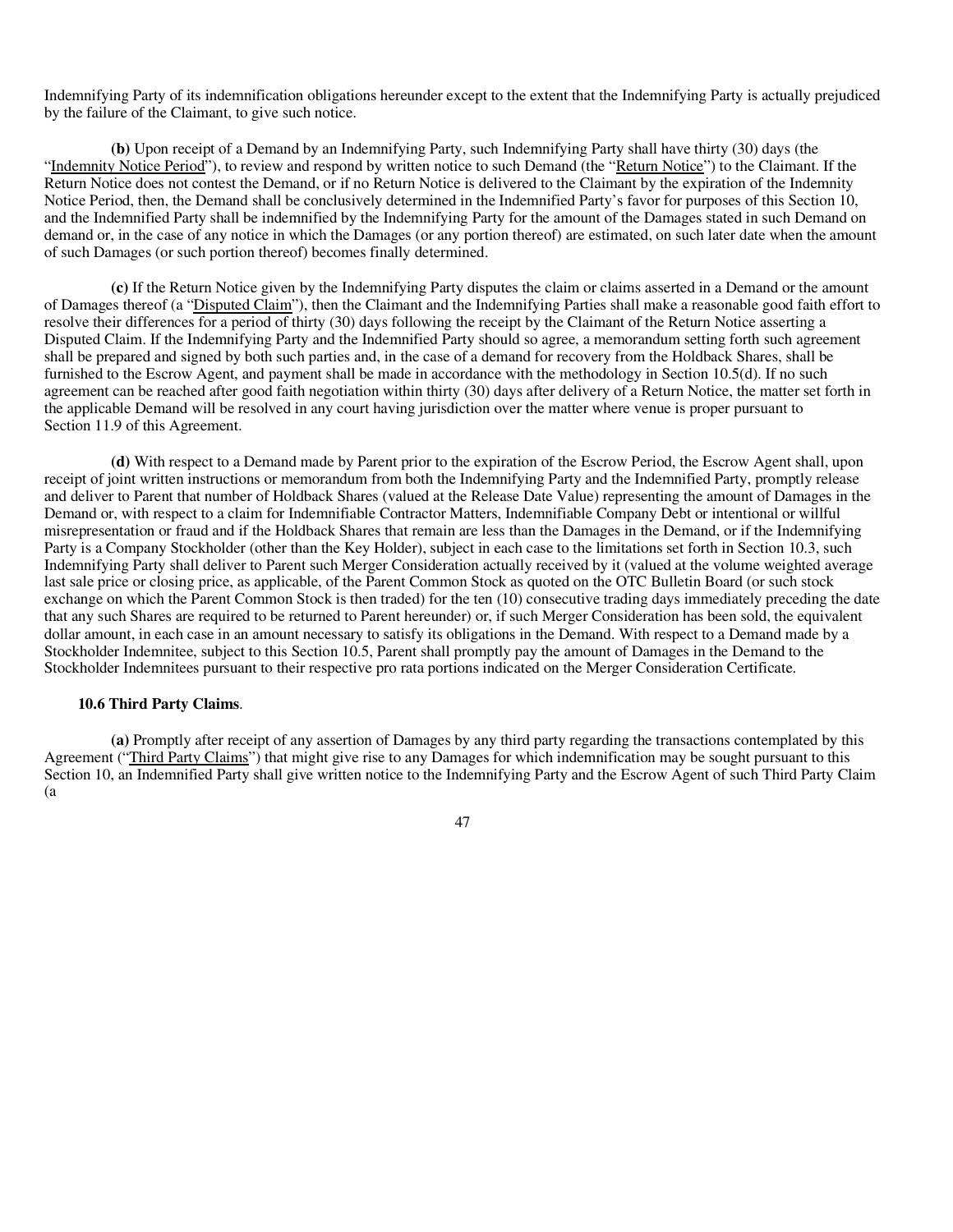"Notice of Third Party Claim"), stating the nature and basis of such Third Party Claim and the amount of Damages thereof to the extent known. Such Notice of Third Party Claim shall be accompanied by copies of all relevant documentation with respect to such Third Party Claim, including any summons, complaint or other pleading that may have been served, any written demand or any other document or instrument. Notwithstanding the foregoing, the failure to provide notice as aforesaid to an Indemnifying Party will not relieve such Indemnifying Party from any obligation hereunder (*provided* that such Notice of Third Party Claim is received by the Indemnifying Party prior to the Expiration Date applicable to the underlying claims) except to the extent that such Indemnifying Party is actually prejudiced thereby.

**(b)** Provided that the Indemnifying Party expressly agrees in writing, that as between the Indemnifying Party and the Indemnified Party, the Indemnifying Party shall be solely obligated to satisfy and discharge the Third Party Claim in full, and so long as the Indemnifying Party is contesting such Third Party Claim in good faith, the Indemnifying Party may elect to defend any Third Party Claim with counsel of its own choosing, reasonably acceptable to the Indemnified Party, within thirty (30) days after receipt of the Notice of Claim by the Indemnifying Party (the "Election to Defend"), and shall act reasonably and in accordance with its good faith business judgment in handling such Third Party Claim. No Third Party Claim may be settled without the prior written consent of the Indemnified Party, which shall not be unreasonably conditioned, withheld or delayed, unless such settlement includes an unconditional release of the Indemnified Party from all liability in respect of such claim. Notwithstanding the foregoing, if the Third Party Claim involves amounts estimated to be in excess of the balance of the Holdback Shares, then the Indemnified Party shall have the sole right to defend such Third Party Claim. If an Indemnifying Party chooses not to defend any Third Party Claim by failure to deliver the Election to Defend or by failure to meet the conditions specified above, the Indemnified Party may defend against such Third Party Claim and consent to the entry of any judgment or enter into any settlement with respect to the Third Party Claim in any manner it may deem appropriate and seek indemnification pursuant to this Section 10 for Damages resulting from such Third Party Claim in accordance with the provisions, and subject to the limitations, of this Section 10. In addition, if an Indemnifying Party has assumed defense of the Third Party Claim and if a potential or actual conflict of interest shall exist or if different defenses shall be available as between the Indemnifying Party, on one hand, and Indemnified Party, on the other, then the Indemnified Party shall be entitled, at the expense of the Indemnifying Party, to retain separate legal counsel. Notwithstanding anything to the contrary contained herein, the Indemnified Party shall at all times have the right to fully participate in such defense at its own expense directly or through counsel. Any settlement entered into with respect to a Third Party Claim shall be treated as Damages, and if the Indemnifying Party is the Key Holder, such fees and expenses shall be paid from the Holdback Shares or otherwise as set forth in this Section 10. The parties shall, in connection with the defense of any Third Party Claim, make available to each other and their counsel and accountants all books and records and information reasonably related to such Third Party Claim, keep each other fully apprised as to the details and progress of all proceedings relating thereto and render to each other such assistance as may be reasonably required for the proper and adequate defense of any Third Party Claim; *provided*, that the covenants and agreements contained in this Section 10.6 shall in no event be, or be deemed to be, a waiver by any party of any right to assert the attorney-client or other applicable privilege.

**10.7 Sole and Exclusive Remedy**. Except with respect to claims based on fraud and the right of a party to seek specific performance for a breach or threatened breach of covenant as provided in Section 11.9, the indemnification rights of the Indemnified Parties under this Section 10 shall be the sole and exclusive remedy of the Indemnified Parties with respect to claims resulting from or relating to this Agreement.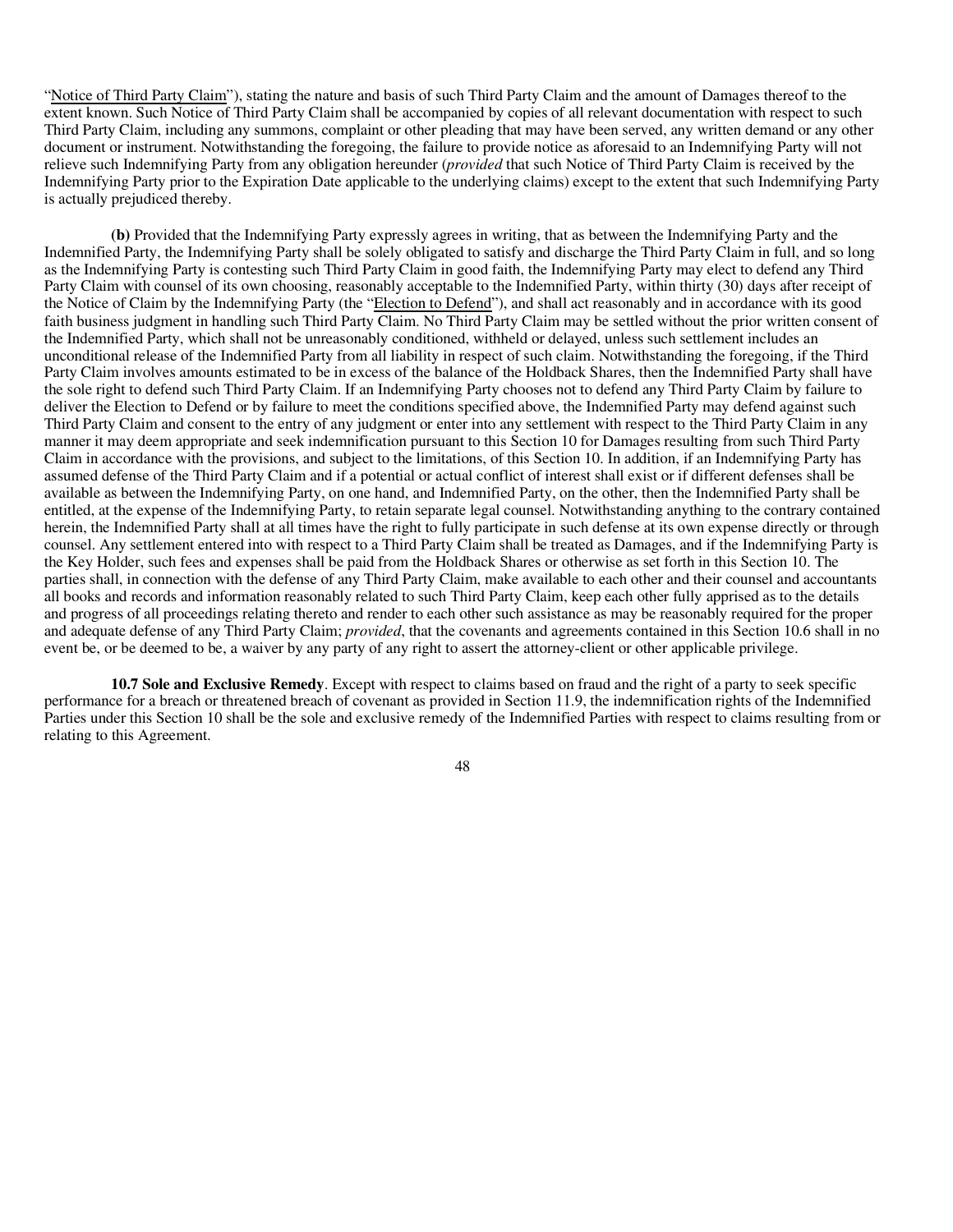**10.8 Release of Holdback Shares.** Within five (5) business days following the earlier of the twelve-month anniversary of the Closing or the termination of the Consulting Agreement by Parent (other than termination for "Cause" in accordance with the terms thereof) (the "Escrow Period"), Parent and Key Holder shall instruct the Escrow Agent to distribute to the Key Holder (or their respective designees, as specified in the applicable Letter of Transmittal) that amount of Holdback Shares equal to the amount (if any) by which (i) the Holdback Shares, reduced by any Holdback Shares previously permanently released to Parent or other Parent Indemnitee with respect to indemnification claims relating to this Agreement, exceeds (ii) a number of Holdback Shares (valued at the Release Date Value) equal to the aggregate amount of Damages claimed under all pending indemnification claims made by the Parent Indemnitees that remain unresolved at such time (the amount of such excess, the "Holdback Payment"). Upon final resolution of pending indemnification claims made by Parent Indemnitees that were unresolved at such time, the Escrow Agent shall distribute any Holdback Shares retained by Escrow Agent after the distribution of the Holdback Payment to which the Key Holder become entitled to receive within five (5) business days following the date of such final resolution.

#### **11. MISCELLANEOUS PROVISIONS**

**11.1 Further Assurances.** Each party hereto shall execute and cause to be delivered to each other party hereto such instruments and other documents, and shall take such other actions, as such other party may reasonably request (prior to, at or after the Closing) for the purpose of carrying out or evidencing any of the transactions contemplated by this Agreement.

**11.2 Fees and Expenses.** Each party to this Agreement shall bear and pay all fees, costs and expenses (including legal fees and accounting fees) that have been incurred or that are incurred by such party in connection with the transactions contemplated by this Agreement, including all fees, costs and expenses incurred by such party in connection with or by virtue of (a) the investigation and review conducted by Parent and its Representatives with respect to the Company's business (and the furnishing of information to Parent and its Representatives in connection with such investigation and review); (b) the negotiation, preparation and review of this Agreement (including the Company Disclosure Schedule) and all agreements, certificates, opinions and other instruments and documents delivered or to be delivered in connection with the transactions contemplated by this Agreement; (c) the preparation and submission of any filing or notice required to be made or given in connection with any of the transactions contemplated by this Agreement, and the obtaining of any Consent required to be obtained in connection with any of such transactions; (d) the satisfaction of any conditions to the Closing; and (e) the consummation of the Merger; *provided, however*, that the Deductible Transaction Expenses shall be deducted from the Closing Merger Consideration. Notwithstanding the foregoing, Parent shall, subject to Section 7.6(f), pay (or cause to be paid) at Closing, or promptly thereafter upon written notice from the Key Holder delivered at or prior to October 18, 2013, up to an aggregate \$25,000 of reasonable and documented legal fees that have been or that are incurred by the Company or the Key Holder in connection with the transactions contemplated by this Agreement and the documents and instruments contemplated hereby; provided, further, that for the avoidance of doubt, Parent's obligation to pay such legal fees does not limit its obligation to pay legal fees pursuant to the Registration Rights Agreement or Section 6.9 hereof.

**11.3 Attorneys' Fees.** If any action or proceeding relating to this Agreement or the enforcement of any provision of this Agreement is brought against any party hereto, the prevailing party shall be entitled to recover reasonable attorneys' fees, costs and disbursements (in addition to any other relief to which the prevailing party may be entitled).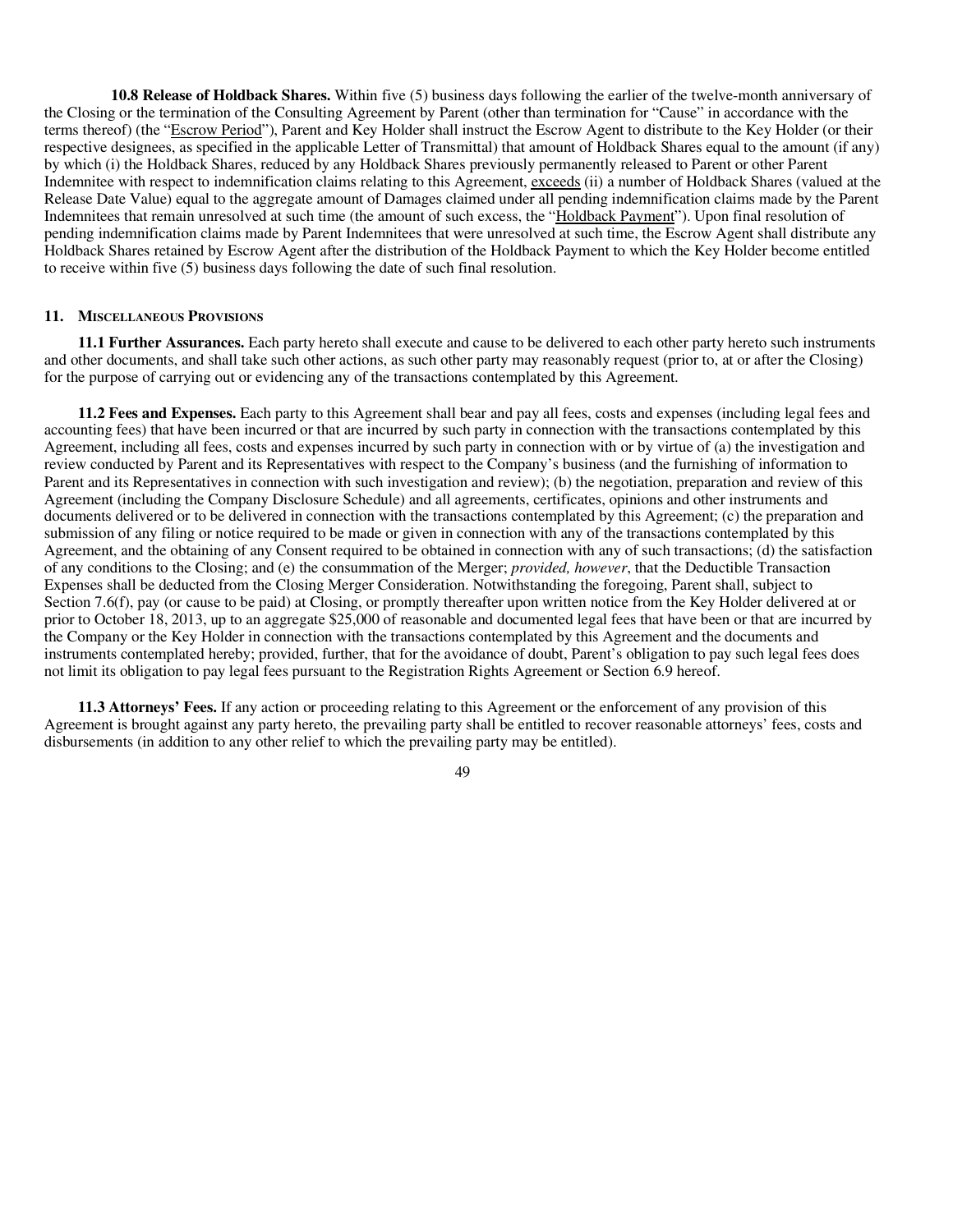**11.4 Notices.** Any notice or other communication required or permitted to be delivered to any party under this Agreement shall be in writing and shall be deemed properly delivered, given and received: (a) if delivered by hand, when delivered; (b) if sent via facsimile before 5:00 p.m. (Pacific time) with confirmation of receipt, when transmitted and receipt is confirmed; (c) if sent via facsimile after 5:00 p.m. (Pacific time) with confirmation of receipt, the business day after being sent; (d) if sent by registered, certified or first class mail, the third business day after being sent; and (e) if sent by overnight delivery via a national courier service, one business day after being sent, in each case to the address or facsimile telephone number set forth beneath the name of such party below (or to such other address or facsimile telephone number as such party shall have specified in a written notice given to the other parties hereto):

# **if to Parent or Merger Sub:**

Sorrento Therapeutics, Inc. 6042 Cornerstone Ct. West, Suite B San Diego, CA 92121 Attention: Richard Vincent, CFO Facsimile: (858) 210-3759

#### **with a copy to:**

Cooley LLP 3175 Hanover Street Palo Alto, CA 94304 Attention: Glen Y. Sato Facsimile: (650) 849-7400

#### **if to the Company:**

Sherrington Pharmaceuticals, Inc. 325 East 41st Street, Suite 107 New York, New York 10017 Attention: Matthew G. Wyckoff Facsimile: (818) 797-2250

#### **with a copy to:**

Wyrick Robbins Yates & Ponton LLP 4101 Lake Boone Trail, Suite 300 Raleigh, NC 27607 Attention: Thomas A. Allen Facsimile: (919) 781-4865

# **if to the Key Holder:**

Aceras BioMedical, LLC 325 East 41st Street, Suite 107 New York, New York 10017 Attention: John D. Liatos Facsimile: (818) 797-2250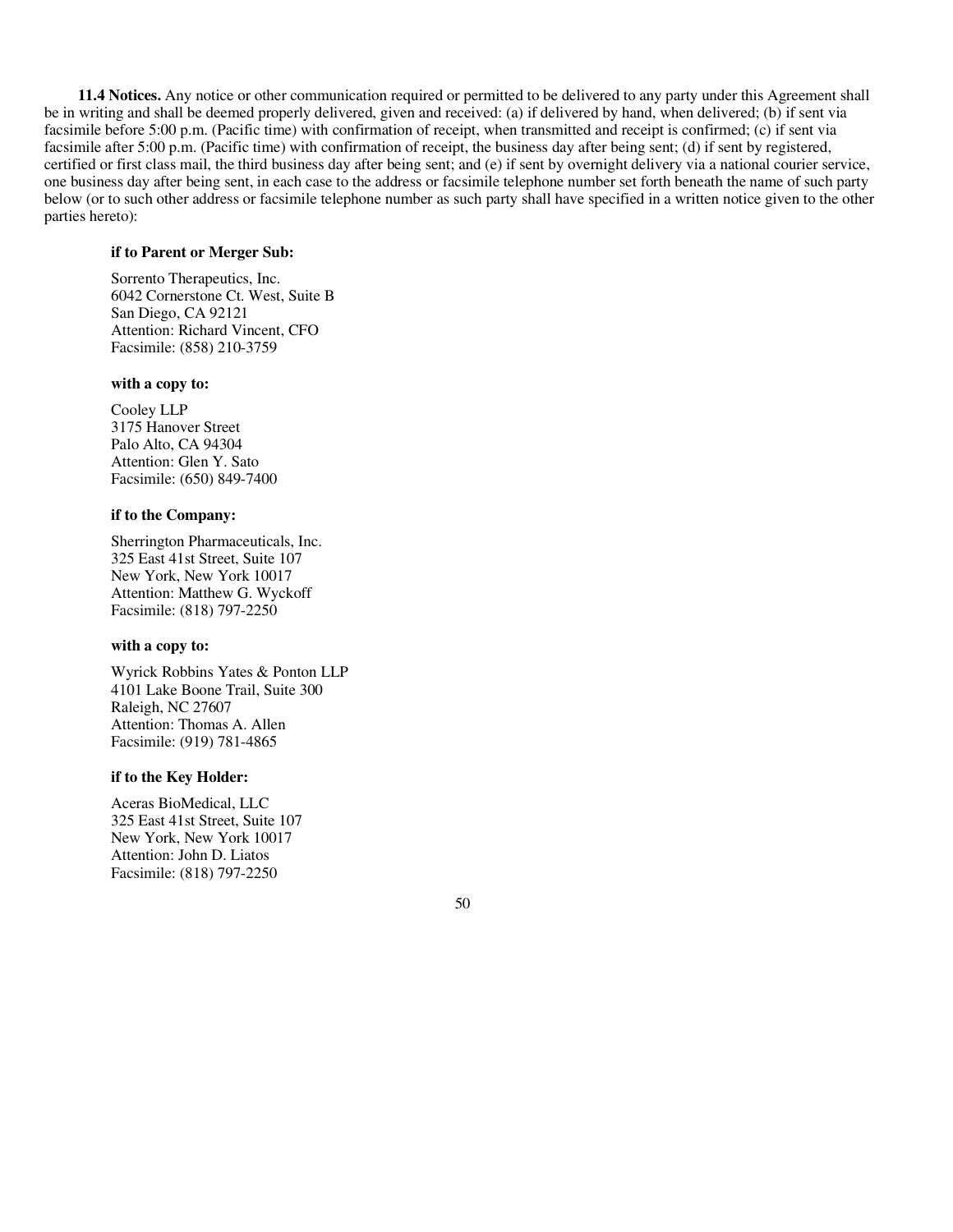**11.5 Time of the Essence.** Time is of the essence with regard to all dates and time periods set forth or referred to in this Agreement.

**11.6 Headings.** The headings contained in this Agreement are for convenience of reference only, shall not be deemed to be a part of this Agreement and shall not be referred to in connection with the construction or interpretation of this Agreement.

**11.7 Counterparts.** This Agreement may be executed in several counterparts (including via facsimile or other electronic means), each of which shall constitute an original and all of which, when taken together, shall constitute one agreement.

#### **11.8 Governing Law; Dispute Resolution.**

**(a)** Governing Law. This Agreement shall be construed in accordance with, and governed in all respects by, the internal laws of the State of Delaware (without giving effect to principles of conflicts of laws).

**(b)** Venue. Any Legal Proceeding relating to this Agreement or the enforcement of any provision of this Agreement (including a Legal Proceeding based upon intentional or willful misrepresentation or fraud) may be brought or otherwise commenced in any state or federal court located in the State of California. Each party to this Agreement: (i) expressly and irrevocably consents and submits to the jurisdiction of each state and federal court located in the State of California (and each appellate court located in the State of California) in connection with any such Legal Proceeding; (ii) agrees that each state and federal court located in the State of California shall be deemed to be a convenient forum; and (iii) agrees not to assert (by way of motion, as a defense or otherwise), in any such Legal Proceeding commenced in any state or federal court located in the State of California, any claim that such party is not subject personally to the jurisdiction of such court, that such Legal Proceeding has been brought in an inconvenient forum, that the venue of such proceeding is improper or that this Agreement or the subject matter of this Agreement may not be enforced in or by such court.

**11.9 Successors and Assigns.** This Agreement shall be binding upon each of the parties hereto and each of their respective successors and assigns, if any. This Agreement shall inure to the benefit of: the Company; Parent; Merger Sub; the Surviving Corporation; the other Parent Indemnitees; and the respective successors and assigns, if any, of the foregoing. Merger Sub may freely assign any or all of its rights under this Agreement (including its indemnification rights under Section 10), in whole or in part, to any other affiliate of Parent without obtaining the consent or approval of any other party hereto or of any other Person.

**11.10 Remedies Cumulative; Specific Performance.** The parties to this Agreement agree that, in the event of any breach or threatened breach by any party to this Agreement of any covenant, obligation or other provision set forth in this Agreement, for the benefit of any other party to this Agreement: (a) such other party shall be entitled (in addition to any other remedy that may be available to it) to: (i) a decree or order of specific performance or mandamus to enforce the observance and performance of such covenant, obligation or other provision; and (ii) an injunction restraining such breach or threatened breach; and (b) such other party shall not be required to provide any bond or other security in connection with any such decree, order or injunction or in connection with any related action or Legal Proceeding.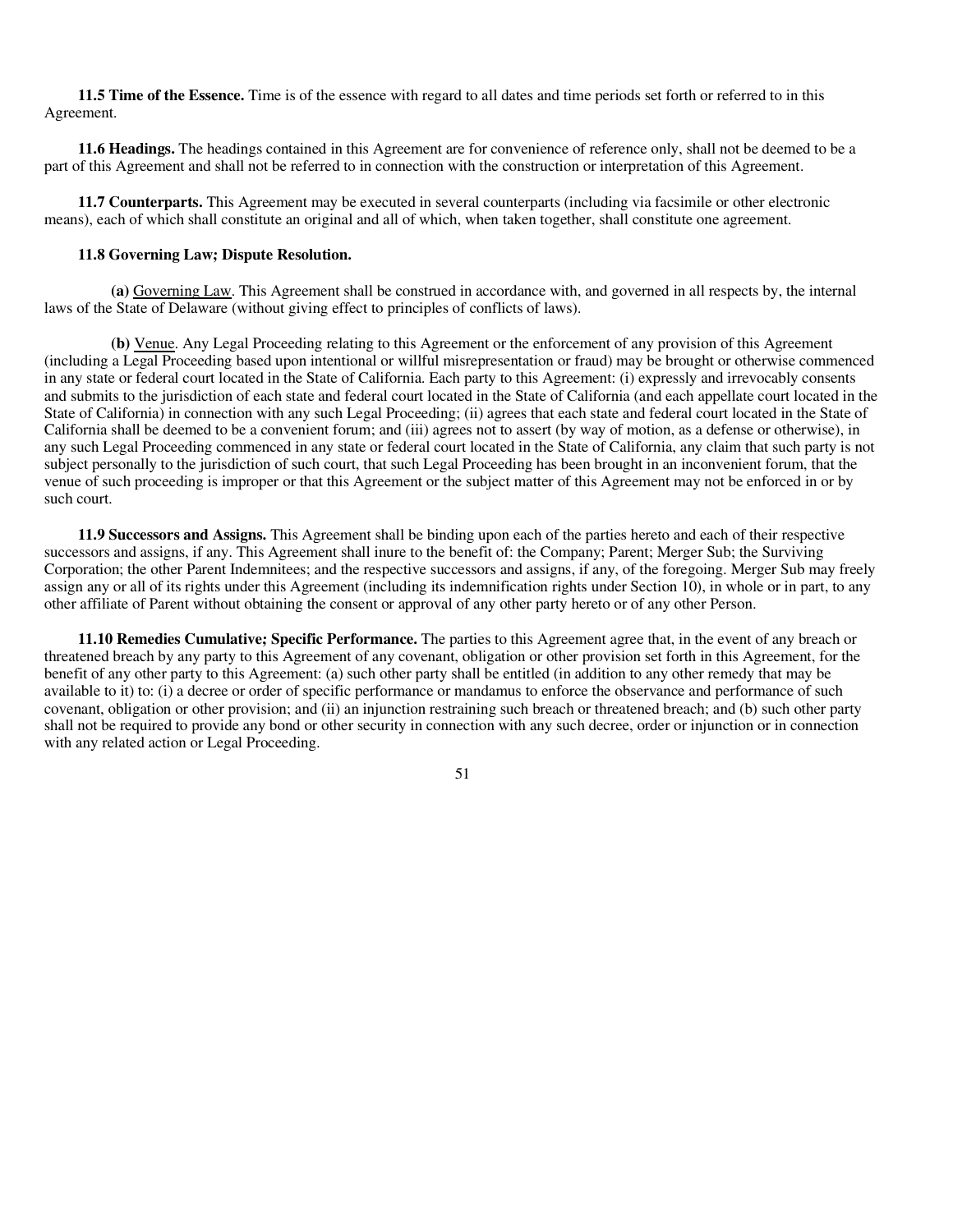#### **11.11 Waiver.**

**(a)** No failure on the part of any Person to exercise any power, right, privilege or remedy under this Agreement, and no delay on the part of any Person in exercising any power, right, privilege or remedy under this Agreement, shall operate as a waiver of such power, right, privilege or remedy; and no single or partial exercise of any such power, right, privilege or remedy shall preclude any other or further exercise thereof or of any other power, right, privilege or remedy.

**(b)** No Person shall be deemed to have waived any claim arising out of this Agreement, or any power, right, privilege or remedy under this Agreement, unless the waiver of such claim, power, right, privilege or remedy is expressly set forth in a written instrument duly executed and delivered on behalf of such Person; and any such waiver shall not be applicable or have any effect except in the specific instance in which it is given.

**11.12 Amendments.** This Agreement may not be amended, modified, altered or supplemented other than by means of a written instrument duly executed and delivered by the Parent and the Key Holder.

**11.13 Severability.** In the event that any provision of this Agreement, or the application of any such provision to any Person or set of circumstances, shall be determined to be invalid, unlawful, void or unenforceable to any extent, the remainder of this Agreement, and the application of such provision to Persons or circumstances other than those as to which it is determined to be invalid, unlawful, void or unenforceable, shall not be impaired or otherwise affected and shall continue to be valid and enforceable to the fullest extent permitted by law.

**11.14 Parties in Interest.** Except for the provisions of Section 10, none of the provisions of this Agreement is intended to provide any rights or remedies to any Person other than the parties hereto and their respective successors and assigns (if any).

**11.15 Waiver of Jury Trial.** EACH PARTY ACKNOWLEDGES AND AGREES THAT ANY CONTROVERSY WHICH MAY ARISE UNDER THIS AGREEMENT IS LIKELY TO INVOLVE COMPLICATED ISSUES AND, THEREFORE, EACH SUCH PARTY, TO THE EXTENT PERMITTED BY LAW, IRREVOCABLY AND UNCONDITIONALLY WAIVES ANY RIGHT IT MAY HAVE TO A TRIAL BY JURY IN RESPECT OF ANY LEGAL PROCEEDING ARISING OUT OF OR RELATING TO THIS AGREEMENT OR THE TRANSACTIONS CONTEMPLATED BY THIS AGREEMENT. EACH PARTY TO THIS AGREEMENT CERTIFIES AND ACKNOWLEDGES THAT (A) SUCH PARTY HAS CONSIDERED THE IMPLICATIONS OF THIS WAIVER AND (B) SUCH PARTY MAKES THIS WAIVER VOLUNTARILY.

**11.16 Disclosure Schedule.** The Company Disclosure Schedule shall be arranged in separate parts corresponding to the numbered and lettered sections contained herein, and the information disclosed in any numbered or lettered part shall be deemed to relate to and to qualify only (1) the particular representation or warranty set forth in the corresponding numbered or lettered section herein and (2) any other representation or warranty if it is readily apparent from the information disclosed and the corresponding section of this Agreement (without further knowledge and notwithstanding the omission of an appropriate cross-reference to such other part) that it is relevant to such other representation or warranty.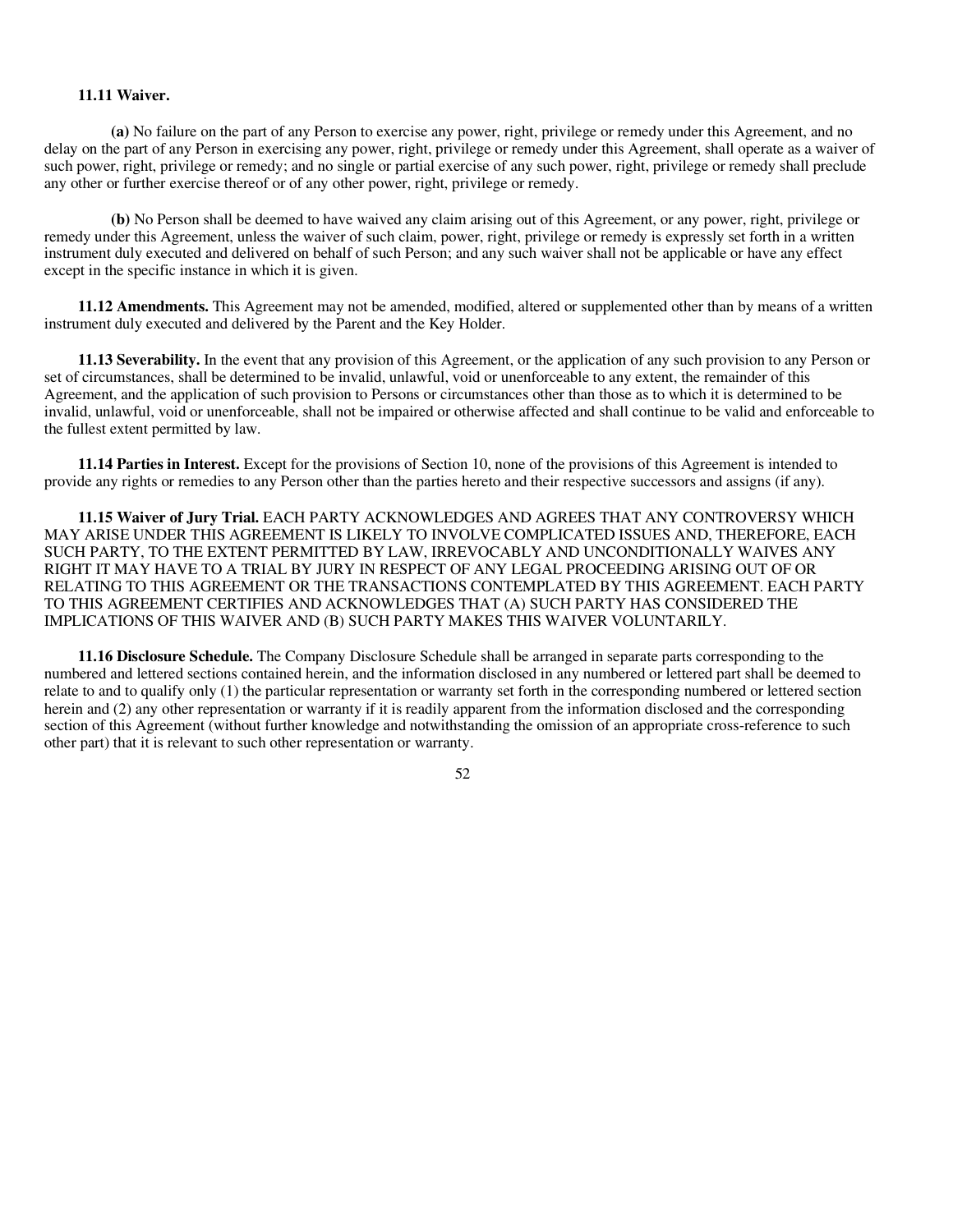**11.17 Entire Agreement.** This Agreement and the other agreements, documents and instruments referred to herein set forth the entire understanding of the parties hereto relating to the subject matter hereof and thereof and supersede all prior agreements and understandings among or between any of the parties relating to the subject matter hereof and thereof.

## **11.18 Construction.**

**(a)** For purposes of this Agreement, whenever the context requires: the singular number shall include the plural, and vice versa; the masculine gender shall include the feminine and neuter genders; the feminine gender shall include the masculine and neuter genders; and the neuter gender shall include the masculine and feminine genders.

**(b)** The parties hereto agree that any rule of construction to the effect that ambiguities are to be resolved against the drafting party shall not be applied in the construction or interpretation of this Agreement.

**(c)** As used in this Agreement, the words "include" and "including," and variations thereof, shall not be deemed to be terms of limitation, but rather shall be deemed to be followed by the words "without limitation."

**(d)** Except as otherwise indicated, all references in this Agreement to "Sections" and "Exhibits" are intended to refer to Sections of this Agreement and Exhibits to this Agreement.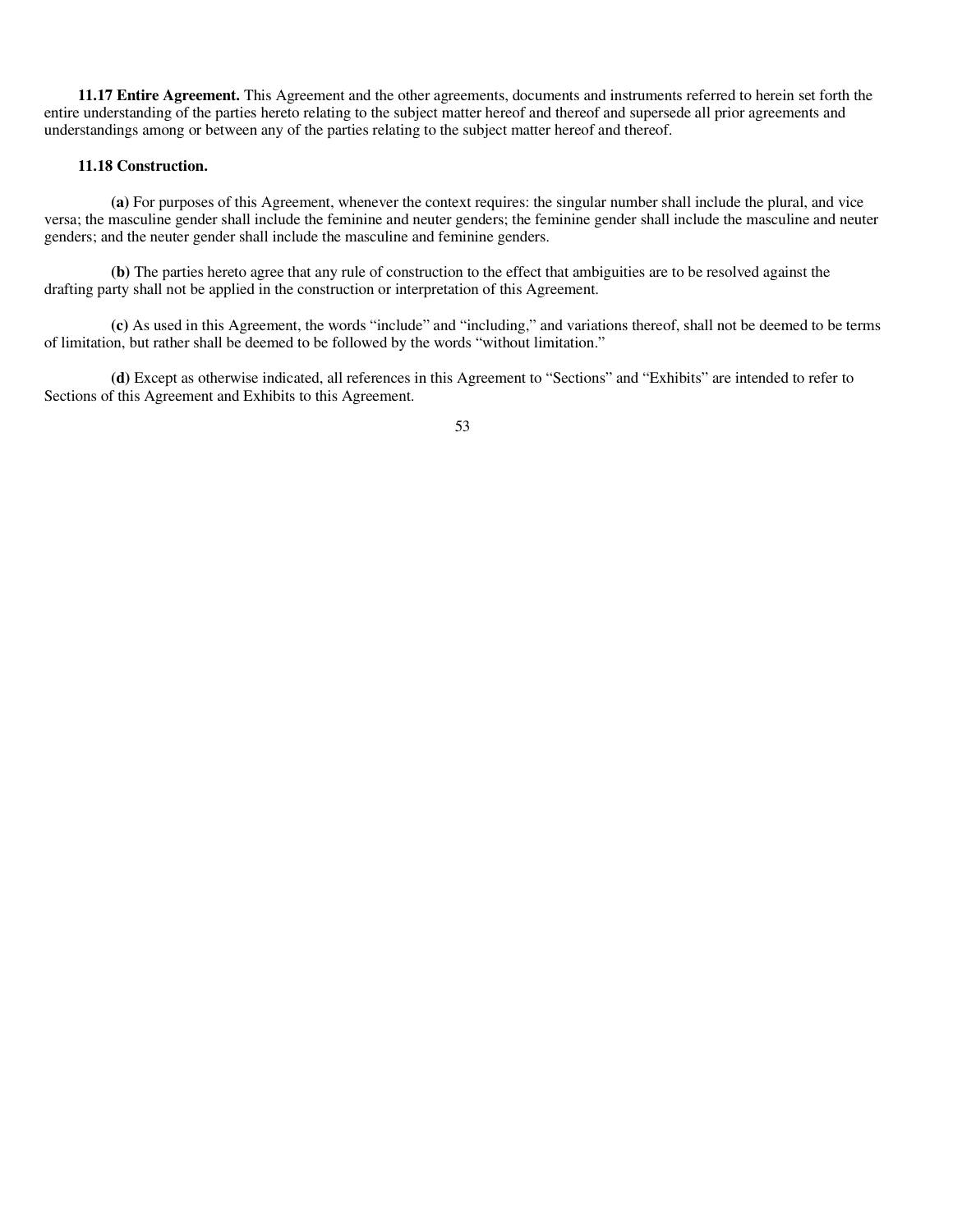The parties hereto have caused this Agreement to be executed and delivered as of the date first written above.

# **SORRENTO THERAPEUTICS, INC.,**

a Delaware corporation

/s/ Henry Ji

Name: Henry Ji Title: President and Chief Executive Officer

**SP MERGER SUB, INC.,** a Delaware corporation

/s/ Henry Ji Name: Henry Ji Title: President and Chief Executive Officer

**SHERRINGTON PHARMACEUTICALS, INC.,** a Delaware corporation

/s/ Matthew Wyckoff Name: Matthew Wyckoff Title: President

**ACERAS BIOMEDICAL LLC**, a Delaware limited liability company

/s/ John Liaros Name: John Liaros Title: Partner

/s/ Bryan Jones

Bryan Jones

**SIGNATURE PAGE TO AGREEMENT AND PLAN OF MERGER**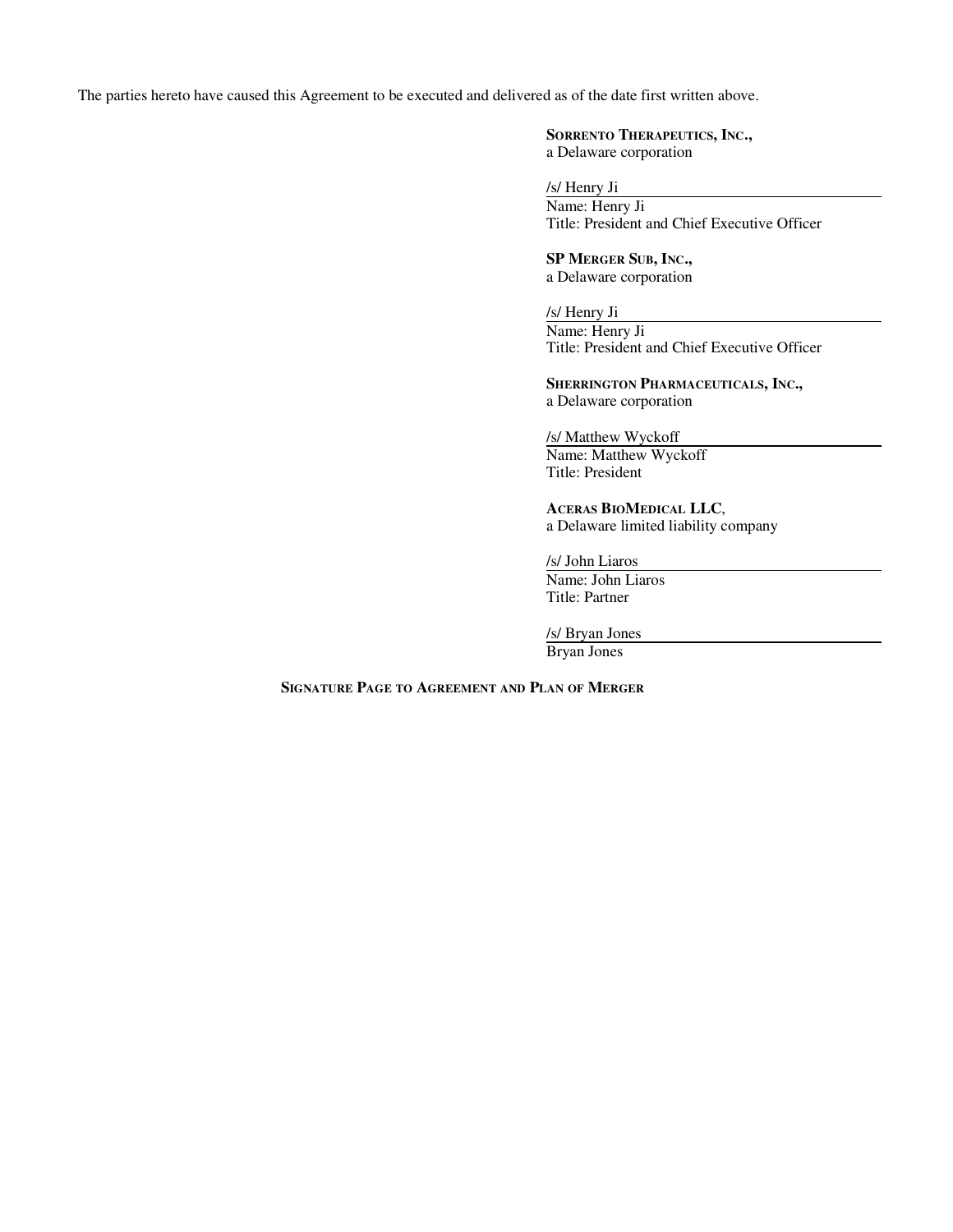The parties hereto have caused this Agreement to be executed and delivered as of the date first written above.

**COOLE LLP,** solely in its capacity as Escrow Agent

/s/ Glen Sato Glen Sato, Partner

**SIGNATURE PAGE TO AGREEMENT AND PLAN OF MERGER**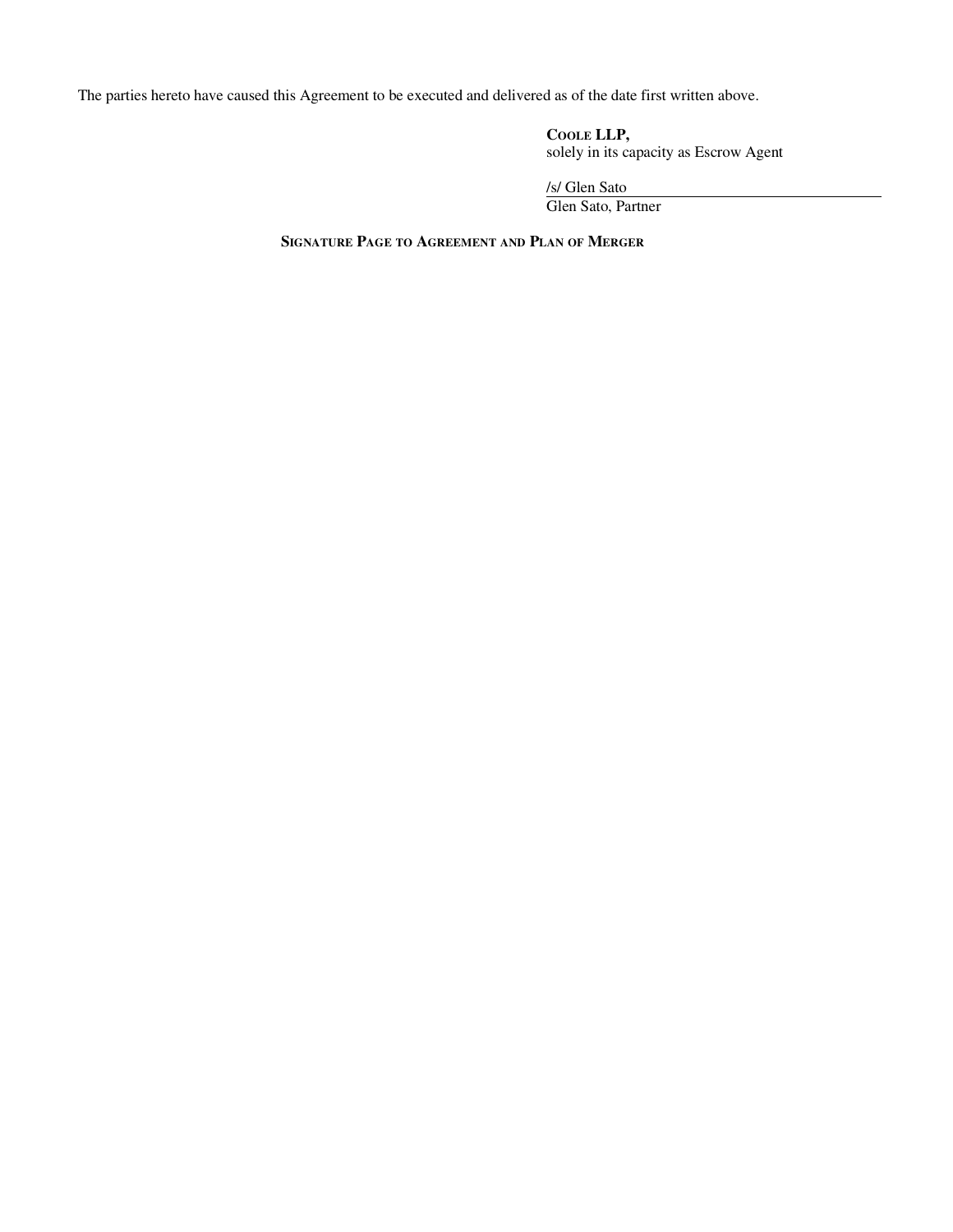# **EXHIBIT A**

### **CERTAIN DEFINITIONS**

For purposes of the Agreement (including this Exhibit A):

Acquisition Transaction. "Acquisition Transaction" shall mean any transaction or series of transactions involving:

**(a)** the sale, license or disposition of all or a material portion of any of the Company's business or assets;

**(b)** the issuance, disposition or acquisition of: (i) any capital stock or other security of the Company (other than Company Common Stock issued to employees of the Company upon exercise of Company Options); (ii) any option, call, warrant or right (whether or not immediately exercisable) to acquire any capital stock, unit or other equity security of any of the Company; or (iii) any security, instrument or obligation that is or may become convertible into or exchangeable for any capital stock, unit or other equity security of the Company; or

**(c)** any merger, consolidation, business combination, reorganization or similar transaction involving the Company.

**Agreement**. "Agreement" shall mean the Agreement and Plan of Merger and Reorganization to which this Exhibit A is attached (including the other schedules and exhibits thereto and the Disclosure Schedules), as it may be amended from time to time.

**Balance Sheet Date.** "Balance Sheet Date" shall have the meaning set forth in Section 2.4(a) of this Agreement.

**Certificate of Merger**. "Certificate of Merger" shall have the meaning set forth in Section 1.3 of this Agreement.

**Claimant.** "Claimant" shall have the meaning set forth in Section 10.5(a) of this Agreement.

**Closing.** "Closing" shall have the meaning set forth in Section 1.3 of this Agreement.

**Closing Date.** "Closing Date" shall have the meaning set forth in Section 1.3 of this Agreement.

**Closing Merger Consideration.** "Closing Merger Consideration" shall mean the number of shares of Parent Common Stock that equals the difference between: (a) 200,000 shares of Parent Common Stock (subject to adjustment in the event of stock splits, stock dividends, stock combinations and the like); *minus* (b) the Deductible Transaction Expenses.

**Closing Per Share Merger Consideration**. "Closing Per Share Merger Consideration" means, with respect to a Share, the amount of the (1) Closing Merger Consideration, divided by (2) the number of outstanding Shares as of Closing.

**Code**. "Code" shall mean the Internal Revenue Code of 1986, as amended.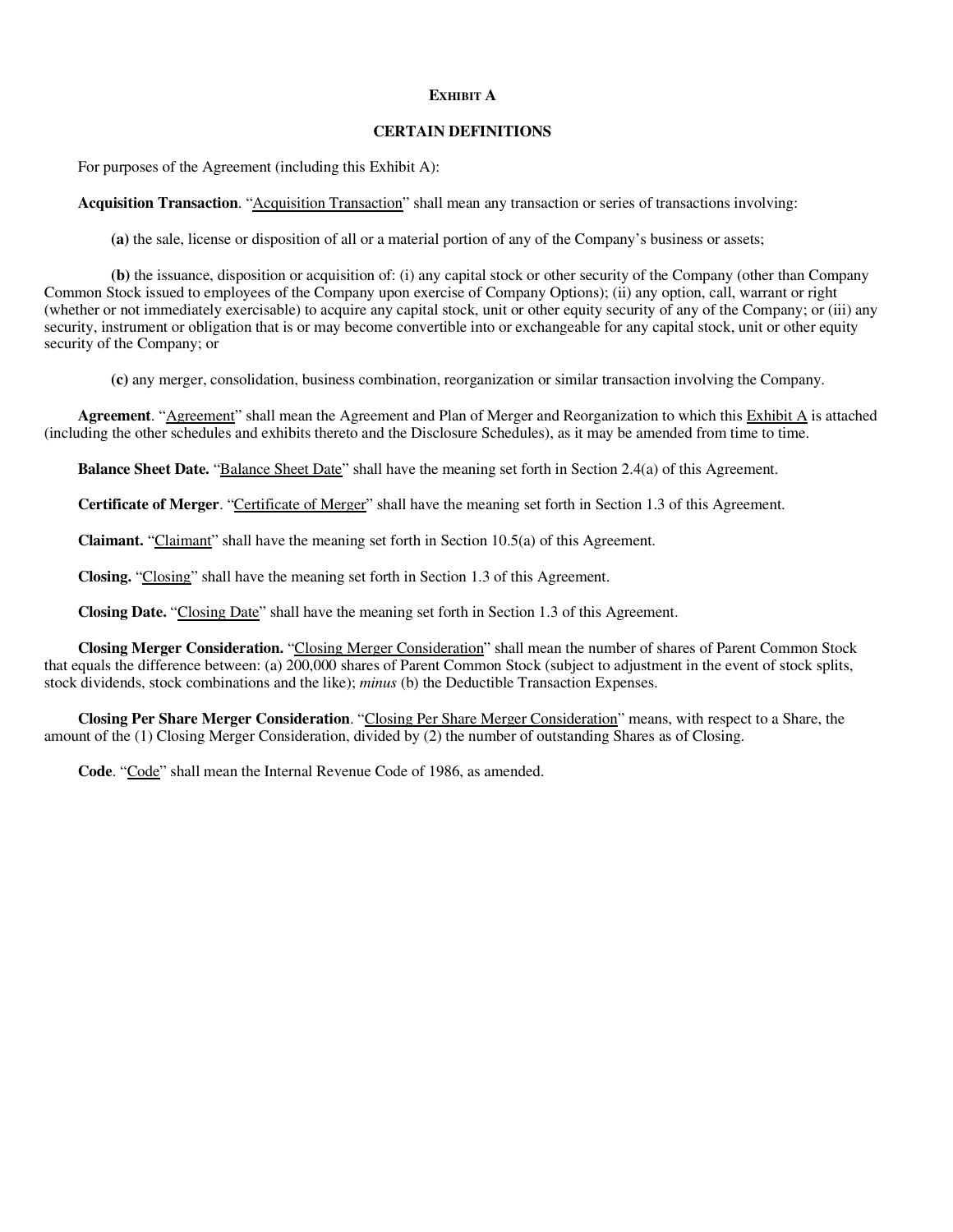**Common Value**. "Common Value" means the volume weighted average last sale price or closing price, as applicable, of the Parent Common Stock as quoted on the OTC Bulletin Board (or such stock exchange on which the Parent Common Stock is then traded) for the ten (10) consecutive trading days immediately preceding Closing.

**Company.** "Company" shall have the meaning set forth in the preamble.

**Company Capital Stock**. "Company Capital Stock" shall mean the Company Common Stock.

**Company Closing Certificate.** "Company Closing Certificate" shall have the meaning set forth in Section 7.6(c).

**Company Common Stock.** "Company Common Stock" shall mean the common stock, \$0.0001 par value per share, of the Company.

**Company Contract**. "Company Contract" shall mean any Contract: (a) to which the Company is a party; (b) by which the Company or any of its assets is or may become bound or under which the Company has, or may become subject to, any obligation; or (c) under which the Company has or may acquire any right or interest.

**Company Cure Period.** "Company Cure Period" shall have the meaning set forth in Section 9.1(d) of this Agreement.

**Company Debt**. "Company Debt" shall mean all indebtedness of the Company for borrowed money, whether current or funded, short- or long-term, secured or unsecured, direct or indirect, including any accrued and unpaid interest, fees, premiums and prepayment or termination penalties (including any penalties payable by the Company in connection with the termination or prepayment in full of any Company Debt at or prior to the Closing), if any, measured as of the Closing, and including (i) any indebtedness evidenced by any note, bond, debenture or other debt security, (ii) any indebtedness to any lender or creditor under credit facilities of the Company, (iii) any indebtedness for the deferred purchase price of property with respect to which the Company is liable, contingently or otherwise, as obligor or otherwise, (iv) any drawn amounts under letter of credit arrangements, (v) any cash overdrafts, (vi) any capitalized leases, (vii) any indebtedness under any financial instrument classified as debt, (viii) any notes payable to any of the stockholders of the Company or the Company's vendors, customers or third parties; (ix) any accounts payable and Liability, and  $(x)$  any Liability of other Persons of the type described in the preceding clauses  $(i)-(x)$  that the Company has guaranteed, that is recourse to the Company or any of its assets or that is otherwise the legal Liability of the Company. For the avoidance of doubt, Company Transaction Expenses and any amounts not yet due or payable under the executory portion of any Company Contract that continues in effect after Closing shall not constitute Company Debt.

**Company Disclosure Schedule**. "Company Disclosure Schedule" shall mean the schedule (dated as of the date of the Agreement) delivered to Parent on behalf of the Company and prepared in accordance with Section 11.16 of the Agreement.

**Company Employee.** "Company Employee" shall mean any current or former employee of the Company or any affiliate of the Company.

**Company Employee Plan.** "Company Employee Plan" shall mean any plan, program, policy, practice, Contract or other arrangement providing for compensation, severance, termination pay, deferred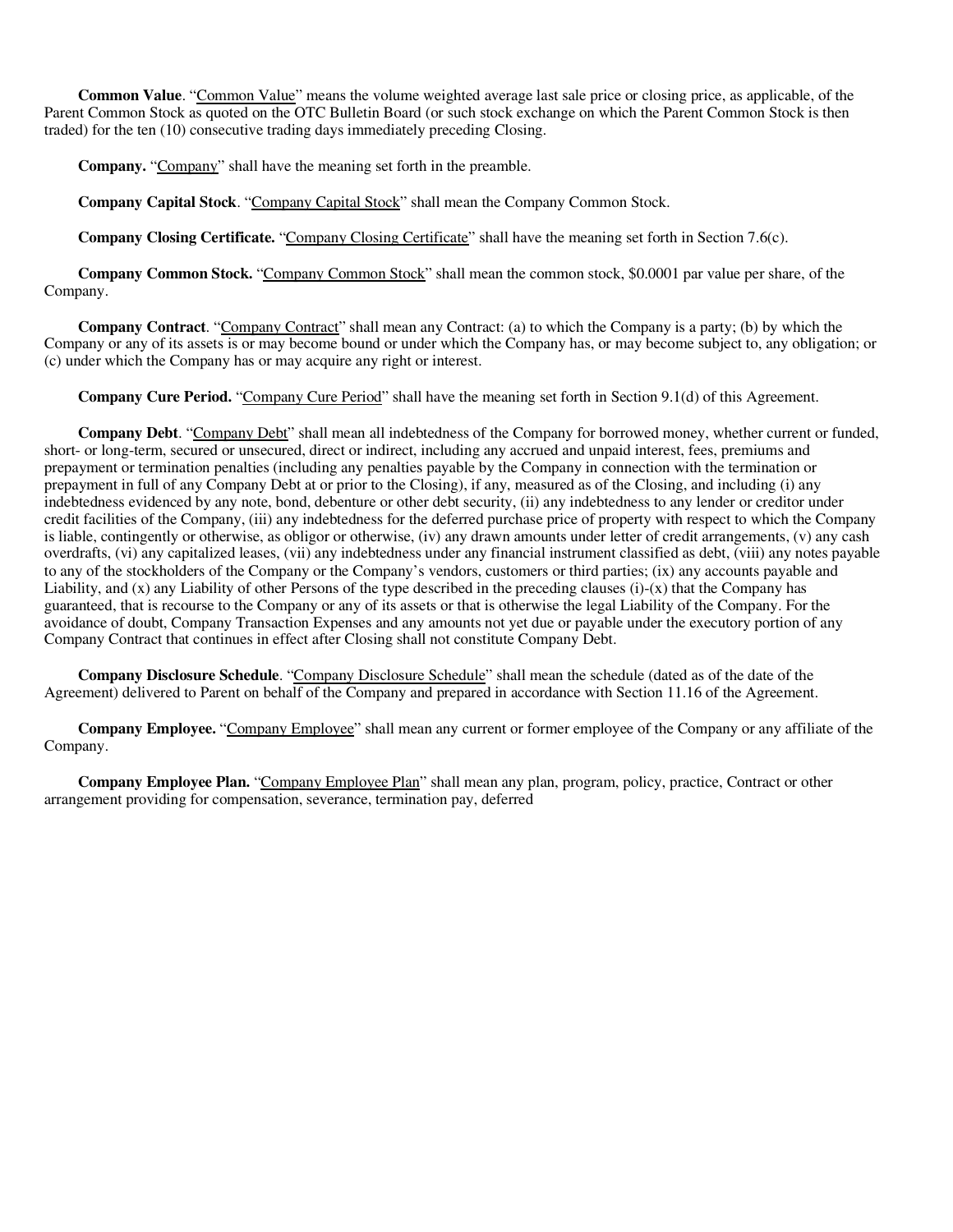compensation, performance awards, stock or stock-related awards, fringe benefits or other employee benefits or remuneration of any kind, whether written, unwritten or otherwise, funded or unfunded, that is or has been maintained, contributed to, or required to be contributed to, by the Company for the benefit of any employee, former employee, independent contractor, former independent contractor, director or former director of the Company or to any beneficiary or dependent thereof or with respect to which the Company has or may have any Liability or obligation**.**

**Company Financial Statements.** "Company Financial Statements" shall have the meaning set forth in Section 2.4(a) of this Agreement.

**Company IP.** "Company IP" shall mean all Intellectual Property and Intellectual Property Rights in which the Company has (or purports to have) an ownership interest or an exclusive license or similar exclusive right.

**Company IP Contract.** "Company IP Contract" shall mean any Contract to which the Company is or was a party or by which the Company is or was bound, that contains any assignment or license of, or any covenant not to assert or enforce, any Intellectual Property Right or that otherwise relates to any Company IP or any Intellectual Property developed by, with or for the Company (other than "shrink wrap," "click through" or similar license agreements accompanying widely available computer software that have not been modified or customized for Company).

**Company Material Adverse Effect**. "Company Material Adverse Effect" shall mean any change, event, effect, claim, circumstance or matter (each, an "Effect") that (considered together with all other Effects) is, or could reasonably be expected to be or to become, materially adverse to: (a) the business, condition, assets, capitalization, Intellectual Property, Liabilities, operations, results of operations, or financial performance of the Company taken as a whole; (b) Parent's right to own, or to receive dividends or other distributions with respect to, the stock of the Surviving Corporation; or (c) the ability of the Company to perform any of its or his material covenants or obligations under this Agreement or under any other Contract or instrument executed, delivered or entered into in connection with any of the transactions contemplated by this Agreement; *provided*, *however*, that none of the following shall constitute or shall be considered in determining whether a Company Material Adverse Effect has occurred or could be reasonably expected to occur: (A) changes in general economic, business, financial, technological or regulatory conditions or changes in securities or credit markets in general to the extent not having a disproportionate effect (relative to other industry participants) on the Company, (B) general changes in the industries in which the Company and its subsidiaries operate that do not disproportionately and adversely affect the Company as compared to other entities operating in such industries, (C) acts of armed hostility, sabotage, terrorism or war, including any escalation or worsening thereof, natural disasters, weather conditions, explosions or fires or other force majeure events in any country or region in the world, except to the extent disproportionately affecting the Company compared to other entities operating in such industries, (D) any adverse effect arising from or otherwise related to changes in Law or applicable accounting regulations or principles or interpretations thereof to the extent not having a disproportionate affect (relative to other industry participants) on the Company; or (E) any compliance by the affected party with any request made by the non-affected party or its affiliates, including, without limitation, performance of such party's obligations in accordance with the terms and conditions of this Agreement.

**Company Option**. "Company Option" shall mean each Option to purchase Company Common Stock whether or not issued under the Company's Stock Plan.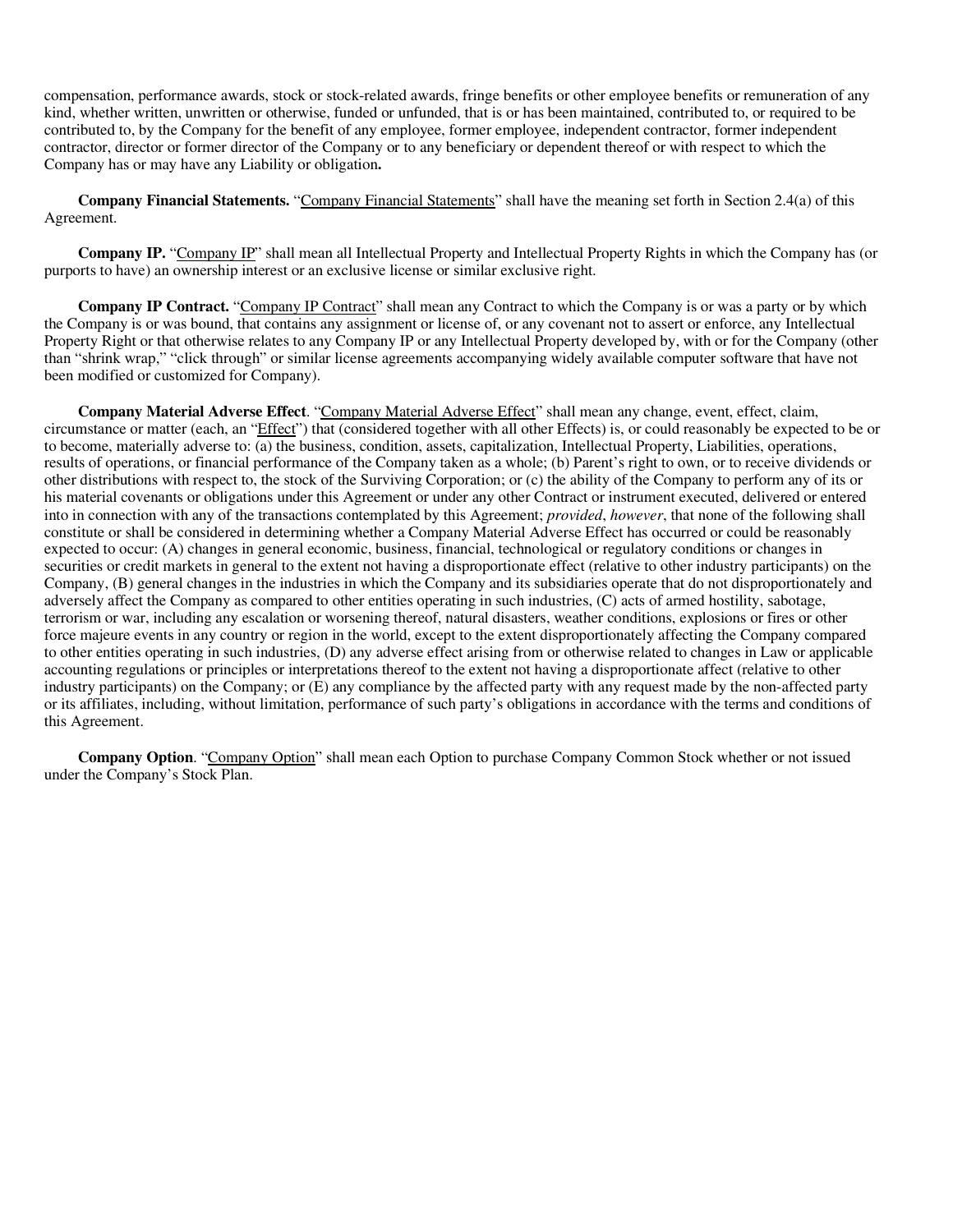**Company Products**. "Company Products" shall mean all products under development at any time by the Company and all products produced, manufactured, marketed or distributed at any time by the Company.

**Company Related Party**. "Company Related Party" shall mean: (a) each stockholder who holds more than 1% of the Company; (b) each individual who is, or who has at any time since inception been, an officer or director of the Company; (c) each member of the immediate family of each of the individuals referred to in clauses "(a)," and "(b)" above; and (d) any trust or other Entity (other than the Company) in which any one of the Persons referred to in clauses "(a)," "(b)" and "(c)" above holds (or in which more than one of such Persons collectively hold), beneficially or otherwise, a material voting, proprietary or equity interest.

**Company Return.** "Company Return" shall have the meaning set forth in Section 2.13(a) of this Agreement.

**Company Stock Certificate.** "Company Stock Certificate" shall have the meaning set forth in Section 1.6 of this Agreement.

**Company Stock Plan**. "Company Stock Plan" shall mean the Company's 2009 Stock Plan.

**Company Stockholders.** "Company Stockholders" shall mean the stockholders of the Company immediately prior to Closing.

**Company Transaction Expenses.** "Company Transaction Expenses" shall mean all fees, costs, expenses, payments, expenditures or Liabilities of the Company, whether incurred prior to the date of the Agreement, during the Pre-Closing Period or at the Effective Time, and whether or not invoiced prior to the Effective Time, that relate to the Agreement, any of the transactions contemplated by the Agreement, including any fees, costs or expenses payable to the Company's outside legal counsel or to any financial advisor, accountant or other Person who performed services for or on behalf of the Company.

**Consent**. "Consent" shall mean any approval, consent, ratification, permission, waiver or authorization (including any Governmental Authorization).

**Consulting Agreement.** "Consulting Agreement" shall have the meaning set forth in the recitals.

**Contract**. "Contract" shall mean any written, oral or other agreement, contract, subcontract, lease, understanding, arrangement, instrument, note, warranty, insurance policy, benefit plan or legally binding commitment or undertaking of any nature.

**Controlled Group Liability**. "Controlled Group Liability" means any and all liabilities (a) under Title IV of ERISA, (b) under Section 302 of ERISA, (c) under Sections 412 and 4971 of the Code, (d) as a result of a failure to comply with the continuation coverage requirements of Section 601 et seq. of ERISA and Section 4980B of the Code and (e) under corresponding or similar provisions of foreign Legal Requirements, other than such liabilities that arise solely out of, or relate solely to, a Company Employee Plan.

**Damages**. "Damages" shall include any loss, damage, injury, Liability, claim, demand, settlement, judgment, award, fine, penalty, Tax, fee (including reasonable attorneys' fees), charge, cost (including costs of investigation) or expense of any nature, but excluding any damages for any punitive,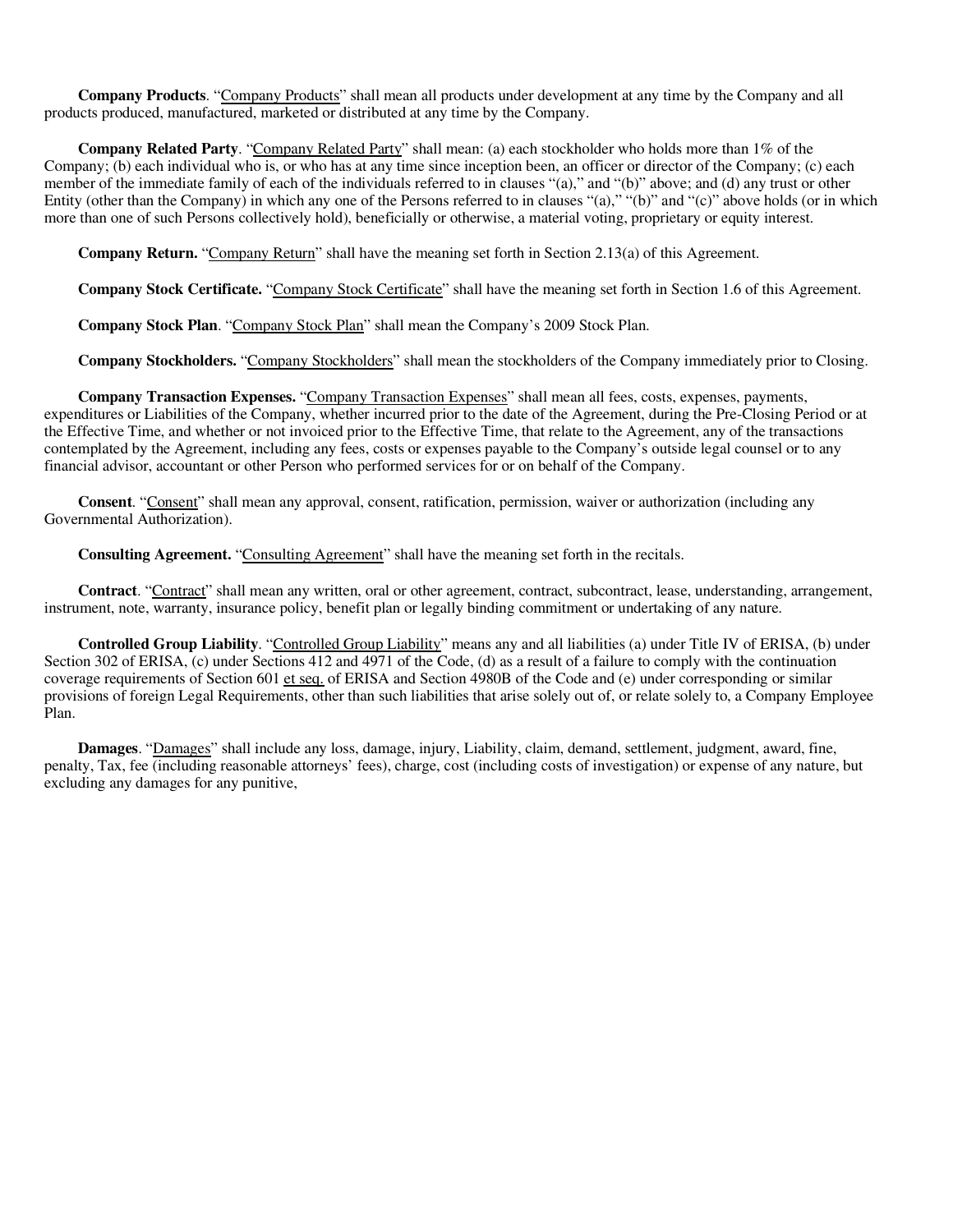special or consequential damages except to the extent such damages are recovered by a third party in any third party actions that are subject to indemnification hereunder.

**Deductible Transaction Expenses**. "Deductible Transaction Expenses" shall mean that number of shares of Parent Common Stock equal to: (a) the Company Transaction Expenses that exceed \$25,000; *divided by* (b) the Common Value.

**Demand.** "Demand" shall have the meaning set forth in Section 10.5(a) of this Agreement.

**DGCL.** "DGCL" shall have the meaning set forth in the recitals.

**Dissenting Shares.** "Dissenting Shares" shall have the meaning set forth in Section 1.10(a) of this Agreement.

**Effective Time.** "Effective Time" shall have the meaning set forth in Section 1.3 of this Agreement.

**Election to Defend.** "Election to Defend" shall have the meaning set forth in Section 10.6(b) of this Agreement.

**Encumbrance**. "Encumbrance" shall mean any lien, pledge, hypothecation, charge, mortgage, security interest, license, option, right of first refusal, encumbrance, claim, limitation or restriction of any nature.

**Entity**. "Entity" shall mean any corporation (including any non-profit corporation), general partnership, limited partnership, limited liability partnership, joint venture, estate, trust, company (including any limited liability company or joint stock company), firm or other enterprise, association, organization or entity.

**Environmental Law**. "Environmental Law" shall mean any federal, state, local or foreign Legal Requirement relating to pollution or protection of human health or the environment (including ambient air, surface water, ground water, land surface or subsurface strata), including any law or regulation relating to emissions, discharges, releases or threatened releases of Materials of Environmental Concern, or otherwise relating to the manufacture, processing, distribution, use, treatment, storage, disposal, transport or handling of Materials of Environmental Concern.

**ERISA**. "ERISA" means the Employee Retirement Income Security Act of 1974, as amended.

**ERISA Affiliate**. "ERISA Affiliate" means, with respect to any entity, trade or business, any other entity, trade or business that is a member of a group described in Section 414(b),  $(c)$ ,  $(m)$  or  $(o)$  of the Code or Section 4001(b)(1) of ERISA that includes the first entity, trade or business, or that is a member of the same "controlled group" as the first entity, trade or business pursuant to Section  $4001(a)(14)$  of ERISA.

**Escrow Agent.** "Escrow Agent" shall have the meaning set forth in Section 1.8(c) of this Agreement.

**Escrow Period.** "Escrow Period" shall have the meaning set forth in Section 10.8 of this Agreement.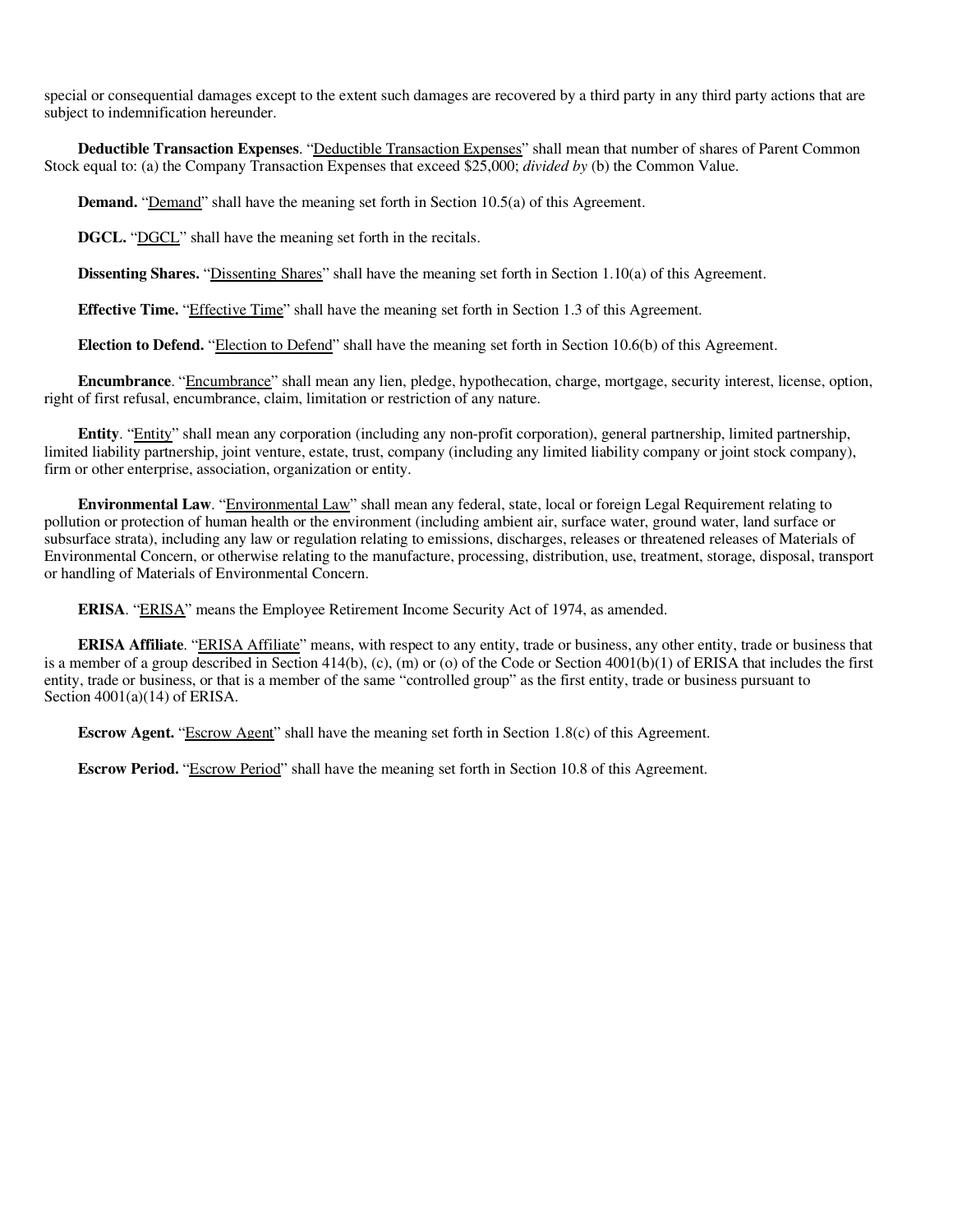**Exchange Act.** "Exchange Act" has the meaning set forth in Section 2.11(b) of this Agreement.

**Exclusivity Period.** "Exclusivity Period" shall have the meaning set forth in Section 5.4 of this Agreement.

**Exclusivity Shares.** "Exclusivity Shares" shall have the meaning set forth in Section 6.9(a) of this Agreement.

**Expiration Date.** "Expiration Date" has the meaning set forth in Section 9.1(a) of this Agreement.

FDA. "FDA" shall mean United States Food and Drug Administration.

**Future Per Share Consideration.** "Future Per Share Consideration" means, with respect to a Share, the amount of the (1) aggregate number of Future Shares, divided by (2) the number of outstanding Shares as of Closing.

Future Shares. "Future Shares" shall have the meaning set forth in Section 1.9 of this Agreement.

**GAAP.** "GAAP" shall mean generally accepted accounting principles in the United States set forth in the opinions and pronouncements of the Accounting Principles Board and the American Institute of Certified Public Accountants and statements and pronouncements of the Financial Accounting Standards Board, that are applicable to the circumstances of the date of determination, consistently applied.

**Governmental Authorization**. "Governmental Authorization" shall mean any: (a) permit, license, certificate, franchise, permission, clearance, registration, qualification or authorization issued, granted, given or otherwise made available by or under the authority of any Governmental Body or pursuant to any Legal Requirement; or (b) right under any Contract with any Governmental Body.

**Governmental Body**. "Governmental Body" shall mean any: (a) nation, state, commonwealth, province, territory, county, municipality, district or other jurisdiction of any nature; (b) federal, state, local, municipal, foreign or other government; or (c) governmental or quasi-governmental authority of any nature (including any governmental division, department, agency, commission, instrumentality, official, organization, unit, body or Entity and any court or other tribunal).

**Governmental Patent Authority.** "Governmental Patent Authority" shall have the meaning set forth in Section 2.9(b) of this Agreement.

Grant Date. "Grant Date" shall have the meaning set forth in Section 2.3(b) of this Agreement.

**Holdback Shares**. "Holdback Shares" means 29,350 shares of Parent Common Stock otherwise payable to the Key Holder. For clarity, the Holdback Shares shall not include any Future Shares.

**Holdback Shares Closing Value**. "Holdback Shares Closing Value" means the product of the total number of Holdback Shares multiplied by the Common Value.

**Indemnifiable Company Debt.** "Indemnifiable Company Debt" shall have the meaning set forth in Section 10.2(a).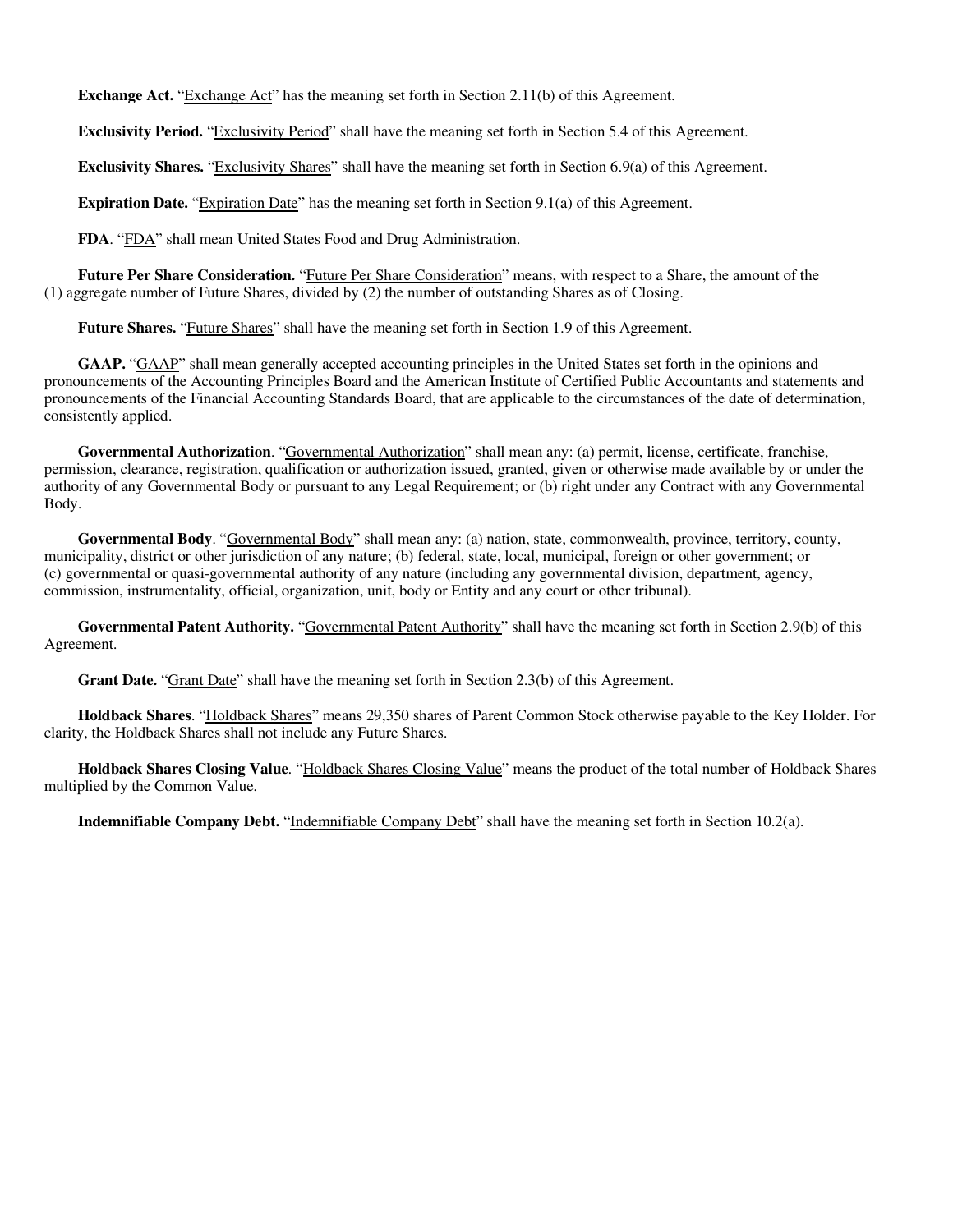**Indemnifiable Contractor Matters.** "Indemnifiable Contractor Matters" shall have the meaning set forth in Section 10.2(a).

**Indemnified Parties**. "Indemnified Parties" means the Parent Indemnitees or the Stockholder Indemnitees, as applicable.

**Indemnifying Party**. "Indemnifying Party" means the Person from whom indemnification is claimed by an Indemnified Party.

**Indemnity Notice Period.** "Indemnity Notice Period" shall have the meaning set forth in Section 10.5(b) of this Agreement.

**Intellectual Property**. "Intellectual Property" shall mean sales methodologies and processes, training protocols and similar methods and processes, algorithms, APIs, apparatus, circuit designs and assemblies, gate arrays, net lists, test vectors, databases, data collections, diagrams, utility models, formulae, designs, inventions (whether or not patentable), know-how, logos, marks (including brand names, product names, logos, and slogans), methods, network configurations and architectures, processes, proprietary information, protocols, schematics, specifications, software, software code (in any form, including source code and executable or object code), subroutines, techniques, user interfaces, URLs, web sites, works of authorship and other forms of technology (whether or not embodied in any tangible form and including all tangible embodiments of the foregoing, such as instruction manuals, laboratory notebooks, prototypes, samples, studies, summaries or other documentation).

**Intellectual Property Rights**. "Intellectual Property Rights" shall mean all rights of the following types, which may exist or be created under the laws of any jurisdiction in the world: (a) rights associated with works of authorship, including exclusive exploitation rights, copyrights and moral rights; (b) trademark and trade name rights and similar rights; (c) trade secret rights; (d) patent and industrial property rights; (e) other proprietary rights in Intellectual Property, including without limitations, design rights, semiconductor chips rights and domain name rights; and (f) rights in or relating to registrations, renewals, extensions, combinations, divisions, and reissues of, and applications for, any of the rights referred to in clauses "(a)" through "(e)" above.

**Key Holder.** "Key Holder" shall have the meaning set forth in the preamble.

**Knowledge**. An individual shall be deemed to have "Knowledge" of a particular fact or other matter if such individual is actually aware of such fact or other matter after reasonable inquiry. The Company shall be deemed to have "Knowledge" of a particular fact or other matter if any officer or director of the Company or any Key Holder has Knowledge of such fact or other matter. Parent shall be deemed to have "Knowledge" of a particular fact or other matter if any officer or director of Parent has Knowledge of such fact or other matter.

**Legal Proceeding**. "Legal Proceeding" shall mean any action, suit, litigation, arbitration, proceeding (including any civil, criminal, administrative, investigative or appellate proceeding), hearing, inquiry, audit, examination or investigation commenced, brought, conducted or heard by or before, or otherwise involving, any court or other Governmental Body or any arbitrator or arbitration panel.

**Leased Real Property.** "Leased Real Property" shall have the meaning set forth in Section 2.8 of this Agreement.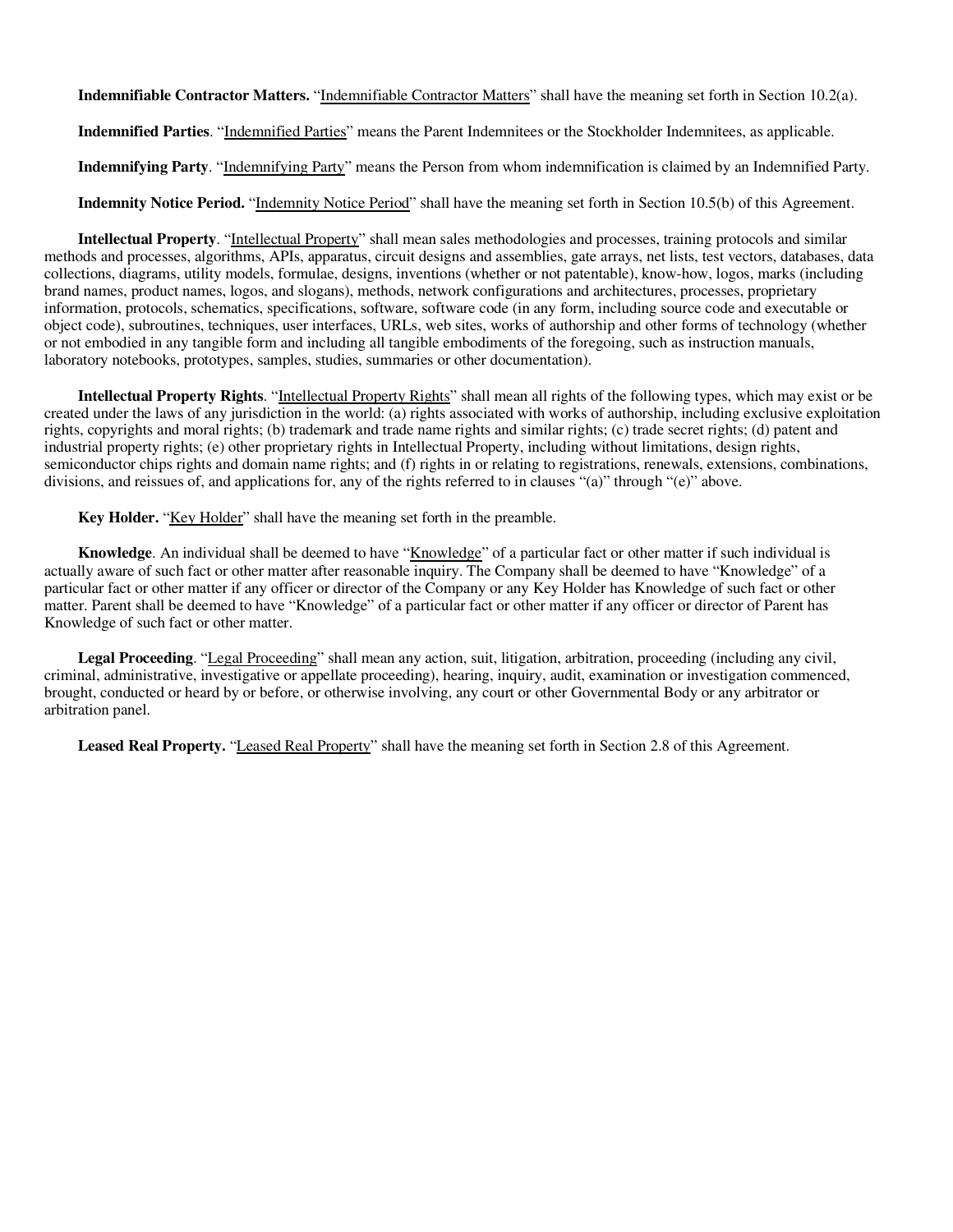**Legal Requirement**. "Legal Requirement" shall mean any federal, state, local, municipal, foreign or other law, statute, constitution, principle of common law, resolution, ordinance, code, edict, decree, rule, regulation, ruling or requirement issued, enacted, adopted, promulgated, implemented or otherwise put into effect by or under the authority of any Governmental Body.

**Liability**. "Liability" shall mean any debt, obligation, duty or liability of any nature (including any unknown, undisclosed, unmatured, unaccrued, unasserted, contingent, indirect, conditional, implied, vicarious, derivative, joint, several or secondary liability), regardless of whether such debt, obligation, duty or liability would be required to be disclosed on a balance sheet prepared in accordance with GAAP and regardless of whether such debt, obligation, duty or liability is immediately due and payable.

**Material Contracts.** "Material Contracts" shall have the meaning set forth in Section 2.10(a) of this Agreement.

**Materials of Environmental Concern**. "Materials of Environmental Concern" means chemicals, pollutants, contaminants, wastes, toxic substances, petroleum and petroleum products and any other substance that is now or hereafter regulated by any Environmental Law

Merger. "Merger" shall have the meaning set forth in the recitals.

**Merger Consideration.** "Merger Consideration" means the Closing Merger Consideration and the Future Shares, if any.

**Merger Consideration Certificate.** "Merger Consideration Certificate" shall have the meaning set forth in Section 7.6(e) of this Agreement.

**Merger Consideration Closing Value.** "Merger Consideration Closing Value" means the product of the total number of shares represented by the Merger Consideration multiplied by the Common Value.

**Non-Competition Agreement.** "Non-Competition Agreement" shall have the meaning set forth in Section 6.7 of this Agreement.

**Non-Dissenting Stockholder.** "Non-Dissenting Stockholder" shall have the meaning set forth in Section 1.8(b) of the Merger Agreement.

**Merger Sub.** "Merger Sub" shall have the meaning set forth in the preamble.

**Non-Dissenting Stockholder**. "Non-Dissenting Stockholder" shall mean each stockholder of the Company that does not perfect such stockholder's appraisal rights under the DGCL and is otherwise entitled to receive the Merger Consideration pursuant to Section 1.5.

**Notice of Third Party Claim.** "Notice of Third Party Claim" shall have the meaning set forth in Section 10.6(a) of this Agreement.

"**Option**" shall mean, with respect to any Person, any security, right, subscription, warrant, option, "phantom" stock right or other Contract that gives the right to (i) purchase or otherwise receive or be issued any shares of capital stock of such Person or any security of any kind convertible into or exchangeable or exercisable for any shares of capital stock of such Person or (ii) receive or exercise any benefits or rights similar to any rights enjoyed by or accruing to the holder of shares of capital stock of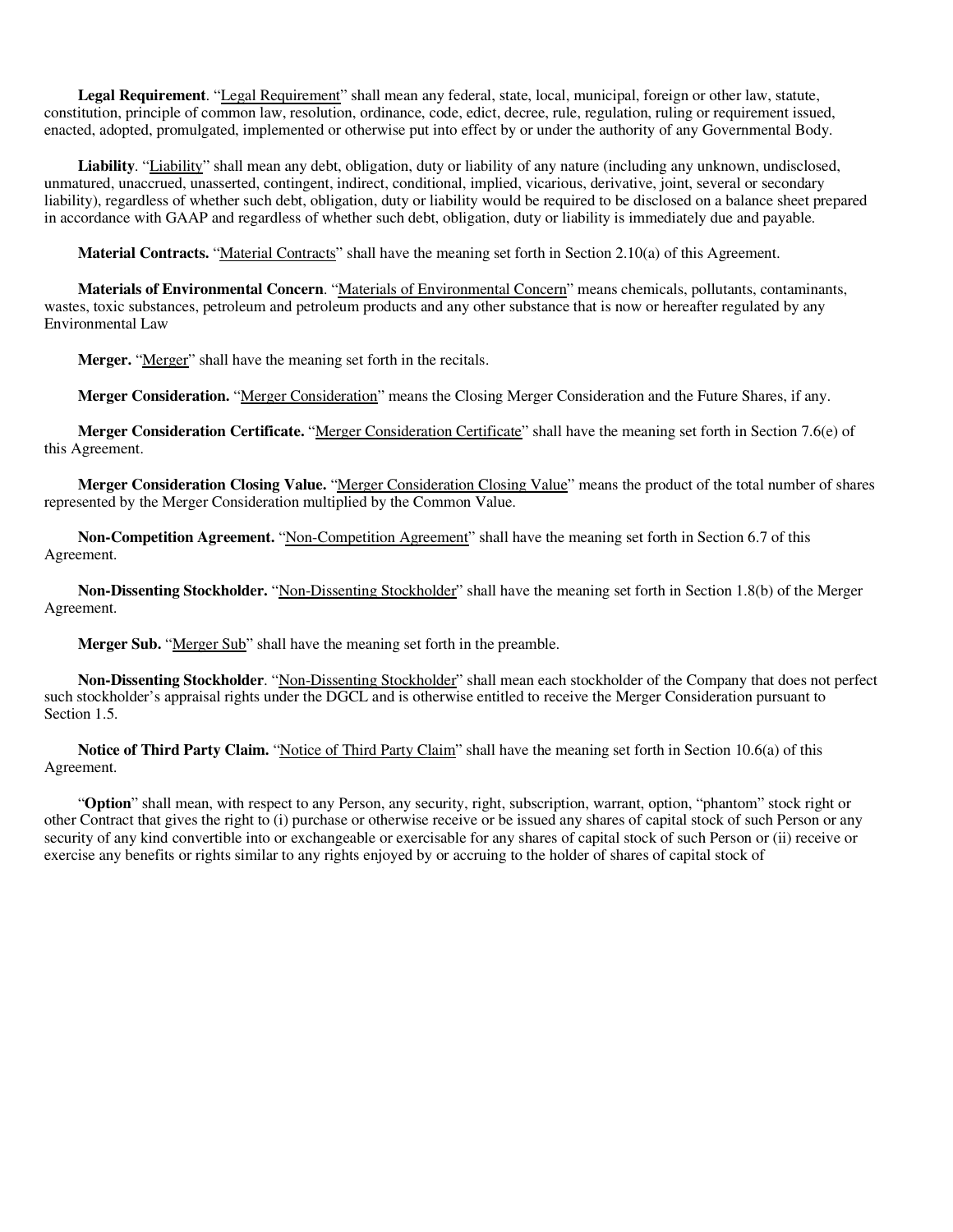such Person, including any rights to participate in the equity or income of such Person or to participate in or direct the election of any directors or officers of such Person or the manner in which any shares of capital stock of such Person are voted.

**Order.** "Order" shall mean any order, writ, injunction, judgment, decree, ruling or award of any arbitrator or any court or other Governmental Body.

**Parent.** "Parent" shall have the meaning set forth in the preamble.

**Parent Closing Certificate.** "Parent Closing Certificate" shall have the meaning set forth in Section 8.4(c) of this Agreement.

**Parent Common Stock**. "Parent Common Stock" shall mean the common stock, par value \$0.0001 per share, of Parent.

**Parent Cure Period.** "Parent Cure Period" shall have the meaning set forth in Section 9.1(e) of this Agreement.

**Parent Financial Statements.** "Parent Financial Statements" shall have the meaning set forth in Section 4.3 of this Agreement.

**Parent Indemnitees**. "Parent Indemnitees" shall mean the following Persons: (a) Parent; (b) Parent's current and future affiliates (including Merger Sub and, following the Merger, the Surviving Corporation); (c) the respective Representatives of the Persons referred to in clauses "(a)" and "(b)" above; and (d) the respective successors and assigns of the Persons referred to in clauses "(a)", "(b)" and "(c)" above; *provided, however*, that the Key Holder shall not be deemed to be "Parent Indemnitees."

Parent Material Adverse Effect. "Parent Material Adverse Effect" shall mean any Effect that (considered together with all other Effects) is, or could reasonably be expected to be or to become, materially adverse to: (a) the business, condition, assets, capitalization, Intellectual Property, Liabilities, operations, results of operations, or financial performance of the Parent taken as a whole; (b) Company Stockholders' rights to own, or to receive dividends or other distributions with respect to, the Parent Common Stock; or (c) the ability of the Parent or Merger Sub to perform any of their material covenants or obligations under this Agreement or under any other Contract or instrument executed, delivered or entered into in connection with any of the transactions contemplated by this Agreement; *provided*, *however*, that none of the following shall constitute or shall be considered in determining whether a Parent Material Adverse Effect has occurred or could be reasonably expected to occur: (A) changes in general economic, business, financial, technological or regulatory conditions or changes in securities or credit markets in general to the extent not having a disproportionate effect (relative to other industry participants) on the Parent, (B) general changes in the industries in which the Parent and its subsidiaries operate that do not disproportionately and adversely affect the Parent or its subsidiaries as compared to other entities operating in such industries, (C) acts of armed hostility, sabotage, terrorism or war, including any escalation or worsening thereof, natural disasters, weather conditions, explosions or fires or other force majeure events in any country or region in the world, except to the extent disproportionately affecting the Parent or its subsidiaries compared to other entities operating in such industries, (D) any adverse effect arising from or otherwise related to changes in Law or applicable accounting regulations or principles or interpretations thereof to the extent not having a disproportionate affect (relative to other industry participants) on the Parent or its subsidiaries; (E) any decline in the price or trading volume of the shares of Parent Common Stock that has not otherwise resulted from a Parent Material Adverse Effect; or (F) any compliance by the affected party with any request made by the non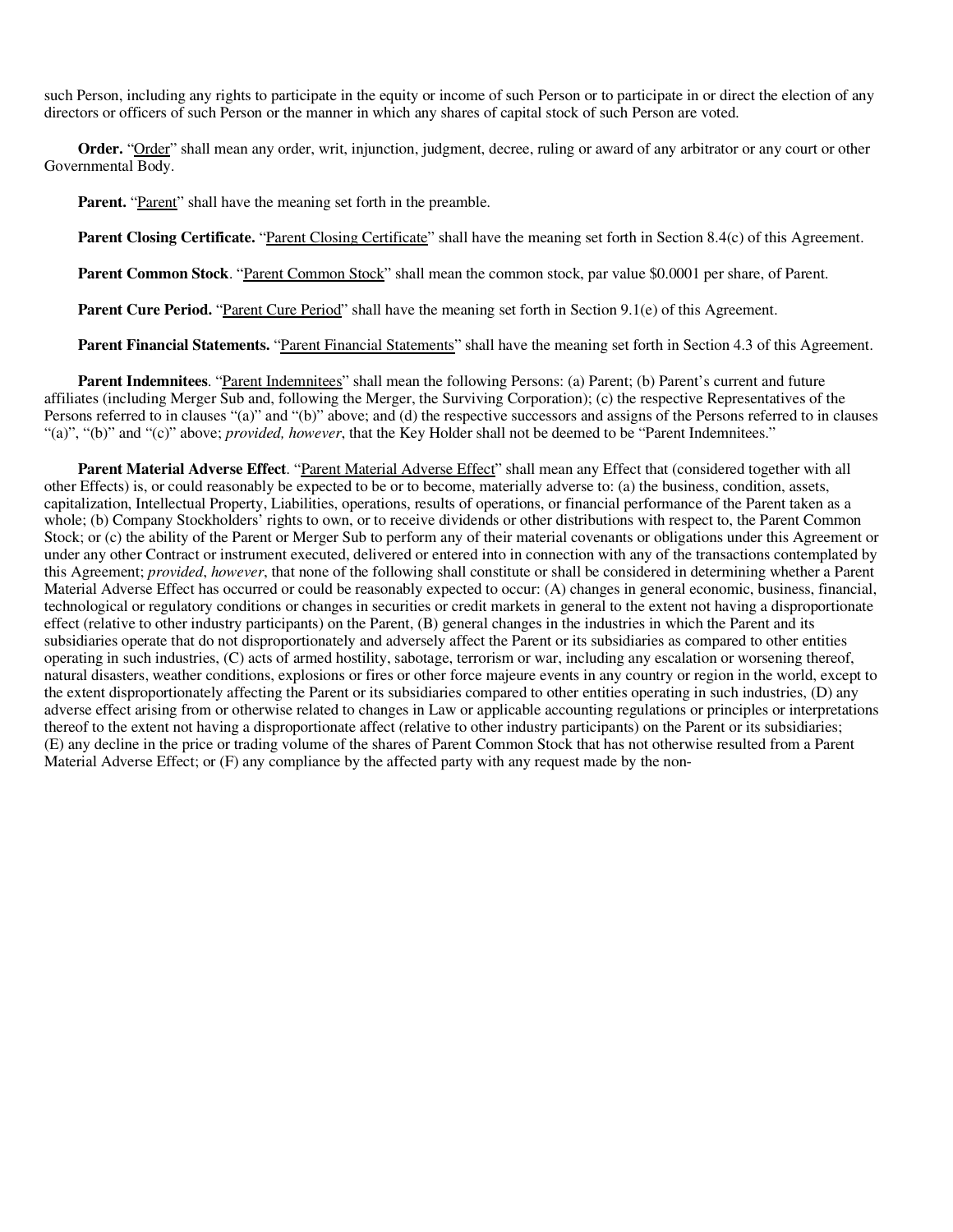affected party or its affiliates, including, without limitation, performance of such party's obligations in accordance with the terms and conditions of this Agreement.

Parent SEC Filings. "Parent SEC Filings" shall mean all registration statements, prospectuses, reports, schedules, forms, statements and other documents (including schedules and exhibits and all other information incorporated by reference) filed by Parent with the SEC pursuant to the requirements of the Securities Act and the Securities Exchange Act of 1934, as amended, as a publicly traded company.

**Permitted Company Debt.** "Permitted Company Debt" shall have the meaning set forth in Section 6.4 of this Agreement.

Person. "Person" shall mean any individual, Entity or Governmental Body.

**Pre-Closing Period.** "Pre-Closing Period" shall have the meaning set forth in Section 5.1 of this Agreement.

**Pre-Closing Tax Period**. "Pre-Closing Tax Period" means any taxable period of the Company ending on or before the date of the Effective Time and the portion through the end of the date of the Effective Time for any taxable period that includes (but does not end on) the date of the Effective Time.

**Product Candidate**. "Product Candidate" shall mean all the products previously, currently or that at any time prior to the Effective Time will be under development or research by the Company, including Agonist and/or antAgonist against TRPV receptor, specifically TRPV1 receptor.

**Qualified Group**. "Qualified Group" shall have the meaning set forth in Section 6.11(a) of this Agreement.

**Registered IP**. "Registered IP" shall mean all Intellectual Property Rights that are registered, filed or issued under the authority of, with or by any Governmental Body, including all patents, registered copyrights, registered trademarks and all applications, filings and issues for any of the foregoing.

**Registration Rights Agreement.** "Registration Rights Agreement" shall have the meaning set forth in the recitals of this Agreement.

**Registrable Securities.** "Registrable Securities" shall mean the Parent Common Stock issued as Merger Consideration.

**Registration Statement.** "Registration Statement" refers to a registration statement filed with the SEC in compliance with the 1933 Act.

**Registration Statement Deadline.** "Registration Statement Deadline" shall have the meaning set forth in Section 1.8 of this Agreement.

**Release Date Value.** "Release Date Value" shall have the meaning set forth in Section 10.3(a) of this Agreement.

**Representatives**. "Representatives" shall mean officers, directors, employees, agents, attorneys, accountants, advisors and representatives.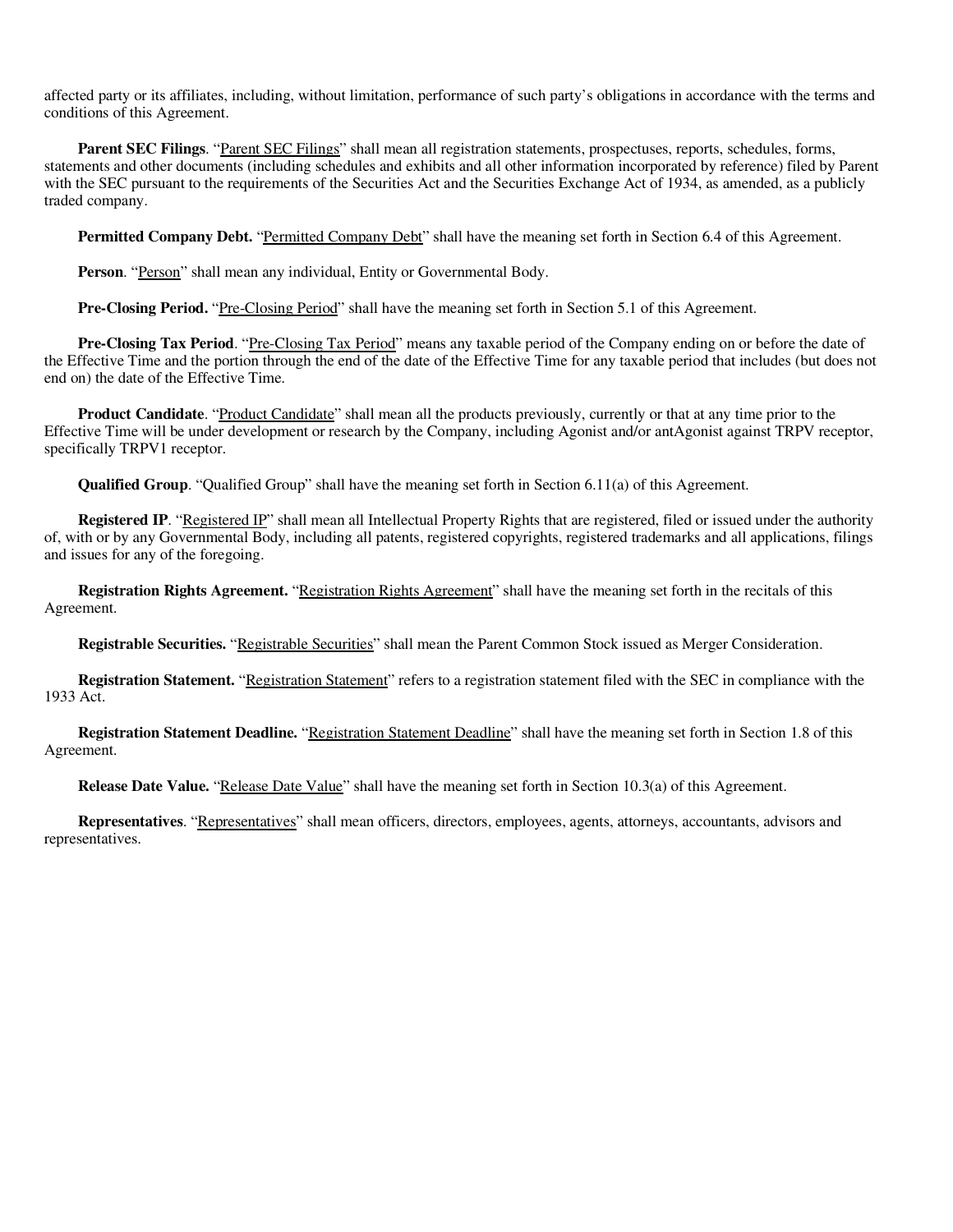**Required Vote.** "Required Vote" shall have the meaning set forth in Section 2.7 of this Agreement.

**Return Notice.** "Return Notice" shall have the meaning set forth in Section 10.5(b) of this Agreement.

**SEC**. "SEC" means the United States Securities and Exchange Commission.

**Securities Act.** "Securities Act" shall have the meaning set forth in Section 1.8(g) of this Agreement.

Shares. "Shares" shall mean collectively all shares of Company Capital Stock.

**Specified Representations.** "Specified Representations" shall mean: (a) the representations and warranties set forth in Sections 2.3, 2.21, 4.2 and 4.11 of the Agreement; and (b) the representations and warranties set forth in the Company Closing Certificate and Parent Closing Certificate, but only to the extent such representations and warranties relate to any of the matters addressed in any of the representations and warranties specified in clause "(a)" of this sentence**.**

**Stockholder.** "Stockholder" shall have the meaning set forth in the preamble.

**Stockholder Indemnitees**. "Stockholder Indemnitees" shall mean the following Persons: (a) the Company Stockholders; (b) the Company Stockholders' current and future affiliates; (c) the respective Representatives of the Persons referred to in clauses "(a)" and "(b)" above; and (d) the respective successors and assigns of the Persons referred to in clauses "(a)", "(b)" and "(c)" above; *provided, however*, that the Parent, Merger Sub and their respective affiliates shall not be deemed to be "Stockholder Indemnitees."

**Subsidiary**. An entity shall be deemed to be a "Subsidiary" of another Person if such Person directly or indirectly owns or purports to own, beneficially or of record: (a) an amount of voting securities of or other interests in such Entity that is sufficient to enable such Person to elect at least a majority of the members of such Entity's board of directors or other governing body; or (b) at least 50% of the outstanding equity, voting, beneficial or financial interests in such Entity.

**Surviving Corporation.** "Surviving Corporation" shall have the meaning set forth in Section 1.1 of this Agreement.

**Tax**. "Tax" includes all forms of taxation and statutory, governmental, supra-governmental, state, principal, local government or municipal impositions, duties, contributions, charges and levies in the nature of a tax imposed by a Governmental Body, whenever imposed, and all penalties, charges, surcharges, costs, expenses and interest relating thereto and without limitation all employment taxes and any deductions or withholdings of any sort regardless of whether any such taxes, impositions, duties, contributions, charges and levies are chargeable directly or primarily against or attributable directly or primarily to the Company, or any other Person and of whether any amount in respect of any of them is recoverable from any other Person.

**Tax Return**. "Tax Return" shall mean any return (including any information return), report, statement, declaration, estimate, schedule, notice, notification, form, election, certificate or other document or information filed with or submitted to, or required to be filed with or submitted to, any Governmental Body in connection with the determination, assessment, collection or payment of any Tax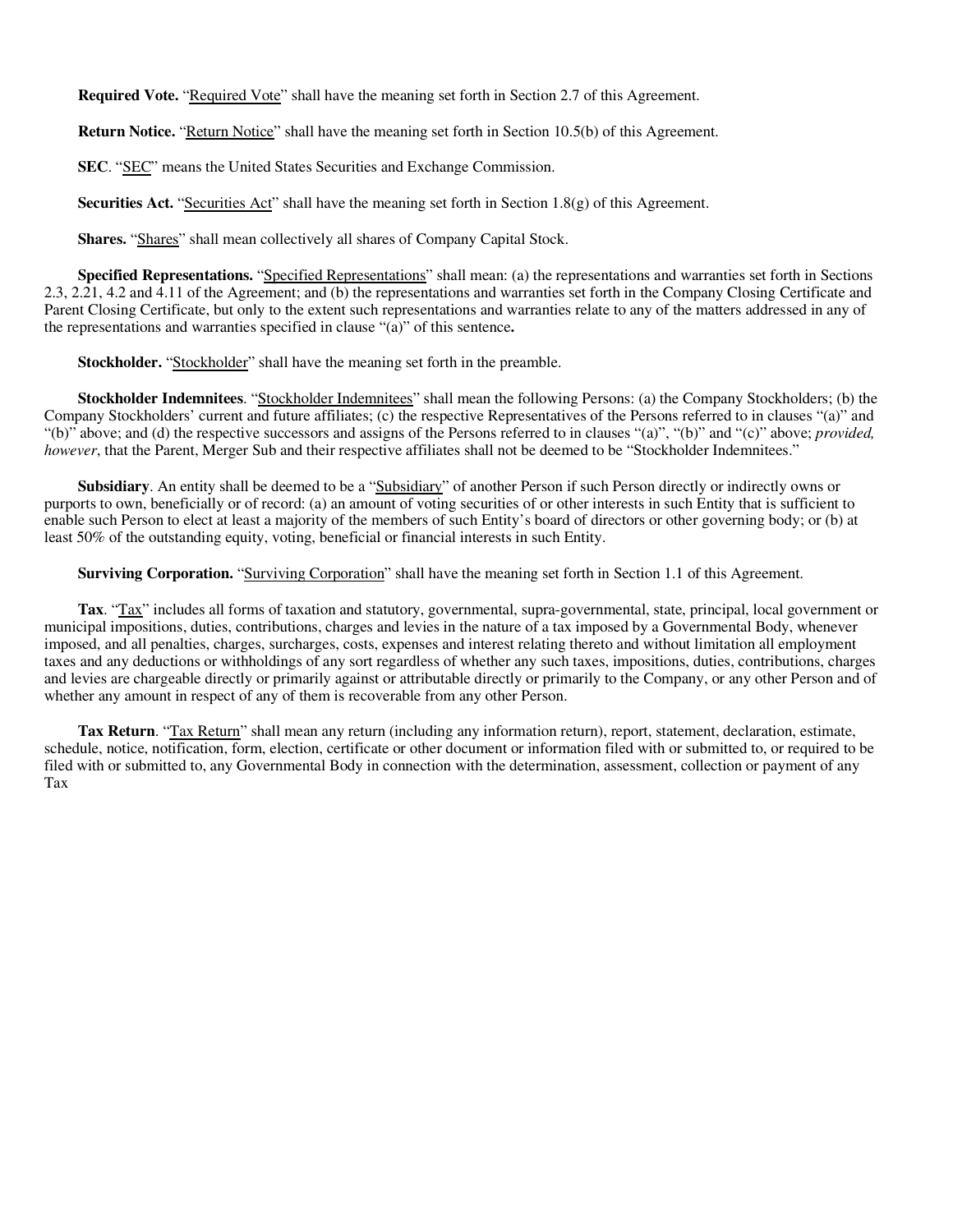or in connection with the administration, implementation or enforcement of or compliance with any Legal Requirement relating to any Tax.

**Third Party Claims.** "Third Party Claims" shall have the meaning set forth in Section 10.6(a) of this Agreement.

**Treasury Regulations**. "Treasury Regulations" shall mean the final or temporary regulations promulgated by the United States Department of the Treasury pursuant to and with respect to the Code.

**Unaudited Interim Balance Sheet.** "Unaudited Interim Balance Sheet" shall have the meaning set forth in Section 2.4 of this Agreement.

**Unaudited Interim Balance Sheet Date.** "Unaudited Interim Balance Sheet Date" shall have the meaning set forth in Section 2.4 of this Agreement.

Written Consent. "Written Consent" shall have the meaning set forth in the recitals to this Agreement.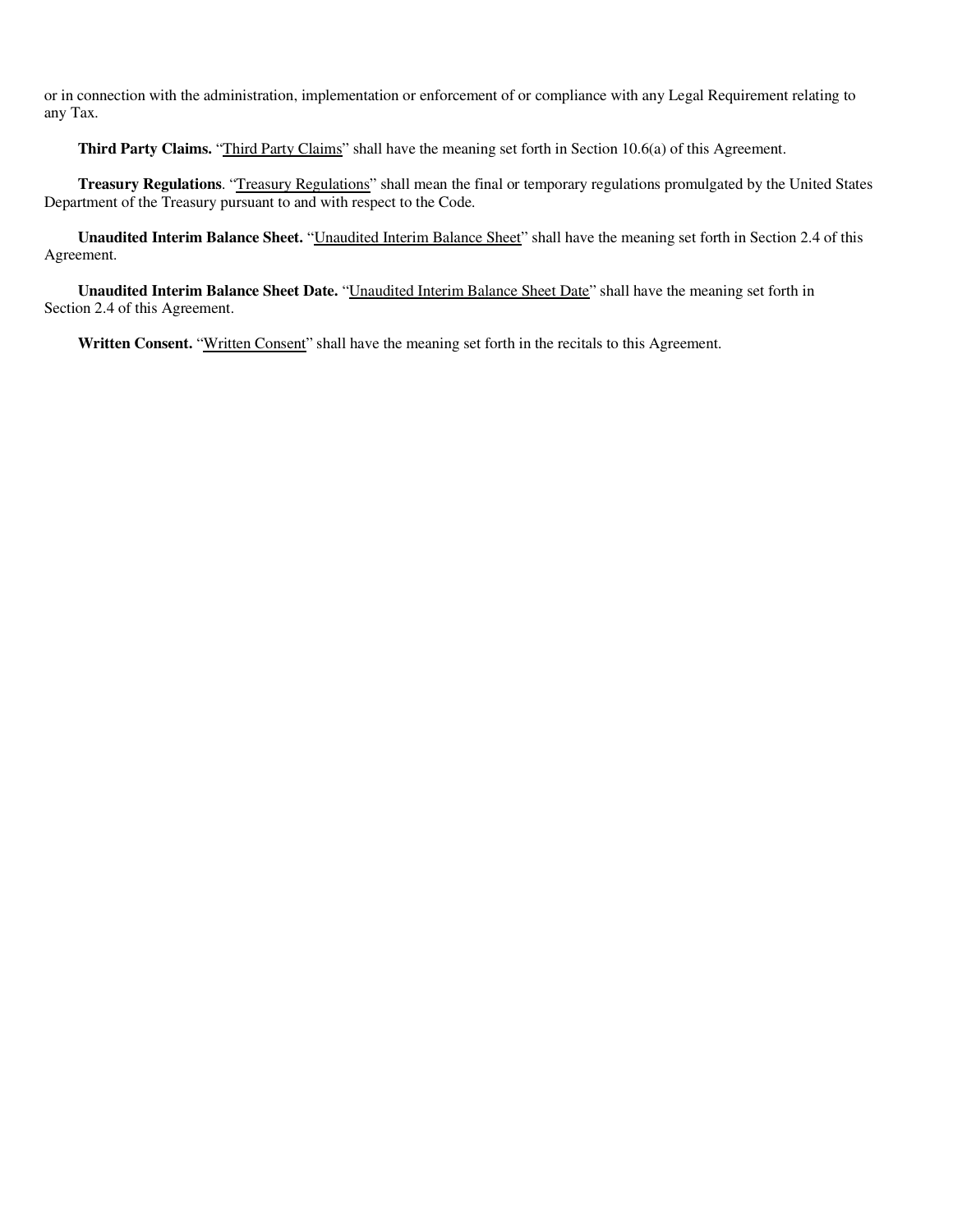#### **LOAN AND SECURITY AGREEMENT**

**THIS LOAN AND SECURITY AGREEMENT** (as the same may from time to time be amended, modified, supplemented or restated, this "**Agreement**") dated as of September 27, 2013 (the "**Effective Date**") among OXFORD FINANCE LLC, a Delaware limited liability company with an office located at 133 North Fairfax Street, Alexandria, Virginia 22314 ("**Oxford**"), as collateral agent (in such capacity, "**Collateral Agent**"), the Lenders listed on Schedule 1.1 hereof or otherwise a party hereto from time to time including Oxford in its capacity as a Lender and SILICON VALLEY BANK, a California corporation with an office located at 3003 Tasman Drive, Santa Clara, CA 95054 ("**Bank**" or "**SVB**") (each a "**Lender**" and collectively, the "**Lenders**"), and SORRENTO THERAPEUTICS, INC., a Delaware corporation ("**Parent**"), and IGDRASOL, INC., a Delaware corporation, with offices located at 6042 Cornerstone Court, Suite B, San Diego, CA 92121 (individually and collectively, jointly and severally, "**Borrower**"), provides the terms on which the Lenders shall lend to Borrower and Borrower shall repay the Lenders. The parties agree as follows:

### **1. ACCOUNTING AND OTHER TERMS**

**1.1** Accounting terms not defined in this Agreement shall be construed in accordance with GAAP. Calculations and determinations must be made in accordance with GAAP. Capitalized terms not otherwise defined in this Agreement shall have the meanings set forth in Section 13. All other terms contained in this Agreement, unless otherwise indicated, shall have the meaning provided by the Code to the extent such terms are defined therein. All references to "**Dollars**" or "**\$**" are United States Dollars, unless otherwise noted.

## **2. LOANS AND TERMS OF PAYMENT**

**2.1 Promise to Pay.** Borrower hereby unconditionally promises to pay each Lender, the outstanding principal amount of all Term Loans advanced to Borrower by such Lender and accrued and unpaid interest thereon and any other amounts due hereunder as and when due in accordance with this Agreement.

#### **2.2 Term Loans**.

(a) Availability. Subject to the terms and conditions of this Agreement, the Lenders agree, severally and not jointly, to make term loans to Borrower on the Effective Date in an aggregate amount of Five Million Dollars (\$5,000,000.00) according to each Lender's Term Loan Commitment as set forth on Schedule 1.1 hereto (such term loans are hereinafter referred to singly as a "**Term Loan**", and collectively as the "**Term Loans**"). After repayment, no Term Loan may be re-borrowed.

(b) Repayment. Borrower shall make monthly payments of interest only commencing on the first (1st) Payment Date following the Funding Date of the Term Loan, and continuing on the Payment Date of each successive month thereafter through and including the Payment Date immediately preceding the Amortization Date. Borrower agrees to pay, on the Funding Date of the Term Loan, any initial partial monthly interest payment otherwise due for the period between the Funding Date of the Term Loan and the first Payment Date thereof. Commencing on the Amortization Date, and continuing on the Payment Date of each month thereafter, Borrower shall make consecutive equal monthly payments of principal and interest, in arrears, to each Lender, as calculated by Collateral Agent (which calculations shall be deemed correct absent manifest error) based upon: (1) the amount of such Lender's Term Loan, (2) the effective rate of interest, as determined in Section 2.3(a), and (3) a repayment schedule equal to thirty-six (36) months, if the Amortization Date is May 1, 2014, or thirty (30) months, if the Amortization Date is November 1, 2014. All unpaid principal and accrued and unpaid interest with respect to the Term Loan is due and payable in full on the Maturity Date. The Term Loan may only be prepaid in accordance with Sections 2.2(c) and 2.2(d).

(c) Mandatory Prepayments. If the Term Loans are accelerated following the occurrence of an Event of Default, Borrower shall immediately pay to Lenders, payable to each Lender in accordance with its respective Pro Rata Share, an amount equal to the sum of: (i) all outstanding principal of the Term Loans plus accrued and unpaid interest thereon through the prepayment date, (ii) the Final Payment, (iii) the Prepayment Fee, plus (iv) all other Obligations that are due and payable, including Lenders' Expenses and interest at the Default Rate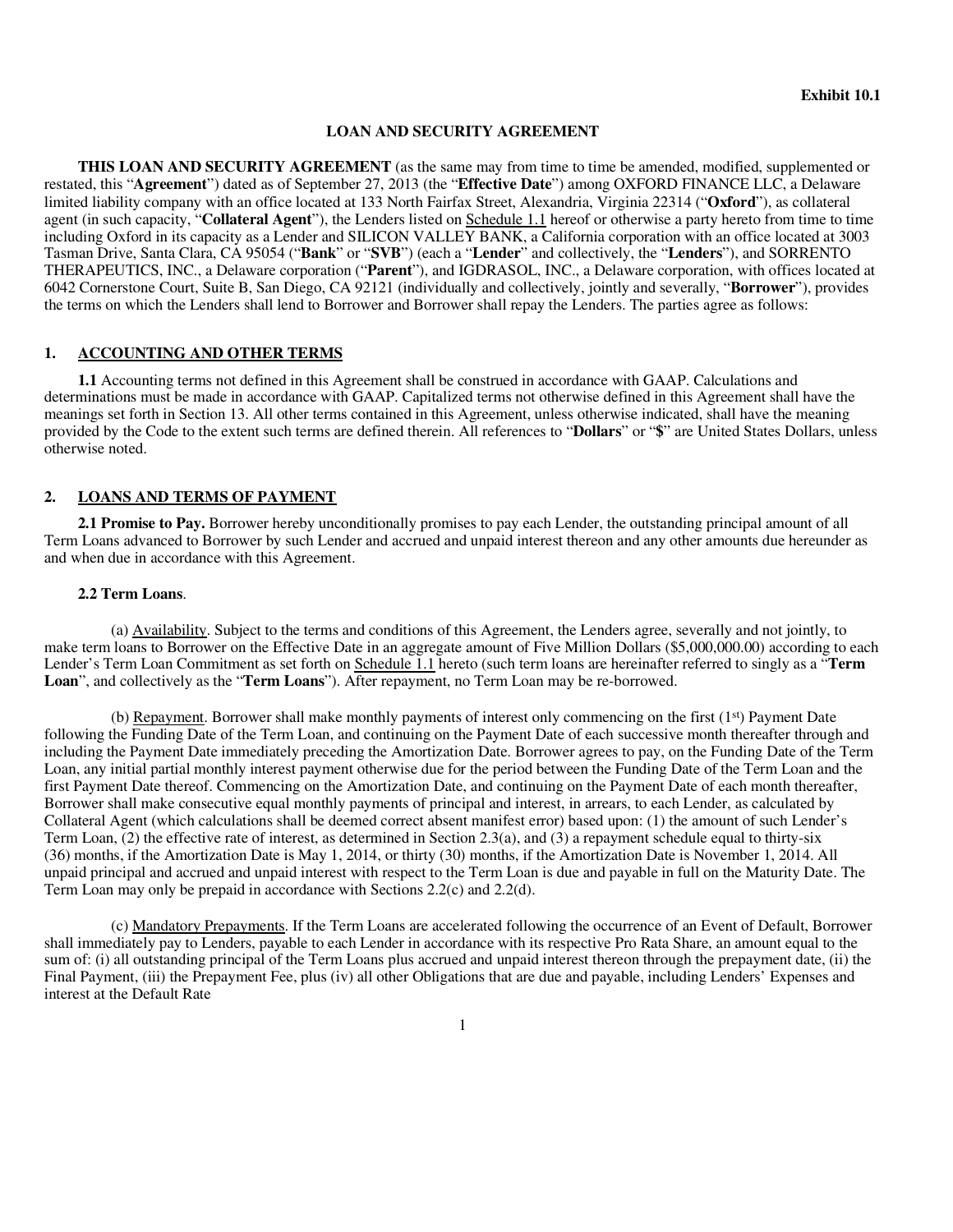with respect to any past due amounts. Notwithstanding (but without duplication with) the foregoing, on the Maturity Date, if the Final Payment had not previously been paid in full in connection with the prepayment of the Term Loans in full, Borrower shall pay to Collateral Agent, for payment to each Lender in accordance with its respective Pro Rata Share, the Final Payment in respect of the Term Loan(s).

(d) Permitted Prepayment of Term Loans. Borrower shall have the option to prepay all, but not less than all, of the Term Loans advanced by the Lenders under this Agreement, provided Borrower (i) provides written notice to Collateral Agent of its election to prepay the Term Loans at least seven (7) days prior to such prepayment, and (ii) pays to the Lenders on the date of such prepayment, payable to each Lender in accordance with its respective Pro Rata Share, an amount equal to the sum of (A) all outstanding principal of the Term Loans plus accrued and unpaid interest thereon through the prepayment date, (B) the Final Payment, (C) the Prepayment Fee, plus (D) all other Obligations that are due and payable, including Lenders' Expenses, if any, and interest at the Default Rate with respect to any past due amounts. Silicon Valley Bank hereby agrees to waive (i) the unaccrued portion of the final payment, and (ii) any prepayment fees, with respect to the Existing Indebtedness.

#### **2.3 Payment of Interest on the Credit Extensions**.

(a) Interest Rate. Subject to Section 2.3(b), the principal amount outstanding under the Term Loans shall accrue interest at a fixed per annum rate (which rate shall be fixed for the duration of the applicable Term Loan) equal to the Basic Rate, determined by Collateral Agent on the Funding Date of the applicable Term Loan, which interest shall be payable monthly in arrears in accordance with Sections 2.2(b) and 2.3(e). Interest shall accrue on each Term Loan commencing on, and including, the Funding Date of such Term Loan, and shall accrue on the principal amount outstanding under such Term Loan through and including the day on which such Term Loan is paid in full.

(b) Default Rate. Immediately upon the occurrence and during the continuance of an Event of Default, Obligations shall accrue interest at a fixed per annum rate equal to the rate that is otherwise applicable thereto plus five percentage points (5.00%) (the "**Default Rate**"). Payment or acceptance of the increased interest rate provided in this Section 2.3(b) is not a permitted alternative to timely payment and shall not constitute a waiver of any Event of Default or otherwise prejudice or limit any rights or remedies of Collateral Agent.

(c) 360-Day Year. Interest shall be computed on the basis of a three hundred sixty (360) day year consisting of twelve (12) months of thirty (30) days.

(d) Debit of Accounts. Collateral Agent and each Lender may debit (or ACH) any deposit accounts, maintained by Borrower or any of its Subsidiaries, including the Designated Deposit Account, for principal and interest payments or any other amounts Borrower owes the Lenders under the Loan Documents when due. Any such debits (or ACH activity) shall not constitute a set-off. Without limiting the foregoing, Collateral Agent and each Lender shall use commercially reasonable efforts to notify Borrower of any amounts (other than principal and interest payments) debited from Borrower's deposit accounts with respect to this Agreement.

(e) Payments. Except as otherwise expressly provided herein, all payments by Borrower under the Loan Documents shall be made to the respective Lender to which such payments are owed, at such Lender's office in immediately available funds on the date specified herein. Unless otherwise provided, interest is payable monthly on the Payment Date of each month. Payments of principal and/or interest received after 12:00 noon Eastern time are considered received at the opening of business on the next Business Day. When a payment is due on a day that is not a Business Day, the payment is due the next Business Day and additional fees or interest, as applicable, shall continue to accrue until paid. All payments to be made by Borrower hereunder or under any other Loan Document, including payments of principal and interest, and all fees, expenses, indemnities and reimbursements, shall be made without set-off, recoupment or counterclaim, in lawful money of the United States and in immediately available funds.

**2.4 Secured Promissory Notes.** The Term Loans shall be evidenced by a Secured Promissory Note or Notes in the form attached as Exhibit D hereto (each a "**Secured Promissory Note**"), and shall be repayable as set forth in this Agreement. Borrower irrevocably authorizes each Lender to make or cause to be made, on or about the Funding Date of any Term Loan or at the time of receipt of any payment of principal on such Lender's Secured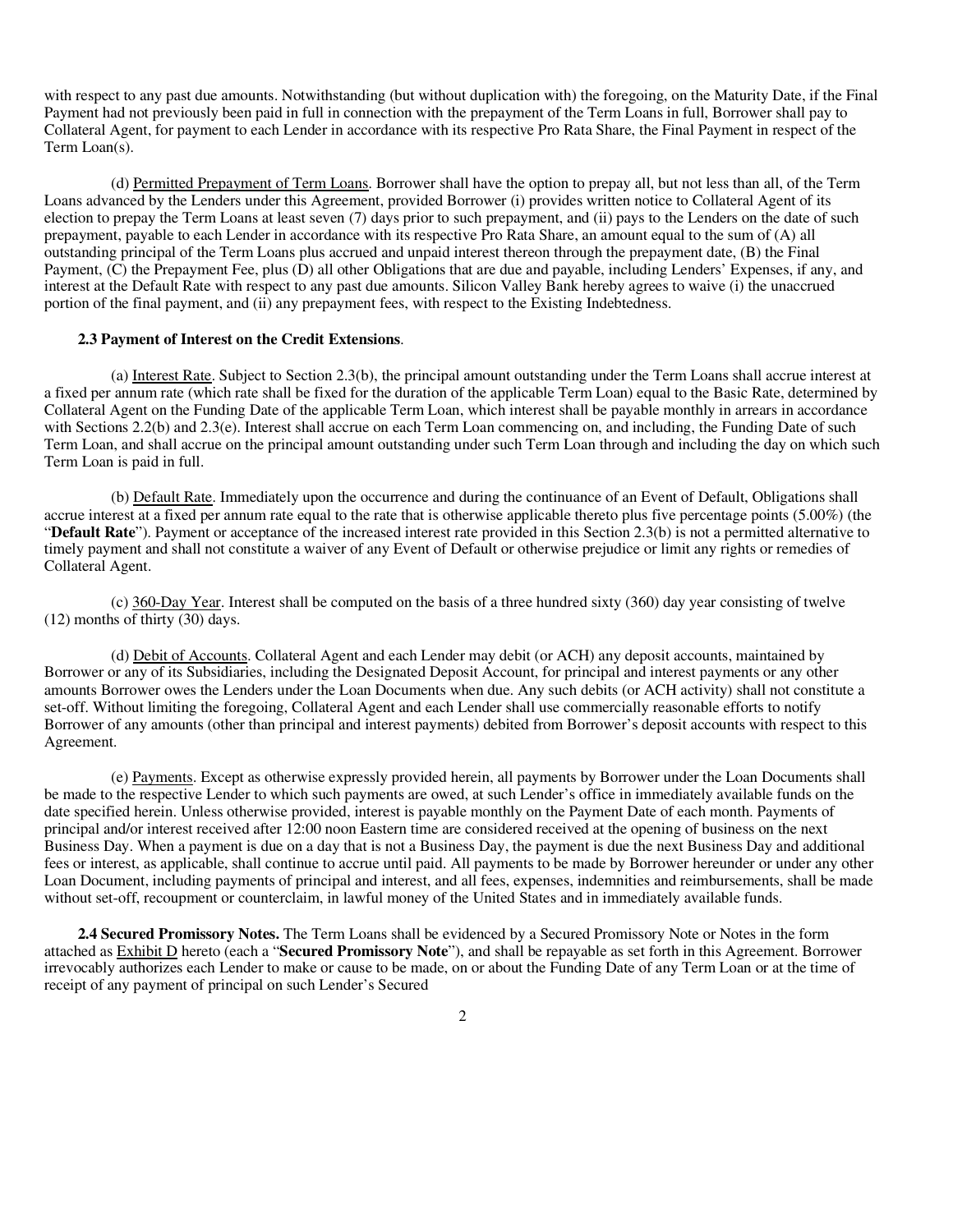Promissory Note, an appropriate notation on such Lender's Secured Promissory Note Record reflecting the making of such Term Loan or (as the case may be) the receipt of such payment. The outstanding amount of each Term Loan set forth on such Lender's Secured Promissory Note Record shall be prima facie evidence of the principal amount thereof owing and unpaid to such Lender, but the failure to record, or any error in so recording, any such amount on such Lender's Secured Promissory Note Record shall not limit or otherwise affect the obligations of Borrower under any Secured Promissory Note or any other Loan Document to make payments of principal of or interest on any Secured Promissory Note when due. Upon receipt of an affidavit of an officer of a Lender as to the loss, theft, destruction, or mutilation of its Secured Promissory Note, Borrower shall issue, in lieu thereof, a replacement Secured Promissory Note in the same principal amount thereof and of like tenor.

**2.5 Fees.** Borrower shall pay to Collateral Agent and/or to each Lender, as applicable:

(a) Facility Fee. A fully earned, non-refundable facility fee of Fifty Thousand Dollars (\$50,000.00) to be shared between the Lenders pursuant to their respective Commitment Percentages, receipt of which hereby is acknowledged;

(b) Final Payment. The Final Payment, when due hereunder, to be shared between the Lenders in accordance with their respective Pro Rata Shares;

(c) Prepayment Fee. The Prepayment Fee, when due hereunder, if at all, to be shared between the Lenders in accordance with their respective Pro Rata Shares; and

(d) Lenders' Expenses. All Lenders' Expenses (including reasonable attorneys' fees and expenses for documentation and negotiation of this Agreement) incurred through and after the Effective Date, when due.

**2.6 Withholding.** Payments received by the Lenders from Borrower hereunder will be made free and clear of and without deduction for any and all present or future taxes, levies, imposts, duties, deductions, withholdings, assessments, fees or other charges imposed by any governmental authority (including any interest, additions to tax or penalties applicable thereto). Specifically, however, if at any time any Governmental Authority, applicable law, regulation or international agreement requires Borrower to make any withholding or deduction from any such payment or other sum payable hereunder to the Lenders, Borrower hereby covenants and agrees that the amount due from Borrower with respect to such payment or other sum payable hereunder will be increased to the extent necessary to ensure that, after the making of such required withholding or deduction, each Lender receives a net sum equal to the sum which it would have received had no withholding or deduction been required and Borrower shall pay the full amount withheld or deducted to the relevant Governmental Authority. Borrower will, upon request, furnish the Lenders with proof reasonably satisfactory to the Lenders indicating that Borrower has made such withholding payment; provided, however, that Borrower need not make any withholding payment if the amount or validity of such withholding payment is contested in good faith by appropriate and timely proceedings and as to which payment in full is bonded or reserved against by Borrower. The agreements and obligations of Borrower contained in this Section 2.6 shall survive the termination of this Agreement.

## **3. CONDITIONS OF LOANS**

**3.1 Conditions Precedent to Initial Credit Extension.** Each Lender's obligation to make a Term Loan is subject to the condition precedent that Collateral Agent and each Lender shall consent to or shall have received, in form and substance satisfactory to Collateral Agent and each Lender, such documents, and completion of such other matters, as Collateral Agent and each Lender may reasonably deem necessary or appropriate, including, without limitation:

(a) original Loan Documents, each duly executed by Borrower and each Subsidiary, as applicable;

(b) duly executed original Control Agreements with respect to any Collateral Accounts maintained by Borrower or any of its Subsidiaries;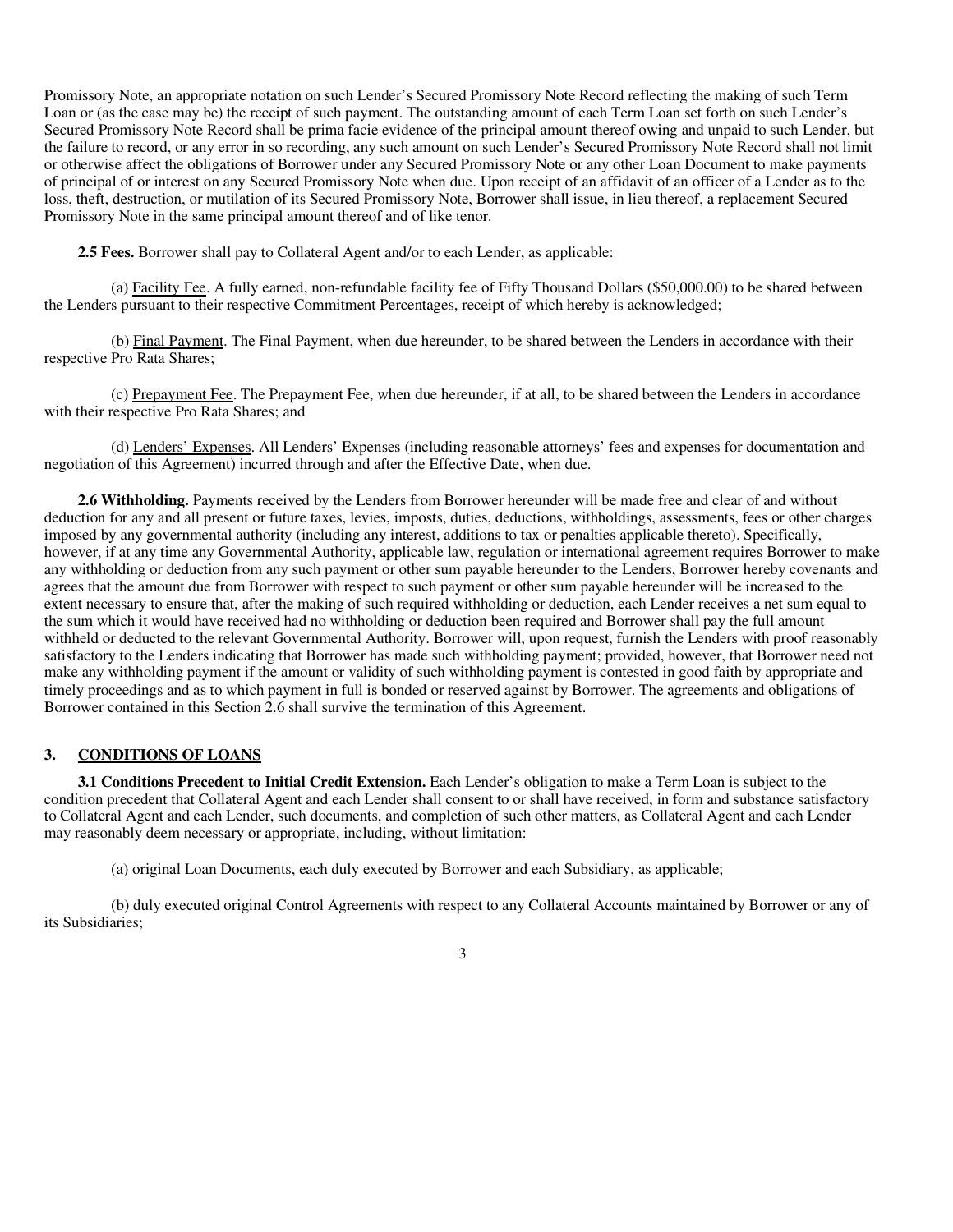(c) duly executed original Secured Promissory Notes in favor of each Lender according to its Term Loan Commitment Percentage;

(d) except with respect to Sorrento HK, the certificate(s) for the Shares, together with Assignment(s) Separate from Certificate, duly executed in blank;

(e) the Operating Documents and good standing certificates of Borrower and its Subsidiaries certified by the Secretary of State (or equivalent agency) of Borrower's and such Subsidiaries' jurisdiction of organization or formation and each jurisdiction in which Borrower and each Subsidiary is qualified to conduct business, each as of a date no earlier than thirty (30) days prior to the Effective Date;

(f) a completed Perfection Certificate for Borrower and each of its Subsidiaries;

(g) the Annual Projections, for the current calendar year (receipt of which Collateral Agent hereby acknowledges);

(h) duly executed original officer's certificate for Borrower and each Subsidiary that is a party to the Loan Documents, in a form acceptable to Collateral Agent and the Lenders;

(i) certified copies, dated as of date no earlier than thirty (30) days prior to the Effective Date, of financing statement searches, as Collateral Agent shall request, accompanied by written evidence (including any UCC termination statements) that the Liens indicated in any such financing statements either constitute Permitted Liens or have been or, in connection with the initial Credit Extension, will be terminated or released;

(j) a landlord's consent executed in favor of Collateral Agent in respect of all of Borrower's and each Subsidiaries' leased locations:

(k) a duly executed legal opinion of counsel to Borrower dated as of the Effective Date;

(l) evidence satisfactory to Collateral Agent and the Lenders that the insurance policies required by Section 6.5 hereof are in full force and effect, together with appropriate evidence showing loss payable and/or additional insured clauses or endorsements in favor of Collateral Agent, for the ratable benefit of the Lenders;

(m) a payoff letter from Silicon Valley Bank in respect of the Existing Indebtedness;

(n) evidence that (i) the Liens securing the Existing Indebtedness will be terminated and (ii) the documents and/or filings evidencing the perfection of such Liens, including without limitation any financing statements and/or control agreements, have or will, concurrently with the initial Credit Extension, be terminated;

(o) a subordination agreement, duly executed by each holder of Subordinated Debt; and

(p) payment of the fees and Lenders' Expenses then due as specified in Section 2.5 hereof.

**3.2 Conditions Precedent to all Credit Extensions.** The obligation of each Lender to make each Credit Extension, including the initial Credit Extension, is subject to the following conditions precedent:

(a) receipt by (i) the Lenders of an executed Disbursement Letter in the form of Exhibit B-1 attached hereto; and (ii) SVB of an executed Loan Payment/Advance Request Form in the form of Exhibit B-2 attached hereto;

(b) the representations and warranties in Section 5 hereof shall be true, accurate and complete in all material respects on the date of the Disbursement Letter (and the Loan Payment/Advance Request Form) and on the Funding Date of each Credit Extension; provided, however, that such materiality qualifier shall not be applicable to any representations and warranties that already are qualified or modified by materiality in the text thereof; and provided, further that those representations and warranties expressly referring to a specific date shall be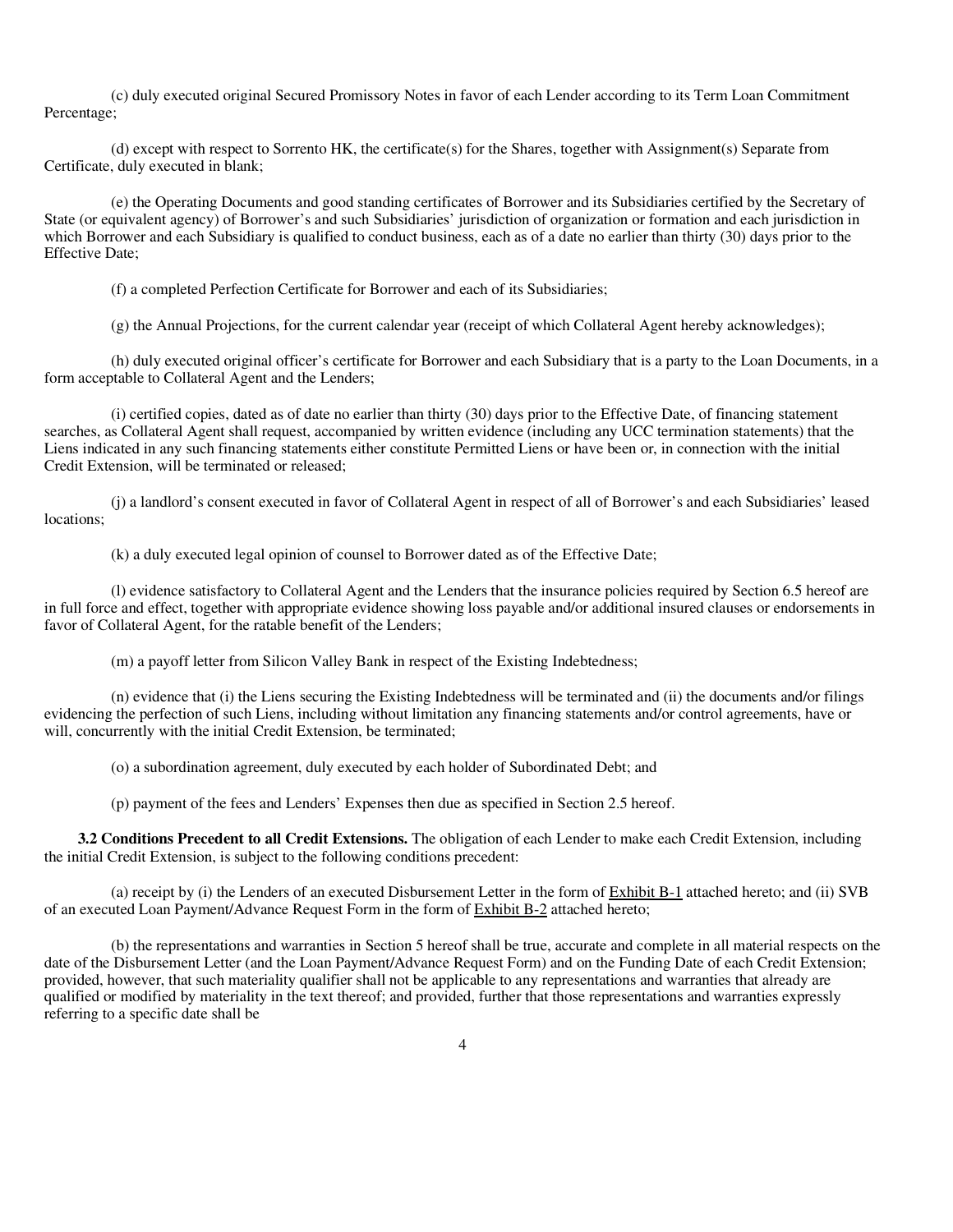true, accurate and complete in all material respects as of such date, and no Event of Default shall have occurred and be continuing or result from the Credit Extension. Each Credit Extension is Borrower's representation and warranty on that date that the representations and warranties in Section 5 hereof are true, accurate and complete in all material respects; provided, however, that such materiality qualifier shall not be applicable to any representations and warranties that already are qualified or modified by materiality in the text thereof; and provided, further that those representations and warranties expressly referring to a specific date shall be true, accurate and complete in all material respects as of such date;

(c) in such Lender's sole discretion, there has not been any Material Adverse Change or any material adverse deviation by Borrower from the Annual Projections of Borrower presented to and accepted by Collateral Agent and each Lender;

(d) to the extent not delivered at the Effective Date, duly executed original Secured Promissory Notes and Warrants, in number, form and content acceptable to each Lender, and in favor of each Lender according to its Commitment Percentage, with respect to each Credit Extension made by such Lender after the Effective Date; and

(e) payment of the fees and Lenders' Expenses then due as specified in Section 2.5 hereof.

**3.3 Covenant to Deliver.** Borrower agrees to deliver to Collateral Agent and the Lenders each item required to be delivered to Collateral Agent under this Agreement as a condition precedent to any Credit Extension. Borrower expressly agrees that a Credit Extension made prior to the receipt by Collateral Agent or any Lender of any such item shall not constitute a waiver by Collateral Agent or any Lender of Borrower's obligation to deliver such item, and any such Credit Extension in the absence of a required item shall be made in each Lender's sole discretion.

**3.4 Procedures for Borrowing.** Subject to the prior satisfaction of all other applicable conditions to the making of a Term Loan set forth in this Agreement, to obtain a Term Loan, Borrower shall notify the Lenders (which notice shall be irrevocable) by electronic mail, facsimile, or telephone by 12:00 noon Eastern time three (3) Business Days prior to the date the Term Loan is to be made. Together with any such electronic, facsimile or telephonic notification, Borrower shall deliver to the Lenders by electronic mail or facsimile a completed Disbursement Letter (and the Loan Payment/Advance Request Form, with respect to SVB) executed by a Responsible Officer or his or her designee. The Lenders may rely on any telephone notice given by a person whom a Lender reasonably believes is a Responsible Officer or designee. On the Funding Date, each Lender shall credit and/or transfer (as applicable) to the Designated Deposit Account, an amount equal to its Term Loan Commitment.

# **4. CREATION OF SECURITY INTEREST**

**4.1 Grant of Security Interest.** Borrower hereby grants Collateral Agent, for the ratable benefit of the Lenders, to secure the payment and performance in full of all of the Obligations, a continuing security interest in, and pledges to Collateral Agent, for the ratable benefit of the Lenders, the Collateral, wherever located, whether now owned or hereafter acquired or arising, and all proceeds and products thereof. Borrower represents, warrants, and covenants that the security interest granted herein is and shall at all times continue to be a first priority perfected security interest in the Collateral, subject only to Permitted Liens that are permitted by the terms of this Agreement to have priority to Collateral Agent's Lien. If Borrower shall acquire a commercial tort claim (as defined in the Code), Borrower, shall promptly notify Collateral Agent in a writing signed by Borrower, as the case may be, of the general details thereof (and further details as may be required by Collateral Agent) and grant to Collateral Agent, for the ratable benefit of the Lenders, in such writing a security interest therein and in the proceeds thereof, all upon the terms of this Agreement, with such writing to be in form and substance reasonably satisfactory to Collateral Agent.

Borrower acknowledges that it previously has entered, and/or may in the future enter, into Bank Services Agreements with Bank. Regardless of the terms of any Bank Services Agreement, Borrower agrees that any amounts Borrower owes Bank thereunder shall be deemed to be Obligations hereunder and that it is the intent of Borrower and Bank to have all such Obligations secured by the first priority perfected security interest in the Collateral granted herein (subject only to Permitted Liens that may have superior priority to Bank's Lien in this Agreement).

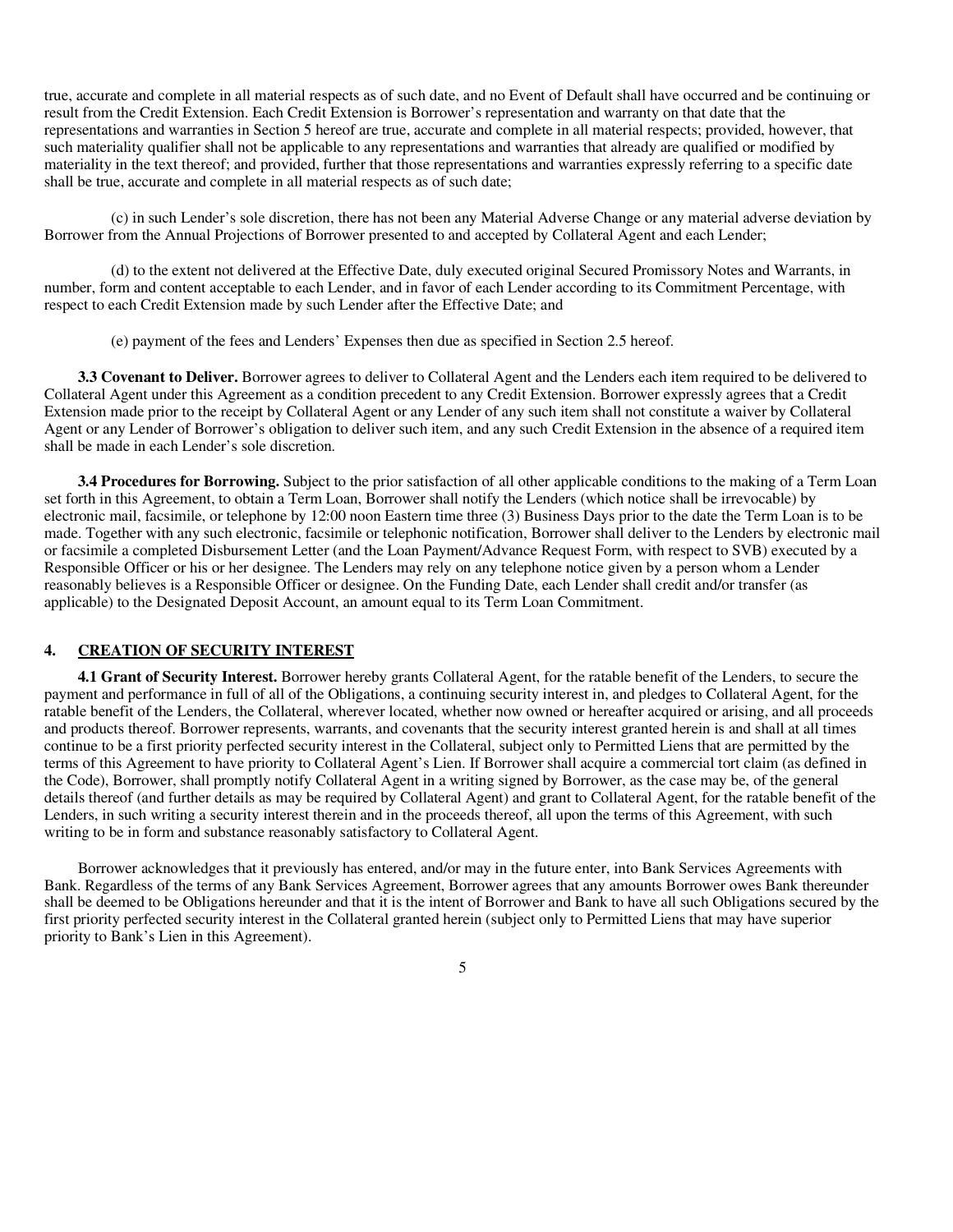If this Agreement is terminated, Collateral Agent's Lien in the Collateral shall continue until the Obligations (other than inchoate indemnity obligations) are repaid in full in cash. Upon payment in full in cash of the Obligations (other than inchoate indemnity obligations) and at such time as the Lenders' obligation to make Credit Extensions has terminated, Collateral Agent shall and each Lender, at the sole cost and expense of Borrower, release its Liens in the Collateral and all rights therein shall revert to Borrower. In the event (x) all Obligations (other than inchoate indemnity obligations), except for Bank Services, are satisfied in full, and (y) this Agreement is terminated, Collateral Agent and each Lender shall terminate the security interest granted herein upon Borrower providing cash collateral acceptable to Bank in its good faith business judgment consistent with Bank's then current practice for Bank Services, if any. In the event such Bank Services consist of outstanding Letters of Credit, Borrower shall provide to Bank cash collateral in an amount equal to (x) if such Letters of Credit are denominated in Dollars, then one hundred five percent (105%); and (y) if such Letters of Credit are denominated in a Foreign Currency, then one hundred ten percent (110%), of the Dollar Equivalent of the face amount of all such Letters of Credit plus all interest, fees, and costs due or to become due in connection therewith (as estimated by Bank in its good faith business judgment), to secure all of the Obligations relating to such Letters of Credit.

**4.2 Authorization to File Financing Statements.** Borrower hereby authorizes Collateral Agent to file financing statements or take any other action required to perfect Collateral Agent's security interests in the Collateral, without notice to Borrower, with all appropriate jurisdictions to perfect or protect Collateral Agent's interest or rights under the Loan Documents, including a notice that any disposition of the Collateral, except to the extent permitted by the terms of this Agreement, by Borrower, or any other Person, shall be deemed to violate the rights of Collateral Agent under the Code.

**4.3 Pledge of Collateral.** Borrower hereby pledges, assigns and grants to Collateral Agent, for the ratable benefit of the Lenders, a security interest in all the Shares, together with all proceeds and substitutions thereof, all cash, stock and other moneys and property paid thereon, all rights to subscribe for securities declared or granted in connection therewith, and all other cash and noncash proceeds of the foregoing, as security for the performance of the Obligations. On the Effective Date, or, to the extent not certificated as of the Effective Date, within ten (10) days of the certification of any Shares, the certificate or certificates for the Shares will be delivered to Collateral Agent, accompanied by an instrument of assignment duly executed in blank by Borrower. To the extent required by the terms and conditions governing the Shares, Borrower shall cause the books of each entity whose Shares are part of the Collateral and any transfer agent to reflect the pledge of the Shares. Upon the occurrence and during the continuance of an Event of Default hereunder, Collateral Agent may effect the transfer of any securities included in the Collateral (including but not limited to the Shares) into the name of Collateral Agent and cause new (as applicable) certificates representing such securities to be issued in the name of Collateral Agent or its transferee. Borrower will execute and deliver such documents, and take or cause to be taken such actions, as Collateral Agent may reasonably request to perfect or continue the perfection of Collateral Agent's security interest in the Shares. Unless an Event of Default shall have occurred and be continuing, Borrower shall be entitled to exercise any voting rights with respect to the Shares and to give consents, waivers and ratifications in respect thereof, provided that no vote shall be cast or consent, waiver or ratification given or action taken which would be inconsistent with any of the terms of this Agreement or which would constitute or create any violation of any of such terms. All such rights to vote and give consents, waivers and ratifications shall terminate upon the occurrence and continuance of an Event of Default.

# **5. REPRESENTATIONS AND WARRANTIES**

Borrower represents and warrants to Collateral Agent and the Lenders as follows:

**5.1 Due Organization, Authorization: Power and Authority.** Borrower and each of its Subsidiaries is duly existing and in good standing as a Registered Organization in its jurisdictions of organization or formation and Borrower and each of its Subsidiaries is qualified and licensed to do business and is in good standing in any jurisdiction in which the conduct of its businesses or its ownership of property requires that it be qualified except where the failure to do so could not reasonably be expected to have a Material Adverse Change. In connection with this Agreement, Borrower and each of its Subsidiaries has delivered to Collateral Agent a completed perfection certificate, dated as of the Effective Date, signed by an officer of Borrower or such Subsidiary (each as updated from time to time, as permitted hereunder, a "**Perfection Certificate**" and collectively, the "**Perfection Certificates**"). Borrower represents and warrants that (a) Borrower and each of its Subsidiaries' exact legal name is that which is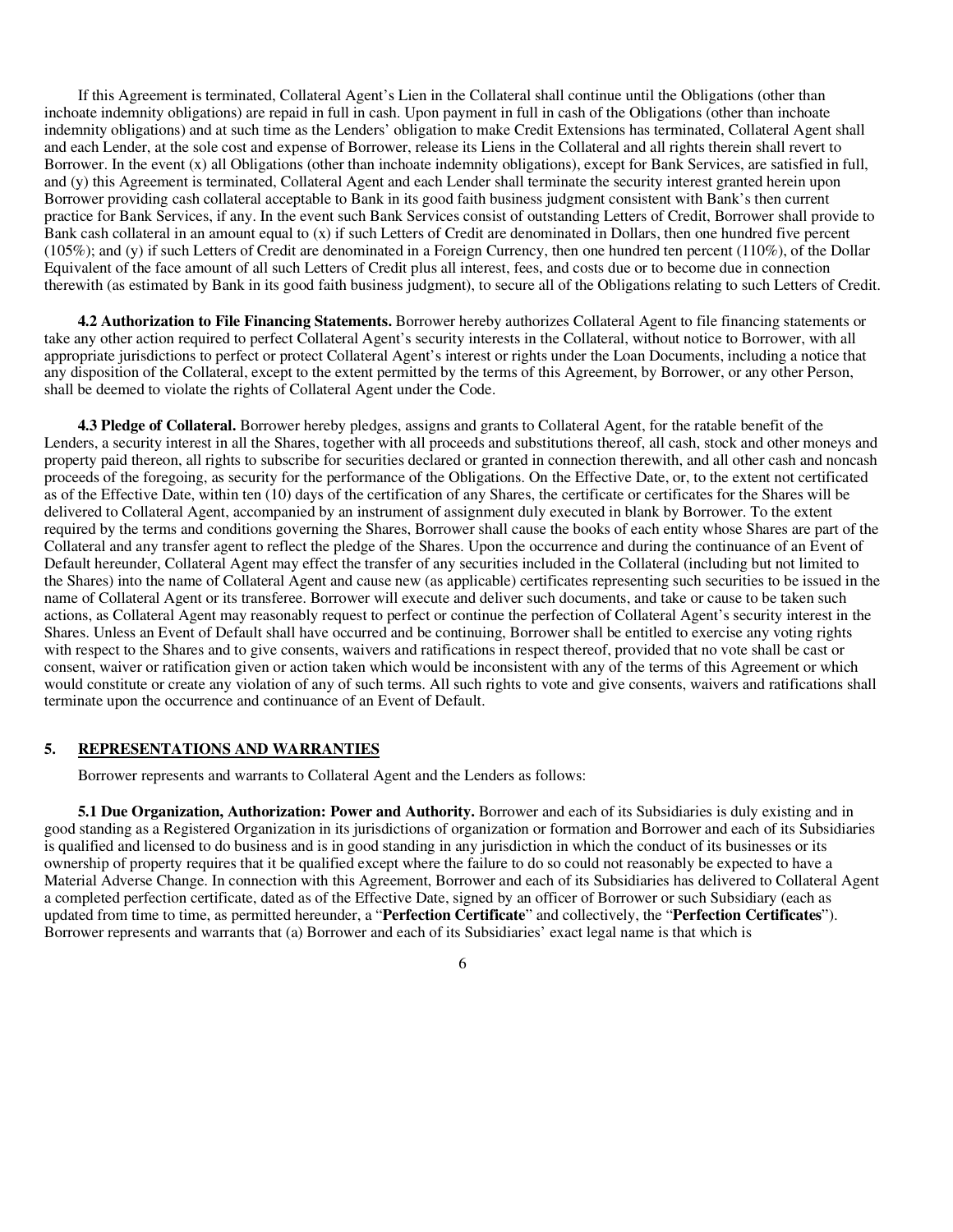indicated on its respective Perfection Certificate and on the signature page of each Loan Document to which it is a party; (b) Borrower and each of its Subsidiaries is an organization of the type and is organized in the jurisdiction set forth on its respective Perfection Certificate; (c) each Perfection Certificate accurately sets forth each of Borrower's and its Subsidiaries' organizational identification number or accurately states that Borrower or such Subsidiary has none; (d) each Perfection Certificate accurately sets forth Borrower's and each of its Subsidiaries' place of business, or, if more than one, its chief executive office as well as Borrower's and each of its Subsidiaries' mailing address (if different than its chief executive office); (e) Borrower and each of its Subsidiaries (and each of its respective predecessors) have not, in the past five (5) years, changed its jurisdiction of organization, organizational structure or type, or any organizational number assigned by its jurisdiction; and (f) all other information set forth on the Perfection Certificates pertaining to Borrower and each of its Subsidiaries, is accurate and complete (it being understood and agreed that Borrower and each of its Subsidiaries may from time to time update certain information in the Perfection Certificates (including the information set forth in clause (d) above) after the Effective Date to the extent permitted by one or more specific provisions in this Agreement); such updated Perfection Certificates subject to the review and approval of Collateral Agent. If Borrower or any of its Subsidiaries is not now a Registered Organization but later becomes one, Borrower shall notify Collateral Agent of such occurrence and provide Collateral Agent with such Person's organizational identification number within five (5) Business Days of receiving such organizational identification number.

The execution, delivery and performance by Borrower and each of its Subsidiaries of the Loan Documents to which it is a party have been duly authorized, and do not (i) conflict with any of Borrower's or such Subsidiaries' organizational documents, including its respective Operating Documents, (ii) contravene, conflict with, constitute a default under or violate any material Requirement of Law applicable thereto, (iii) contravene, conflict or violate any applicable order, writ, judgment, injunction, decree, determination or award of any Governmental Authority by which Borrower or such Subsidiary, or any of their property or assets may be bound or affected, (iv) require any action by, filing, registration, or qualification with, or Governmental Approval from, any Governmental Authority (except such Governmental Approvals which have already been obtained and are in full force and effect) or are being obtained pursuant to Section 6.1(b), or (v) constitute an event of default under any material agreement by which Borrower or any of such Subsidiaries, or their respective properties, is bound. Neither Borrower nor any of its Subsidiaries is in default under any agreement to which it is a party or by which it or any of its assets is bound in which such default could reasonably be expected to have a Material Adverse Change.

### **5.2 Collateral.**

(a) Borrower and each its Subsidiaries have good title to, have rights in, and the power to transfer each item of the Collateral upon which it purports to grant a Lien under the Loan Documents, free and clear of any and all Liens except Permitted Liens, and neither Borrower nor any of its Subsidiaries have any Deposit Accounts, Securities Accounts, Commodity Accounts or other investment accounts other than the Collateral Accounts or the other investment accounts, if any, described in the Perfection Certificates delivered to Collateral Agent in connection herewith with respect of which Borrower or such Subsidiary has given Collateral Agent notice and taken such actions as are necessary to give Collateral Agent a perfected security interest therein. The Accounts are bona fide, existing obligations of the Account Debtors.

(b) On the Effective Date, and except as disclosed on the Perfection Certificate (i) the Collateral is not in the possession of any third party bailee (such as a warehouse), and (ii) no such third party bailee possesses components of the Collateral in excess of One Hundred Thousand Dollars (\$100,000.00). None of the components of the Collateral shall be maintained at locations other than as disclosed in the Perfection Certificates on the Effective Date or as permitted pursuant to Section 6.11 (other than movable items of personal property including laptop computers and telephonic devices used and moved in the ordinary course of business, having an aggregate book value not exceeding One Hundred Thousand Dollars (\$100,000.00)).

(c) All Inventory is in all material respects of good and marketable quality, free from material defects.

(d) Borrower and each of its Subsidiaries is the sole owner of the Intellectual Property each respectively purports to own, free and clear of all Liens other than Permitted Liens. Except as noted on the Perfection Certificates, neither Borrower nor any of its Subsidiaries is a party to, nor is bound by, any material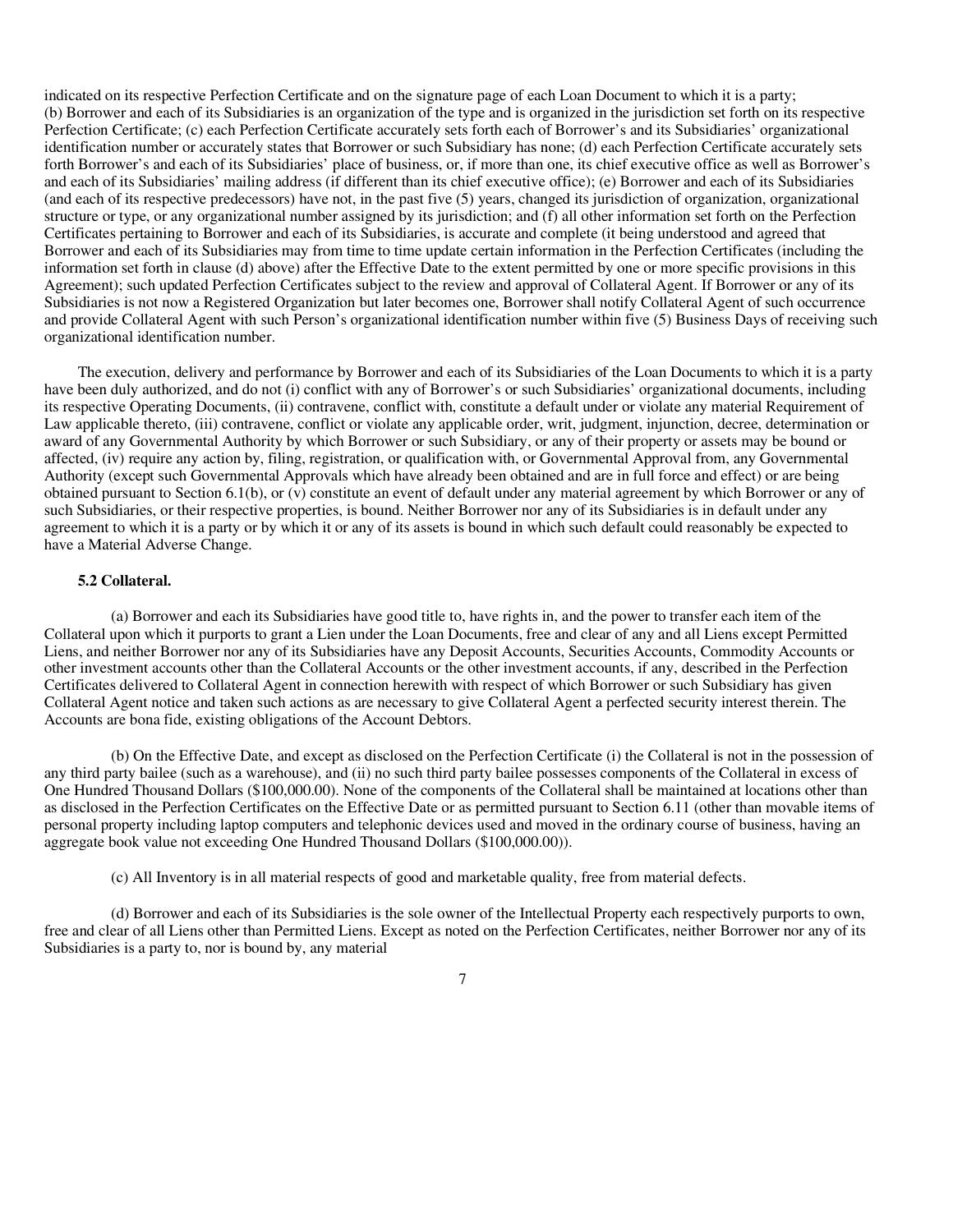license or other material agreement with respect to which Borrower or such Subsidiary is the licensee that (i) prohibits or otherwise restricts Borrower or its Subsidiaries from granting a security interest in Borrower's or such Subsidiaries' interest in such material license or material agreement or any other property, or (ii) for which a default under or termination of could interfere with Collateral Agent's or any Lender's right to sell any Collateral. Borrower shall provide written notice to Collateral Agent and each Lender within ten (10) days of Borrower or any of its Subsidiaries entering into or becoming bound by any license or agreement with respect to which Borrower or any Subsidiary is the licensee (other than over-the-counter software that is commercially available to the public).

**5.3 Litigation.** Except as disclosed (i) on the Perfection Certificates, or (ii) in accordance with Section 6.9 hereof, there are no actions, suits, investigations, or proceedings pending or, to the knowledge of the Responsible Officers, threatened in writing by or against Borrower or any of its Subsidiaries involving more than Two Hundred Fifty Thousand Dollars (\$250,000.00).

**5.4 No Material Deterioration in Financial Condition; Financial Statements.** All consolidated financial statements for Borrower and its Subsidiaries, delivered to Collateral Agent fairly present, in conformity with GAAP, in all material respects the consolidated financial condition of Borrower and its Subsidiaries, and the consolidated results of operations of Borrower and its Subsidiaries. There has not been any material deterioration in the consolidated financial condition of Borrower and its Subsidiaries since the date of the most recent financial statements submitted to any Lender.

**5.5 Solvency.** Borrower is Solvent, and each of its Subsidiaries, on a consolidated basis, is Solvent.

**5.6 Regulatory Compliance.** Neither Borrower nor any of its Subsidiaries is an "investment company" or a company "controlled" by an "investment company" under the Investment Company Act of 1940, as amended. Neither Borrower nor any of its Subsidiaries is engaged as one of its important activities in extending credit for margin stock (under Regulations X, T and U of the Federal Reserve Board of Governors). Borrower and each of its Subsidiaries has complied in all material respects with the Federal Fair Labor Standards Act. Neither Borrower nor any of its Subsidiaries is a "holding company" or an "affiliate" of a "holding company" or a "subsidiary company" of a "holding company" as each term is defined and used in the Public Utility Holding Company Act of 2005. Neither Borrower nor any of its Subsidiaries has violated any laws, ordinances or rules, the violation of which could reasonably be expected to have a Material Adverse Change. Neither Borrower's nor any of its Subsidiaries' properties or assets has been used by Borrower or such Subsidiary or, to Borrower's knowledge, by previous Persons, in disposing, producing, storing, treating, or transporting any hazardous substance other than in material compliance with applicable laws. Borrower and each of its Subsidiaries has obtained all consents, approvals and authorizations of, made all declarations or filings with, and given all notices to, all Governmental Authorities that are necessary to continue their respective businesses as currently conducted.

None of Borrower, any of its Subsidiaries, or any of Borrower's or its Subsidiaries' Affiliates or any of their respective agents acting or benefiting in any capacity in connection with the transactions contemplated by this Agreement is (i) in violation of any Anti-Terrorism Law, (ii) engaging in or conspiring to engage in any transaction that evades or avoids, or has the purpose of evading or avoiding or attempts to violate, any of the prohibitions set forth in any Anti-Terrorism Law, or (iii) is a Blocked Person. None of Borrower, any of its Subsidiaries, or to the knowledge of Borrower and any of their Affiliates or agents, acting or benefiting in any capacity in connection with the transactions contemplated by this Agreement, (x) conducts any business or engages in making or receiving any contribution of funds, goods or services to or for the benefit of any Blocked Person, or (y) deals in, or otherwise engages in any transaction relating to, any property or interest in property blocked pursuant to Executive Order No. 13224, any similar executive order or other Anti-Terrorism Law.

**5.7 Investments.** Neither Borrower nor any of its Subsidiaries owns any stock, shares, partnership interests or other equity securities except for Permitted Investments.

**5.8 Tax Returns and Payments; Pension Contributions.** Borrower and each of its Subsidiaries has timely filed, or timely filed for extensions, all required tax returns and reports, and Borrower and each of its Subsidiaries, has timely paid all foreign, federal, state, and local taxes, assessments, deposits and contributions owed by Borrower and such Subsidiaries, in all jurisdictions in which Borrower or any such Subsidiary is subject to taxes, including the United States, unless such taxes are being contested in accordance with the following sentence.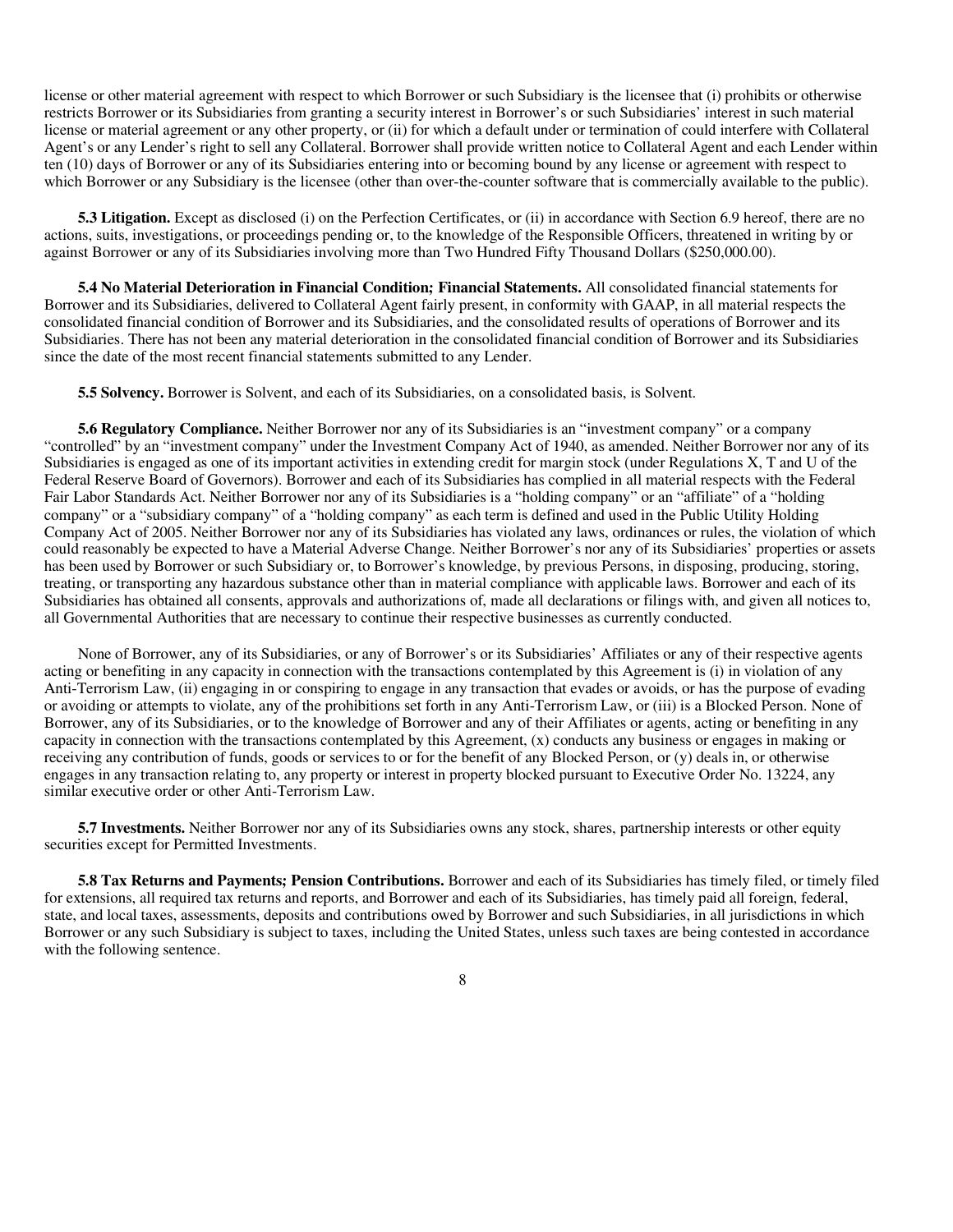Borrower and each of its Subsidiaries, may defer payment of any contested taxes, provided that Borrower or such Subsidiary, (a) in good faith contests its obligation to pay the taxes by appropriate proceedings promptly and diligently instituted and conducted, (b) notifies Collateral Agent in writing of the commencement of, and any material development in, the proceedings, and (c) posts bonds or takes any other steps required to prevent the Governmental Authority levying such contested taxes from obtaining a Lien upon any of the Collateral that is other than a "**Permitted Lien**." Neither Borrower nor any of its Subsidiaries is aware of any claims or adjustments proposed for any of Borrower's or such Subsidiaries', prior tax years which could result in additional taxes becoming due and payable by Borrower or its Subsidiaries. Borrower and each of its Subsidiaries have paid all amounts necessary to fund all present pension, profit sharing and deferred compensation plans in accordance with their terms, and neither Borrower nor any of its Subsidiaries have, withdrawn from participation in, and have not permitted partial or complete termination of, or permitted the occurrence of any other event with respect to, any such plan which could reasonably be expected to result in any liability of Borrower or its Subsidiaries, including any liability to the Pension Benefit Guaranty Corporation or its successors or any other Governmental Authority.

**5.9 Use of Proceeds.** Borrower shall use the proceeds of the Credit Extensions solely as working capital and to fund its general business requirements in accordance with the provisions of this Agreement, and not for personal, family, household or agricultural purposes. A portion of the proceeds of the Term Loans shall be used by Borrower to repay the Existing Indebtedness in full on the Effective Date.

**5.10 Shares.** Borrower has full power and authority to create a first lien on the Shares and no disability or contractual obligation exists that would prohibit Borrower from pledging the Shares pursuant to this Agreement. To Borrower's knowledge, there are no subscriptions, warrants, rights of first refusal or other restrictions on transfer relative to, or options exercisable with respect to the Shares. The Shares have been and will be duly authorized and validly issued, and are fully paid and non-assessable. To Borrower's knowledge, the Shares are not the subject of any present or threatened suit, action, arbitration, administrative or other proceeding, and Borrower knows of no reasonable grounds for the institution of any such proceedings.

**5.11 Full Disclosure.** No written representation, warranty or other statement of Borrower or any of its Subsidiaries in any certificate or written statement given to Collateral Agent or any Lender, as of the date such representation, warranty, or other statement was made, taken together with all such written certificates and written statements given to Collateral Agent or any Lender, contains any untrue statement of a material fact or omits to state a material fact necessary to make the statements contained in the certificates or statements not misleading (it being recognized that the projections and forecasts provided by Borrower in good faith and based upon reasonable assumptions are not viewed as facts and that actual results during the period or periods covered by such projections and forecasts may differ from the projected or forecasted results).

**5.12 Definition of** "**Knowledge.**" For purposes of the Loan Documents, whenever a representation or warranty is made to Borrower's knowledge or awareness, to the "best of" Borrower's knowledge, or with a similar qualification, knowledge or awareness means the actual knowledge, after reasonable investigation, of the Responsible Officers.

# **6. AFFIRMATIVE COVENANTS**

Borrower shall, and shall cause each of its Subsidiaries to, do all of the following:

## **6.1 Government Compliance.**

(a) Maintain its and all its Subsidiaries' legal existence and good standing in their respective jurisdictions of organization and maintain qualification in each jurisdiction in which the failure to so qualify could reasonably be expected to have a Material Adverse Change. Comply with all laws, ordinances and regulations to which Borrower or any of its Subsidiaries is subject, the noncompliance with which could reasonably be expected to have a Material Adverse Change.

(b) Obtain and keep in full force and effect, all of the material Governmental Approvals necessary for the performance by Borrower and its Subsidiaries of their respective businesses and obligations under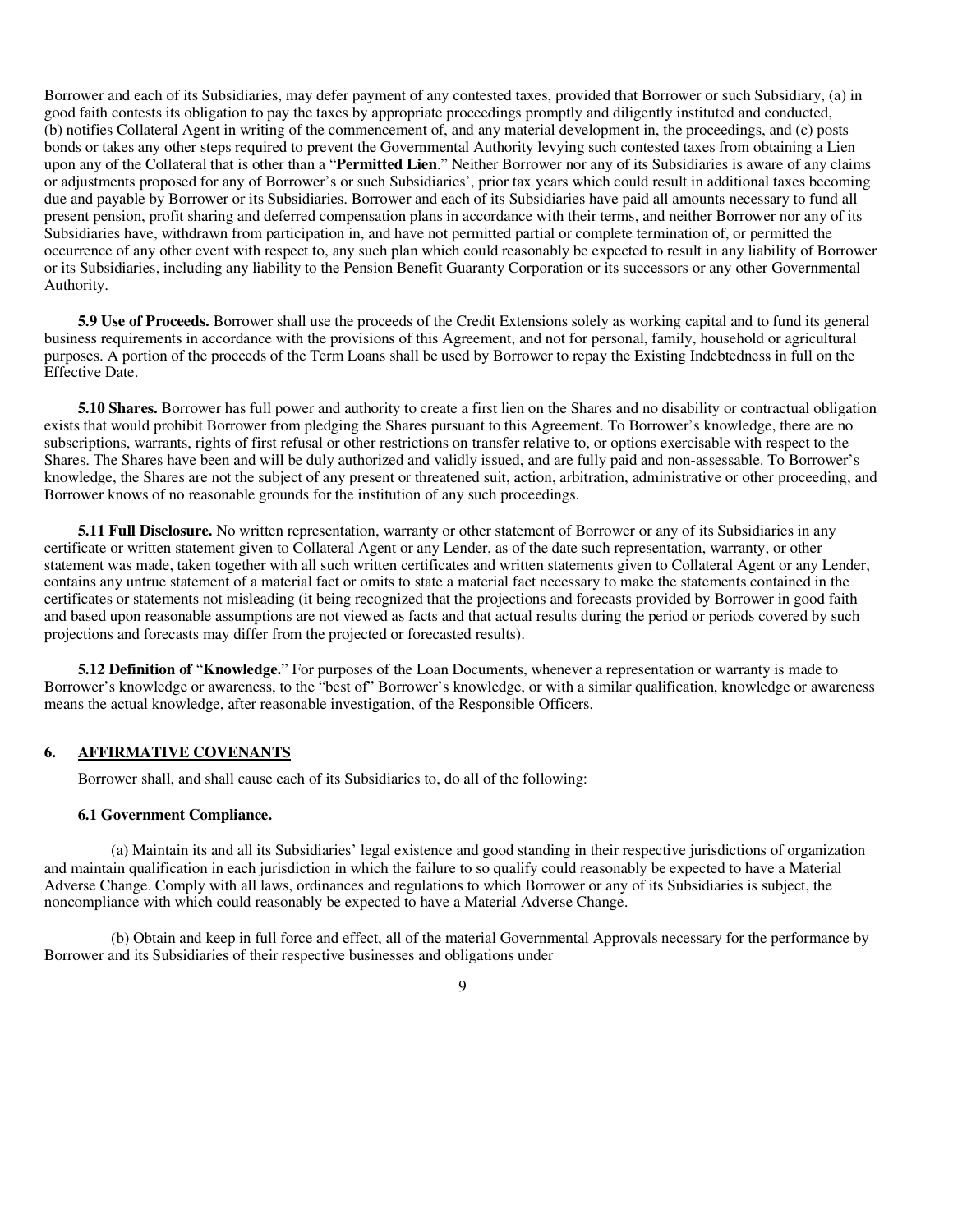the Loan Documents and the grant of a security interest to Collateral Agent for the ratable benefit of the Lenders, in all of the Collateral. Borrower shall promptly provide copies to Collateral Agent of any material Governmental Approvals obtained by Borrower or any of its Subsidiaries.

## **6.2 Financial Statements, Reports, Certificates.**

(a) Deliver to each Lender:

(i) as soon as available, but no later than thirty (30) days after the last day of each quarter, a company prepared consolidated and consolidating balance sheet, income statement and cash flow statement covering the consolidated operations of Borrower and its Subsidiaries for such month certified by a Responsible Officer and in a form reasonably acceptable to Collateral Agent;

(ii) as soon as available, but no later than one hundred eighty (180) days after the last day of Borrower's fiscal year or within five (5) days of filing with the SEC, audited consolidated financial statements prepared under GAAP, consistently applied, together with an unqualified opinion on the financial statements from an independent certified public accounting firm acceptable to Collateral Agent in its reasonable discretion;

(iii) as soon as available (but in no event more than seven (7) days) after approval thereof by Borrower's Board of Directors, but no later than sixty (60) days after the last day of each of Borrower's fiscal years, Borrower's annual financial projections for the entire current fiscal year as approved by Borrower's Board of Directors, which such annual financial projections shall be set forth in a month-by-month format (such annual financial projections as originally delivered to Collateral Agent and the Lenders on or prior to the Effective Date are referred to herein as the "**Annual Projections**"; provided that, any revisions of the Annual Projections approved by Borrower's Board of Directors shall be delivered to Collateral Agent and the Lenders no later than seven (7) days after such approval);

(iv) within five (5) days of delivery, copies of all statements, reports and notices made available to Borrower's security holders or holders of Subordinated Debt;

(v) within five (5) days of filing, all reports on Form 10-K, 10-Q and 8-K filed with the Securities and Exchange Commission,

(vi) prompt notice of any amendments of or other changes to the Operating Documents of Borrower or any of its Subsidiaries, together with any copies reflecting such amendments or changes with respect thereto;

(vii) prompt notice of any event that could reasonably be expected to materially and adversely affect the value of the Intellectual Property;

(viii) as soon as available, but no later than thirty (30) days after the last day of each month, copies of the month-end account statements for each Collateral Account maintained by Borrower or its Subsidiaries (other than Sorrento HK), which statements may be provided to Collateral Agent and each Lender by Borrower or directly from the applicable institution(s); and

(ix) other information as reasonably requested by Collateral Agent or any Lender.

Notwithstanding the foregoing, documents required to be delivered pursuant to the terms hereof (to the extent any such documents are included in materials otherwise filed with the SEC) may be delivered electronically and if so delivered, shall be deemed to have been delivered on the date on which Borrower posts such documents, or provides a link thereto, on Borrower's website on the internet at Borrower's website address.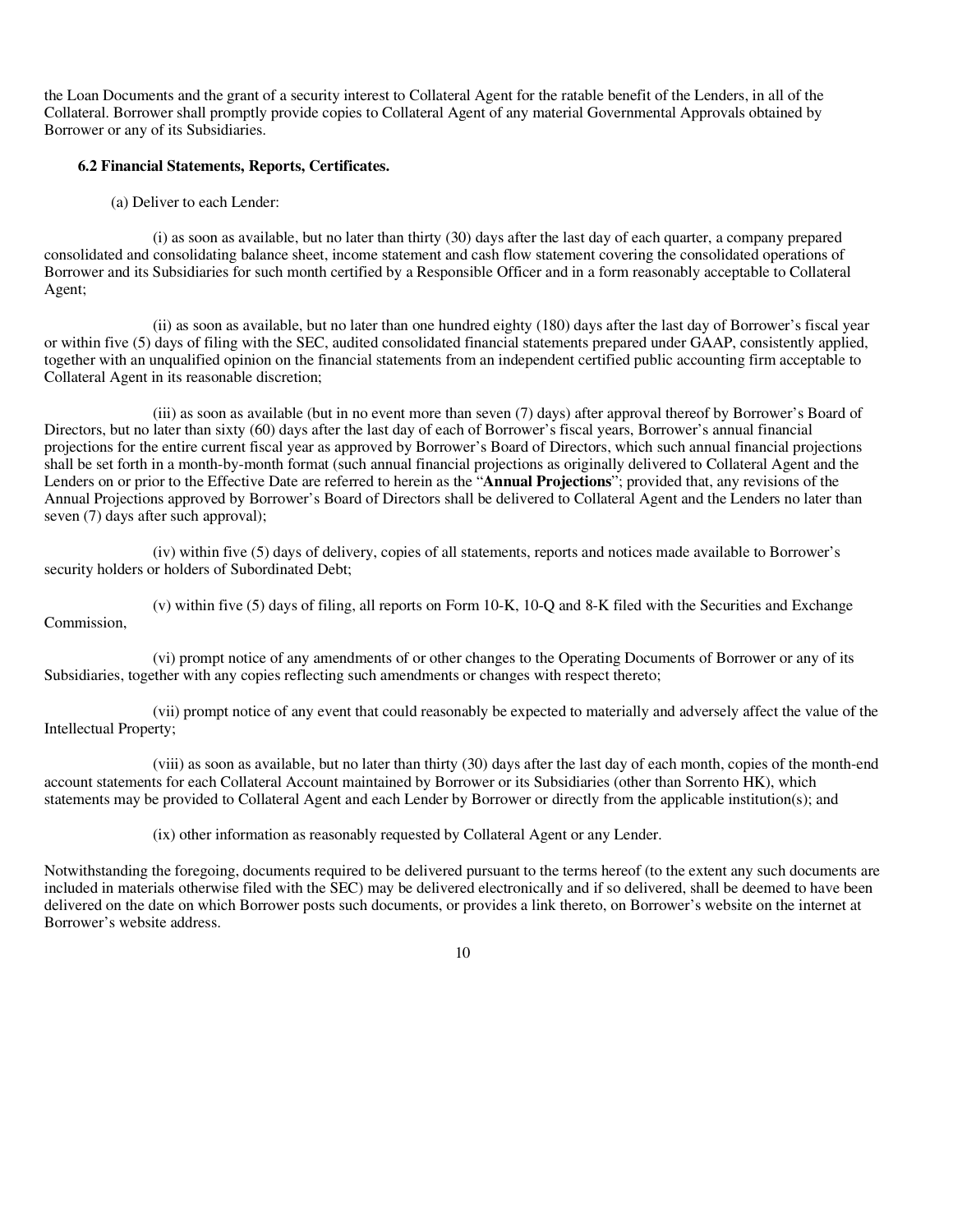(b) Concurrently with the delivery of the financial statements specified in Section  $6.2(a)(i)$  above but no later than thirty (30) days after the last day of each quarter, deliver to each Lender, a duly completed Compliance Certificate signed by a Responsible Officer.

(c) Keep proper books of record and account in accordance with GAAP in all material respects, in which full, true and correct entries shall be made of all dealings and transactions in relation to its business and activities. Borrower shall, and shall cause each of its Subsidiaries to, allow, at the sole reasonable cost of Borrower, Collateral Agent or any Lender, during regular business hours upon reasonable prior notice (provided that no notice shall be required when an Event of Default has occurred and is continuing), to visit and inspect any of its properties, to examine and make abstracts or copies from any of its books and records, and to conduct a collateral audit and analysis of its operations and the Collateral. Such audits shall be conducted no more often than once every year unless (and more frequently if) an Event of Default has occurred and is continuing.

**6.3 Inventory; Returns.** Keep all Inventory in good and marketable condition, free from material defects. Returns and allowances between Borrower, or any of its Subsidiaries, and their respective Account Debtors shall follow Borrower's, or such Subsidiary's, customary practices as they exist at the Effective Date. Borrower must promptly notify Collateral Agent and the Lenders of all returns, recoveries, disputes and claims that involve more than One Hundred Thousand Dollars (\$100,000.00) individually or in the aggregate in any calendar year.

**6.4 Taxes; Pensions.** Timely file and require each of its Subsidiaries to timely file, all required tax returns and reports and timely pay, and require each of its Subsidiaries to timely file, all foreign, federal, state, and local taxes, assessments, deposits and contributions owed by Borrower or its Subsidiaries, except for deferred payment of any taxes contested pursuant to the terms of Section 5.8 hereof, and shall deliver to Lenders, on demand, appropriate certificates attesting to such payments, and pay all amounts necessary to fund all present pension, profit sharing and deferred compensation plans in accordance with the terms of such plans.

**6.5 Insurance.** Keep Borrower's and its Subsidiaries' business and the Collateral insured for risks and in amounts standard for companies in Borrower's and its Subsidiaries' industry and location and as Collateral Agent may reasonably request. Insurance policies shall be in a form, with companies, and in amounts that are reasonably satisfactory to Collateral Agent and Lenders. All property policies shall have a lender's loss payable endorsement showing Collateral Agent as lender loss payee and waive subrogation against Collateral Agent, and all liability policies shall show, or have endorsements showing, Collateral Agent, as additional insured. The Collateral Agent shall be named as lender loss payee and/or additional insured with respect to any such insurance providing coverage in respect of any Collateral, and each provider of any such insurance shall agree, by endorsement upon the policy or policies issued by it or by independent instruments furnished to the Collateral Agent, that it will give the Collateral Agent twenty (20) days prior written notice before any such policy or policies shall be materially altered or canceled, and ten (10) days prior written notice for non-payment of premium. At Collateral Agent's request, Borrower shall deliver certified copies of policies and evidence of all premium payments. Proceeds payable under any policy shall, at Collateral Agent's option, be payable to Collateral Agent, for the ratable benefit of the Lenders, on account of the Obligations. Notwithstanding the foregoing, (a) so long as no Event of Default has occurred and is continuing, Borrower shall have the option of applying the proceeds of any casualty policy up to Two Hundred Fifty Thousand Dollars (\$250,000.00) with respect to any loss, but not exceeding Five Hundred Thousand Dollars (\$500,000.00), in the aggregate for all losses under all casualty policies in any one year, toward the replacement or repair of destroyed or damaged property; provided that any such replaced or repaired property (i) shall be of equal or like value as the replaced or repaired Collateral and (ii) shall be deemed Collateral in which Collateral Agent has been granted a first priority security interest, and (b) after the occurrence and during the continuance of an Event of Default, all proceeds payable under such casualty policy shall, at the option of Collateral Agent, be payable to Collateral Agent, for the ratable benefit of the Lenders, on account of the Obligations. If Borrower or any of its Subsidiaries fails to obtain insurance as required under this Section 6.5 or to pay any amount or furnish any required proof of payment to third persons, Collateral Agent and/or any Lender may make, at Borrower's expense, all or part of such payment or obtain such insurance policies required in this Section 6.5, and take any action under the policies Collateral Agent or such Lender deems prudent.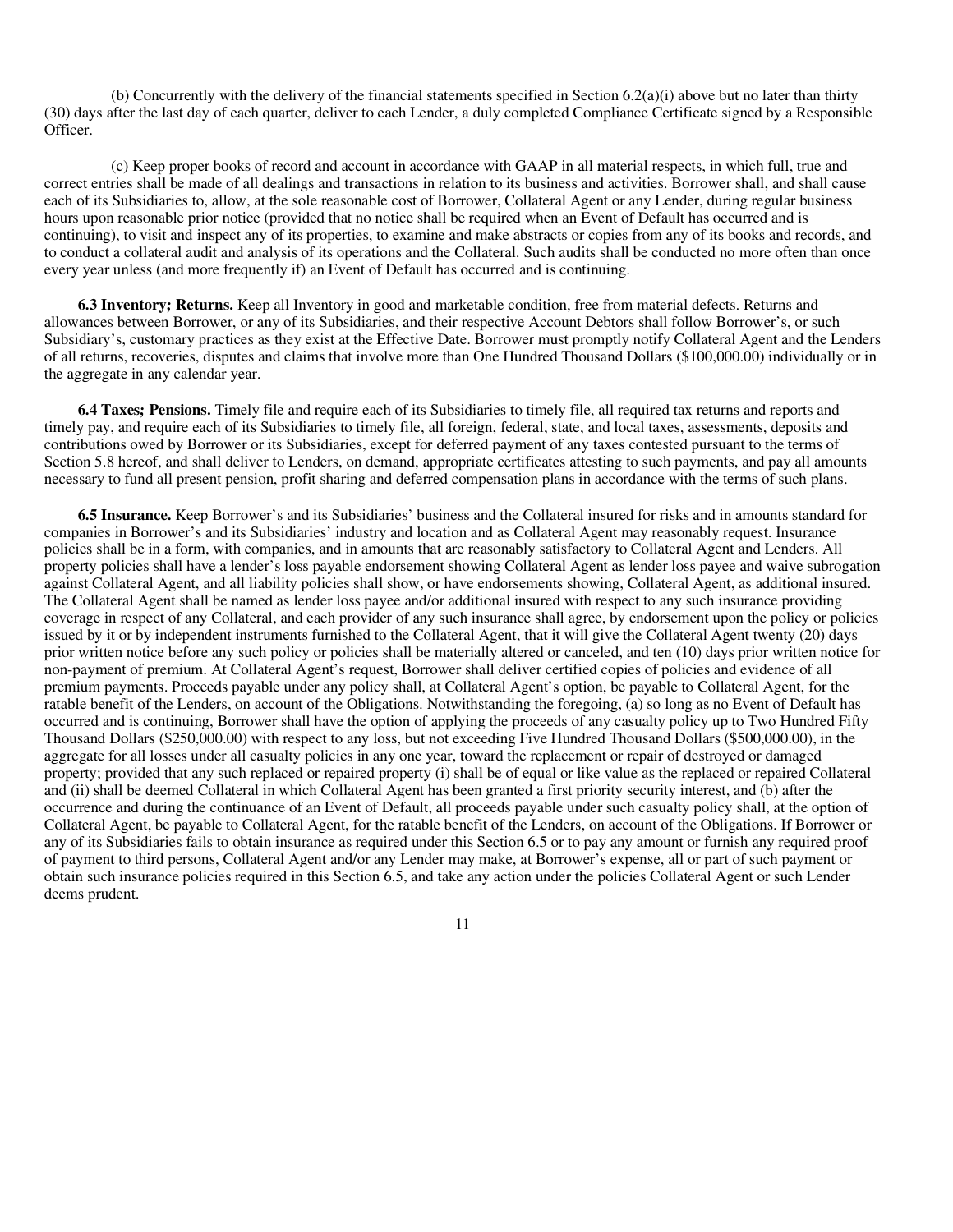#### **6.6 Operating Accounts.**

(a) Maintain all of Borrower's and its domestic Subsidiaries' primary Collateral Accounts with Bank or its Affiliates in accounts which are subject to a Control Agreement in favor of Collateral Agent, which accounts shall represent at least fifty-one percent (51.00%) of the dollar value of Borrower's and such Subsidiaries' accounts at all financial institutions.

(b) Borrower shall provide Collateral Agent five (5) days' prior written notice before Borrower or any of its Subsidiaries establishes any Collateral Account at or with any Person other than Bank or its Affiliates. In addition, for each Collateral Account that Borrower or any of its Subsidiaries, at any time maintains, Borrower or such Subsidiary shall cause the applicable bank or financial institution at or with which such Collateral Account is maintained to execute and deliver a Control Agreement or other appropriate instrument with respect to such Collateral Account to perfect Collateral Agent's Lien in such Collateral Account in accordance with the terms hereunder prior to the establishment of such Collateral Account, which Control Agreement may not be terminated without prior written consent of Collateral Agent. The provisions of the previous sentence shall not apply to (i) deposit accounts exclusively used for payroll, payroll taxes and other employee wage and benefit payments to or for the benefit of Borrower's, or any of its Subsidiaries', employees and identified to Collateral Agent by Borrower as such in the Perfection Certificates; and (ii) foreign account maintained by Borrower and its Subsidiaries (which accounts shall not, in the aggregate, exceed One Hundred Thousand Dollars (\$100,000.00) at any time).

(c) Neither Borrower nor any of its Subsidiaries shall maintain any Collateral Accounts except Collateral Accounts maintained in accordance with Sections 6.6(a) and (b).

**6.7 Protection of Intellectual Property Rights.** Borrower and each of its Subsidiaries shall: (a) use commercially reasonable efforts to protect, defend and maintain the validity and enforceability of its Intellectual Property that is material to Borrower's business; (b) promptly advise Collateral Agent in writing of material infringement by a third party of its Intellectual Property; and (c) not allow any Intellectual Property material to Borrower's business to be abandoned, forfeited or dedicated to the public without Collateral Agent's prior written consent.

**6.8 Litigation Cooperation.** Commencing on the Effective Date and continuing through the termination of this Agreement, make available to Collateral Agent and the Lenders, without expense to Collateral Agent or the Lenders, Borrower and each of Borrower's officers, employees and agents and Borrower's Books, to the extent that Collateral Agent or any Lender may reasonably deem them necessary to prosecute or defend any third-party suit or proceeding instituted by or against Collateral Agent or any Lender with respect to any Collateral or relating to Borrower.

**6.9 Notices of Litigation and Default.** Borrower will give prompt written notice to Collateral Agent and the Lenders of any litigation or governmental proceedings pending or threatened (in writing) against Borrower or any of its Subsidiaries, which could reasonably be expected to result in damages or costs to Borrower or any of its Subsidiaries of Two Hundred Fifty Thousand Dollars (\$250,000.00) or more or which could reasonably be expected to have a Material Adverse Change. Without limiting or contradicting any other more specific provision of this Agreement, promptly (and in any event within three (3) Business Days) upon Borrower becoming aware of the existence of any Event of Default or event which, with the giving of notice or passage of time, or both, would constitute an Event of Default, Borrower shall give written notice to Collateral Agent and the Lenders of such occurrence, which such notice shall include a reasonably detailed description of such Event of Default or event which, with the giving of notice or passage of time, or both, would constitute an Event of Default.

#### **6.10 Intentionally Omitted.**

**6.11 Landlord Waivers; Bailee Waivers.** In the event that Borrower or any of its Subsidiaries, after the Effective Date, intends to add any new offices or business locations, including warehouses, or otherwise store any portion of the Collateral with, or deliver any portion of the Collateral to, a bailee, in each case pursuant to Section 7.2, then Borrower or such Subsidiary will provide written notice thereof to Collateral Agent and, in the event that the Collateral at any new location is valued in excess of Two Hundred Thousand (\$200,000.00) in the aggregate, such bailee or landlord, as applicable, must execute and deliver a bailee waiver or landlord waiver, as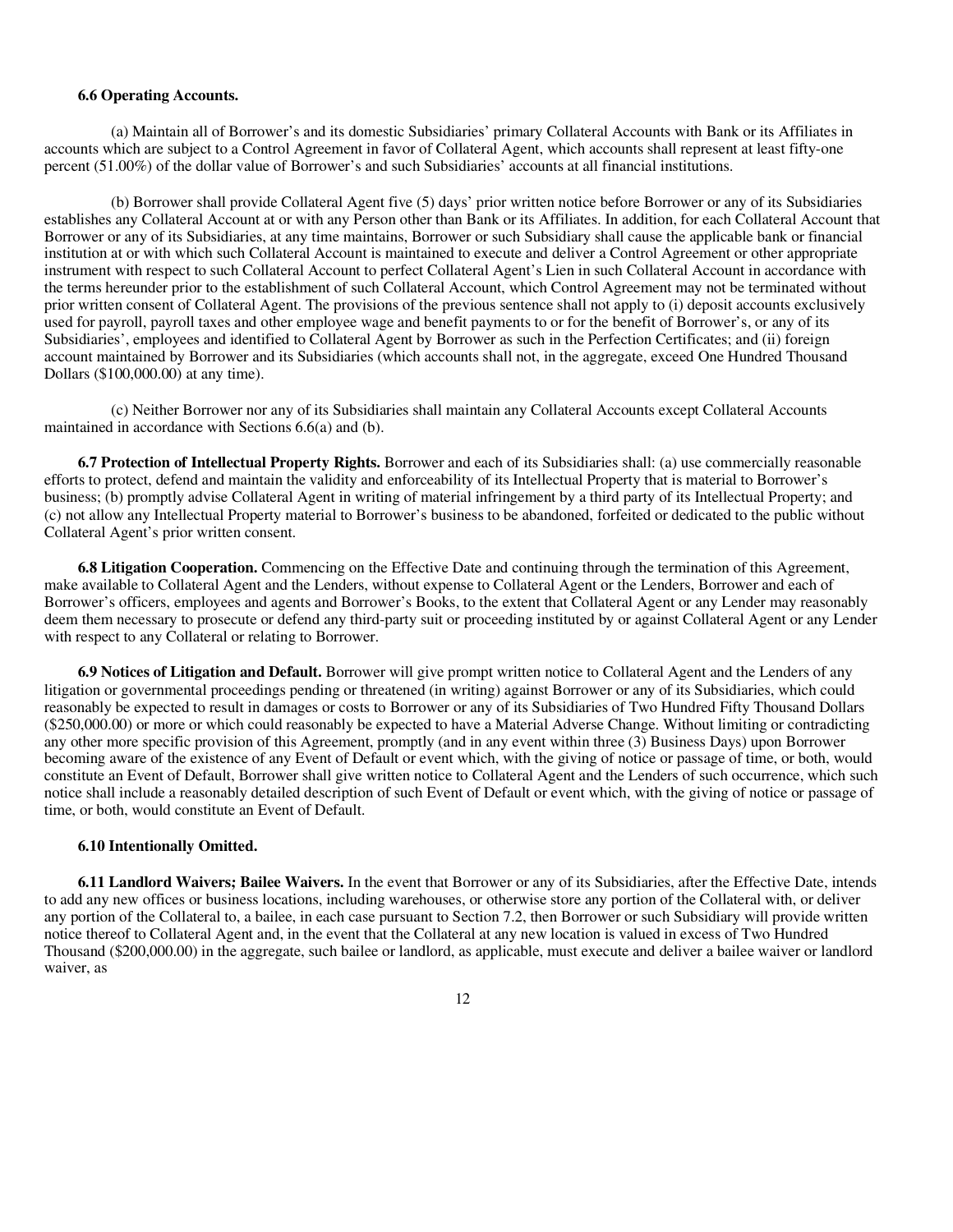applicable, in form and substance reasonably satisfactory to Collateral Agent prior to the addition of any new offices or business locations, or any such storage with or delivery to any such bailee, as the case may be.

**6.12 Creation/Acquisition of Subsidiaries.** In the event Borrower, or any of its Subsidiaries creates or acquires any Subsidiary, Borrower shall provide prior written notice to Collateral Agent and each Lender of the creation or acquisition of such new Subsidiary and take all such action as may be reasonably required by Collateral Agent or any Lender to cause each such Subsidiary to become a co-Borrower hereunder or to guarantee the Obligations of Borrower under the Loan Documents and, in each case, grant a continuing pledge and security interest in and to the assets of such Subsidiary (substantially as described on Exhibit A hereto); and Borrower (or its Subsidiary, as applicable) shall grant and pledge to Collateral Agent, for the ratable benefit of the Lenders, a perfected security interest in the Shares. The parties acknowledge and agree that, as of the Effective Date, Sorrento HK is neither a co-Borrower nor a Guarantor under this Agreement.

### **6.13 Further Assurances**.

(a) Execute any further instruments and take further action as Collateral Agent or any Lender reasonably requests to perfect or continue Collateral Agent's Lien in the Collateral or to effect the purposes of this Agreement.

(b) Deliver to Collateral Agent and Lenders, within five (5) days after the same are sent or received, copies of all material correspondence, reports, documents and other filings with any Governmental Authority that could reasonably be expected to have a material adverse effect on any of the Governmental Approvals material to Borrower's business or otherwise could reasonably be expected to have a Material Adverse Change.

# **7. NEGATIVE COVENANTS**

Borrower shall not, and shall not permit any of its Subsidiaries to, do any of the following without the prior written consent of the Required Lenders:

**7.1 Dispositions.** Convey, sell, lease, transfer, assign, or otherwise dispose of (collectively, "**Transfer**"), or permit any of its Subsidiaries to Transfer, all or any part of its business or property, except for Transfers (a) of Inventory in the ordinary course of business; (b) of worn out or obsolete Equipment; (c) in connection with Permitted Liens, Permitted Investments and Permitted Licenses; and (d) in addition to those specifically enumerated above, expenditures reflected in the Annual Projections, as such Annual Projections may be amended from time to time pursuant to the terms of Section 6.2 hereof.

**7.2 Changes in Business, Management, Ownership, or Business Locations.** (a) Engage in or permit any of its Subsidiaries to engage in any business other than the businesses engaged in by Borrower as of the Effective Date or reasonably related thereto; (b) liquidate or dissolve; or (c) (i) any Key Person shall cease to be actively engaged in the management of Borrower unless written notice thereof is provided to Collateral Agent within seven (7) Business Days of such change, or (ii) enter into any transaction or series of related transactions in which the stockholders of Borrower who were not stockholders immediately prior to the first such transaction own more than forty nine percent (49%) of the voting stock of Borrower immediately after giving effect to such transaction or related series of such transactions (other than by the sale of Borrower's equity securities in a public offering, a private placement of public equity or to venture capital investors so long as Borrower identifies to Collateral Agent the venture capital investors prior to the closing of the transaction). Borrower shall not, without at least fifteen (15) days' prior written notice to Collateral Agent: (A) add any new offices or business locations, including warehouses (unless such new offices or business locations contain less than One Hundred Thousand Dollars (\$100,000.00) in assets or property of Borrower or any of its Subsidiaries); (B) change its jurisdiction of organization, (C) change its organizational structure or type, (D) change its legal name, or (E) change any organizational number (if any) assigned by its jurisdiction of organization.

**7.3 Mergers or Acquisitions.** Merge or consolidate, or permit any of its Subsidiaries to merge or consolidate, with any other Person, or acquire, or permit any of its Subsidiaries to acquire, all or substantially all of the capital stock, shares or property of another Person. A Subsidiary may merge or consolidate into another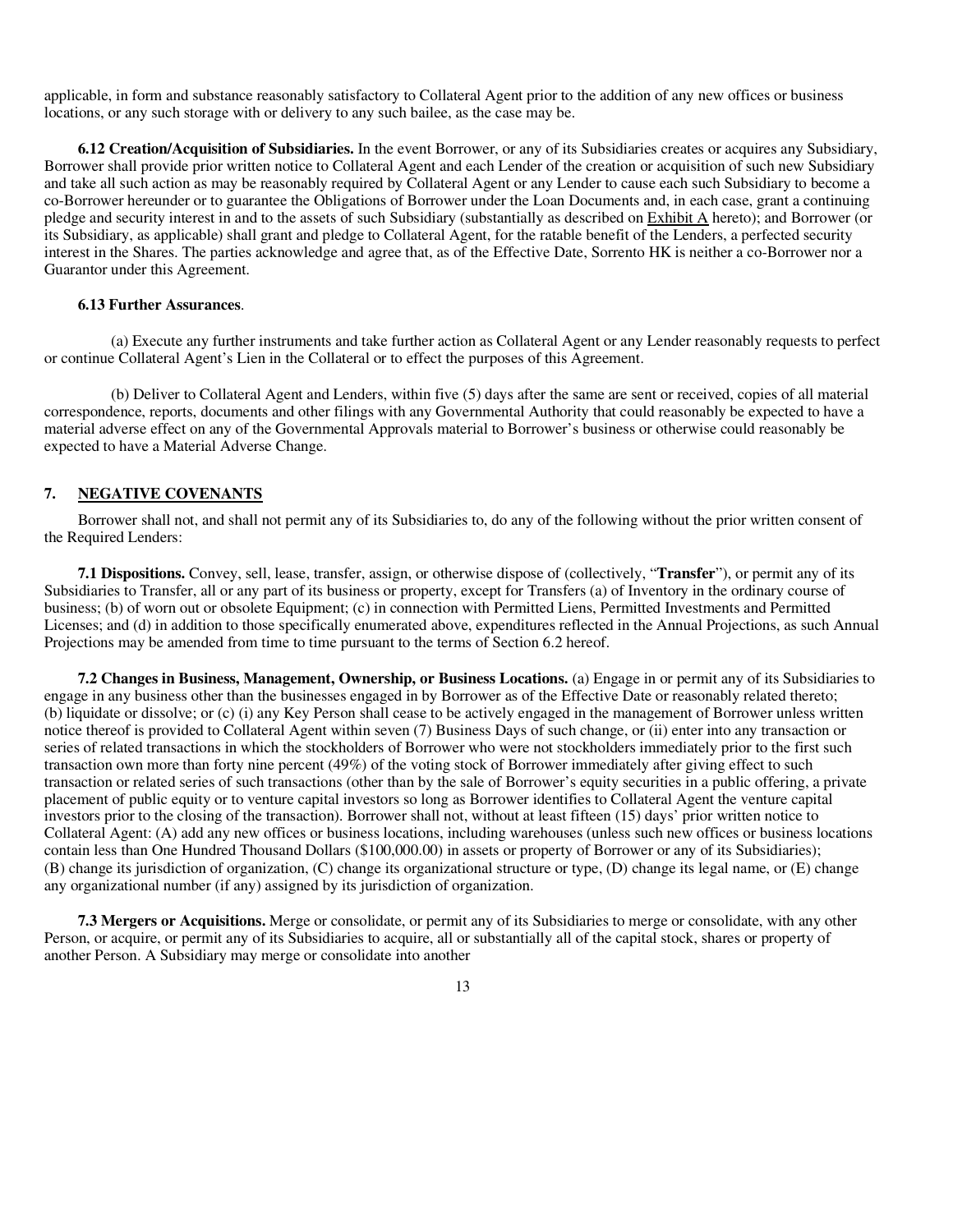Subsidiary (provided such surviving Subsidiary is a "co-Borrower" hereunder or has provided a secured Guaranty of Borrower's Obligations hereunder) or with (or into) Borrower provided Borrower is the surviving legal entity, and as long as no Event of Default is occurring prior thereto or arises as a result therefrom. Without limiting the foregoing, Borrower shall not, without Collateral Agent's prior written consent, enter into any binding contractual arrangement with any Person to attempt to facilitate a merger or acquisition of Borrower, unless (i) no Event of Default exists when such agreement is entered into by Borrower, (ii) such agreement does not give such Person the right to claim any fees, payments or damages from Borrower in excess of Two Hundred Fifty Thousand Dollars (\$250,000.00), and (iii) Borrower notifies Collateral Agent in advance of entering into such an agreement.

**7.4 Indebtedness.** Create, incur, assume, or be liable for any Indebtedness, or permit any Subsidiary to do so, other than Permitted Indebtedness.

**7.5 Encumbrance.** Create, incur, allow, or suffer any Lien on any of its property, or assign or convey any right to receive income, including the sale of any Accounts, or permit any of its Subsidiaries to do so, except for Permitted Liens, or permit any Collateral not to be subject to the first priority security interest granted herein (except for Permitted Liens that are permitted by the terms of this Agreement to have priority over Collateral Agent's Lien), or enter into any agreement, document, instrument or other arrangement (except with or in favor of Collateral Agent, for the ratable benefit of the Lenders) with any Person which directly or indirectly prohibits or has the effect of prohibiting Borrower, or any of its Subsidiaries, from assigning, mortgaging, pledging, granting a security interest in or upon, or encumbering any of Borrower's or such Subsidiary's Intellectual Property, except as is otherwise permitted in Section 7.1 hereof and the definition of "**Permitted Liens**" herein.

**7.6 Maintenance of Collateral Accounts.** Maintain any Collateral Account except pursuant to the terms of Section 6.6 hereof.

**7.7 Distributions; Investments.** (a) Pay any dividends (other than dividends payable solely in capital stock) or make any distribution or payment in respect of or redeem, retire or purchase any capital stock (other than (i) repurchases pursuant to the terms of employee stock purchase plans, employee restricted stock agreements, stockholder rights plans, director or consultant stock option plans, or similar plans, provided such repurchases do not exceed One Hundred Thousand Dollars (\$100,000.00) in the aggregate per fiscal year); and (ii) cash payments for repurchases of common stock of Parent for cash in lieu of shares for certain sellers of IGDRASOL, Inc. with respect to post-closing milestones relating to the acquisition of IGDRASOL, Inc., not to exceed 20,000 common stock shares of Parent; or (b) directly or indirectly make any Investment other than Permitted Investments, or permit any of its Subsidiaries to do so.

**7.8 Transactions with Affiliates.** Directly or indirectly enter into or permit to exist any material transaction with any Affiliate of Borrower or any of its Subsidiaries, except for (a) transactions that are in the ordinary course of Borrower's or such Subsidiary's business, upon fair and reasonable terms that are no less favorable to Borrower or such Subsidiary than would be obtained in an arm's length transaction with a non-affiliated Person, and (b) Subordinated Debt or equity investments by Borrower's investors in Borrower or its Subsidiaries.

**7.9 Subordinated Debt.** (a) Make or permit any payment on any Subordinated Debt, except under the terms of the subordination, intercreditor, or other similar agreement to which such Subordinated Debt is subject, or (b) amend any provision in any document relating to the Subordinated Debt which would increase the amount thereof or adversely affect the subordination thereof to Obligations owed to the Lenders.

**7.10 Compliance.** Become an "investment company" or a company controlled by an "investment company", under the Investment Company Act of 1940, as amended, or undertake as one of its important activities extending credit to purchase or carry margin stock (as defined in Regulation U of the Board of Governors of the Federal Reserve System), or use the proceeds of any Credit Extension for that purpose; fail to meet the minimum funding requirements of ERISA, permit a Reportable Event or Prohibited Transaction, as defined in ERISA, to occur; fail to comply with the Federal Fair Labor Standards Act or violate any other law or regulation, if the violation could reasonably be expected to have a Material Adverse Change, or permit any of its Subsidiaries to do so; withdraw or permit any Subsidiary to withdraw from participation in, permit partial or complete termination of, or permit the occurrence of any other event with respect to, any present pension, profit sharing and deferred compensation plan which could reasonably be expected to result in any liability of Borrower or any of its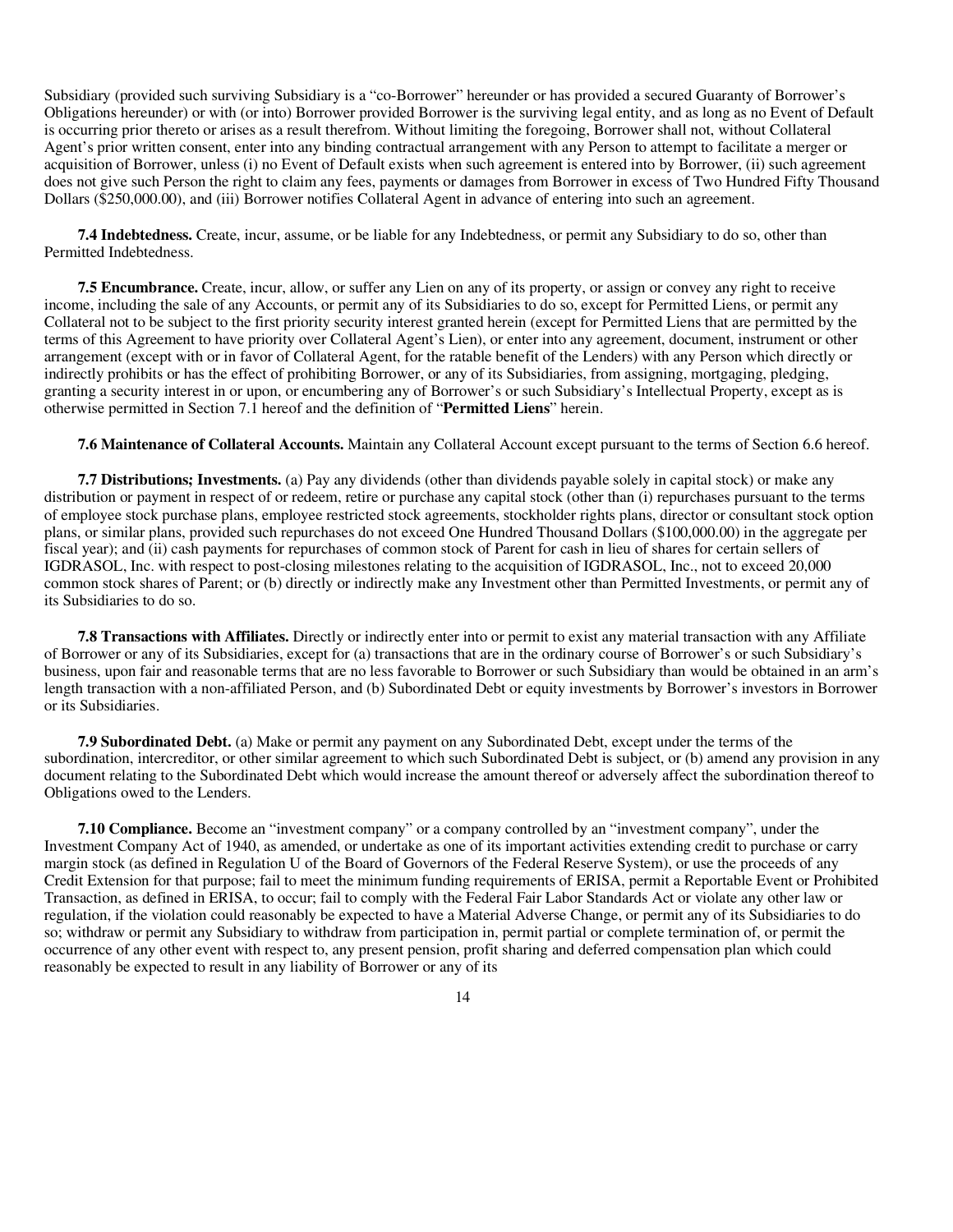Subsidiaries, including any liability to the Pension Benefit Guaranty Corporation or its successors or any other Governmental Authority.

**7.11 Compliance with Anti-Terrorism Laws.** Collateral Agent hereby notifies Borrower and each of its Subsidiaries that pursuant to the requirements of Anti-Terrorism Laws, and Collateral Agent's policies and practices, Collateral Agent is required to obtain, verify and record certain information and documentation that identifies Borrower and each of its Subsidiaries and their principals, which information includes the name and address of Borrower and each of its Subsidiaries and their principals and such other information that will allow Collateral Agent to identify such party in accordance with Anti-Terrorism Laws. Neither Borrower nor any of its Subsidiaries shall, nor shall Borrower or any of its Subsidiaries permit any Affiliate to, directly or indirectly, knowingly enter into any documents, instruments, agreements or contracts with any Person listed on the OFAC Lists. Borrower and each of its Subsidiaries shall immediately notify Collateral Agent if Borrower or such Subsidiary has knowledge that Borrower, or any Subsidiary or Affiliate of Borrower, is listed on the OFAC Lists or (a) is convicted on, (b) pleads *nolo contendere* to, (c) is indicted on, or (d) is arraigned and held over on charges involving money laundering or predicate crimes to money laundering. Neither Borrower nor any of its Subsidiaries shall, nor shall Borrower or any of its Subsidiaries, permit any Affiliate to, directly or indirectly, (i) conduct any business or engage in any transaction or dealing with any Blocked Person, including, without limitation, the making or receiving of any contribution of funds, goods or services to or for the benefit of any Blocked Person, (ii) deal in, or otherwise engage in any transaction relating to, any property or interests in property blocked pursuant to Executive Order No. 13224 or any similar executive order or other Anti-Terrorism Law, or (iii) engage in or conspire to engage in any transaction that evades or avoids, or has the purpose of evading or avoiding, or attempts to violate, any of the prohibitions set forth in Executive Order No. 13224 or other Anti-Terrorism Law.

**7.12 Sorrento HK Assets**. Permit the aggregate value of assets held by Sorrento HK to exceed One Hundred Thousand Dollars (\$100,000.00) at any time.

#### **8. EVENTS OF DEFAULT**

Any one of the following shall constitute an event of default (an "**Event of Default**") under this Agreement:

**8.1 Payment Default.** Borrower fails to (a) make any payment of principal or interest on any Credit Extension on its due date, or (b) pay any other Obligations within three (3) Business Days after such Obligations are due and payable (which three (3) Business Day grace period shall not apply to payments due on the Maturity Date or the date of acceleration pursuant to Section 9.1 (a) hereof). During the cure period, the failure to cure the payment default is not an Event of Default (but no Credit Extension will be made during the cure period);

#### **8.2 Covenant Default.**

(a) Borrower or any of its Subsidiaries fails or neglects to perform any obligation in Sections 6.2 (Financial Statements, Reports, Certificates), 6.4 (Taxes), 6.5 (Insurance), 6.6 (Operating Accounts), 6.7 (Protection of Intellectual Property Rights), 6.9 (Notice of Litigation and Default), 6.12 (Creation/Acquisition of Subsidiaries) or 6.13 (Further Assurances) or Borrower violates any covenant in Section 7; or

(b) Borrower, or any of its Subsidiaries, fails or neglects to perform, keep, or observe any other term, provision, condition, covenant or agreement contained in this Agreement or any Loan Documents, and as to any default (other than those specified in this Section 8) under such other term, provision, condition, covenant or agreement that can be cured, has failed to cure the default within ten (10) days after the occurrence thereof; provided, however, that if the default cannot by its nature be cured within the ten (10) day period or cannot after diligent attempts by Borrower be cured within such ten (10) day period, and such default is likely to be cured within a reasonable time, then Borrower shall have an additional period (which shall not in any case exceed thirty (30) days) to attempt to cure such default, and within such reasonable time period the failure to cure the default shall not be deemed an Event of Default (but no Credit Extensions shall be made during such cure period). Grace periods provided under this Section shall not apply, among other things, to financial covenants, if any, or any other covenants set forth in subsection (a) above;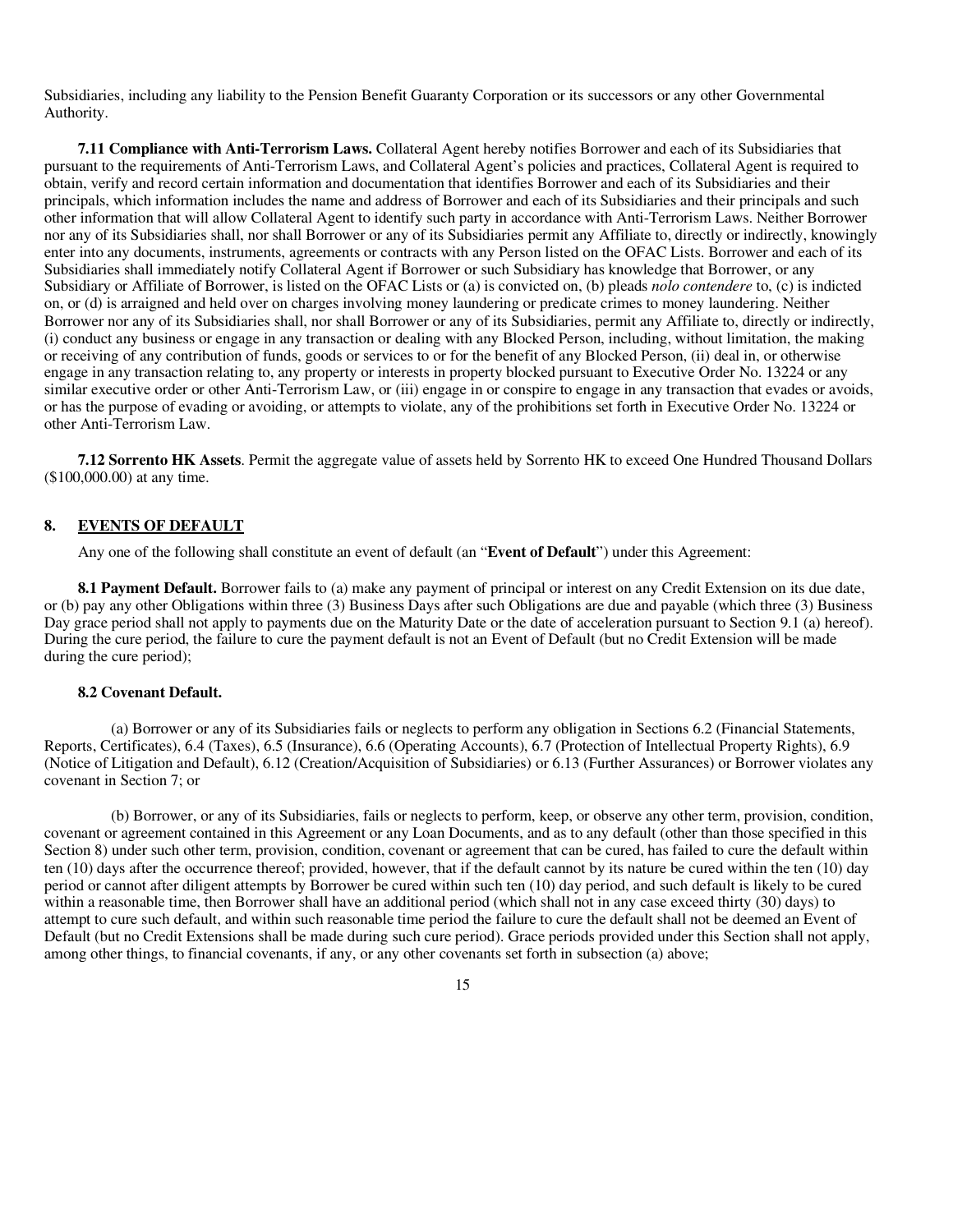## **8.3 Material Adverse Change.** A Material Adverse Change occurs;

#### **8.4 Attachment; Levy; Restraint on Business.**

(a) (i) The service of process seeking to attach, by trustee or similar process, any funds of Borrower or any of its Subsidiaries or of any entity under control of Borrower or its Subsidiaries on deposit with any Lender or any Lender's Affiliate or any bank or other institution at which Borrower or any of its Subsidiaries maintains a Collateral Account, or (ii) a notice of lien, levy, or assessment is filed against Borrower or any of its Subsidiaries or their respective assets by any government agency, and the same under subclauses (i) and (ii) hereof are not, within ten (10) days after the occurrence thereof, discharged or stayed (whether through the posting of a bond or otherwise); provided, however, no Credit Extensions shall be made during any ten (10) day cure period; and

(b) (i) any material portion of Borrower's or any of its Subsidiaries' assets is attached, seized, levied on, or comes into possession of a trustee or receiver, or (ii) any court order enjoins, restrains, or prevents Borrower or any of its Subsidiaries from conducting any part of its business;

**8.5 Insolvency.** (a) Borrower or any of its Subsidiaries is or becomes Insolvent; (b) Borrower or any of its Subsidiaries begins an Insolvency Proceeding; or (c) an Insolvency Proceeding is begun against Borrower or any of its Subsidiaries and not dismissed or stayed within forty-five (45) days (but no Credit Extensions shall be made while Borrower or any Subsidiary is Insolvent and/or until any Insolvency Proceeding is dismissed);

**8.6 Other Agreements.** There is a default in any agreement to which Borrower or any of its Subsidiaries is a party with a third party or parties resulting in a right by such third party or parties, whether or not exercised, to accelerate the maturity of any Indebtedness in an amount in excess of Two Hundred Fifty Thousand Dollars (\$250,000.00) or that could reasonably be expected to have a Material Adverse Change;

**8.7 Judgments.** One or more judgments, orders, or decrees for the payment of money in an amount, individually or in the aggregate, of at least Two Hundred Fifty Thousand Dollars (\$250,000.00) (not covered by independent third-party insurance as to which liability has been accepted by such insurance carrier) shall be rendered against Borrower or any of its Subsidiaries and shall remain unsatisfied, unvacated, or unstayed for a period of ten (10) days after the entry thereof (provided that no Credit Extensions will be made prior to the satisfaction, vacation, or stay of such judgment, order or decree);

**8.8 Misrepresentations.** Borrower or any of its Subsidiaries or any Person acting for Borrower or any of its Subsidiaries makes any representation, warranty, or other statement now or later in this Agreement, any Loan Document or in any writing delivered to Collateral Agent and/or Lenders or to induce Collateral Agent and/or the Lenders to enter this Agreement or any Loan Document, and such representation, warranty, or other statement is incorrect in any material respect when made;

**8.9 Subordinated Debt.** A default or breach occurs under any agreement between Borrower or any of its Subsidiaries and any creditor of Borrower or any of its Subsidiaries that signed a subordination, intercreditor, or other similar agreement with Collateral Agent or the Lenders, or any creditor that has signed such an agreement with Collateral Agent or the Lenders breaches any terms of such agreement;

**8.10 Guaranty.** (a) Any Guaranty terminates or ceases for any reason to be in full force and effect; (b) any Guarantor does not perform any obligation or covenant under any Guaranty; (c) any circumstance described in Sections 8.3, 8.4, 8.5, 8.7, or 8.8 occurs with respect to any Guarantor, or (d) the death, liquidation, winding up, or termination of existence of any Guarantor; or (e) a Material Adverse Change with respect to any Guarantor;

**8.11 Governmental Approvals.** Any Governmental Approval shall have been revoked, rescinded, suspended, modified in an adverse manner, or not renewed in the ordinary course for a full term *and* such revocation, rescission, suspension, modification or non-renewal has resulted in or could reasonably be expected to result in a Material Adverse Change; or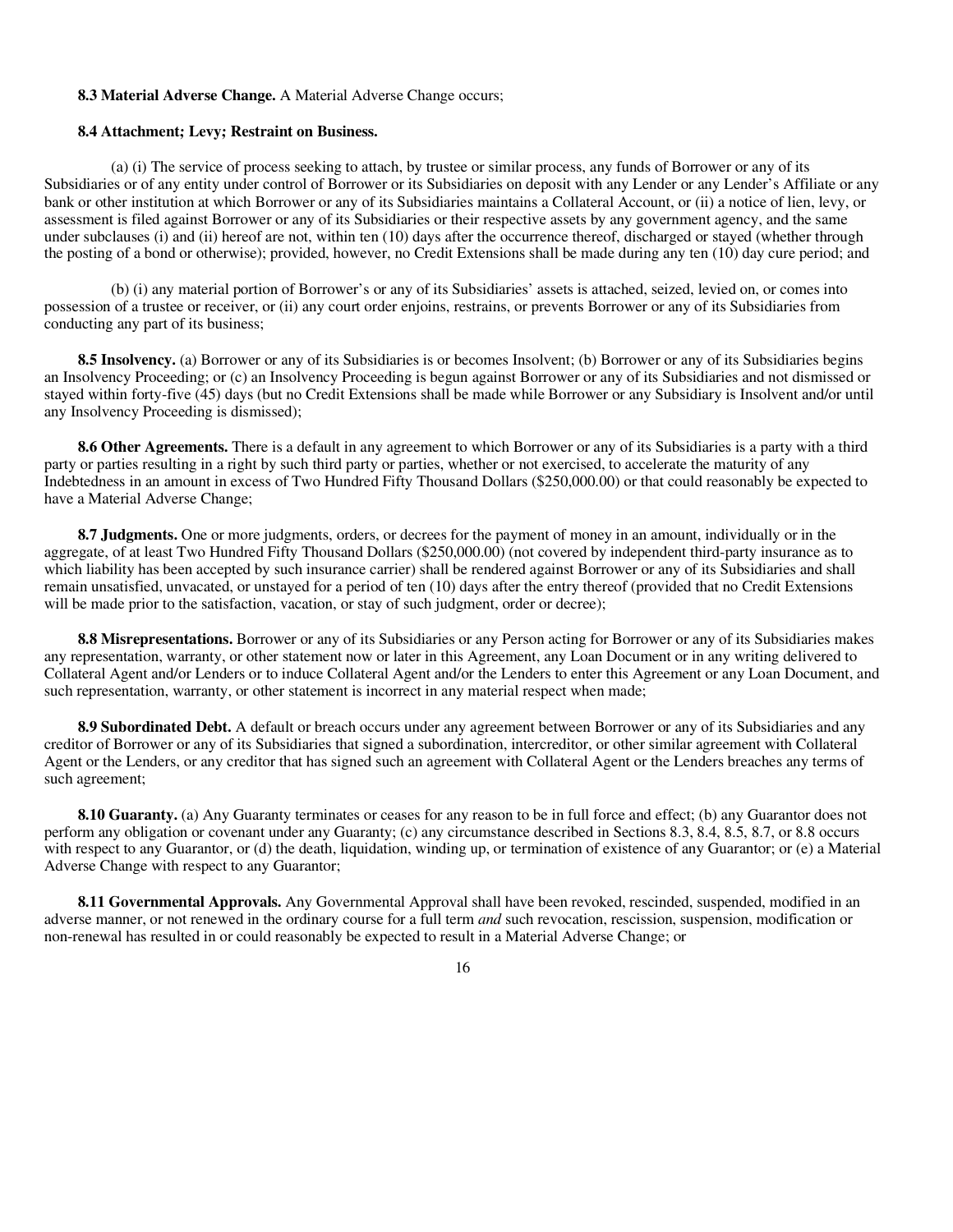**8.12 Lien Priority**. Any Lien created hereunder or by any other Loan Document shall at any time fail to constitute a valid and perfected Lien on any of the Collateral purported to be secured thereby, subject to no prior or equal Lien, other than Permitted Liens which are permitted to have priority in accordance with the terms of this Agreement.

# **9. RIGHTS AND REMEDIES**

#### **9.1 Rights and Remedies**.

(a) Upon the occurrence and during the continuance of an Event of Default, Collateral Agent may, and at the written direction of Required Lenders shall, without notice or demand, do any or all of the following: (i) deliver notice of the Event of Default to Borrower, (ii) by notice to Borrower declare all Obligations immediately due and payable (but if an Event of Default described in Section 8.5 occurs all Obligations shall be immediately due and payable without any action by Collateral Agent or the Lenders) or (iii) by notice to Borrower suspend or terminate the obligations, if any, of the Lenders to advance money or extend credit for Borrower's benefit under this Agreement or under any other agreement between Borrower and Collateral Agent and/or the Lenders (but if an Event of Default described in Section 8.5 occurs all obligations, if any, of the Lenders to advance money or extend credit for Borrower's benefit under this Agreement or under any other agreement between Borrower and Collateral Agent and/or the Lenders shall be immediately terminated without any action by Collateral Agent or the Lenders).

(b) Without limiting the rights of Collateral Agent and the Lenders set forth in Section 9.1(a) above, upon the occurrence and during the continuance of an Event of Default, Collateral Agent shall have the right, without notice or demand, to do any or all of the following:

(i) foreclose upon and/or sell or otherwise liquidate, the Collateral;

(ii) apply to the Obligations any (a) balances and deposits of Borrower that Collateral Agent or any Lender holds or controls, or (b) any amount held or controlled by Collateral Agent or any Lender owing to or for the credit or the account of Borrower; and/or

(iii) commence and prosecute an Insolvency Proceeding or consent to Borrower commencing any Insolvency Proceeding.

(c) Without limiting the rights of Collateral Agent and the Lenders set forth in Sections 9.1(a) and (b) above, upon the occurrence and during the continuance of an Event of Default, Collateral Agent shall have the right, without notice or demand, to do any or all of the following:

(i) settle or adjust disputes and claims directly with Account Debtors for amounts on terms and in any order that Collateral Agent considers advisable, notify any Person owing Borrower money of Collateral Agent's security interest in such funds, and verify the amount of such account;

(ii) make any payments and do any acts it considers necessary or reasonable to protect the Collateral and/or its security interest in the Collateral. Borrower shall assemble the Collateral if Collateral Agent requests and make it available in a location as Collateral Agent reasonably designates. Collateral Agent may enter premises where the Collateral is located, take and maintain possession of any part of the Collateral, and pay, purchase, contest, or compromise any Lien which appears to be prior or superior to its security interest and pay all expenses incurred. Borrower grants Collateral Agent a license to enter and occupy any of its premises, without charge, to exercise any of Collateral Agent's rights or remedies;

(iii) ship, reclaim, recover, store, finish, maintain, repair, prepare for sale, and/or advertise for sale, the Collateral. Collateral Agent is hereby granted a non-exclusive, royalty-free license or other right to use, without charge, Borrower's and each of its Subsidiaries' labels, patents, copyrights, mask works, rights of use of any name, trade secrets, trade names, trademarks, service marks, and advertising matter, or any similar property as it pertains to the Collateral, in completing production of, advertising for sale, and selling any Collateral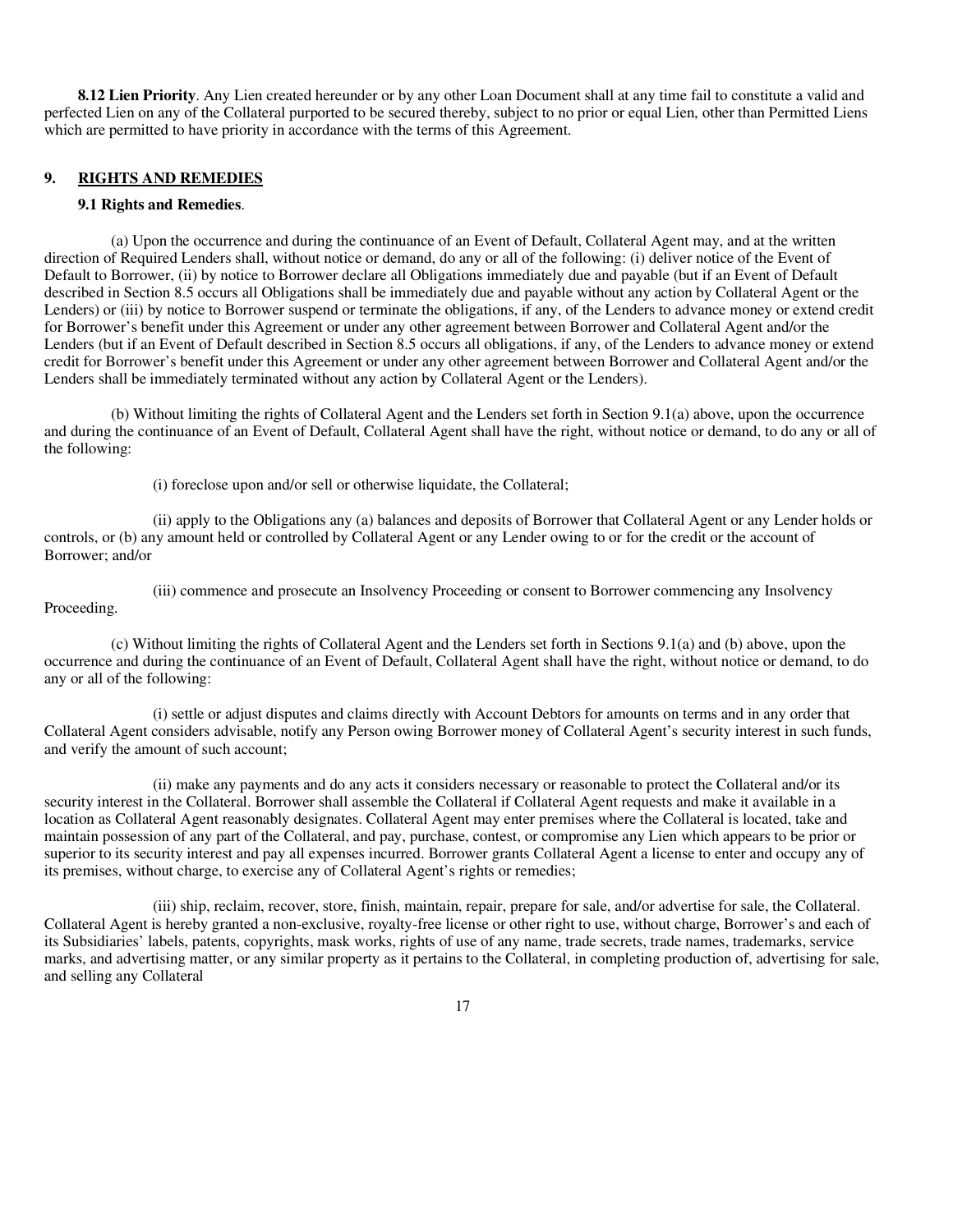and, in connection with Collateral Agent's exercise of its rights under this Section 9.1, Borrower's and each of its Subsidiaries' rights under all licenses and all franchise agreements inure to Collateral Agent, for the benefit of the Lenders;

(iv) place a "hold" on any account maintained with Collateral Agent or the Lenders and/or deliver a notice of exclusive control, any entitlement order, or other directions or instructions pursuant to any Control Agreement or similar agreements providing control of any Collateral;

(v) demand and receive possession of Borrower's Books;

(vi) appoint a receiver to seize, manage and realize any of the Collateral, and such receiver shall have any right and authority as any competent court will grant or authorize in accordance with any applicable law, including any power or authority to manage the business of Borrower or any of its Subsidiaries; and

(vii) subject to clauses 9.1(a) and (b), exercise all rights and remedies available to Collateral Agent and each Lender under the Loan Documents or at law or equity, including all remedies provided under the Code (including disposal of the Collateral pursuant to the terms thereof);

(viii) for any Letters of Credit, demand that Borrower (i) deposit cash with Bank in an amount equal to (x) if such Letters of Credit are denominated in Dollars, then one hundred five percent (105%); and (y) if such Letters of Credit are denominated in a Foreign Currency, then one hundred ten percent (110%), of the Dollar Equivalent of the aggregate face amount of all Letters of Credit remaining undrawn (plus all interest, fees, and costs due or to become due in connection therewith (as estimated by Bank in its good faith business judgment)), to secure all of the Obligations relating to such Letters of Credit, as collateral security for the repayment of any future drawings under such Letters of Credit, and Borrower shall forthwith deposit and pay such amounts, and (ii) pay in advance all letter of credit fees scheduled to be paid or payable over the remaining term of any Letters of Credit; and

#### (ix) terminate any FX Contracts.

Notwithstanding any provision of this Section 9.1 to the contrary, upon the occurrence of any Event of Default, Collateral Agent shall have the right to exercise any and all remedies referenced in this Section 9.1 without the written consent of Required Lenders following the occurrence of an Exigent Circumstance. As used in the immediately preceding sentence, "**Exigent Circumstance**" means any event or circumstance that, in the reasonable judgment of Collateral Agent, imminently threatens the ability of Collateral Agent to realize upon all or any material portion of the Collateral, such as, without limitation, fraudulent removal, concealment, or abscondment thereof, destruction or material waste thereof, or failure of Borrower or any of its Subsidiaries after reasonable demand to maintain or reinstate adequate casualty insurance coverage, or which, in the judgment of Collateral Agent, could reasonably be expected to result in a material diminution in value of the Collateral.

**9.2 Power of Attorney.** Borrower hereby irrevocably appoints Collateral Agent as its lawful attorney-in-fact, exercisable upon the occurrence and during the continuance of an Event of Default, to: (a) endorse Borrower's or any of its Subsidiaries' name on any checks or other forms of payment or security; (b) sign Borrower's or any of its Subsidiaries' name on any invoice or bill of lading for any Account or drafts against Account Debtors; (c) settle and adjust disputes and claims about the Accounts directly with Account Debtors, for amounts and on terms Collateral Agent determines reasonable; (d) make, settle, and adjust all claims under Borrower's insurance policies; (e) pay, contest or settle any Lien, charge, encumbrance, security interest, and adverse claim in or to the Collateral, or any judgment based thereon, or otherwise take any action to terminate or discharge the same; and (f) transfer the Collateral into the name of Collateral Agent or a third party as the Code or any applicable law permits. Borrower hereby appoints Collateral Agent as its lawful attorney-in-fact to sign Borrower's or any of its Subsidiaries' name on any documents necessary to perfect or continue the perfection of Collateral Agent's security interest in the Collateral regardless of whether an Event of Default has occurred until all Obligations (other than inchoate indemnity obligations) have been satisfied in full and Collateral Agent and the Lenders are under no further obligation to make Credit Extensions hereunder. Collateral Agent's foregoing appointment as Borrower's or any of its Subsidiaries' attorney in fact, and all of Collateral Agent's rights and powers, coupled with an interest, are irrevocable until all Obligations (other than inchoate indemnity obligations)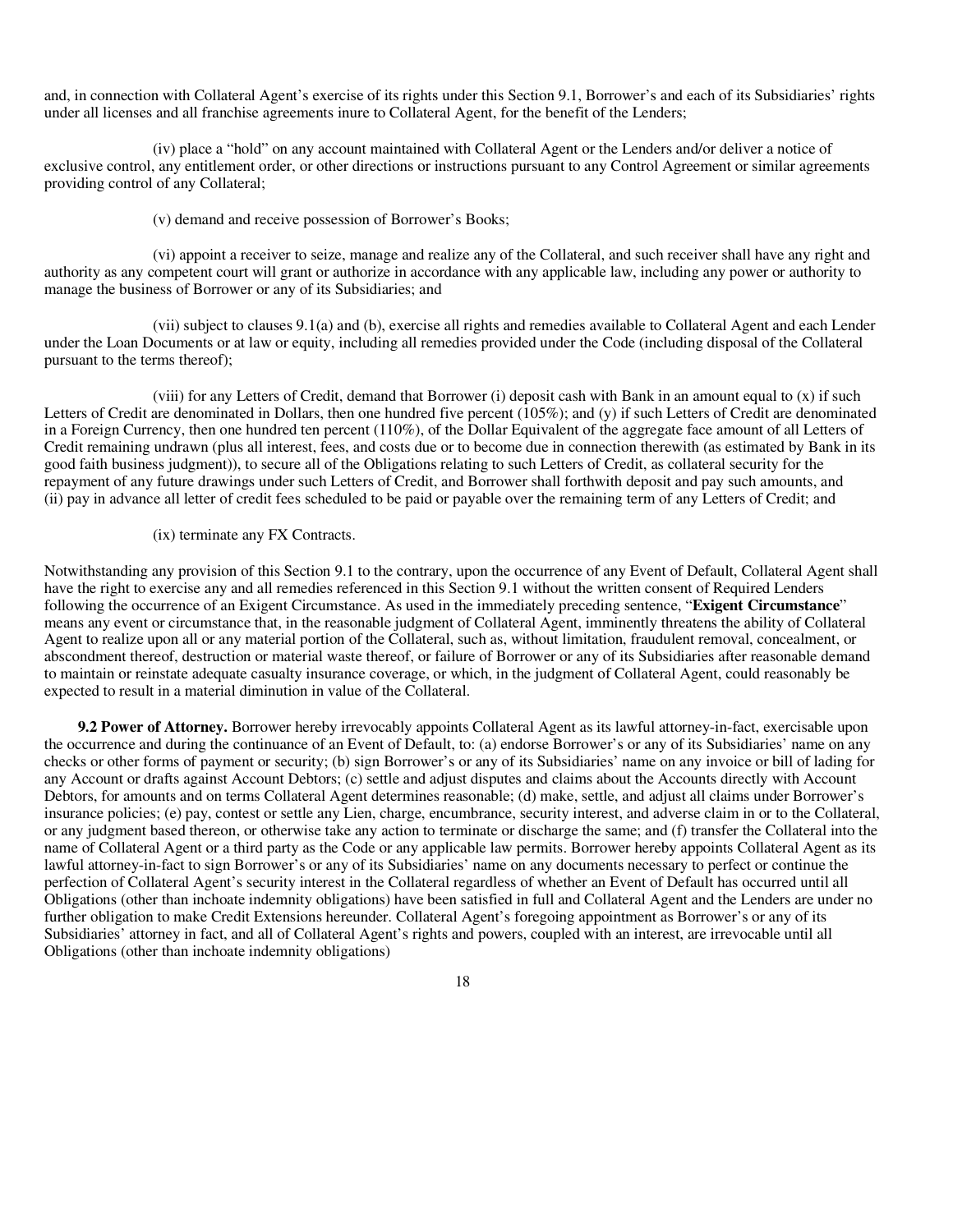have been fully repaid and performed and Collateral Agent's and the Lenders' obligation to provide Credit Extensions terminates.

**9.3 Protective Payments.** If Borrower or any of its Subsidiaries fail to obtain the insurance called for by Section 6.5 or fails to pay any premium thereon or fails to pay any other amount which Borrower or any of its Subsidiaries is obligated to pay under this Agreement or any other Loan Document, Collateral Agent may obtain such insurance or make such payment, and all amounts so paid by Collateral Agent are Lenders' Expenses and immediately due and payable, bearing interest at the Default Rate, and secured by the Collateral. Collateral Agent will make reasonable efforts to provide Borrower with notice of Collateral Agent obtaining such insurance or making such payment at the time it is obtained or paid or within a reasonable time thereafter. No such payments by Collateral Agent are deemed an agreement to make similar payments in the future or Collateral Agent's waiver of any Event of Default.

**9.4 Application of Payments and Proceeds.** Notwithstanding anything to the contrary contained in this Agreement, upon the occurrence and during the continuance of an Event of Default, (a) Borrower irrevocably waives the right to direct the application of any and all payments at any time or times thereafter received by Collateral Agent from or on behalf of Borrower or any of its Subsidiaries of all or any part of the Obligations, and, as between Borrower on the one hand and Collateral Agent and Lenders on the other, Collateral Agent shall have the continuing and exclusive right to apply and to reapply any and all payments received against the Obligations in such manner as Collateral Agent may deem advisable notwithstanding any previous application by Collateral Agent, and (b) the proceeds of any sale of, or other realization upon all or any part of the Collateral shall be applied: first, to the Lenders' Expenses; second, to accrued and unpaid interest on the Obligations (including any interest which, but for the provisions of the United States Bankruptcy Code, would have accrued on such amounts); third, to the principal amount of the Obligations outstanding; and fourth, to any other indebtedness or obligations of Borrower owing to Collateral Agent or any Lender under the Loan Documents. Any balance remaining shall be delivered to Borrower or to whoever may be lawfully entitled to receive such balance or as a court of competent jurisdiction may direct. In carrying out the foregoing, (x) amounts received shall be applied in the numerical order provided until exhausted prior to the application to the next succeeding category, and (y) each of the Persons entitled to receive a payment in any particular category shall receive an amount equal to its pro rata share of amounts available to be applied pursuant thereto for such category. Any reference in this Agreement to an allocation between or sharing by the Lenders of any right, interest or obligation "ratably," "proportionally" or in similar terms shall refer to Pro Rata Share unless expressly provided otherwise. Collateral Agent, or if applicable, each Lender, shall promptly remit to the other Lenders such sums as may be necessary to ensure the ratable repayment of each Lender's portion of any Term Loan and the ratable distribution of interest, fees and reimbursements paid or made by Borrower. Notwithstanding the foregoing, a Lender receiving a scheduled payment shall not be responsible for determining whether the other Lenders also received their scheduled payment on such date; provided, however, if it is later determined that a Lender received more than its ratable share of scheduled payments made on any date or dates, then such Lender shall remit to Collateral Agent or other Lenders such sums as may be necessary to ensure the ratable payment of such scheduled payments, as instructed by Collateral Agent. If any payment or distribution of any kind or character, whether in cash, properties or securities, shall be received by a Lender in excess of its ratable share, then the portion of such payment or distribution in excess of such Lender's ratable share shall be received by such Lender in trust for and shall be promptly paid over to the other Lender for application to the payments of amounts due on the other Lenders' claims. To the extent any payment for the account of Borrower is required to be returned as a voidable transfer or otherwise, the Lenders shall contribute to one another as is necessary to ensure that such return of payment is on a pro rata basis. If any Lender shall obtain possession of any Collateral, it shall hold such Collateral for itself and as agent and bailee for Collateral Agent and other Lenders for purposes of perfecting Collateral Agent's security interest therein.

**9.5 Liability for Collateral.** So long as Collateral Agent and the Lenders comply with reasonable banking practices regarding the safekeeping of the Collateral in the possession or under the control of Collateral Agent and the Lenders, Collateral Agent and the Lenders shall not be liable or responsible for: (a) the safekeeping of the Collateral; (b) any loss or damage to the Collateral; (c) any diminution in the value of the Collateral; or (d) any act or default of any carrier, warehouseman, bailee, or other Person. Borrower bears all risk of loss, damage or destruction of the Collateral.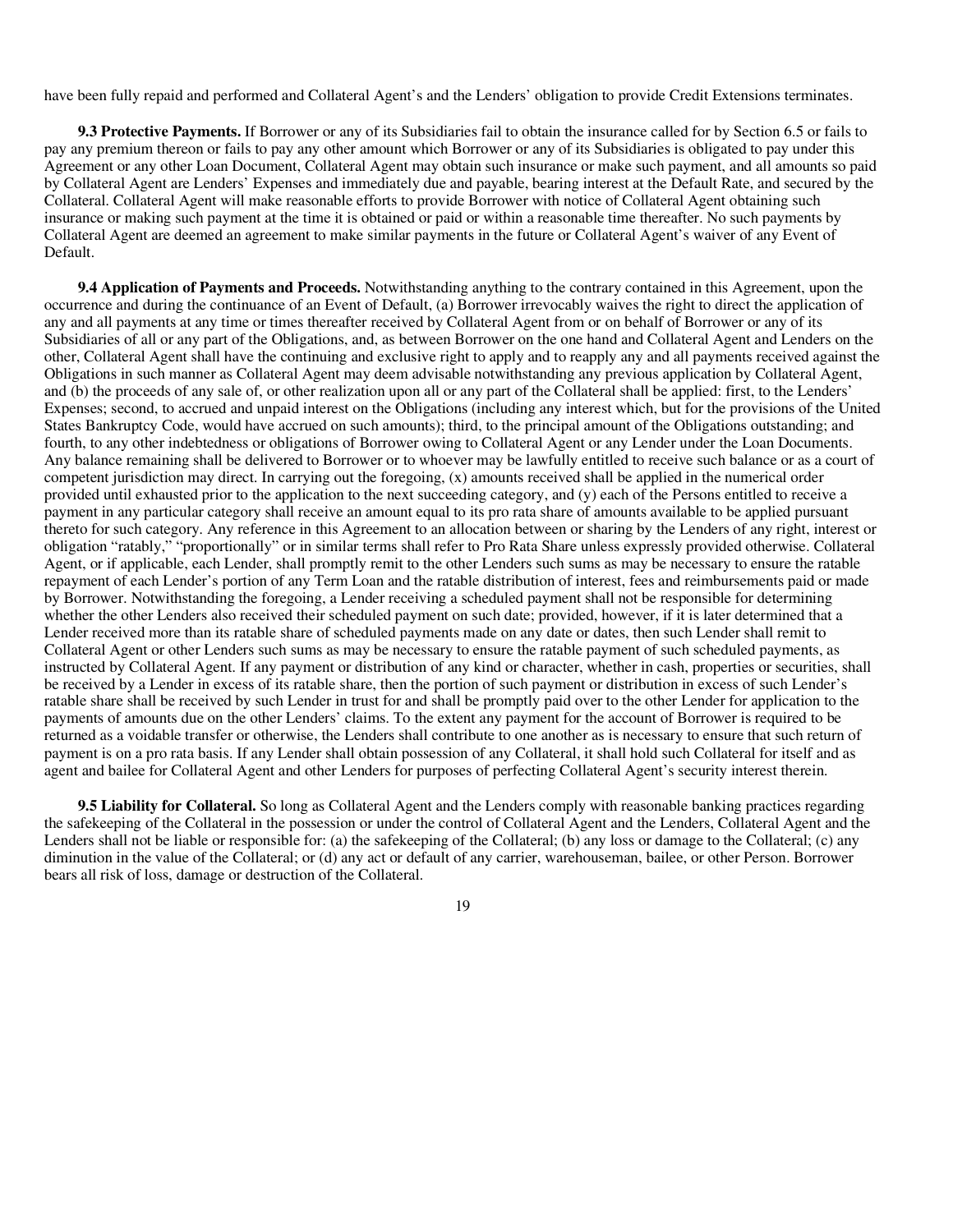**9.6 No Waiver; Remedies Cumulative.** Failure by Collateral Agent or any Lender, at any time or times, to require strict performance by Borrower of any provision of this Agreement or any other Loan Document shall not waive, affect, or diminish any right of Collateral Agent or any Lender thereafter to demand strict performance and compliance herewith or therewith. No waiver hereunder shall be effective unless signed by Collateral Agent and the Required Lenders and then is only effective for the specific instance and purpose for which it is given. The rights and remedies of Collateral Agent and the Lenders under this Agreement and the other Loan Documents are cumulative. Collateral Agent and the Lenders have all rights and remedies provided under the Code, any applicable law, by law, or in equity. The exercise by Collateral Agent or any Lender of one right or remedy is not an election, and Collateral Agent's or any Lender's waiver of any Event of Default is not a continuing waiver. Collateral Agent's or any Lender's delay in exercising any remedy is not a waiver, election, or acquiescence.

**9.7 Demand Waiver.** Borrower waives, to the fullest extent permitted by law, demand, notice of default or dishonor, notice of payment and nonpayment, notice of any default, nonpayment at maturity, release, compromise, settlement, extension, or renewal of accounts, documents, instruments, chattel paper, and guarantees held by Collateral Agent or any Lender on which Borrower or any Subsidiary is liable.

## **10. NOTICES**

All notices, consents, requests, approvals, demands, or other communication (collectively, "**Communication**") by any party to this Agreement or any other Loan Document must be in writing and shall be deemed to have been validly served, given, or delivered: (a) upon the earlier of actual receipt and three (3) Business Days after deposit in the U.S. mail, first class, registered or certified mail return receipt requested, with proper postage prepaid; (b) upon transmission, when sent by electronic mail (if an email address is specified herein) or facsimile transmission; (c) one (1) Business Day after deposit with a reputable overnight courier with all charges prepaid; or (d) when delivered, if hand-delivered by messenger, all of which shall be addressed to the party to be notified and sent to the address, facsimile number, or email address indicated below. Any of Collateral Agent, Lender or Borrower may change its mailing address or facsimile number by giving the other party written notice thereof in accordance with the terms of this Section 10.

| SORRENTO THERAPEUTICS, INC.<br>6042 Cornerstone Court, Suite B<br>San Diego, CA 92121<br>Attn: Chief Financial Officer<br>Fax: (858) 210-3759<br>Email: rvincent@sorrentotherapeutics.com    |
|----------------------------------------------------------------------------------------------------------------------------------------------------------------------------------------------|
| Cooley LLP<br>3175 Hanover Street<br>Palo Alto, CA 94304-1130<br>Attn: Glen Sato<br>Fax: (650) 849-7400<br>Email: gsato@cooley.com                                                           |
| <b>OXFORD FINANCE LLC</b><br>133 North Fairfax Street<br>Alexandria, Virginia 22314<br><b>Attention: Legal Department</b><br>Fax: (703) 519-5225<br>Email: LegalDepartment@oxfordfinance.com |
| <b>SILICON VALLEY BANK</b><br>4370 La Jolla Village Drive, Suite 1050<br>San Diego CA 92122<br>Attn: Mike White<br>Fax: (858) 622-1424<br>Email: mwhite@svb.com                              |
|                                                                                                                                                                                              |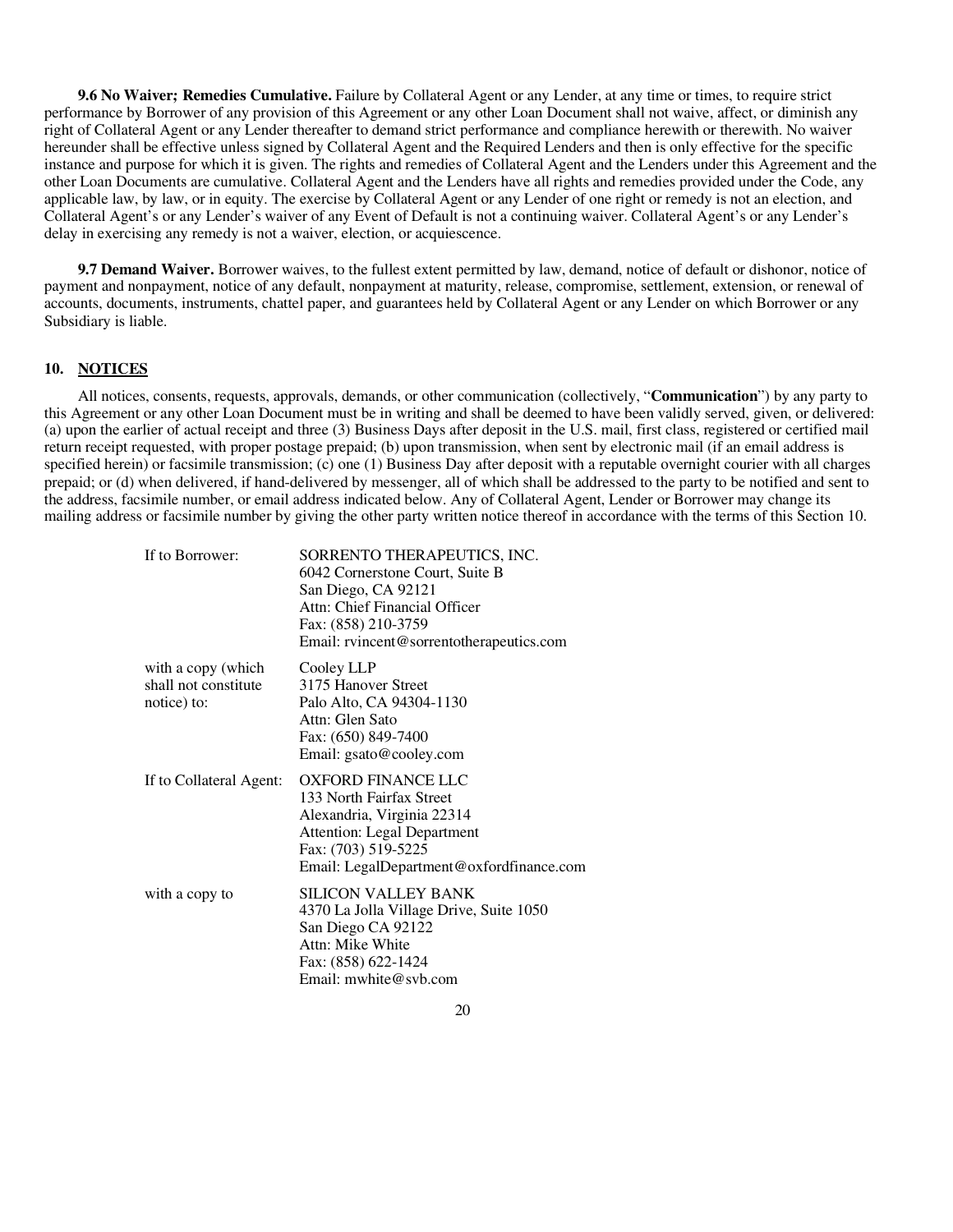with a copy (which shall not constitute notice) to: DLA Piper LLP (US) 4365 Executive Drive, Suite 1100 San Diego, California 92121-2133 Attn: Troy Zander Fax: (858) 638-5086 Email: troy.zander@dlapiper.com

### **11. CHOICE OF LAW, VENUE AND JURY TRIAL WAIVER, AND JUDICIAL REFERENCE**

California law governs the Loan Documents without regard to principles of conflicts of law. Borrower, Collateral Agent and each Lender each submit to the exclusive jurisdiction of the State and Federal courts in Santa Clara County, California; provided, however, that nothing in this Agreement shall be deemed to operate to preclude Collateral Agent or any Lender from bringing suit or taking other legal action in any other jurisdiction to realize on the Collateral or any other security for the Obligations, or to enforce a judgment or other court order in favor of Collateral Agent or any Lender. Borrower expressly submits and consents in advance to such jurisdiction in any action or suit commenced in any such court, and Borrower hereby waives any objection that it may have based upon lack of personal jurisdiction, improper venue, or forum non conveniens and hereby consents to the granting of such legal or equitable relief as is deemed appropriate by such court. Borrower hereby waives personal service of the summons, complaints, and other process issued in such action or suit and agrees that service of such summons, complaints, and other process may be made by registered or certified mail addressed to Borrower at the address set forth in, or subsequently provided by Borrower in accordance with, Section 10 of this Agreement and that service so made shall be deemed completed upon the earlier to occur of Borrower's actual receipt thereof or three (3) days after deposit in the U.S. mails, proper postage prepaid.

## **TO THE FULLEST EXTENT PERMITTED BY APPLICABLE LAW, BORROWER, COLLATERAL AGENT AND EACH LENDER EACH WAIVE THEIR RIGHT TO A JURY TRIAL OF ANY CLAIM OR CAUSE OF ACTION ARISING OUT OF OR BASED UPON THIS AGREEMENT, THE LOAN DOCUMENTS OR ANY CONTEMPLATED TRANSACTION, INCLUDING CONTRACT, TORT, BREACH OF DUTY AND ALL OTHER CLAIMS. THIS WAIVER IS A MATERIAL INDUCEMENT FOR EACH PARTY TO ENTER INTO THIS AGREEMENT. EACH PARTY HAS REVIEWED THIS WAIVER WITH ITS COUNSEL.**

WITHOUT INTENDING IN ANY WAY TO LIMIT THE PARTIES' AGREEMENT TO WAIVE THEIR RESPECTIVE RIGHT TO A TRIAL BY JURY, if the above waiver of the right to a trial by jury is not enforceable, the parties hereto agree that any and all disputes or controversies of any nature between them arising at any time shall be decided by a reference to a private judge, mutually selected by the parties (or, if they cannot agree, by the Presiding Judge of the Santa Clara County, California Superior Court) appointed in accordance with California Code of Civil Procedure Section 638 (or pursuant to comparable provisions of federal law if the dispute falls within the exclusive jurisdiction of the federal courts), sitting without a jury, in Santa Clara County, California; and the parties hereby submit to the jurisdiction of such court. The reference proceedings shall be conducted pursuant to and in accordance with the provisions of California Code of Civil Procedure §§ 638 through 645.1, inclusive. The private judge shall have the power, among others, to grant provisional relief, including without limitation, entering temporary restraining orders, issuing preliminary and permanent injunctions and appointing receivers. All such proceedings shall be closed to the public and confidential and all records relating thereto shall be permanently sealed. If during the course of any dispute, a party desires to seek provisional relief, but a judge has not been appointed at that point pursuant to the judicial reference procedures, then such party may apply to the Santa Clara County, California Superior Court for such relief. The proceeding before the private judge shall be conducted in the same manner as it would be before a court under the rules of evidence applicable to judicial proceedings. The parties shall be entitled to discovery which shall be conducted in the same manner as it would be before a court under the rules of discovery applicable to judicial proceedings. The private judge shall oversee discovery and may enforce all discovery rules and orders applicable to judicial proceedings in the same manner as a trial court judge. The parties agree that the selected or appointed private judge shall have the power to decide all issues in the action or proceeding, whether of fact or of law, and shall report a statement of decision thereon pursuant to California Code of Civil Procedure § 644(a). Nothing in this paragraph shall limit the right of any party at any time to exercise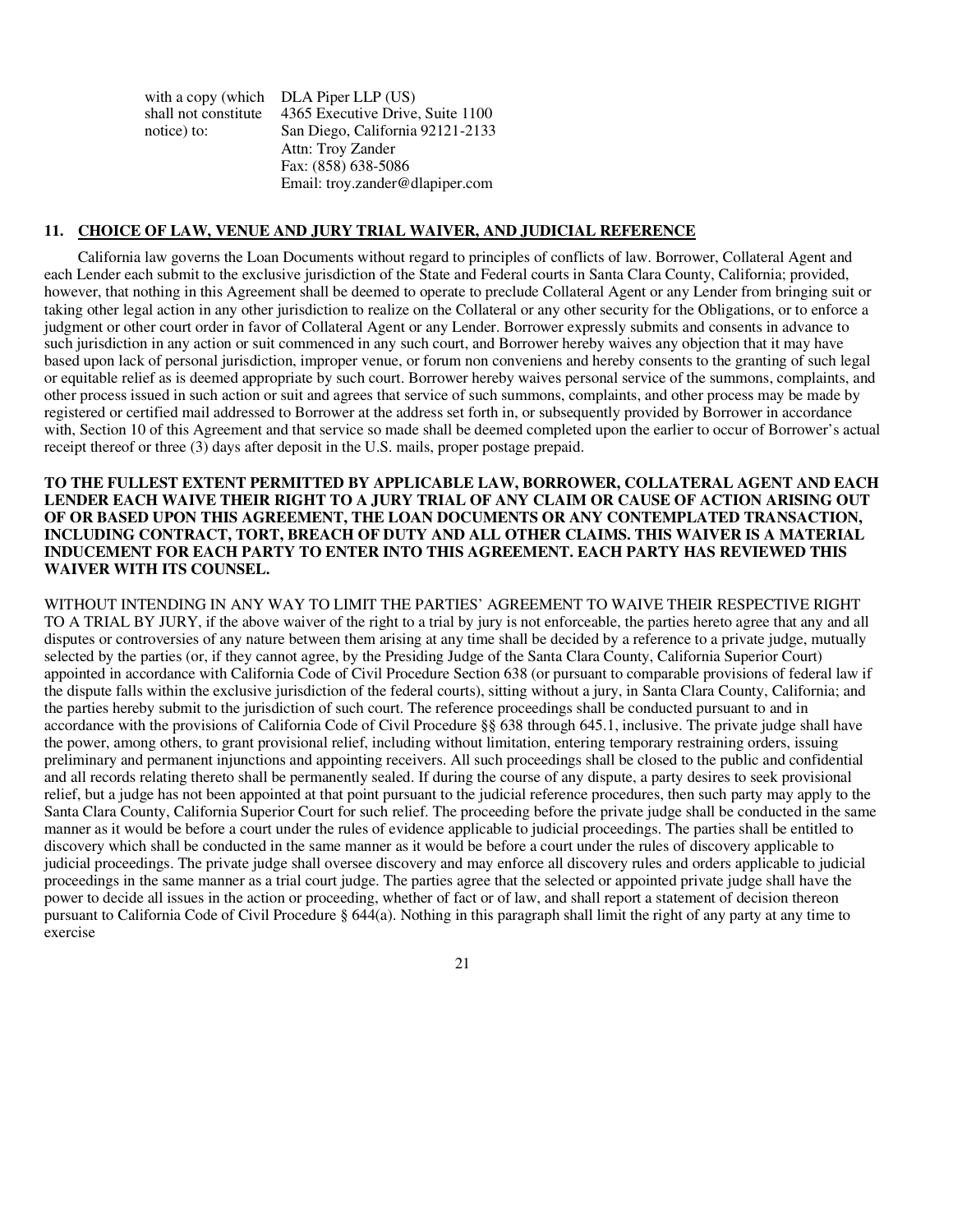self-help remedies, foreclose against collateral, or obtain provisional remedies. The private judge shall also determine all issues relating to the applicability, interpretation, and enforceability of this paragraph.

### **11. GENERAL PROVISIONS**

**11.1 Successors and Assigns.** This Agreement binds and is for the benefit of the successors and permitted assigns of each party. Borrower may not transfer, pledge or assign this Agreement or any rights or obligations under it without Collateral Agent's and each Lender's prior written consent (which may be granted or withheld in Collateral Agent's and each Lender's discretion, subject to Section 11.6). The Lenders have the right, without the consent of or notice to Borrower, to sell, transfer, assign, pledge, negotiate, or grant participation in **(any** such sale, transfer, assignment, negotiation**,** or grant of a participation, a **"Lender Transfer")** all or any part of, or any interest in, the Lenders' obligations, rights, and benefits under this Agreement and the other Loan Documents; *provided*, *however*, that any such Lender Transfer (other than a transfer, pledge, sale or assignment to an Eligible Assignee) of its obligations, rights, and benefits under this Agreement and the other Loan Documents shall require the prior written consent of the Required Lenders (such approved assignee, an "**Approved Lender**")**.** Borrower and Collateral Agent shall be entitled to continue to deal solely and directly with such Lender in connection with the interests so assigned until Collateral Agent shall have received and accepted an effective assignment agreement in form satisfactory to Collateral Agent executed, delivered and fully completed by the applicable parties thereto, and shall have received such other information regarding such Eligible Assignee or Approved Lender as Collateral Agent reasonably shall require. Notwithstanding anything to the contrary contained herein, so long as no Event of Default has occurred and is continuing, no Lender Transfer (other than a Lender Transfer (i) in respect of the Warrants or (ii) in connection with (x) assignments by a Lender due to a forced divestiture at the request of any regulatory agency; or (y) upon the occurrence of a default, event of default or similar occurrence with respect to a Lender's own financing or securitization transactions) shall be permitted, without Borrower's consent, to any Person which is an Affiliate or Subsidiary of Borrower, a direct competitor of Borrower or a vulture hedge fund, each as determined by Collateral Agent.

**11.2 Indemnification.** Borrower agrees to indemnify, defend and hold Collateral Agent and the Lenders and their respective directors, officers, employees, agents, attorneys, or any other Person affiliated with or representing Collateral Agent or the Lenders (each, an "**Indemnified Person**") harmless against: (a) all obligations, demands, claims, and liabilities (collectively, "**Claims**") asserted by any other party in connection with; related to; following; or arising from, out of or under, the transactions contemplated by the Loan Documents; and (b) all losses or Lenders' Expenses incurred, or paid by Indemnified Person in connection with; related to; following; or arising from, out of or under, the transactions contemplated by the Loan Documents between Collateral Agent, and/or the Lenders and Borrower (including reasonable attorneys' fees and expenses), except for Claims and/or losses directly caused by such Indemnified Person's gross negligence or willful misconduct. Borrower hereby further indemnifies, defends and holds each Indemnified Person harmless from and against any and all liabilities, obligations, losses, damages, penalties, actions, judgments, suits, claims, costs, expenses and disbursements of any kind or nature whatsoever (including the fees and disbursements of counsel for such Indemnified Person) in connection with any investigative, response, remedial, administrative or judicial matter or proceeding, whether or not such Indemnified Person shall be designated a party thereto and including any such proceeding initiated by or on behalf of Borrower, and the reasonable expenses of investigation by engineers, environmental consultants and similar technical personnel and any commission, fee or compensation claimed by any broker (other than any broker retained by Collateral Agent or Lenders) asserting any right to payment for the transactions contemplated hereby which may be imposed on, incurred by or asserted against such Indemnified Person as a result of or in connection with the transactions contemplated hereby and the use or intended use of the proceeds of the loan proceeds except for liabilities, obligations, losses, damages, penalties, actions, judgments, suits, claims, costs, expenses and disbursements directly caused by such Indemnified Person's gross negligence or willful misconduct.

**11.3 Time of Essence.** Time is of the essence for the performance of all Obligations in this Agreement.

**11.4 Severability of Provisions.** Each provision of this Agreement is severable from every other provision in determining the enforceability of any provision.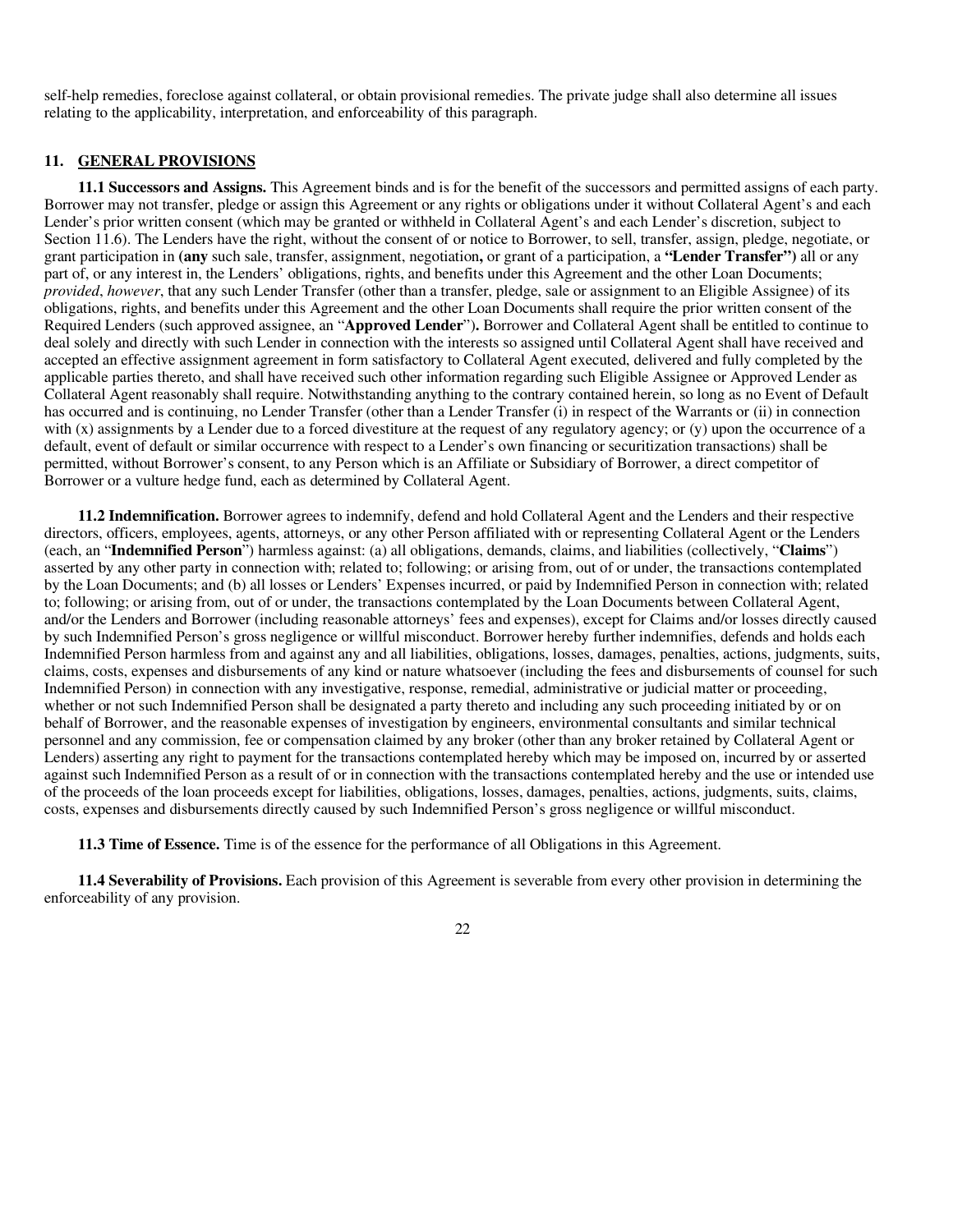**11.5 Correction of Loan Documents.** Collateral Agent and the Lenders may correct patent errors and fill in any blanks in this Agreement and the other Loan Documents consistent with the agreement of the parties, so long as Collateral Agent provides Borrower with written notice of such correction and allows Borrower at least ten (10) days to object to such correction. In the event of such objection, such correction shall not be made except by an amendment signed by both Collateral Agent and Borrower**.** 

**11.6 Amendments in Writing; Integration.** (a) No amendment, modification, termination or waiver of any provision of this Agreement or any other Loan Document, no approval or consent thereunder, or any consent to any departure by Borrower or any of its Subsidiaries therefrom, shall in any event be effective unless the same shall be in writing and signed by Borrower, Collateral Agent and the Required Lenders provided that:

(i) no such amendment, waiver or other modification that would have the effect of increasing or reducing a Lender's Term Loan Commitment or Commitment Percentage shall be effective as to such Lender without such Lender's written consent;

(ii) no such amendment, waiver or modification that would affect the rights and duties of Collateral Agent shall be effective without Collateral Agent's written consent or signature;

(iii) no such amendment, waiver or other modification shall, unless signed by all the Lenders directly affected thereby, (A) reduce the principal of, rate of interest on or any fees with respect to any Term Loan or forgive any principal, interest (other than default interest) or fees (other than late charges) with respect to any Term Loan (B) postpone the date fixed for, or waive, any payment of principal of any Term Loan or of interest on any Term Loan (other than default interest) or any fees provided for hereunder (other than late charges or for any termination of any commitment); (C) change the definition of the term "**Required Lenders**" or the percentage of Lenders which shall be required for the Lenders to take any action hereunder; (D) release all or substantially all of any material portion of the Collateral, authorize Borrower to sell or otherwise dispose of all or substantially all or any material portion of the Collateral or release any Guarantor of all or any portion of the Obligations or its guaranty obligations with respect thereto, except, in each case with respect to this clause (D), as otherwise may be expressly permitted under this Agreement or the other Loan Documents (including in connection with any disposition permitted hereunder); (E) amend, waive or otherwise modify this Section 11.6 or the definitions of the terms used in this Section 11.6 insofar as the definitions affect the substance of this Section 11.6; (F) consent to the assignment, delegation or other transfer by Borrower of any of its rights and obligations under any Loan Document or release Borrower of its payment obligations under any Loan Document, except, in each case with respect to this clause (F), pursuant to a merger or consolidation permitted pursuant to this Agreement; (G) amend any of the provisions of Section 9.4 or amend any of the definitions of Pro Rata Share, Term Loan Commitment, Commitment Percentage or that provide for the Lenders to receive their Pro Rata Shares of any fees, payments, setoffs or proceeds of Collateral hereunder; (H) subordinate the Liens granted in favor of Collateral Agent securing the Obligations; or (I) amend any of the provisions of Section 11.10. It is hereby understood and agreed that all Lenders shall be deemed directly affected by an amendment, waiver or other modification of the type described in the preceding clauses  $(C)$ ,  $(D)$ ,  $(E)$ ,  $(F)$ ,  $(G)$  and  $(H)$  of the preceding sentence;

(iv) the provisions of the foregoing clauses (i), (ii) and (iii) are subject to the provisions of any interlender or agency agreement among the Lenders and Collateral Agent pursuant to which any Lender may agree to give its consent in connection with any amendment, waiver or modification of the Loan Documents only in the event of the unanimous agreement of all Lenders.

(b) Other than as expressly provided for in Section 11.6(a)(i)-(iii), Collateral Agent may, if requested by the Required Lenders, from time to time designate covenants in this Agreement less restrictive by notification to a representative of Borrower.

(c) This Agreement and the Loan Documents represent the entire agreement about this subject matter and supersede prior negotiations or agreements. All prior agreements, understandings, representations, warranties, and negotiations between the parties about the subject matter of this Agreement and the Loan Documents merge into this Agreement and the Loan Documents.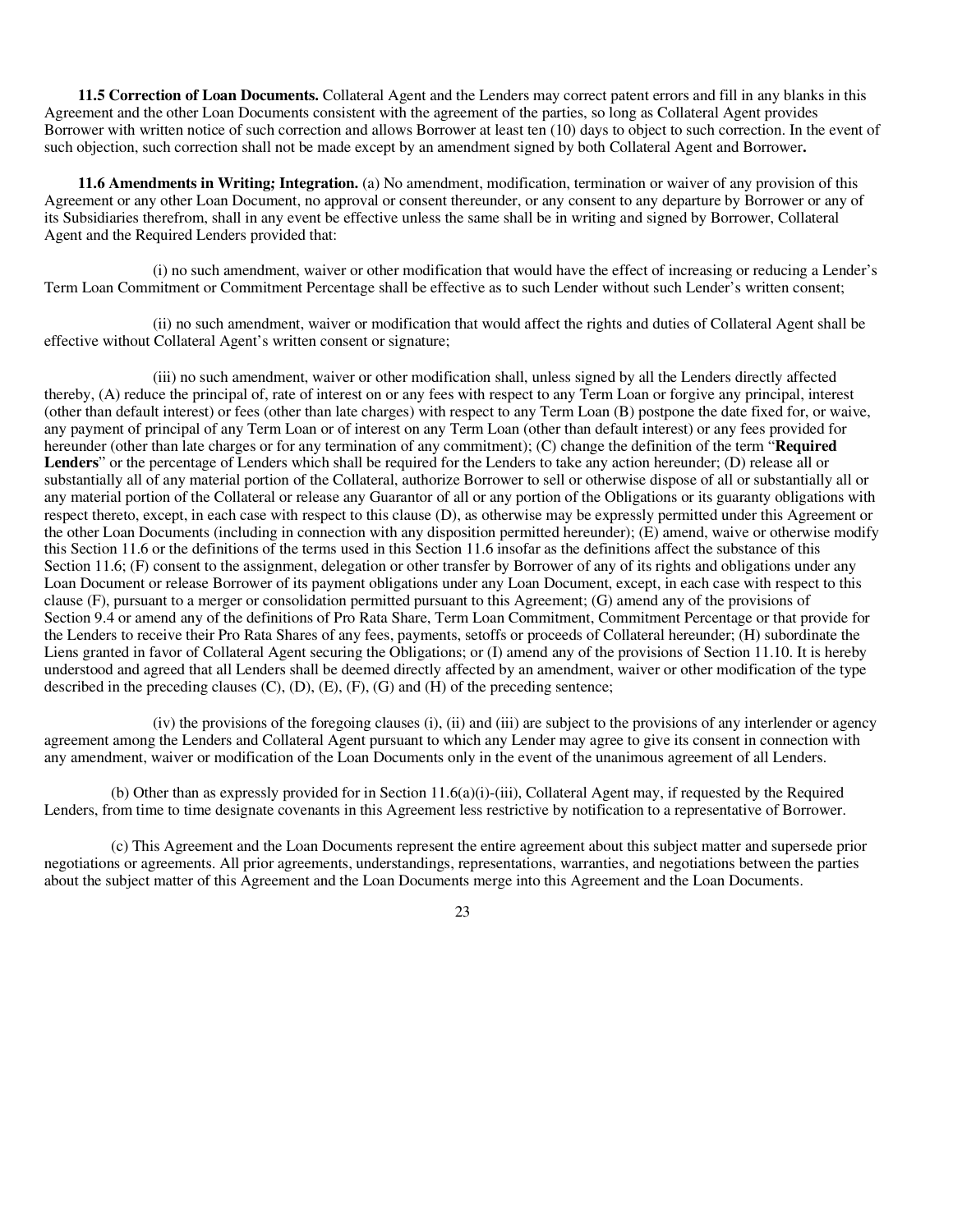**11.7 Counterparts.** This Agreement may be executed in any number of counterparts and by different parties on separate counterparts, each of which, when executed and delivered, is an original, and all taken together, constitute one Agreement.

**11.8 Survival.** All covenants, representations and warranties made in this Agreement continue in full force and effect until this Agreement has terminated pursuant to its terms and all Obligations (other than inchoate indemnity obligations and any other obligations which, by their terms, are to survive the termination of this Agreement) have been satisfied. Without limiting the foregoing, except as otherwise provided in Section 4.1, the grant of security interest by Borrower in Section 4.1 shall survive until the termination of all Bank Services Agreements. The obligation of Borrower in Section 11.2 to indemnify each Lender and Collateral Agent, as well as the confidentiality provisions in Section 11.9 below, shall survive until the statute of limitations with respect to such claim or cause of action shall have run.

**11.9 Confidentiality.** In handling any confidential information of Borrower, the Lenders and Collateral Agent shall exercise the same degree of care that it exercises for their own proprietary information, but disclosure of information may be made: (a) subject to the terms and conditions of this Agreement, to the Lenders' and Collateral Agent's Subsidiaries or Affiliates, or in connection with a Lender's own financing or securitization transactions and upon the occurrence of a default, event of default or similar occurrence with respect to such financing or securitization transaction; (b) to prospective transferees (other than those identified in (a) above) or purchasers of any interest in the Credit Extensions (provided, however, the Lenders and Collateral Agent shall, except upon the occurrence and during the continuance of an Event of Default, obtain such prospective transferee's or purchaser's agreement to the terms of this provision or to similar confidentiality terms); (c) as required by law, regulation, subpoena, or other order; (d) to Lenders' or Collateral Agent's regulators or as otherwise required in connection with an examination or audit; (e) as Collateral Agent reasonably considers appropriate in exercising remedies under the Loan Documents; and (f) to third party service providers of the Lenders and/or Collateral Agent so long as such service providers have executed a confidentiality agreement with the Lenders and Collateral Agent with terms no less restrictive than those contained herein. Confidential information does not include information that either: (i) is in the public domain or in the Lenders' and/or Collateral Agent's possession when disclosed to the Lenders and/or Collateral Agent, or becomes part of the public domain after disclosure to the Lenders and/or Collateral Agent; or (ii) is disclosed to the Lenders and/or Collateral Agent by a third party, if the Lenders and/or Collateral Agent does not know that the third party is prohibited from disclosing the information. Collateral Agent and the Lenders may use confidential information for any purpose, including, without limitation, for the development of client databases, reporting purposes, and market analysis, in each case so long as Collateral Agent does not disclose Borrower's identity or the identity of any person associated with Borrower unless otherwise expressly permitted by this Agreement. The provisions of the immediately preceding sentence shall survive the termination of this Agreement. The agreements provided under this Section 11.9 supersede all prior agreements, understanding, representations, warranties, and negotiations between the parties about the subject matter of this Section 11.9.

**11.10 Right of Set Off.** Borrower hereby grants to Collateral Agent and to each Lender, a lien, security interest and right of set off as security for all Obligations to Collateral Agent and each Lender hereunder, whether now existing or hereafter arising upon and against all deposits, credits, collateral and property, now or hereafter in the possession, custody, safekeeping or control of Collateral Agent or the Lenders or any entity under the control of Collateral Agent or the Lenders (including a Collateral Agent affiliate) or in transit to any of them. At any time after the occurrence and during the continuance of an Event of Default, without demand or notice, Collateral Agent or the Lenders may set off the same or any part thereof and apply the same to any liability or obligation of Borrower even though unmatured and regardless of the adequacy of any other collateral securing the Obligations. ANY AND ALL RIGHTS TO REQUIRE COLLATERAL AGENT TO EXERCISE ITS RIGHTS OR REMEDIES WITH RESPECT TO ANY OTHER COLLATERAL WHICH SECURES THE OBLIGATIONS, PRIOR TO EXERCISING ITS RIGHT OF SETOFF WITH RESPECT TO SUCH DEPOSITS, CREDITS OR OTHER PROPERTY OF BORROWER ARE HEREBY KNOWINGLY, VOLUNTARILY AND IRREVOCABLY WAIVED.

**11.11 Silicon Valley Bank as Agent**. Collateral Agent hereby appoints Silicon Valley Bank ("**SVB**") as its agent (and SVB hereby accepts such appointment) for the purpose of perfecting Collateral Agent's Liens in assets which, in accordance with Article 8 or Article 9, as applicable, of the Code can be perfected by possession or control, including without limitation, all deposit accounts maintained at SVB.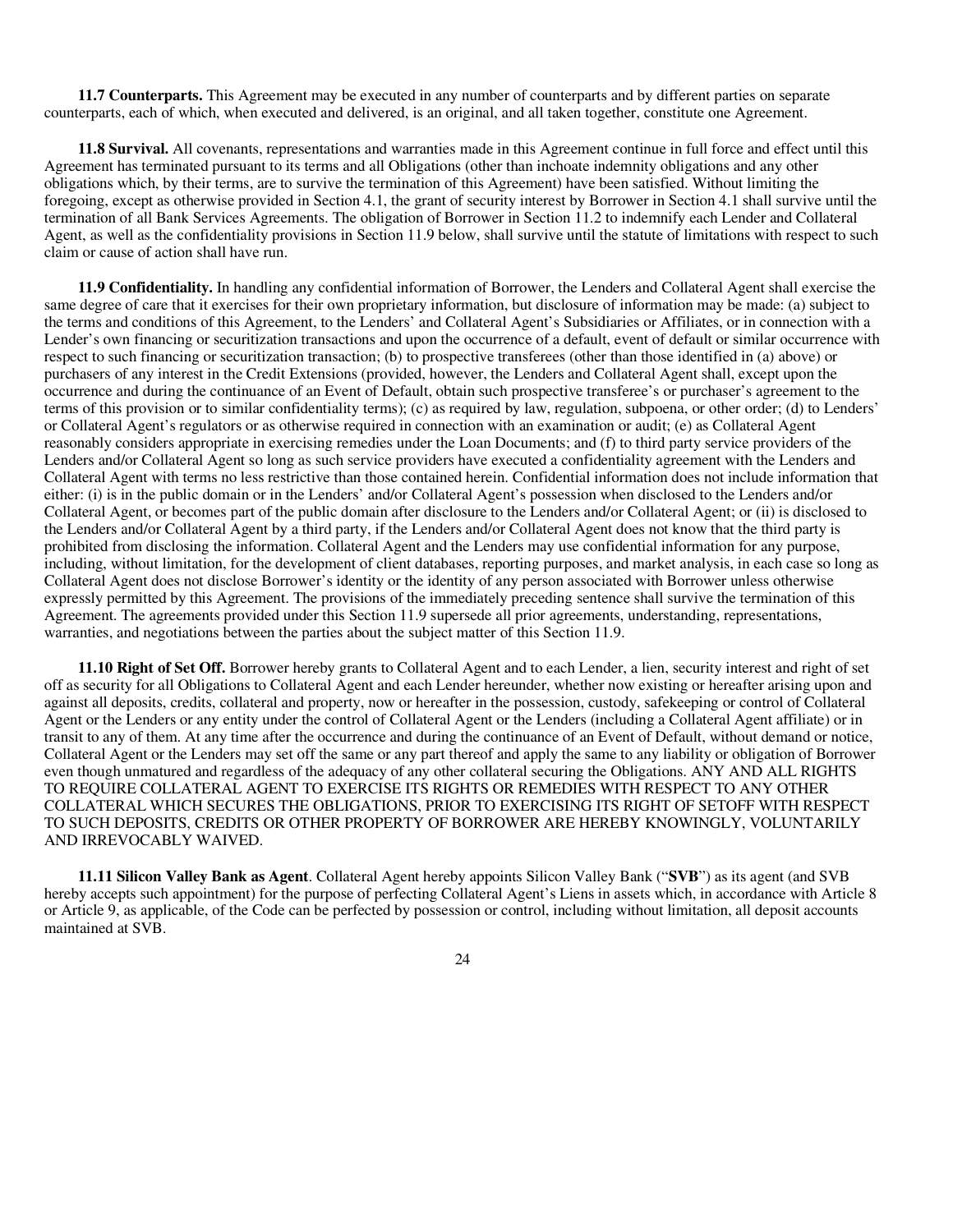**11.12 Cooperation of Borrower.** If necessary, Borrower agrees to (i) execute any documents (including new Secured Promissory Notes) reasonably required to effectuate and acknowledge each assignment of a Term Loan Commitment or Loan to an assignee in accordance with Section 11.1, (provided such assignment is in accordance with section 11.1), (ii) make Borrower's management available to meet with Collateral Agent and prospective participants and assignees of Term Loan Commitments or Credit Extensions (which meetings shall be conducted no more often than twice every twelve months unless an Event of Default has occurred and is continuing), and (iii) assist Collateral Agent or the Lenders in the preparation of information relating to the financial affairs of Borrower as any prospective participant or assignee of a Term Loan Commitment or Term Loan reasonably may request in accordance with section 11.1 and subject to Section 11.9. Subject to the provisions of Sections 11.1 and 11.9, Borrower authorizes each Lender to disclose to any prospective participant or assignee of a Term Loan Commitment, any and all information in such Lender's possession concerning Borrower and its financial affairs which has been delivered to such Lender by or on behalf of Borrower pursuant to this Agreement, or which has been delivered to such Lender by or on behalf of Borrower in connection with such Lender's credit evaluation of Borrower prior to entering into this Agreement.

**11.13 Borrower Liability**. Either Borrower may, acting singly, request Credit Extensions hereunder. Each Borrower hereby appoints the other as agent for the other for all purposes hereunder, including with respect to requesting Credit Extensions hereunder. Each Borrower hereunder shall be jointly and severally obligated to repay all Credit Extensions made hereunder, regardless of which Borrower actually receives said Credit Extension, as if each Borrower hereunder directly received all Credit Extensions. Each Borrower waives (a) any suretyship defenses available to it under the Code or any other applicable law, including, without limitation, the benefit of California Civil Code Section 2815 permitting revocation as to future transactions and the benefit of California Civil Code Sections 1432, 2809, 2810, 2819, 2839, 2845, 2847, 2848, 2849, 2850, and 2899 and 3433, and (b) any right to require Collateral Agent or any Lender to: (i) proceed against any Borrower or any other person; (ii) proceed against or exhaust any security; or (iii) pursue any other remedy. Collateral Agent and or any Lender may exercise or not exercise any right or remedy it has against any Borrower or any security it holds (including the right to foreclose by judicial or non-judicial sale) without affecting any Borrower's liability. Notwithstanding any other provision of this Agreement or other related document, each Borrower irrevocably waives all rights that it may have at law or in equity (including, without limitation, any law subrogating Borrower to the rights of Collateral Agent and the Lenders under this Agreement) to seek contribution, indemnification or any other form of reimbursement from any other Borrower, or any other Person now or hereafter primarily or secondarily liable for any of the Obligations, for any payment made by Borrower with respect to the Obligations in connection with this Agreement or otherwise and all rights that it might have to benefit from, or to participate in, any security for the Obligations as a result of any payment made by Borrower with respect to the Obligations in connection with this Agreement or otherwise. Any agreement providing for indemnification, reimbursement or any other arrangement prohibited under this Section shall be null and void. If any payment is made to a Borrower in contravention of this Section, such Borrower shall hold such payment in trust for Collateral Agent and the Lenders and such payment shall be promptly delivered to Collateral Agent for application to the Obligations, whether matured or unmatured.

### **12. DEFINITIONS**

**12.1 Definitions.** As used in this Agreement, the following terms have the following meanings:

"**Account**" is any "account" as defined in the Code with such additions to such term as may hereafter be made, and includes, without limitation, all accounts receivable and other sums owing to Borrower.

"**Account Debtor**" is any "account debtor" as defined in the Code with such additions to such term as may hereafter be made.

"**Affiliate**" of any Person is a Person that owns or controls directly or indirectly the Person, any Person that controls or is controlled by or is under common control with the Person, and each of that Person's senior executive officers, directors, partners and, for any Person that is a limited liability company, that Person's managers and members.

"**Agreement**" is defined in the preamble hereof.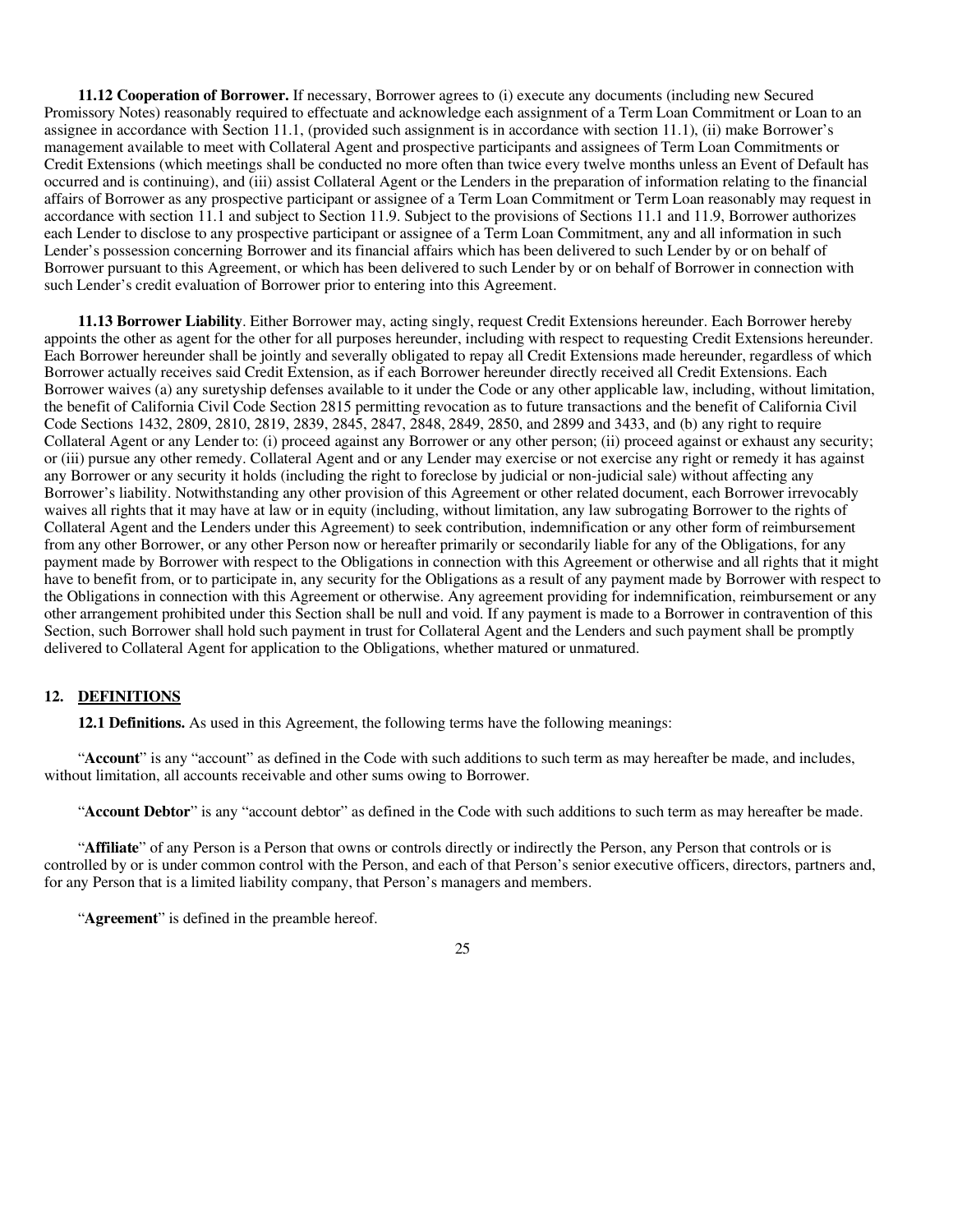"**Amortization Date**" is, May 1, 2014; provided that, if Borrower achieves the Equity Event prior to December 31, 2013, the Amortization Date shall be November 1, 2014.

"**Annual Projections**" is defined in Section 6.2(a).

"**Anti-Terrorism Laws**" are any laws relating to terrorism or money laundering, including Executive Order No. 13224 (effective September 24, 2001), the USA PATRIOT Act, the laws comprising or implementing the Bank Secrecy Act, and the laws administered by OFAC.

"**Approved Fund**" is any (i) investment company, fund, trust, securitization vehicle or conduit that is (or will be) engaged in making, purchasing, holding or otherwise investing in commercial loans and similar extensions of credit in the ordinary course of its business or (ii) any Person (other than a natural person) which temporarily warehouses loans for any Lender or any entity described in the preceding clause (i) and that, with respect to each of the preceding clauses (i) and (ii), is administered or managed by (a) a Lender, (b) an Affiliate of a Lender or (c) a Person (other than a natural person) or an Affiliate of a Person (other than a natural person) that administers or manages a Lender.

"**Approved Lender**" is defined in Section 11.1.

"**Bank Services**" are any products, credit services, and/or financial accommodations previously, now, or hereafter provided to Borrower or any of its Subsidiaries by Bank or any Bank Affiliate, including, without limitation, any letters of credit, cash management services (including, without limitation, merchant services, direct deposit of payroll, business credit cards, and check cashing services), interest rate swap arrangements, and foreign exchange services as any such products or services may be identified in Bank's various agreements related thereto (each, a "**Bank Services Agreement**").

"**Bank**" is defined in the preamble hereof.

"**Basic Rate**" is, with respect to a Term Loan, the per annum rate of interest (based on a year of three hundred sixty (360) days) equal to the greater of (i) seven and ninety-five hundredths percent (7.95%) and (ii) the sum of (a) the three (3) months U.S. LIBOR rate reported in the Wall Street Journal three (3) Business Days prior to the Funding Date of such Term Loan, plus (b) seven and sixty-eight hundredths percent (7.68%).

"**Blocked Person**" is any Person: (a) listed in the annex to, or is otherwise subject to the provisions of, Executive Order No. 13224, (b) a Person owned or controlled by, or acting for or on behalf of, any Person that is listed in the annex to, or is otherwise subject to the provisions of, Executive Order No. 13224, (c) a Person with which any Lender is prohibited from dealing or otherwise engaging in any transaction by any Anti-Terrorism Law, (d) a Person that commits, threatens or conspires to commit or supports "terrorism" as defined in Executive Order No. 13224, or (e) a Person that is named a "specially designated national" or "blocked person" on the most current list published by OFAC or other similar list.

"**Borrower**" is defined in the preamble hereof.

"**Borrower's Books**" are Borrower's or any of its Subsidiaries' books and records including ledgers, federal, and state tax returns, records regarding Borrower's or its Subsidiaries' assets or liabilities, the Collateral, business operations or financial condition, and all computer programs or storage or any equipment containing such information.

"**Business Day**" is any day that is not a Saturday, Sunday or a day on which Collateral Agent is closed.

"**Cash Equivalents**" are (a) marketable direct obligations issued or unconditionally guaranteed by the United States or any agency or any State thereof having maturities of not more than one (1) year from the date of acquisition; (b) commercial paper maturing no more than one (1) year after its creation and having the highest rating from either Standard & Poor's Ratings Group or Moody's Investors Service, Inc., and (c) certificates of deposit maturing no more than one (1) year after issue provided that the account in which any such certificate of deposit is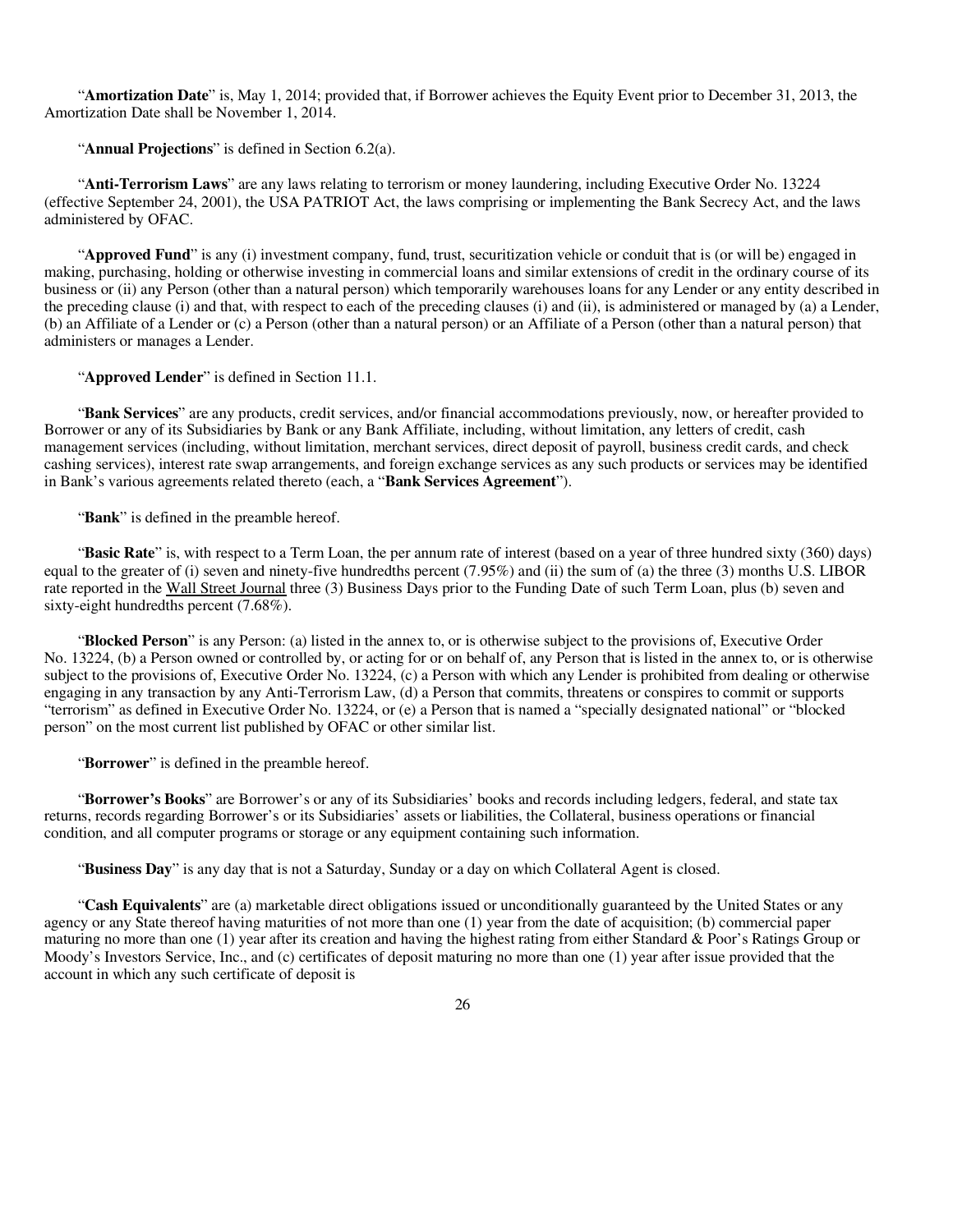maintained is subject to a Control Agreement in favor of Collateral Agent. For the avoidance of doubt, the direct purchase by Borrower or any of its Subsidiaries of any Auction Rate Securities, or purchasing participations in, or entering into any type of swap or other derivative transaction, or otherwise holding or engaging in any ownership interest in any type of Auction Rate Security by Borrower or any of its Subsidiaries shall be conclusively determined by the Lenders as an ineligible Cash Equivalent, and any such transaction shall expressly violate each other provision of this Agreement governing Permitted Investments. Notwithstanding the foregoing, Cash Equivalents does not include and Borrower, and each of its Subsidiaries, are prohibited from purchasing, purchasing participations in, entering into any type of swap or other equivalent derivative transaction, or otherwise holding or engaging in any ownership interest in any type of debt instrument, including, without limitation, any corporate or municipal bonds with a long-term nominal maturity for which the interest rate is reset through a dutch auction and more commonly referred to as an auction rate security (each, an "**Auction Rate Security**").

"**Claims**" are defined in Section 11.2.

"**Code**" is the Uniform Commercial Code, as the same may, from time to time, be enacted and in effect in the State of California; provided, that, to the extent that the Code is used to define any term herein or in any Loan Document and such term is defined differently in different Articles or Divisions of the Code, the definition of such term contained in Article or Division 9 shall govern; provided further, that in the event that, by reason of mandatory provisions of law, any or all of the attachment, perfection, or priority of, or remedies with respect to, Collateral Agent's Lien on any Collateral is governed by the Uniform Commercial Code in effect in a jurisdiction other than the State of California, the term "Code" shall mean the Uniform Commercial Code as enacted and in effect in such other jurisdiction solely for purposes of the provisions thereof relating to such attachment, perfection, priority, or remedies and for purposes of definitions relating to such provisions.

"**Collateral**" is any and all properties, rights and assets of Borrower described on Exhibit A.

"**Collateral Account**" is any Deposit Account, Securities Account, or Commodity Account, or any other bank account maintained by Borrower or any Subsidiary at any time.

"**Collateral Agent**" is, Oxford, not in its individual capacity, but solely in its capacity as agent on behalf of and for the benefit of the Lenders.

"**Commitment Percentage**" is set forth in Schedule 1.1, as amended from time to time.

"**Commodity Account**" is any "commodity account" as defined in the Code with such additions to such term as may hereafter be made.

"**Communication**" is defined in Section 10.

"**Compliance Certificate**" is that certain certificate in the form attached hereto as Exhibit C.

"**Contingent Obligation**" is, for any Person, any direct or indirect liability, contingent or not, of that Person for (a) any indebtedness, lease, dividend, letter of credit or other obligation of another such as an obligation directly or indirectly guaranteed, endorsed, co-made, discounted or sold with recourse by that Person, or for which that Person is directly or indirectly liable; (b) any obligations for undrawn letters of credit for the account of that Person; and (c) all obligations from any interest rate, currency or commodity swap agreement, interest rate cap or collar agreement, or other agreement or arrangement designated to protect a Person against fluctuation in interest rates, currency exchange rates or commodity prices; but "Contingent Obligation" does not include endorsements in the ordinary course of business. The amount of a Contingent Obligation is the stated or determined amount of the primary obligation for which the Contingent Obligation is made or, if not determinable, the maximum reasonably anticipated liability for it determined by the Person in good faith; but the amount may not exceed the maximum of the obligations under any guarantee or other support arrangement.

"**Control Agreement**" is any control agreement entered into among the depository institution at which Borrower or any of its Subsidiaries maintains a Deposit Account or the securities intermediary or commodity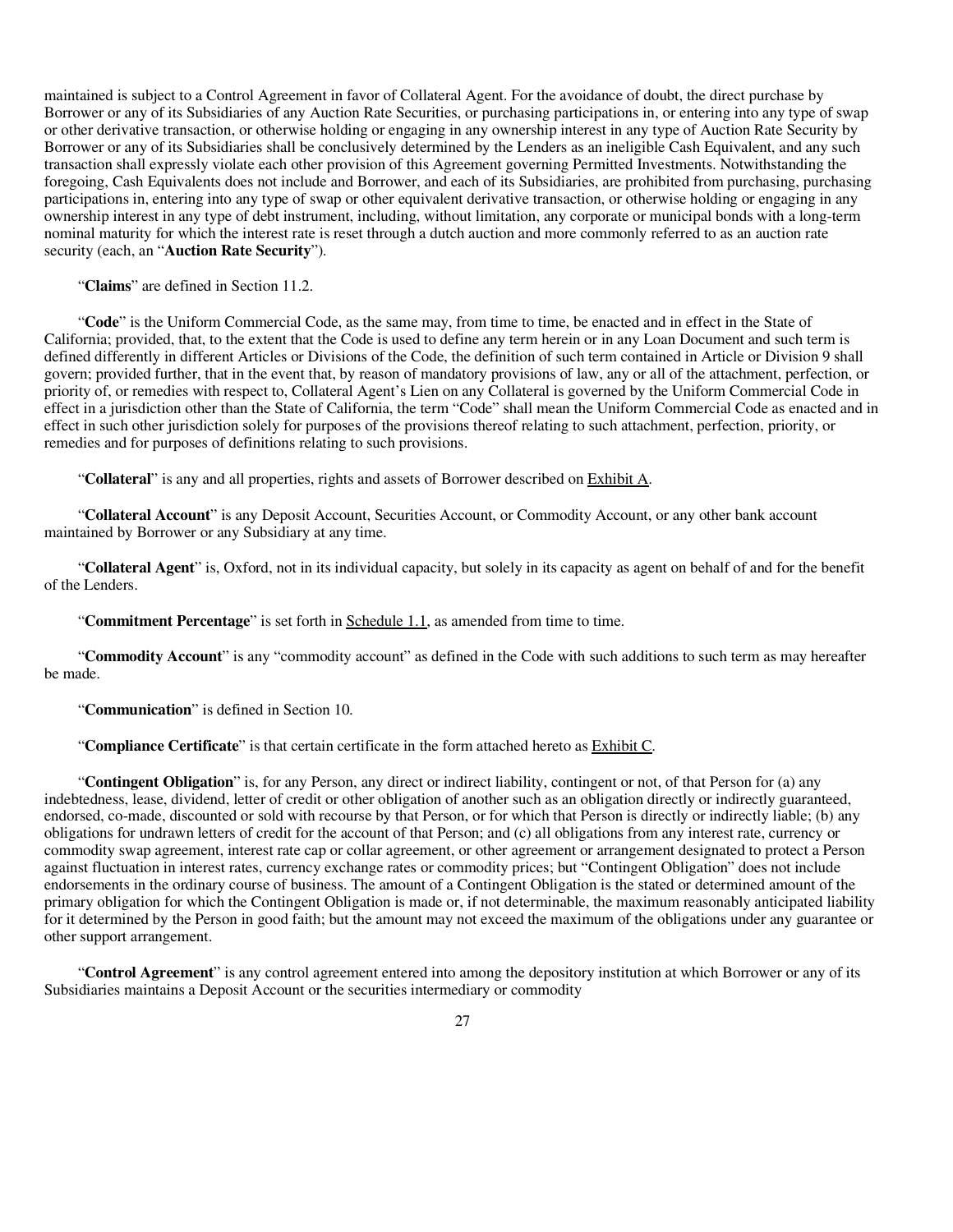intermediary at which Borrower or any of its Subsidiaries maintains a Securities Account or a Commodity Account, Borrower and such Subsidiary, and Collateral Agent pursuant to which Collateral Agent obtains control (within the meaning of the Code) for the benefit of the Lenders over such Deposit Account, Securities Account, or Commodity Account.

"**Copyrights**" are any and all copyright rights, copyright applications, copyright registrations and like protections in each work or authorship and derivative work thereof, whether published or unpublished and whether or not the same also constitutes a trade secret.

"**Credit Extension**" is any Term Loan or any other extension of credit by Collateral Agent or Lenders for Borrower's benefit.

"**Default Rate**" is defined in Section 2.3(b).

"**Deposit Account**" is any "deposit account" as defined in the Code with such additions to such term as may hereafter be made.

"**Designated Deposit Account**" is Borrower's deposit account, account number xxxxxxx599, maintained with Bank.

"**Disbursement Letter**" is that certain form attached hereto as Exhibit B-1.

"Dollar Equivalent" is, at any time, (a) with respect to any amount denominated in Dollars, such amount, and (b) with respect to any amount denominated in a Foreign Currency, the equivalent amount therefor in Dollars as determined by Bank at such time on the basis of the then-prevailing rate of exchange in San Francisco, California, for sales of the Foreign Currency for transfer to the country issuing such Foreign Currency.

"**Dollars***,*" "**dollars**" and "\$" each mean lawful money of the United States.

"**Effective Date**" is defined in the preamble of this Agreement.

"**Eligible Assignee**" is (i) a Lender, (ii) an Affiliate of a Lender, (iii) an Approved Fund and (iv) any commercial bank, savings and loan association or savings bank or any other entity which is an "accredited investor" (as defined in Regulation D under the Securities Act of 1933, as amended) and which extends credit or buys loans as one of its businesses, including insurance companies, mutual funds, lease financing companies and commercial finance companies, in each case, which either (A) has a rating of BBB or higher from Standard & Poor's Rating Group and a rating of Baa2 or higher from Moody's Investors Service, Inc. at the date that it becomes a Lender or (B) has total assets in excess of Five Billion Dollars (\$5,000,000,000.00), and in each case of clauses (i) through (iv), which, through its applicable lending office, is capable of lending to Borrower without the imposition of any withholding or similar taxes; provided that notwithstanding the foregoing, "Eligible Assignee" shall not include, unless an Event of Default has occurred and is continuing, (i) Borrower or any of Borrower's Affiliates or Subsidiaries or (ii) a direct competitor of Borrower or a vulture hedge fund, each as determined by Collateral Agent. Notwithstanding the foregoing, (x) in connection with assignments by a Lender due to a forced divestiture at the request of any regulatory agency, the restrictions set forth herein shall not apply and Eligible Assignee shall mean any Person or party and (y) in connection with a Lender's own financing or securitization transactions, the restrictions set forth herein shall not apply and Eligible Assignee shall mean any Person or party providing such financing or formed to undertake such securitization transaction and any transferee of such Person or party upon the occurrence of a default, event of default or similar occurrence with respect to such financing or securitization transaction; provided that no such sale, transfer, pledge or assignment under this clause (y) shall release such Lender from any of its obligations hereunder or substitute any such Person or party for such Lender as a party hereto until Collateral Agent shall have received and accepted an effective assignment agreement from such Person or party in form satisfactory to Collateral Agent executed, delivered and fully completed by the applicable parties thereto, and shall have received such other information regarding such Eligible Assignee as Collateral Agent reasonably shall require.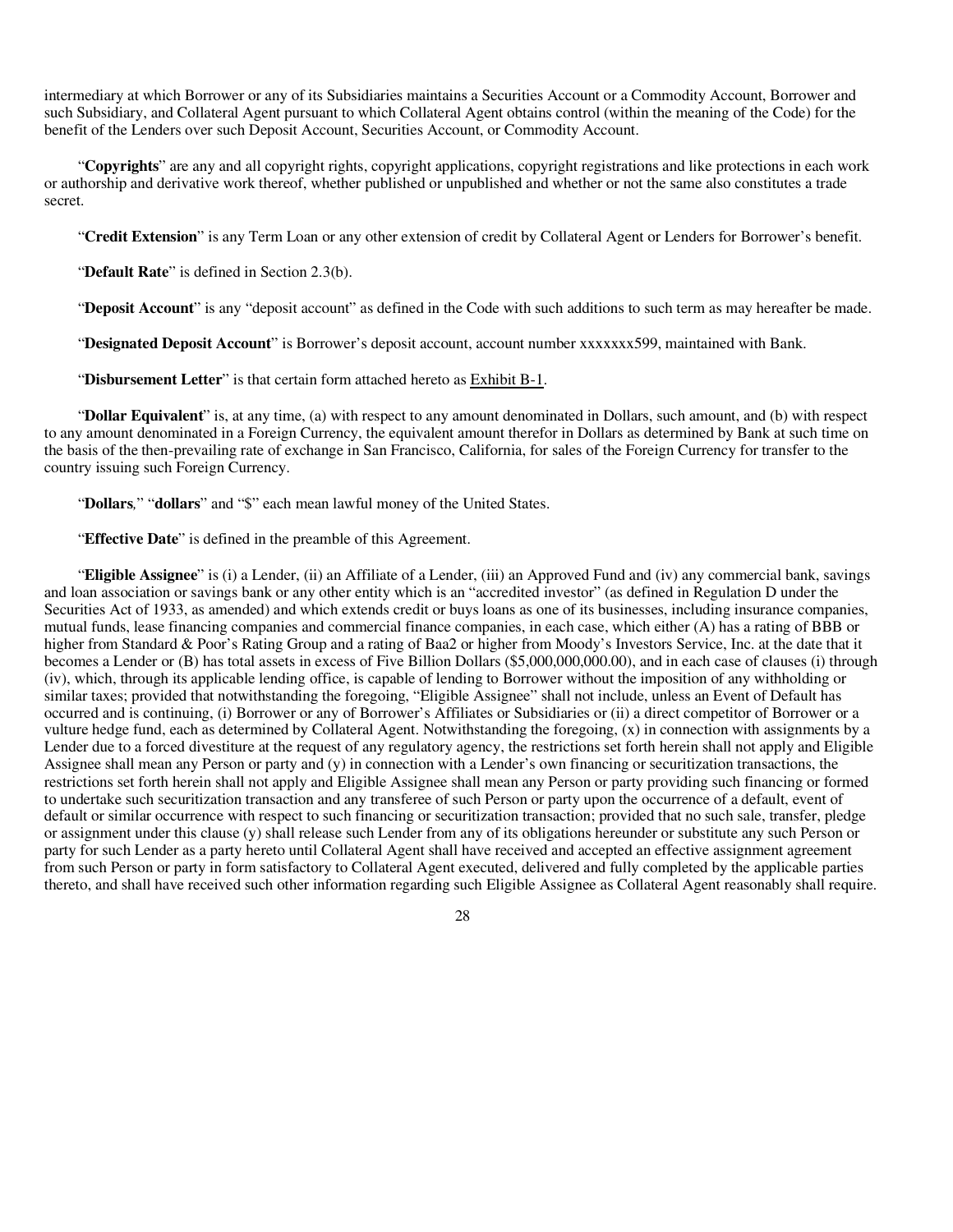"**Equipment**" is all "equipment" as defined in the Code with such additions to such term as may hereafter be made, and includes without limitation all machinery, fixtures, goods, vehicles (including motor vehicles and trailers), and any interest in any of the foregoing.

"**Equity Event**" is the receipt by Borrower on or after the Effective Date of unrestricted net cash proceeds of not less than Twenty Million Dollars (\$20,000,000.00) from (i) the issuance and sale by Borrower of its equity securities (or the issuance of convertible promissory notes provided the same are not repayable in cash, but may only be converted into equity securities, provided that notwithstanding the foregoing, in the event any convertible notes issued after the Effective Date convert prior to the December 31, 2013 Equity Event due date, the proceeds from such convertible notes shall count as cash proceeds in measuring the foregoing \$20,000,000 minimum cash proceeds towards the Equity Event) and/or (ii) a one-time, non-refundable "up front" payment in connection with a joint venture, collaboration or other partnering transaction.

"**ERISA**" is the Employee Retirement Income Security Act of 1974, as amended, and its regulations.

"**Existing Indebtedness**" is the indebtedness of Borrower to Silicon Valley Bank in the aggregate principal outstanding amount as of the Effective Date of approximately Seven Hundred Sixty Two Thousand Dollars (\$762,000.00) pursuant to that certain Loan and Security Agreement, dated February 22, 2013, entered into by and between Silicon Valley Bank and Borrower.

"**Event of Default**" is defined in Section 8.

"**Final Payment**" is a payment (in addition to and not a substitution for the regular monthly payments of principal plus accrued interest) due on the earliest to occur of (a) the Maturity Date, or (b) the acceleration of any Term Loan, or (c) the prepayment of a Term Loan pursuant to Section 2.2(c) or (d), equal to the original principal amount of such Term Loan multiplied by the Final Payment Percentage, payable to Lenders in accordance with their respective Pro Rata Shares.

"**Final Payment Percentage**" is four percent (4.00%).

"**Foreign Currency**" means lawful money of a country other than the United States.

"**Foreign Subsidiary**" is a Subsidiary that is not an entity organized under the laws of the United States or any territory thereof.

"**Funding Date**" is any date on which a Credit Extension is made to or on account of Borrower which shall be a Business Day.

"**FX Contract**" is any foreign exchange contract by and between Borrower and Bank under which Borrower commits to purchase from or sell to Bank a specific amount of Foreign Currency on a specified date.

"**GAAP**" is generally accepted accounting principles set forth in the opinions and pronouncements of the Accounting Principles Board of the American Institute of Certified Public Accountants and statements and pronouncements of the Financial Accounting Standards Board or in such other statements by such other Person as may be approved by a significant segment of the accounting profession in the United States, which are applicable to the circumstances as of the date of determination.

"**General Intangibles**" are all "general intangibles" as defined in the Code in effect on the date hereof with such additions to such term as may hereafter be made, and includes without limitation, all copyright rights, copyright applications, copyright registrations and like protections in each work of authorship and derivative work, whether published or unpublished, any patents, trademarks, service marks and, to the extent permitted under applicable law, any applications therefor, whether registered or not, any trade secret rights, including any rights to unpatented inventions, payment intangibles, royalties, contract rights, goodwill, franchise agreements, purchase orders, customer lists, route lists, telephone numbers, domain names, claims, income and other tax refunds, security and other deposits, options to purchase or sell real or personal property, rights in all litigation presently or hereafter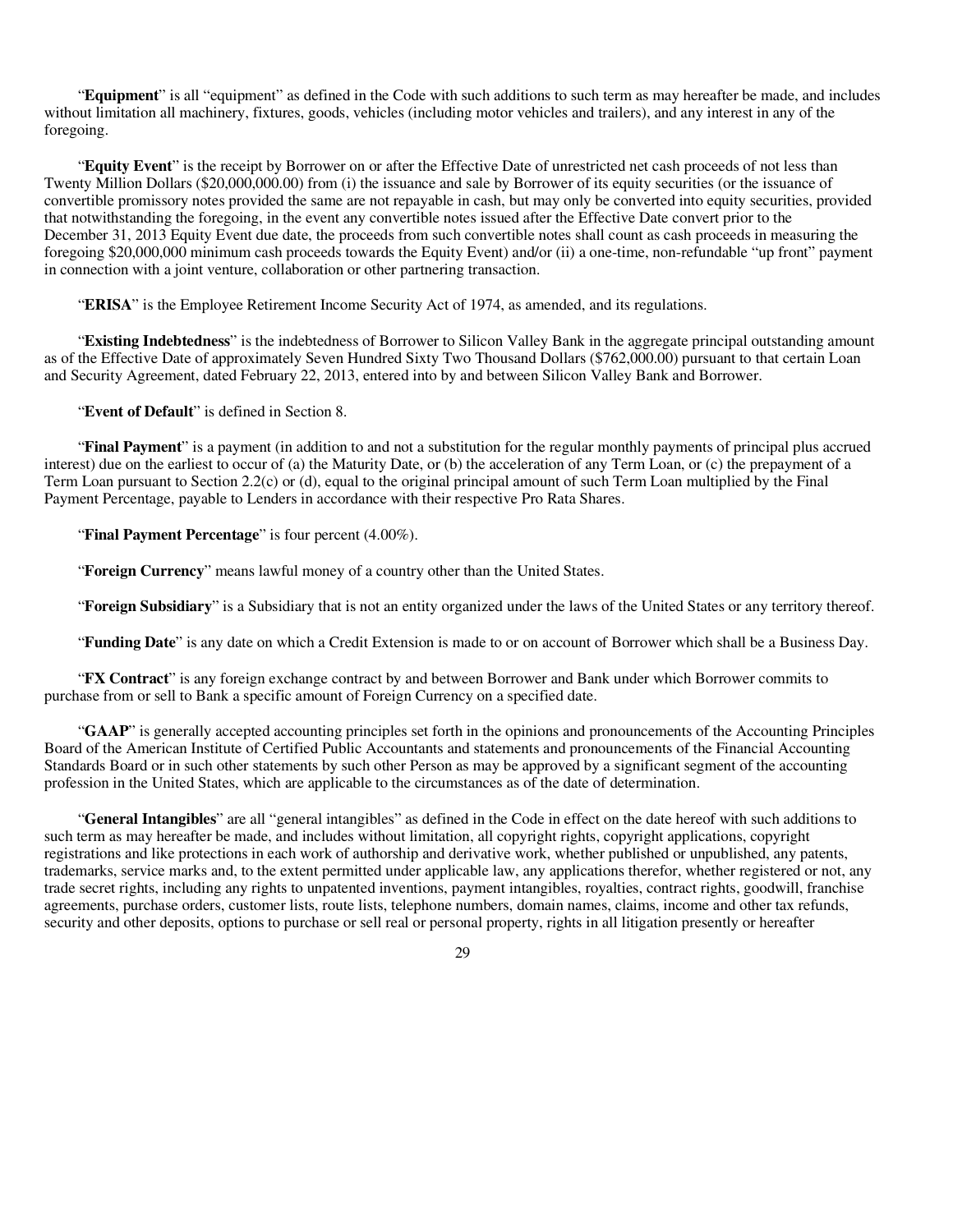pending (whether in contract, tort or otherwise), insurance policies (including without limitation key man, property damage, and business interruption insurance), payments of insurance and rights to payment of any kind.

"**Governmental Approval**" is any consent, authorization, approval, order, license, franchise, permit, certificate, accreditation, registration, filing or notice, of, issued by, from or to, or other act by or in respect of, any Governmental Authority.

"**Governmental Authority**" is any nation or government, any state or other political subdivision thereof, any agency, authority, instrumentality, regulatory body, court, central bank or other entity exercising executive, legislative, judicial, taxing, regulatory or administrative functions of or pertaining to government, any securities exchange and any self-regulatory organization.

"**Guarantor**" is any Person providing a Guaranty in favor of Collateral Agent.

"**Guaranty**" is any guarantee of all or any part of the Obligations, as the same may from time to time be amended, restated, modified or otherwise supplemented.

"**Indebtedness**" is (a) indebtedness for borrowed money or the deferred price of property or services, such as reimbursement and other obligations for surety bonds and letters of credit, (b) obligations evidenced by notes, bonds, debentures or similar instruments, (c) capital lease obligations, and (d) Contingent Obligations.

"**Indemnified Person**" is defined in Section 11.2.

"**Insolvency Proceeding**" is any proceeding by or against any Person under the United States Bankruptcy Code, or any other bankruptcy or insolvency law, including assignments for the benefit of creditors, compositions, extensions generally with its creditors, or proceedings seeking reorganization, arrangement, or other relief.

"**Insolvent**" means not Solvent.

"**Intellectual Property**" means all of Borrower's or any Subsidiary's right, title and interest in and to the following:

(a) its Copyrights, Trademarks and Patents;

(b) any and all trade secrets and trade secret rights, including, without limitation, any rights to unpatented inventions, know-how, operating manuals;

- (c) any and all source code;
- (d) any and all design rights which may be available to Borrower;

(e) any and all claims for damages by way of past, present and future infringement of any of the foregoing, with the right, but not the obligation, to sue for and collect such damages for said use or infringement of the Intellectual Property rights identified above; and

(f) all amendments, renewals and extensions of any of the Copyrights, Trademarks or Patents.

"**Inventory**" is all "inventory" as defined in the Code in effect on the date hereof with such additions to such term as may hereafter be made, and includes without limitation all merchandise, raw materials, parts, supplies, packing and shipping materials, work in process and finished products, including without limitation such inventory as is temporarily out of any Person's custody or possession or in transit and including any returned goods and any documents of title representing any of the above.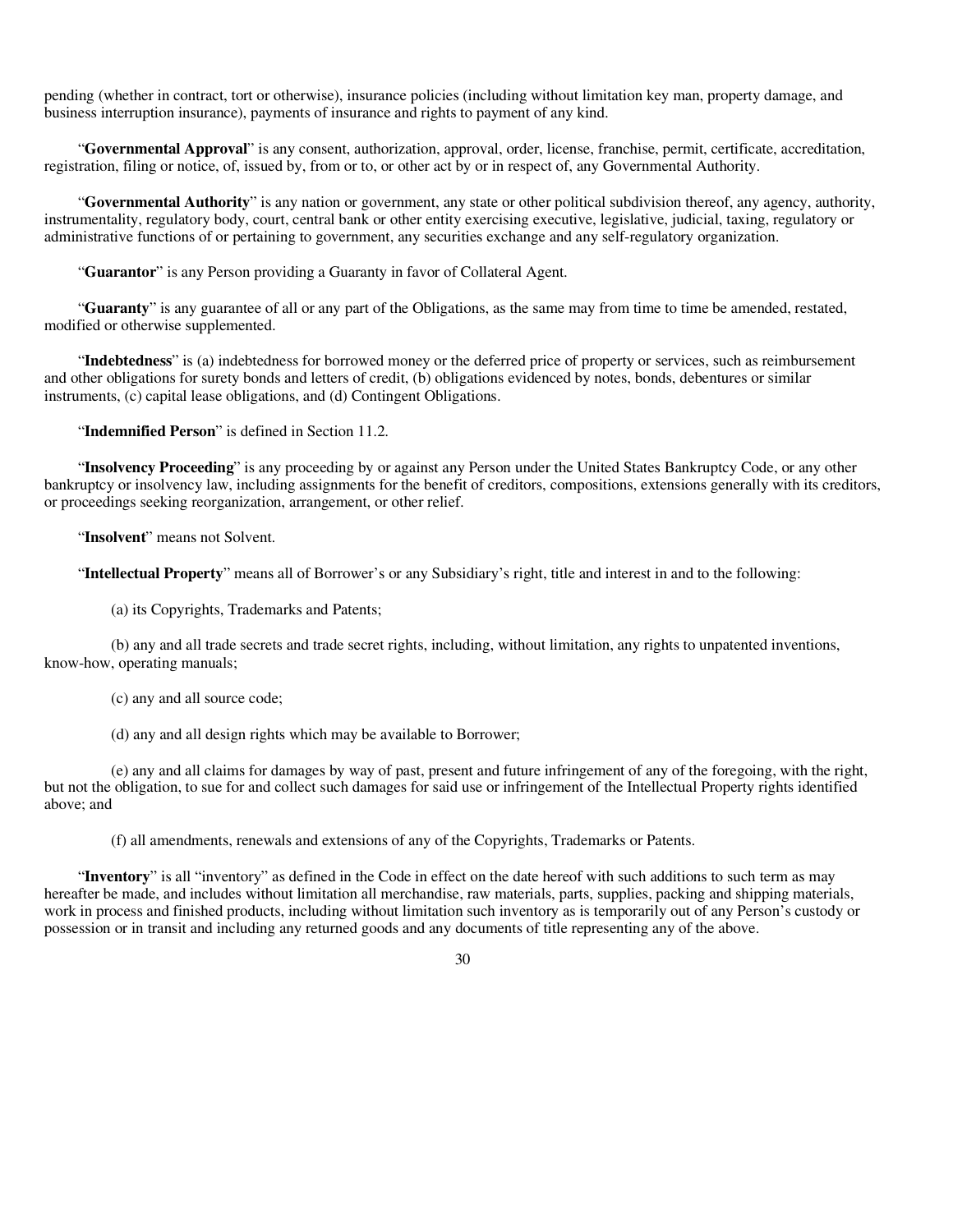"**Investment**" is any beneficial ownership interest in any Person (including stock, partnership interest or other securities), and any loan, advance, payment or capital contribution to any Person.

"**Key Person**" is (A) each of Parent's (i) President and Chief Executive Officer, who is Henry Ji as of the Effective Date and (ii) Chief Financial Officer, who is Richard Vincent as of the Effective Date and (B) IgDraSol's (i) Chief Science Officer, who is Vuong Trieu as of the Effective Date and (ii) Chief Commercial Officer, who is George Uy as of the Effective Date.

"**Lender**" is any one of the Lenders.

"**Lenders**" are the Persons identified on Schedule 1.1 hereto and each assignee that becomes a party to this Agreement pursuant to Section 11.1.

"**Lenders' Expenses**" are all audit fees and expenses, costs, and expenses (including reasonable attorneys' fees and expenses, as well as appraisal fees, fees incurred on account of lien searches, inspection fees, and filing fees) for preparing, amending, negotiating, administering, defending and enforcing the Loan Documents (including, without limitation, those incurred in connection with appeals or Insolvency Proceedings) or otherwise incurred by Collateral Agent and/or the Lenders in connection with the Loan Documents.

"**Letter of Credit"** is a standby or commercial letter of credit issued by Bank upon request of Borrower based upon an application, guarantee, indemnity, or similar agreement.

"**Lien**" is a claim, mortgage, deed of trust, levy, charge, pledge, security interest, or other encumbrance of any kind, whether voluntarily incurred or arising by operation of law or otherwise against any property.

"**Loan Documents**" are, collectively, this Agreement, the Warrants, the Perfection Certificates, each Compliance Certificate, each Disbursement Letter, each Loan Payment/Advance Request Form and any Bank Services Agreement, the Post Closing Letter, any subordination agreements, any note, or notes or guaranties executed by Borrower or any other Person, and any other present or future agreement entered into by Borrower, any Guarantor or any other Person for the benefit of the Lenders and Collateral Agent in connection with this Agreement; all as amended, restated, or otherwise modified.

"**Loan Payment/Advance Request Form**" is that certain form attached hereto as Exhibit B-2.

"**Material Adverse Change**" is (a) a material impairment in the perfection or priority of Collateral Agent's Lien in the Collateral or in the value of such Collateral; (b) a material adverse change in the business, operations or condition (financial or otherwise) of Borrower or any Subsidiary; or (c) a material impairment of the prospect of repayment of any portion of the Obligations.

"**Maturity Date**" is, for each Term Loan, the date which is (x) thirty-five (35) months after the Amortization Date, if the Amortization Date is May 1, 2014; or (y) twenty-nine (29) months after the Amortization Date, if the Amortization Date is November 1, 2014.

"**Obligations**" are all of Borrower's obligations to pay when due any debts, principal, interest, Lenders' Expenses, the Prepayment Fee, the Final Payment, and other amounts Borrower owes the Lenders now or later, in connection with, related to, following, or arising from, out of or under, this Agreement or, the other Loan Documents (other than the Warrants), or otherwise, including, without limitation, all obligations relating to letters of credit (including reimbursement obligations for drawn and undrawn letters of credit), cash management services, and foreign exchange contracts, if any, and including interest accruing after Insolvency Proceedings begin (whether or not allowed) and debts, liabilities, or obligations of Borrower assigned to the Lenders and/or Collateral Agent, and the performance of Borrower's duties under the Loan Documents (other than the Warrants).

"**OFAC**" is the U.S. Department of Treasury Office of Foreign Assets Control.

<sup>31</sup>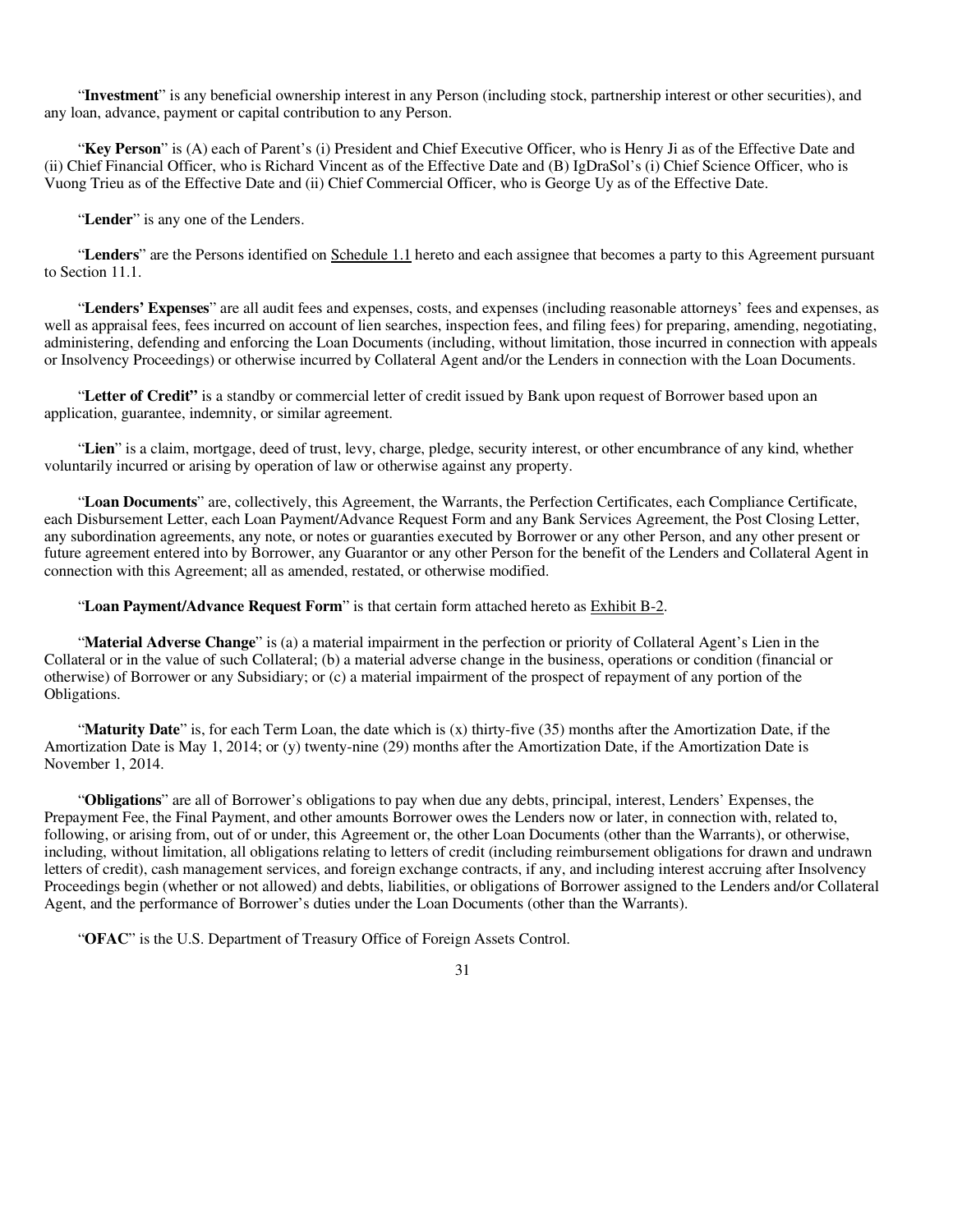"**OFAC Lists**" are, collectively, the Specially Designated Nationals and Blocked Persons List maintained by OFAC pursuant to Executive Order No. 13224, 66 Fed. Reg. 49079 (Sept. 25, 2001) and/or any other list of terrorists or other restricted Persons maintained pursuant to any of the rules and regulations of OFAC or pursuant to any other applicable Executive Orders.

"**Operating Documents**" are, for any Person, such Person's formation documents, as certified by the Secretary of State (or equivalent agency) of such Person's jurisdiction of organization on a date that is no earlier than thirty (30) days prior to the Effective Date, and, (a) if such Person is a corporation, its bylaws in current form, (b) if such Person is a limited liability company, its limited liability company agreement (or similar agreement), and (c) if such Person is a partnership, its partnership agreement (or similar agreement), each of the foregoing with all current amendments or modifications thereto.

"**Patents**" means all patents, patent applications and like protections including without limitation improvements, divisions, continuations, renewals, reissues, extensions and continuations-in-part of the same.

"**Payment Date**" is the first (1st) calendar day of each calendar month, commencing on November 1, 2013.

### "**Perfection Certificate**" and "**Perfection Certificates**" is defined in Section 5.1.

### "**Permitted Indebtedness**" is:

(a) Borrower's Indebtedness to the Lenders and Collateral Agent under this Agreement and the other Loan Documents;

(b) Indebtedness existing on the Effective Date and disclosed on the Perfection Certificate(s);

(c) Subordinated Debt;

(d) unsecured Indebtedness to trade creditors incurred in the ordinary course of business;

(e) Indebtedness consisting of capitalized lease obligations and purchase money Indebtedness, in each case incurred by Borrower or any of its Subsidiaries to finance the acquisition, repair, improvement or construction of fixed or capital assets of such person, provided that (i) the aggregate outstanding principal amount of all such Indebtedness does not exceed Two Hundred Fifty Thousand Dollars (\$250,000.00) at any time and (ii) the principal amount of such Indebtedness does not exceed the lower of the cost or fair market value of the property so acquired or built or of such repairs or improvements financed with such Indebtedness (each measured at the time of such acquisition, repair, improvement or construction is made);

(f) Indebtedness incurred as a result of endorsing negotiable instruments received in the ordinary course of Borrower's business;

(g) extensions, refinancings, modifications, amendments and restatements of any items of Permitted Indebtedness (a) through (e) above, provided that the principal amount thereof is not increased or the terms thereof are not modified to impose materially more burdensome terms upon Borrower, or its Subsidiary, as the case may be;

(h) Indebtedness for any Bank Services, and

(i) other Indebtedness not enumerated above not to exceed Ten Thousand Dollars (\$10,000.00) at any time.

### "**Permitted Investments**" are:

(a) Investments disclosed on the Perfection Certificate(s) and existing on the Effective Date;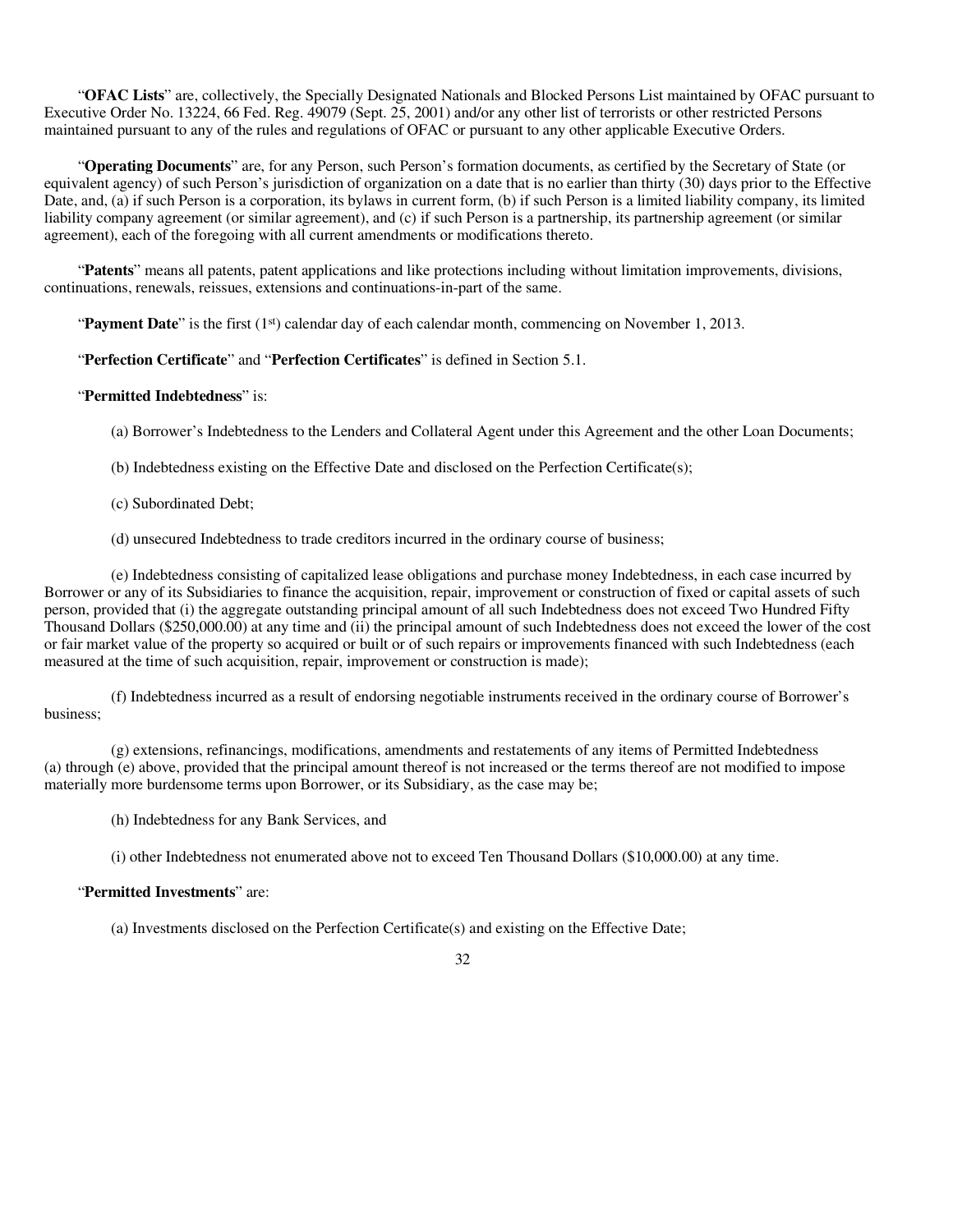(b) (i) Investments consisting of cash and Cash Equivalents, and (ii) any other Investments permitted by Borrower's investment policy, as amended from time to time, provided that such investment policy (and any such amendment thereto) has been approved in writing by Collateral Agent (and Collateral Agent acknowledges the investment policy delivered on or prior to the Effective Date is hereby approved);

(c) Investments consisting of the endorsement of negotiable instruments for deposit or collection or similar transactions in the ordinary course of Borrower;

(d) Investments consisting of deposit accounts in which Collateral Agent has a perfected security interest;

(e) Investments in connection with Transfers permitted by Section 7.1;

(f) Investments (i) by Borrower in Sorrento HK not to exceed One Hundred Thousand Dollars (\$100,000.00) in the aggregate in any fiscal year; (ii) by Borrower or any secured Guarantor in any other Borrower or secured Guarantor; (iii) by any Subsidiary in Borrower or secured Guarantor; and (iv) by Borrower in any new Subsidiaries created after the Effective Date not to exceed One Hundred Thousand Dollars (\$100,000.00) in the aggregate in any fiscal year;

(g) Investments consisting of (i) travel advances and employee relocation loans and other employee loans and advances in the ordinary course of business, and (ii) loans to employees, officers or directors relating to the purchase of equity securities of Borrower or its Subsidiaries pursuant to employee stock purchase plans or agreements approved by Borrower's Board of Directors; not to exceed One Hundred Thousand Dollars (\$100,000.00) in the aggregate for (i) and (ii) in any fiscal year;

(h) Investments (including debt obligations) received in connection with the bankruptcy or reorganization of customers or suppliers and in settlement of delinquent obligations of, and other disputes with, customers or suppliers arising in the ordinary course of business;

(i) Investments consisting of notes receivable of, or prepaid royalties and other credit extensions, to customers and suppliers who are not Affiliates, in the ordinary course of business; provided that this paragraph (i) shall not apply to Investments of Borrower in any Subsidiary;

(j) non-cash Investments in joint ventures or strategic alliances in the ordinary course of Borrower's business consisting of the non-exclusive licensing of technology, the development of technology or the providing of technical support; and

(k) other Investments not enumerated above not to exceed Ten Thousand Dollars (\$10,000.00) at any time.

"**Permitted Licenses**" are (A) licenses of over-the-counter software that is commercially available to the public, and (B) non-exclusive and exclusive licenses for the use of the Intellectual Property of Borrower or any of its Subsidiaries entered into in the ordinary course of business, provided, that, with respect to each such license described in clause (B), (i) no Event of Default has occurred or is continuing at the time of such license; (ii) the license constitutes an arms-length transaction, the terms of which, on their face, do not provide for a sale or assignment of any Intellectual Property and do not restrict the ability of Borrower or any of its Subsidiaries, as applicable, to pledge, grant a security interest in or lien on, or assign or otherwise Transfer any Intellectual Property; (iii) in the case of any exclusive license, (x) Borrower delivers ten (10) days' prior written notice and a brief summary of the terms of the proposed license to Collateral Agent and the Lenders and delivers to Collateral Agent and the Lenders copies of the final executed licensing documents in connection with the exclusive license promptly upon consummation thereof, and (y) any such license could not result in a legal transfer of title of the licensed property but may be exclusive in respects other than territory and may be exclusive as to territory only as to discrete geographical areas outside of the United States; and (iv) all upfront payments, royalties, milestone payments or other proceeds arising from the licensing agreement that are payable to Borrower or any of its Subsidiaries are paid to a Deposit Account that is governed by a Control Agreement.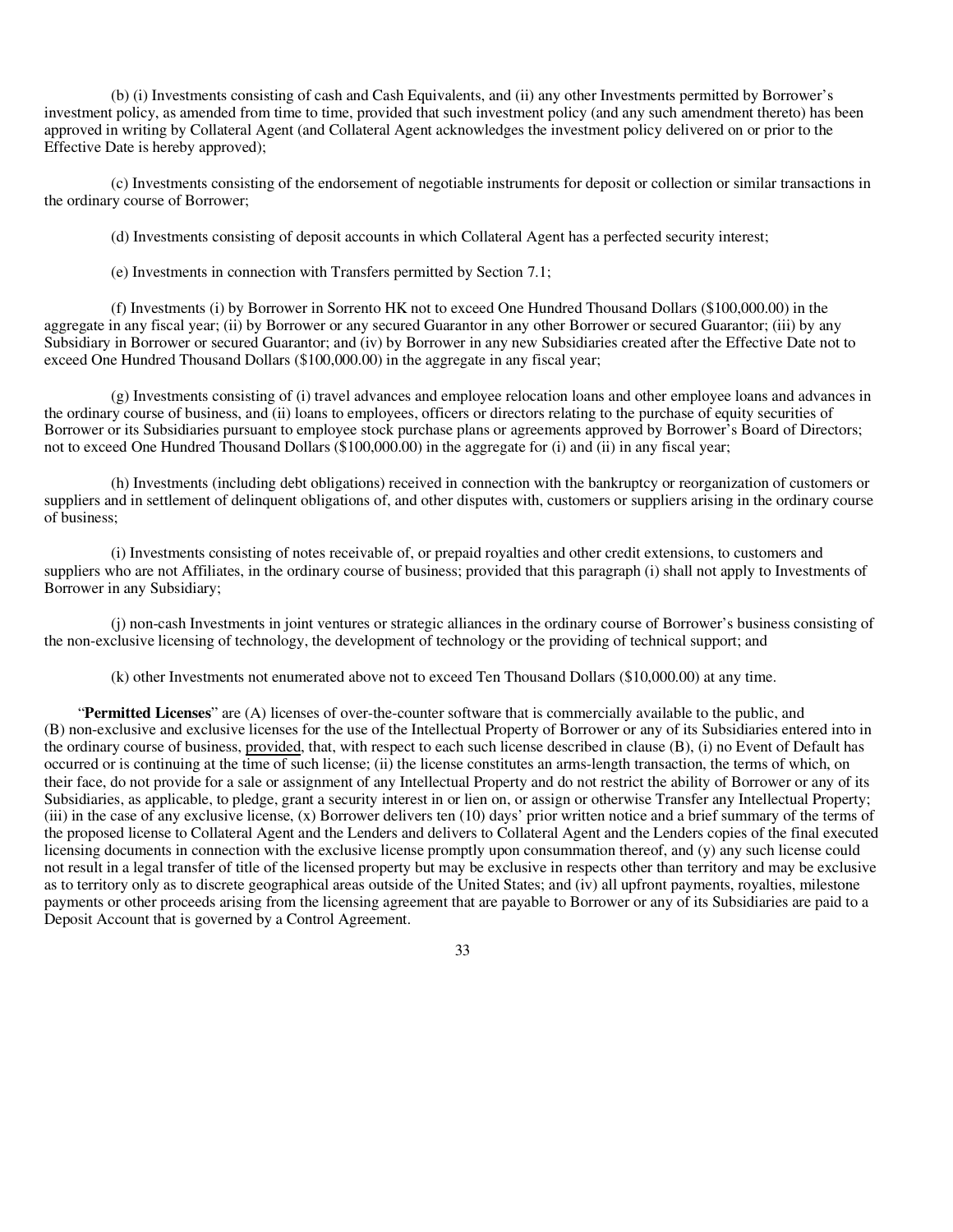### "**Permitted Liens**" are:

(a) Liens existing on the Effective Date and disclosed on the Perfection Certificates or arising under this Agreement and the other Loan Documents;

(b) Liens for taxes, fees, assessments or other government charges or levies, either (i) not due and payable or (ii) being contested in good faith and for which Borrower maintains adequate reserves on its Books, provided that no notice of any such Lien has been filed or recorded under the Internal Revenue Code of 1986, as amended, and the Treasury Regulations adopted thereunder;

(c) liens securing Indebtedness permitted under clause (e) of the definition of "**Permitted Indebtedness**," provided that (i) such liens exist prior to the acquisition of, or attach substantially simultaneous with, or within twenty (20) days after the, acquisition, lease, repair, improvement or construction of, such property financed or leased by such Indebtedness and (ii) such liens do not extend to any property of Borrower other than the property (and proceeds thereof) acquired, leased or built, or the improvements or repairs, financed by such Indebtedness;

(d) Liens of carriers, warehousemen, suppliers, or other Persons that are possessory in nature arising in the ordinary course of business so long as such Liens attach only to Inventory, securing liabilities in the aggregate amount not to exceed Twenty Five Thousand Dollars (\$25,000.00), and which are not delinquent or remain payable without penalty or which are being contested in good faith and by appropriate proceedings which proceedings have the effect of preventing the forfeiture or sale of the property subject thereto;

(e) Liens to secure payment of workers' compensation, employment insurance, old-age pensions, social security and other like obligations incurred in the ordinary course of business (other than Liens imposed by ERISA);

(f) Liens incurred in the extension, renewal or refinancing of the indebtedness secured by Liens described in (a) through (c), but any extension, renewal or replacement Lien must be limited to the property encumbered by the existing Lien and the principal amount of the indebtedness may not increase;

(g) leases or subleases of real property granted in the ordinary course of Borrower's business (or, if referring to another Person, in the ordinary course of such Person's business), and leases, subleases, non-exclusive licenses or sublicenses of personal property (other than Intellectual Property) granted in the ordinary course of Borrower's business (or, if referring to another Person, in the ordinary course of such Person's business), if the leases, subleases, licenses and sublicenses do not prohibit granting Collateral Agent or any Lender a security interest therein;

(h) banker's liens, rights of setoff and Liens in favor of financial institutions incurred in the ordinary course of business arising in connection with Borrower's deposit accounts or securities accounts held at such institutions solely to secure payment of fees and similar costs and expenses and provided such accounts are maintained in compliance with Section 6.6(b) hereof;

(i) Liens arising from judgments, decrees or attachments in circumstances not constituting an Event of Default under Section 8.4 or 8.7; and

(j) Liens consisting of Permitted Licenses.

"**Person**" is any individual, sole proprietorship, partnership, limited liability company, joint venture, company, trust, unincorporated organization, association, corporation, institution, public benefit corporation, firm, joint stock company, estate, entity or government agency.

"**Post Closing Letter**" is that certain Post Closing Letter dated as of the Effective Date by and between Collateral Agent and Borrower.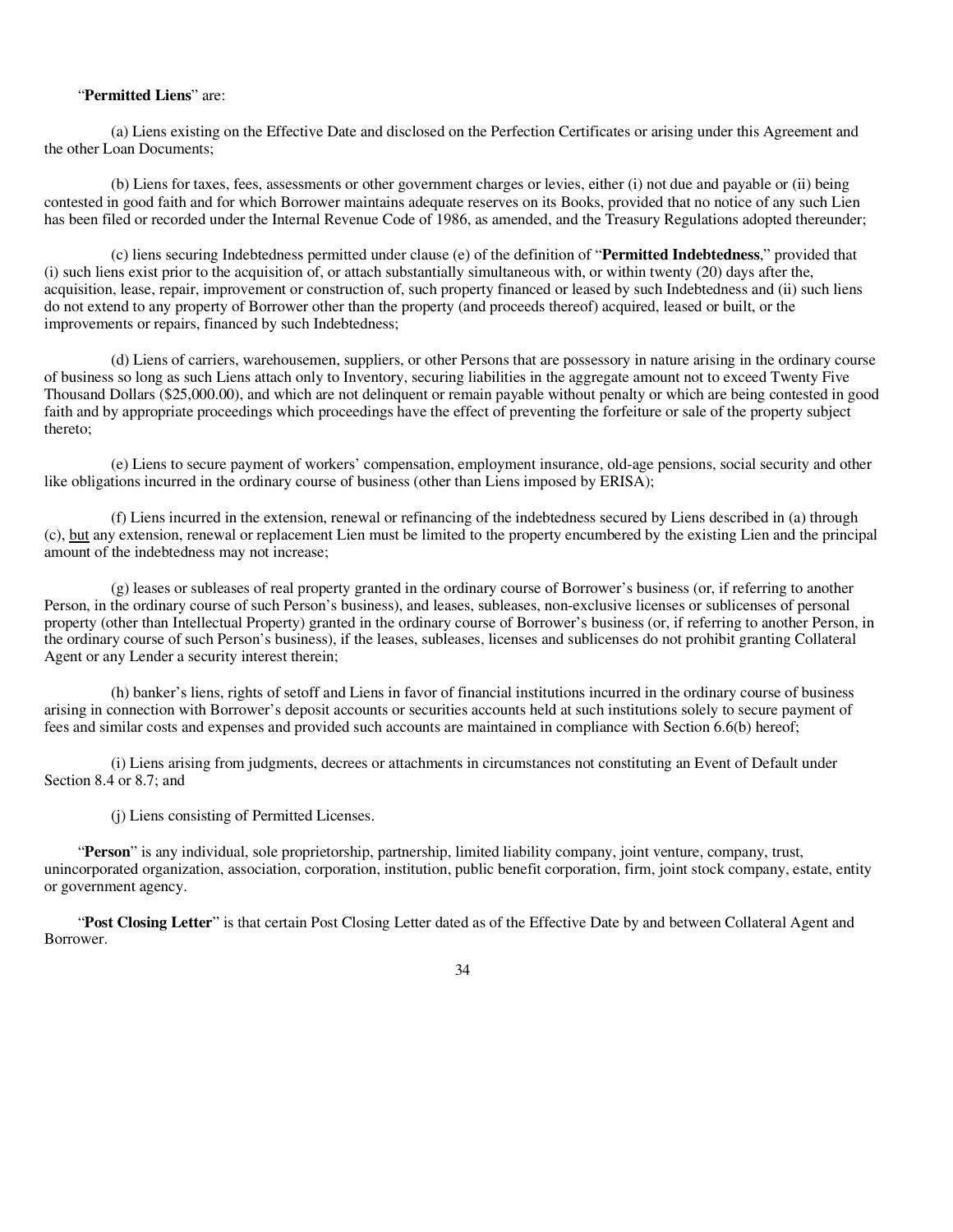"**Prepayment Fee**" is, with respect to any Term Loan subject to prepayment prior to the Maturity Date, whether by mandatory or voluntary prepayment, acceleration or otherwise, an additional fee payable to the Lenders in amount equal to:

(i) for a prepayment made on or after the Funding Date of such Term Loan through and including the first anniversary of the Funding Date of such Term Loan, three percent (3.00%) of the principal amount of such Term Loan prepaid;

(ii) for a prepayment made after the date which is after the first anniversary of the Funding Date of such Term Loan through and including the second anniversary of the Funding Date of such Term Loan, two percent (2.00%) of the principal amount of the Term Loans prepaid; and

(iii) for a prepayment made after the date which is after the second anniversary of the Funding Date of such Term Loan and prior to the Maturity Date, one percent (1.00%) of the principal amount of the Term Loans prepaid.

"**Pro Rata Share**" is, as of any date of determination, with respect to each Lender, a percentage (expressed as a decimal, rounded to the ninth decimal place) determined by dividing the outstanding principal amount of Term Loans held by such Lender by the aggregate outstanding principal amount of all Term Loans.

"**Registered Organization**" is any "registered organization" as defined in the Code with such additions to such term as may hereafter be made.

"**Required Lenders**" means (i) for so long as all of the Persons that are Lenders on the Effective Date (each an "**Original Lender**") have not assigned or transferred any of their interests in their Term Loan, Lenders holding one hundred percent (100%) of the aggregate outstanding principal balance of the Term Loan, or (ii) at any time from and after any Original Lender has assigned or transferred any interest in its Term Loan, Lenders holding at least sixty six percent (66%) of the aggregate outstanding principal balance of the Term Loan and, in respect of this clause (ii), (A) each Original Lender that has not assigned or transferred any portion of its Term Loan, (B) each assignee or transferee of an Original Lender's interest in the Term Loan, but only to the extent that such assignee or transferee is an Affiliate or Approved Fund of such Original Lender, and (C) any Person providing financing to any Person described in clauses (A) and (B) above; provided, however, that this clause (C) shall only apply upon the occurrence of a default, event of default or similar occurrence with respect to such financing.

"**Requirement of Law**" is as to any Person, the organizational or governing documents of such Person, and any law (statutory or common), treaty, rule or regulation or determination of an arbitrator or a court or other Governmental Authority, in each case applicable to or binding upon such Person or any of its property or to which such Person or any of its property is subject.

"**Responsible Officer**" is any of the President, Chief Executive Officer, or Chief Financial Officer of Borrower acting alone.

"**Secured Promissory Note**" is defined in Section 2.4.

"**Secured Promissory Note Record**" is a record maintained by each Lender with respect to the outstanding Obligations owed by Borrower to Lender and credits made thereto.

"**Securities Account**" is any "securities account" as defined in the Code with such additions to such term as may hereafter be made.

"**Shares**" is one hundred percent (100%) of the issued and outstanding capital stock, membership units or other securities owned or held of record by Borrower or Borrower's Subsidiary, in any Subsidiary; provided that, (x) in the event Borrower demonstrates to Collateral Agent's reasonable satisfaction that a pledge of more than sixty five percent (65%) of the Shares of such Subsidiary which is a Foreign Subsidiary, creates a present and existing adverse tax consequence to Borrower under the U.S. Internal Revenue Code, and (y) in any case, with respect to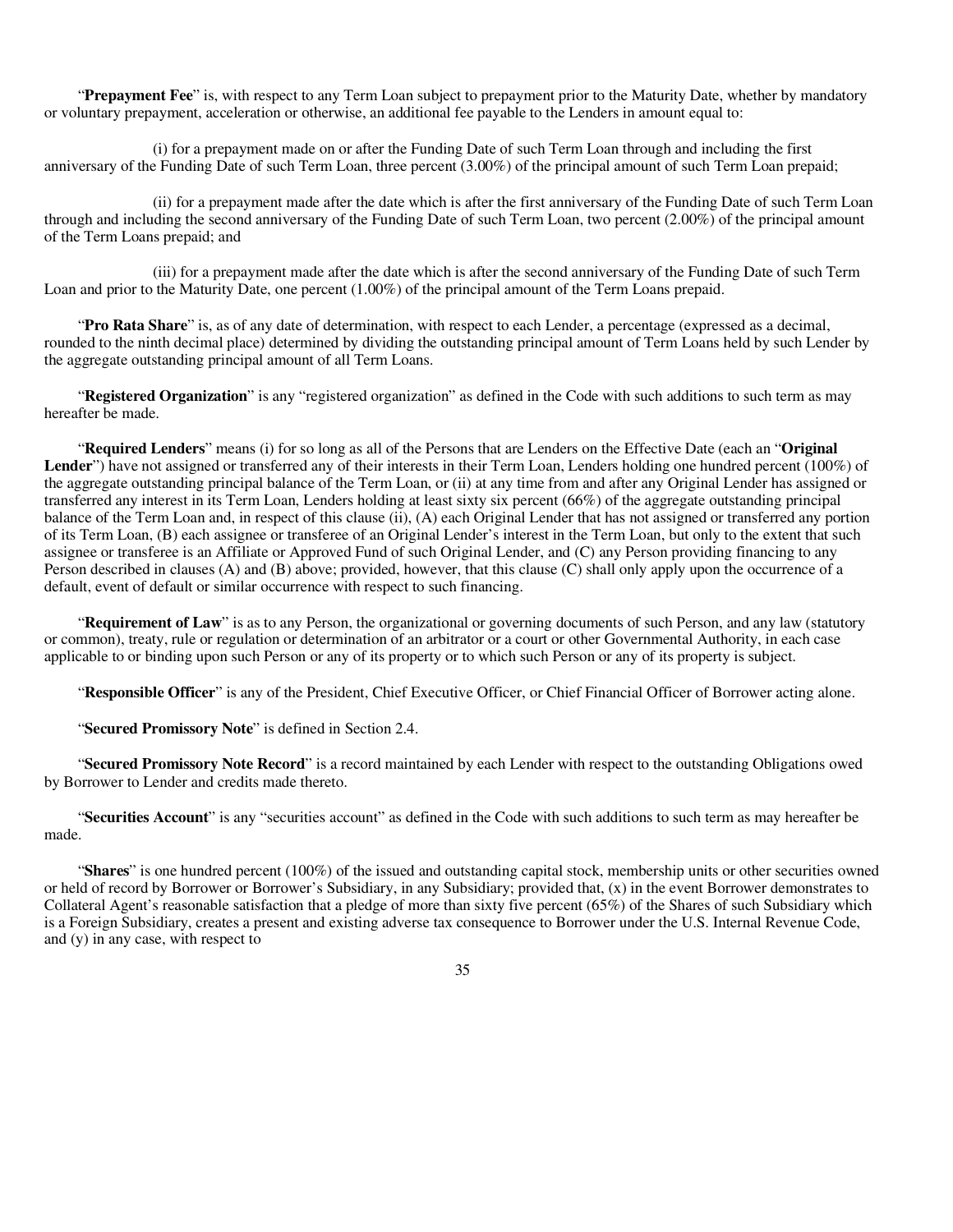Sorrento HK, "Shares" shall mean sixty-five percent (65%) of the issued and outstanding capital stock, membership units or other securities owned or held of record by Borrower or its Subsidiary in such Foreign Subsidiary.

"**Solvent**" is, with respect to any Person: the fair salable value of such Person's consolidated assets (including goodwill minus disposition costs) exceeds the fair value of such Person's liabilities; such Person is not left with unreasonably small capital after the transactions in this Agreement; and such Person is able to pay its debts (including trade debts) as they mature.

"**Sorrento HK**" is Sorrento Therapeutics, Inc. Hong Kong Limited, an entity organized under the laws of Hong Kong and a wholly-owned Subsidiary of Parent.

"**Subordinated Debt**" is indebtedness incurred by Borrower or any of its Subsidiaries from time to time subordinated to all Indebtedness of Borrower and/or its Subsidiaries to the Lenders (pursuant to a subordination, intercreditor, or other similar agreement in form and substance satisfactory to Collateral Agent and the Lenders entered into between Collateral Agent, Borrower, and/or any of its Subsidiaries, and the other creditor), on terms acceptable to Collateral Agent and the Lenders.

"**Subsidiary**" is, with respect to any Person, any Person of which more than fifty percent (50%) of the voting stock or other equity interests (in the case of Persons other than corporations) is owned or controlled, directly or indirectly, by such Person or through one or more intermediaries.

"**Term Loan**" is defined in Section 2.2(a) hereof.

"**Term Loan Commitment**" is, for any Lender, the obligation of such Lender to make a Term Loan, up to the principal amount shown on Schedule 1.1**.** "**Term Loan Commitments**" means the aggregate amount of such commitments of all Lenders.

"**Trademarks**" means any trademark and servicemark rights, whether registered or not, applications to register and registrations of the same and like protections, and the entire goodwill of the business of Borrower connected with and symbolized by such trademarks.

"**Transfer**" is defined in Section 7.1.

"**Warrants**" are those certain Warrants to Purchase Stock dated as of the Effective Date, or any date thereafter, issued by Borrower in favor of each Lender or such Lender's Affiliates.

### **[***Balance of Page Intentionally Left Blank***]**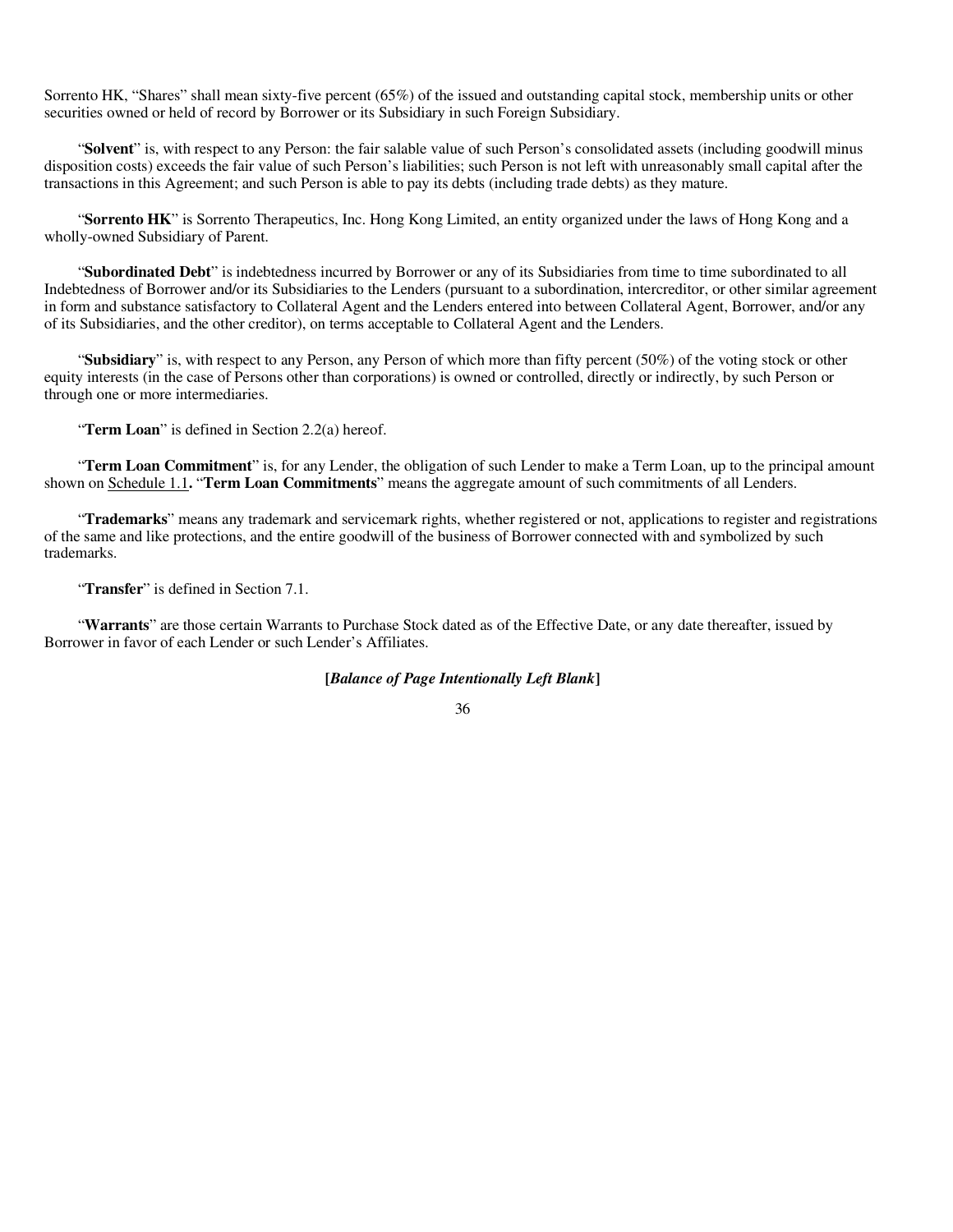**IN WITNESS WHEREOF**, the parties hereto have caused this Agreement to be executed as of the Effective Date.

## **BORROWER:**

SORRENTO THERAPEUTICS, INC. IGDRASOL, INC.

By *Isl* Richard Vincent By *Isl* Richard Vincent By *Isl* Henry Ji<br>Name: Richard Vincent Name: Henry Ji Name: Richard Vincent<br>Title: CFO

## **COLLATERAL AGENT AND LENDER:**

OXFORD FINANCE LLC

By /s/ Mark Davis Name: Mark Davis Title: Vice President – Finance, Secretary & Treasurer

# **LENDER:**

SILICON VALLEY BANK

By /s/ Anthony Flores Name: Anthony Flores Title: Vice President

Title: President and CEO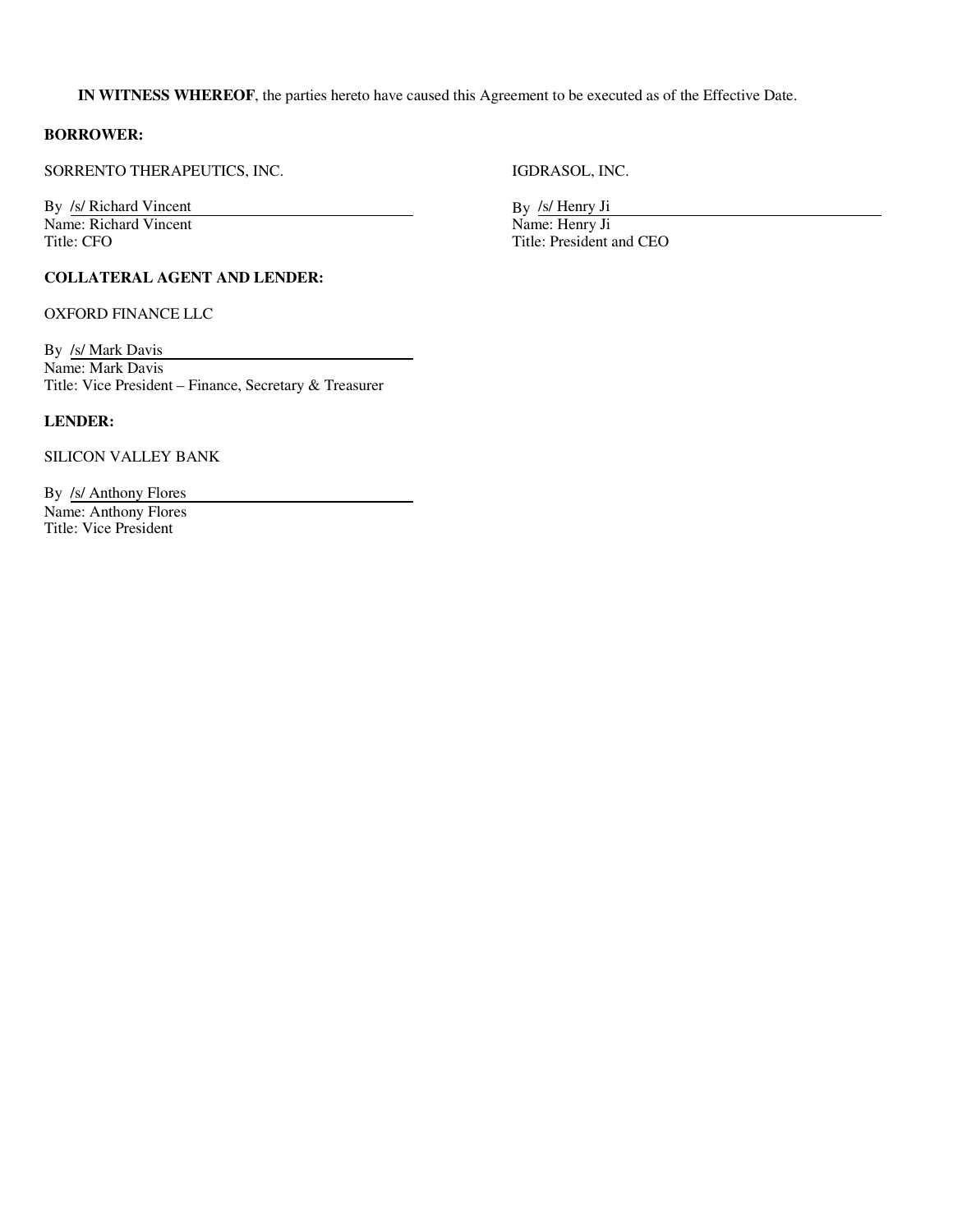## **Execution Version**

# REGISTRATION RIGHTS AGREEMENT

BY AND AMONG SORRENTO THERAPEUTICS, INC. AND THE STOCKHOLDERS OF SHERRINGTON PHARMACEUTICALS, INC.

Dated as of October 9, 2013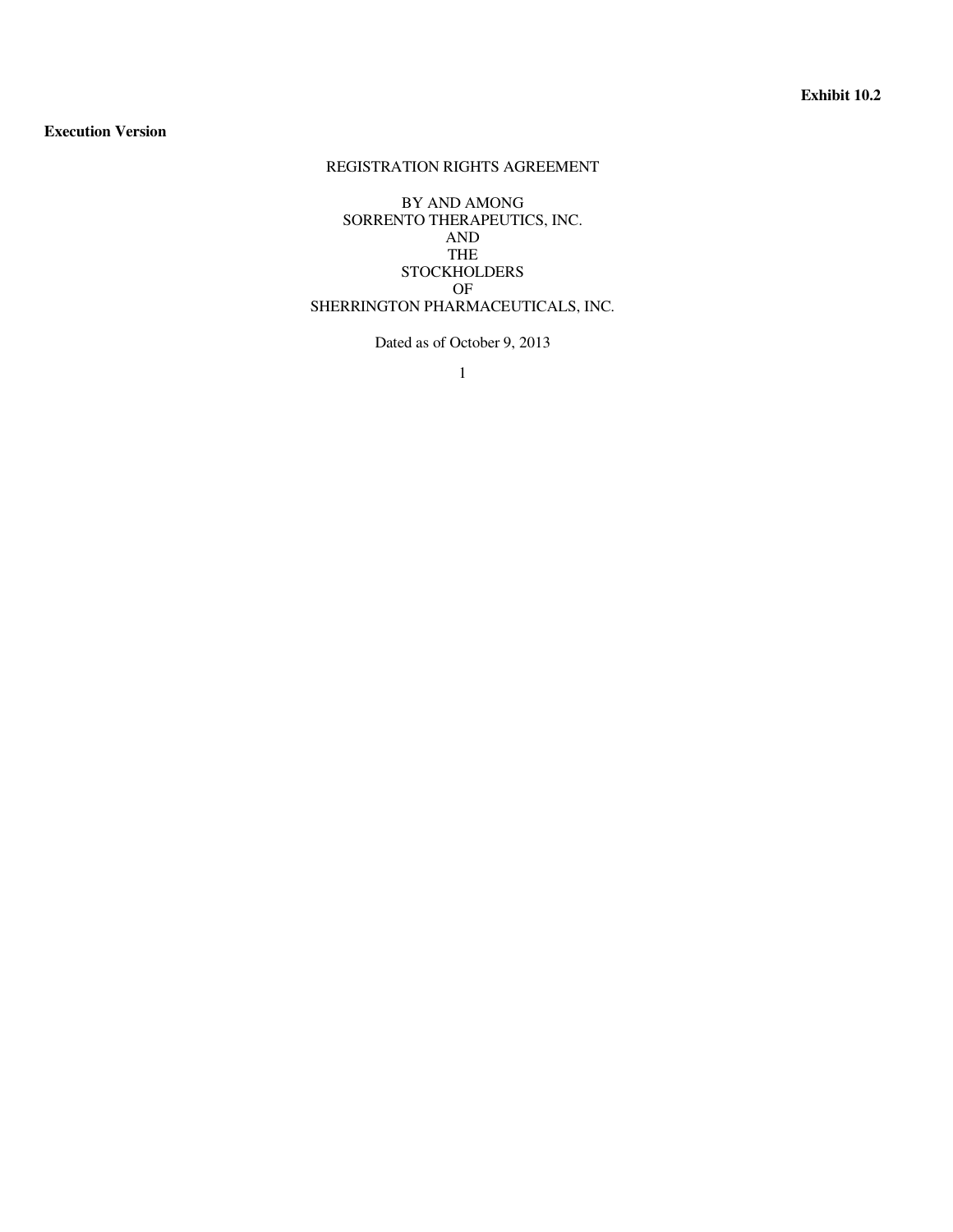### **REGISTRATION RIGHTS AGREEMENT**

This **REGISTRATION RIGHTS AGREEMENT** (this "Agreement") is made as of October 9, 2013, by and among Sorrento Therapeutics, Inc., a Delaware corporation ("the "Company") and the undersigned stockholders of Sherrington Pharmaceuticals, Inc., a Delaware corporation ("Sherrington") who will receive shares of common stock ("Common Stock") of the Company pursuant to the Merger Agreement, as defined below (each a "Stockholder" and collectively the "Stockholders").

#### **RECITALS**

**A.** The Company and Sherrington have entered into that certain Agreement and Plan of Merger and Reorganization dated as of October 9, 2013 by and among the Company, Sherrington, SP Merger Sub, Inc., Aceras BioMedical LLC, the Company Stockholders and Cooley LLP, solely in its capacity as escrow agent (as the same may be amended, modified, restated or supplemented from time to time, the "Merger Agreement"), pursuant to which, upon the terms and subject to the conditions set forth therein, the Company has agreed to merge a subsidiary with and into Sherrington such that all outstanding shares of capital stock of Sherrington will be converted into Shares.

**B.** Pursuant to the Merger Agreement, each Stockholder or its designee shall, upon the Effective Time (as defined below), receive that number of shares of common stock of the Company as set forth opposite such Stockholder's or its designee's name on **Schedule A** hereto, which shall be updated as of the Closing (as defined in the Merger Agreement) and from time to time thereafter to reflect the issuance or return of any Shares pursuant to the Merger Agreement or in connection with the Merger (as defined in the Merger Agreement).

**C.** Pursuant to the Merger Agreement, the Company has agreed to enter into this Agreement as a condition to Sherrington's obligation to consummate the transactions contemplated by the Merger Agreement.

#### **AGREEMENT**

The parties to this Agreement intending to be legally bound hereby agree as follows:

**1. DEFINITIONS.** As used in this Agreement, the following terms shall have the meanings set forth below:

**1.1** "Additional Shares" means any additional shares of Common Stock of the Company issued to the Stockholders pursuant to a stock split, stock dividend or other distribution with respect to, or in exchange or in replacement of, the Shares.

**1.2** "Adverse Disclosure" means public disclosure of material non-public information which, in the Company's board of director's good faith judgment (i) would be required to be made in any report or a Registration Statement filed with the SEC by the Company so that such report or Registration Statement would not be materially misleading; (ii) would not be required to be made at such time but for the filing, effectiveness or continued use of such report or Registration Statement; and (iii) the Company has a bona fide business purpose for not disclosing publicly (other than avoidance of its obligations hereunder), such as a potential material acquisition, divestiture of assets or other material corporate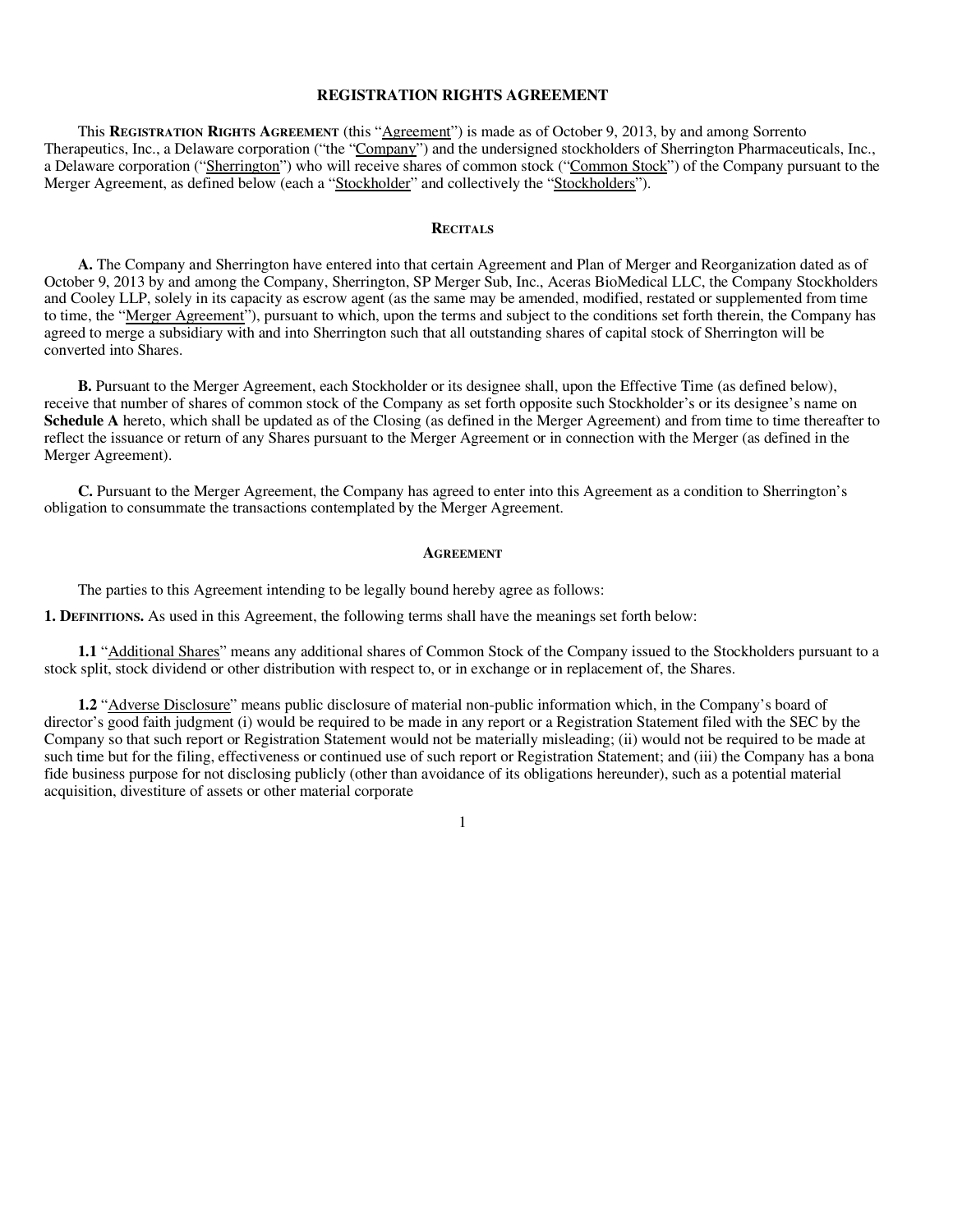transaction and the disclosure of such information would reasonably be expected to have a materially adverse effect on the Company.

**1.3** "Affiliate" means, with respect to any Person, any other Person that controls, is controlled by, or is under common control with such Person. The term "control", as used with respect to any Person, means the power to direct or cause the direction of the management and policies of such Person, directly or indirectly, whether through the ownership of voting securities, by contract or otherwise.

**1.4** "Business Day" means any day, other than a Saturday, Sunday or one on which banks are authorized by law to be closed in San Diego, California.

**1.5** "Effective Date" means the date that the Registration Statement has been declared effective by the SEC.

**1.6** "Effective Time" has the meaning set forth in the Merger Agreement.

**1.7** "Exchange Act" means the Securities Exchange Act of 1934, as amended, and the rules and regulations promulgated thereunder, as the same may be amended from time to time.

**1.8** "Filing Deadline" means the date no later than October 31, 2013 or such other date as the Company and Stockholders may agree to in writing. For clarity, to the extent that timely filing pursuant to Section 3.1 is a result of a delay in the timely delivery of information required from Sherrington, such filing date shall be automatically extended by a day for each day in which the required information is not delivered.

**1.9** "Form S-1" means such form under the Securities Act as in effect on the date hereof or any successor registration form under the Securities Act subsequently adopted by the SEC.

**1.10** "Form S-3" means such form under the Securities Act as in effect on the date hereof or any registration form under the Securities Act subsequently adopted by the SEC that permits incorporation of substantial information by reference to other documents filed by the Company with the SEC.

**1.11** "Governmental Body" shall mean any: (a) nation, state, commonwealth, province, territory, county, municipality, district or other jurisdiction of any nature; (b) federal, state, local, municipal, foreign or other government; or (c) governmental or quasigovernmental authority of any nature (including any governmental division, department, agency, commission, instrumentality, official, organization, unit, body or Entity and any court or other tribunal).

**1.12** "Holder" (collectively, "Holders") means any Stockholder and any transferee permitted under Section 2.1 of Registrable Securities, in each case, to the extent holding Registrable Securities.

**1.13** "Legal Proceeding" means any action, suit, litigation, arbitration, proceeding (including any civil, criminal, administrative, investigative or appellate proceeding), hearing, inquiry, audit, examination or investigation commenced, brought, conducted or heard by or before, or otherwise involving, any court or other Governmental Body or any arbitrator or arbitration panel.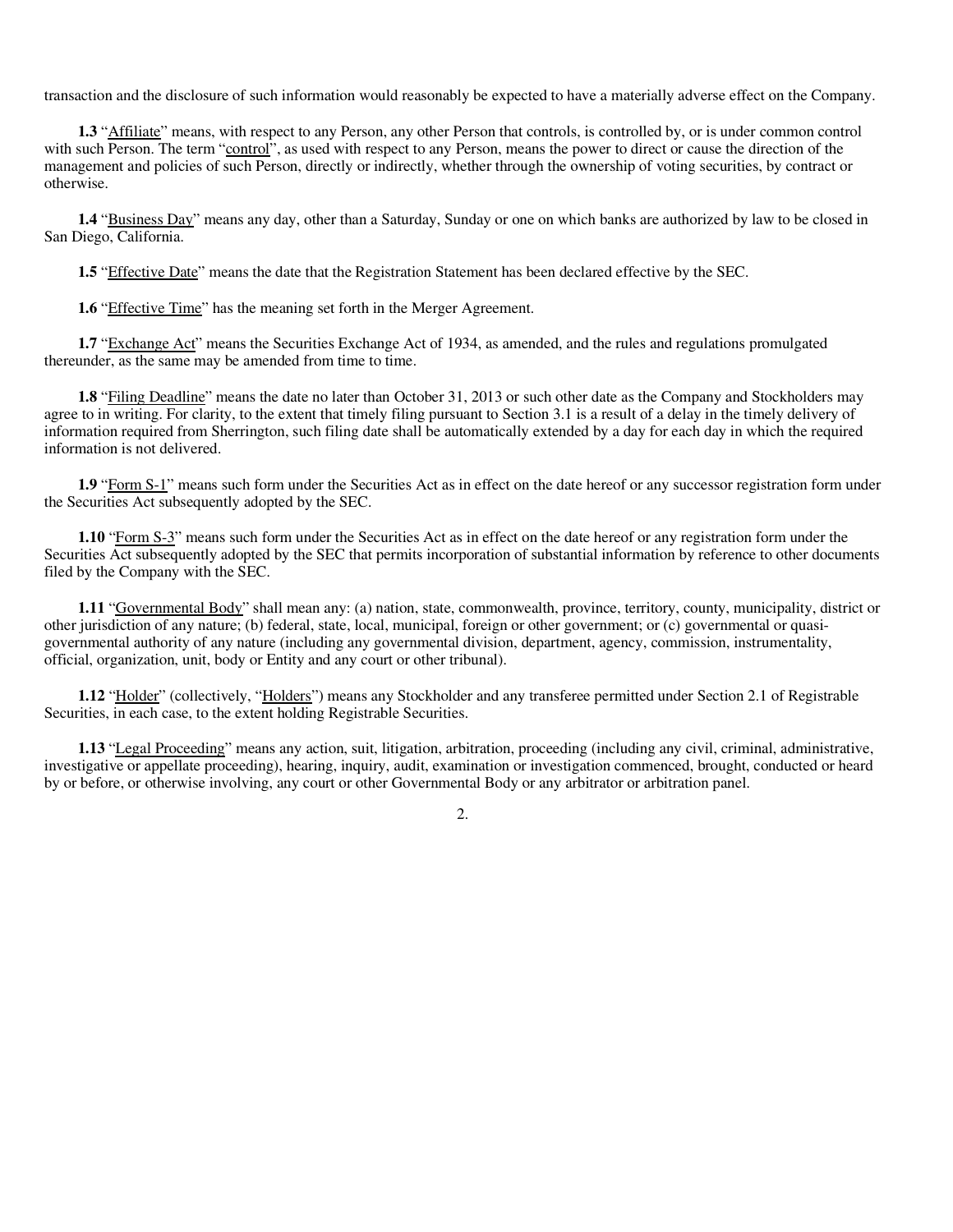**1.14** "Person" means an individual, partnership, corporation, business trust, joint stock company, trust, unincorporated association, joint venture, limited liability company or any other entity of whatever nature, and shall include any successor (by merger or otherwise) of such entity.

**1.15** "Prospectus" means the prospectus included in any Registration Statement, all amendments and supplements to such prospectus, including post-effective amendments, and all other material incorporated by reference in such prospectus.

**1.16** "register," "registered" and "registration" refer to a registration effected by filing with the SEC a Registration Statement in compliance with the Securities Act, and the declaration or ordering by the SEC of the effectiveness of such Registration Statement.

**1.17** "Registrable Securities" means (i) the Shares and (ii) any Additional Shares; provided, however, that Shares or Additional Shares shall cease to be treated as Registrable Securities if (a) a registration statement covering such securities has been declared effective by the SEC and such security has been disposed of pursuant to such effective registration statement, (b) the date on which such security is sold pursuant to Rule 144, (c) the date on which such security ceases to be outstanding or (d) the date on which the Holder thereof, together with its Affiliates, is able to dispose of all of its Registrable Securities without restriction or limitation pursuant to Rule 144 and without the requirement to be in compliance with Rule 144 (or any successor rule).

**1.18** "Registration Statement" means a registration statement or registration statements of the Company filed under the 1933 Act covering the Registrable Securities. References to the Registration Statement shall include any Prospectus.

**1.19** "Rule 144" means Rule 144 under the Securities Act.

**1.20** "Rule 144A" means Rule 144A under the Securities At.

**1.21** "Securities Act" means the Securities Act of 1933, as amended, and the rules and regulations promulgated thereunder, as the same may be amended from time to time.

**1.22** "SEC" means the Securities and Exchange Commission.

**1.23** "Shares" means any and all shares of Common Stock of the Company issuable pursuant to the Merger Agreement (which includes the Merger Consideration, any Future Shares, and any Exclusivity Shares, to the extent that the Exclusivity Shares have not been returned, and no longer are subject to return, to the Company, as each capitalized term is defined in the Merger Agreement).

**1.24** "Transfer" means, directly or indirectly, to sell, transfer, assign, pledge, encumber, hypothecate or similarly dispose of (by merger, testamentary disposition, operation of law or otherwise), either voluntarily or involuntarily, or to enter into any contract, option or other arrangement or understanding with respect to the sale, transfer, assignment, pledge, encumbrance, hypothecation or similar disposition of (by merger, testamentary disposition, operation of law or otherwise), any Shares.

3.

#### **2. TRANSFER RESTRICTIONS**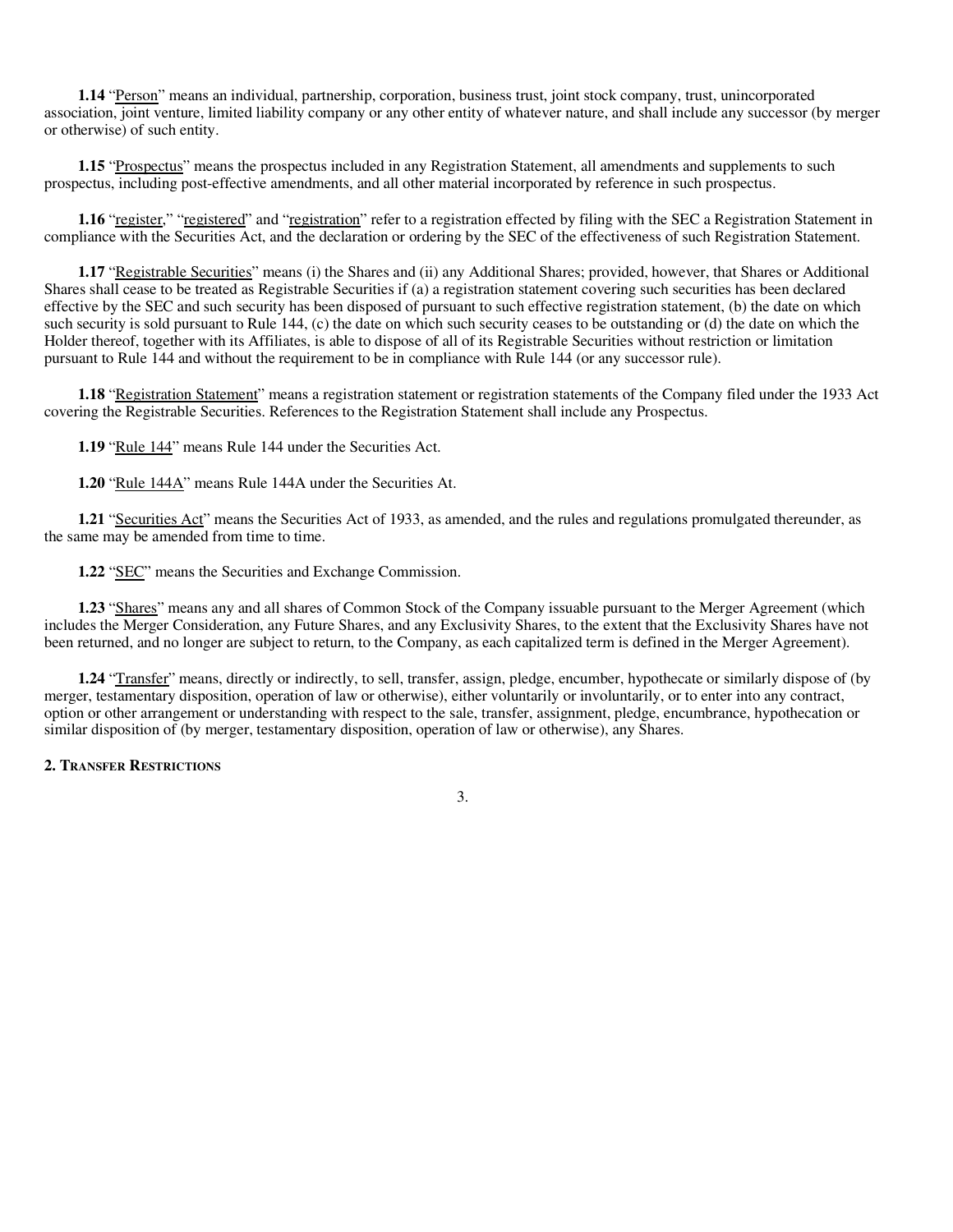**2.1 General Transfer Restrictions**. The right of the Stockholders to Transfer any Shares held by them is subject to the restrictions set forth in this Section 2.

**(a)** Each Stockholder acknowledges that the Shares have not been registered under the Securities Act and may not be Transferred except pursuant to an effective registration statement under the Securities Act or pursuant to an exemption from registration under the Securities Act. Each Stockholder covenants that the Shares will only be disposed of pursuant to an effective registration statement under, and in compliance with the requirements of, the Securities Act or pursuant to an available exemption from the registration requirements of the Securities Act, and in compliance with any applicable state and foreign securities laws. In connection with any Transfer of the Shares other than pursuant to an effective registration statement, to the Company or pursuant to Rule 144 or 144A (or any similar provision then in force), the Company may require the Stockholder to provide to the Company an opinion of counsel selected by the Stockholder and reasonably acceptable to the Company, the form and substance of which opinion shall be reasonably satisfactory to the Company, to the effect that such Transfer does not require registration under the Securities Act. Notwithstanding the foregoing, the Company hereby consents to and agrees to register on the books of the Company and with its transfer agent, without any legal opinion, except to the extent that the transfer agent requests such legal opinion, any Transfer of Shares by a Stockholder to an Affiliate of such Stockholder or by any Holder to any current or former general or limited partner or member of such Holder (including any distribution of the Shares to any beneficial owner of a Holder), in each case dependent upon the receipt of an executed accredited investor questionnaire from such transferees.

**(b)** Each Stockholder agrees to the imprinting, so long as is required by this Section 2.1, of the following legend on any certificate evidencing any of the Shares:

## THESE SECURITIES HAVE NOT BEEN REGISTERED UNDER THE SECURITIES ACT OF 1933, AS AMENDED (THE "**ACT**"), OR ANY STATE SECURITIES LAWS AND MAY NOT BE TRANSFERRED IN THE ABSENCE OF SUCH REGISTRATION OR AN EXEMPTION THEREFROM UNDER THE ACT AND THE RULES AND REGULATIONS THEREUNDER AND APPLICABLE STATE SECURITIES LAWS.

Certificates evidencing the Shares shall not be required to contain such legend or any other legend (i) following any sale of such Shares pursuant to an effective registration statement (including the Resale Registration Statement described in Section 3.1) covering the resale of the Shares, (ii) following any sale of such Shares pursuant to Rule 144 or Rule 144A (or any similar provision then in force) or if the Shares are transferrable by a Person who is not an Affiliate of the applicable Stockholder pursuant to Rule 144 or Rule 144A (or any similar provision then in force) without any volume or manner of sale restrictions thereunder, in each case if the holder provides the Company with a legal opinion reasonably acceptable to the Company to the effect that the Shares were or may be sold under Rule 144 or Rule 144A as indicated or (iii) if the holder provides the Company with a legal opinion reasonably acceptable to the Company to the effect that the legend is not required under applicable requirements of the Securities Act (including controlling judicial interpretations and pronouncements issued by the staff of the SEC). Whenever any of the conditions in the preceding sentence are satisfied with respect to any Shares, the holder of such securities shall be entitled to receive from the Company upon a written request, without expense, new securities of like tenor, including certificates or book entry positions representing such securities, not bearing any restrictive legends.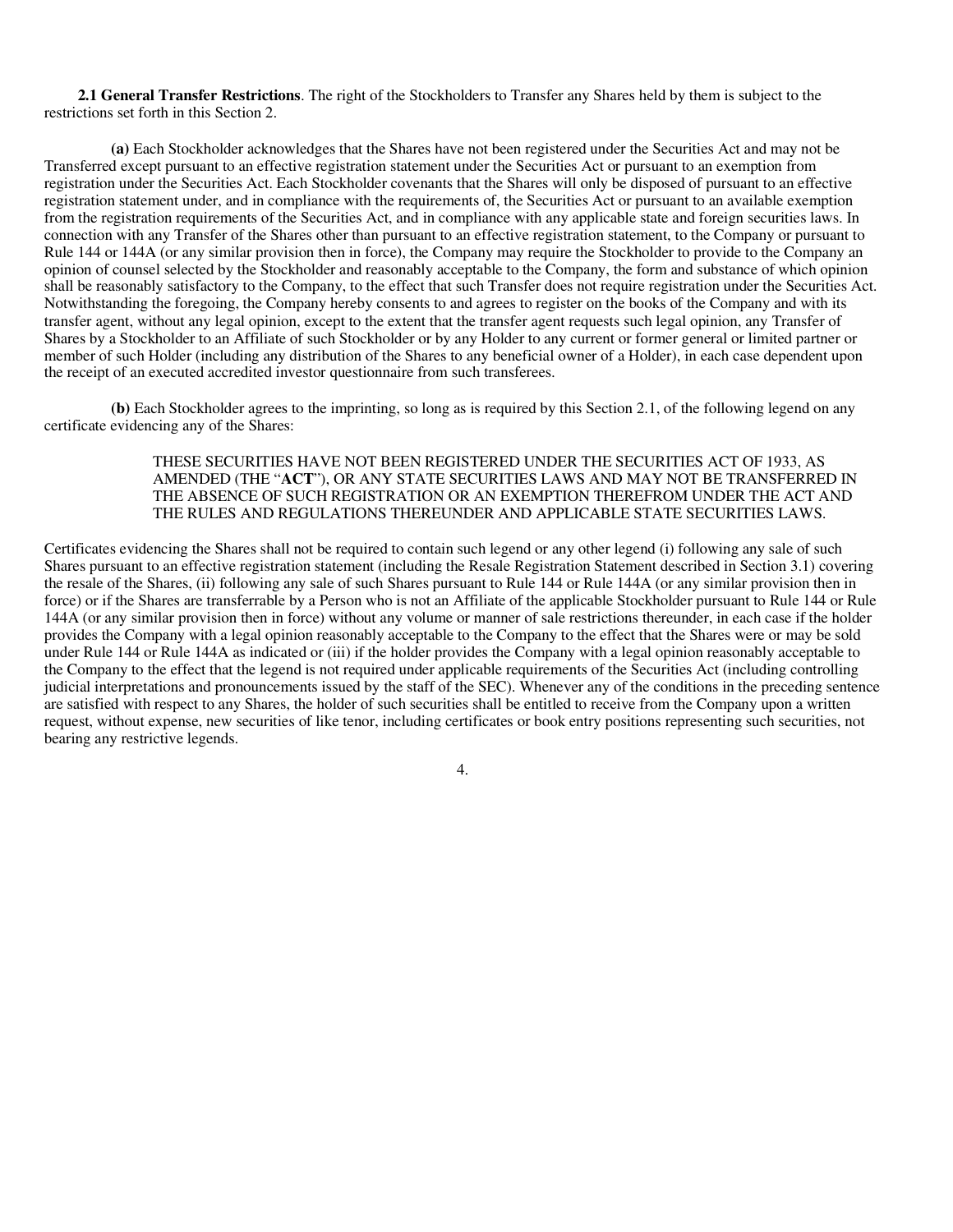**3. REGISTRATION RIGHTS.** The Company hereby grants to each of the Holders the registration rights set forth in this Section 3, with respect to the Registrable Securities owned by such Holders:

## **3.1 Shelf Registration.**

**(a)** The Company shall file under the Securities Act as soon as practicable, but in no event later than the Filing Deadline, a Registration Statement providing for the registration of, and the sale on a continuous or delayed basis by the holders of, all, but not less than all, of the Registrable Securities, pursuant to Rule 415 or any similar rule that may be adopted by the SEC (such filing, the "Resale Registration Statement"). The Company agrees to use its best efforts to cause the Resale Registration Statement to become or be declared effective by the SEC as promptly as practicable after the filing thereof. The Company agrees to use reasonable best efforts to keep such Resale Registration Statement effective until the earlier of (i) the date on which each Holder is able to dispose of all of its Registrable Securities without restriction or limitation pursuant to Rule 144 and without the requirement to be in compliance with Rule 144 (or any successor rule) and (ii) the date on which there are no Registrable Securities held by any of the Holders. In no event shall the Company be required to file, and maintain effectiveness of more than one Registration Statement at any one time.

**(b)** If the Company furnishes to the Holders a certificate signed by the Chief Executive Officer or equivalent senior executive of the Company, stating that the filing, effectiveness or continued use of the Resale Registration Statement would require the Company to make an Adverse Disclosure, then the Company shall have a period of not more than 15 Business Days (or such longer period as the Holders holding a majority of the Registrable Securities shall consent to in writing) within which to delay the filing or effectiveness of such Resale Registration Statement or, in the case of a Resale Registration Statement that has been declared effective, to suspend the use by Holders of such Resale Registration Statement (in each case, a "Shelf Suspension"); *provided*, *however*, that, unless consented to in writing by Holders holding a majority of the Registrable Securities, the Company shall not be permitted to exercise a Shelf Suspension more than twice during any 12-month period and there must be at least 60 days between each permitted Shelf Suspension. In the case of a Shelf Suspension that occurs after the effectiveness of the Resale Registration Statement, the Holders agree to suspend use of the applicable Prospectus in connection with any sale or purchase of, or offer to sell or purchase, Registrable Securities, upon receipt of the notice referred to above. The Company shall immediately notify the Holders upon the termination of any Shelf Suspension, and (i) in the case the Resale Registration Statement has not been declared effective, shall promptly thereafter file the Resale Registration Statement, as the case may be, and use its best efforts to have such Resale Registration Statement declared effective under the Securities Act and (ii) in the case the Resale Registration Statement has become effective, shall amend or supplement the applicable Prospectus, if necessary, so it does not contain any untrue statement or omission prior to the expiration of the Shelf Suspension and furnish to the Holders such numbers of copies of any Prospectus as so amended or supplemented as the Holders may reasonably request. The Company agrees, if necessary, to supplement or make amendments to the Resale Registration Statement, if required by the registration form used by the Company for the Resale Registration or by the instructions applicable to such registration form or by the Securities Act or the rules or regulations promulgated thereunder or as may reasonably be requested by the Holders of a majority of the Registrable Securities then outstanding.

**(c)** The Company shall use commercially reasonable efforts to take all actions reasonably necessary to ensure that the transactions contemplated herein are effected as so contemplated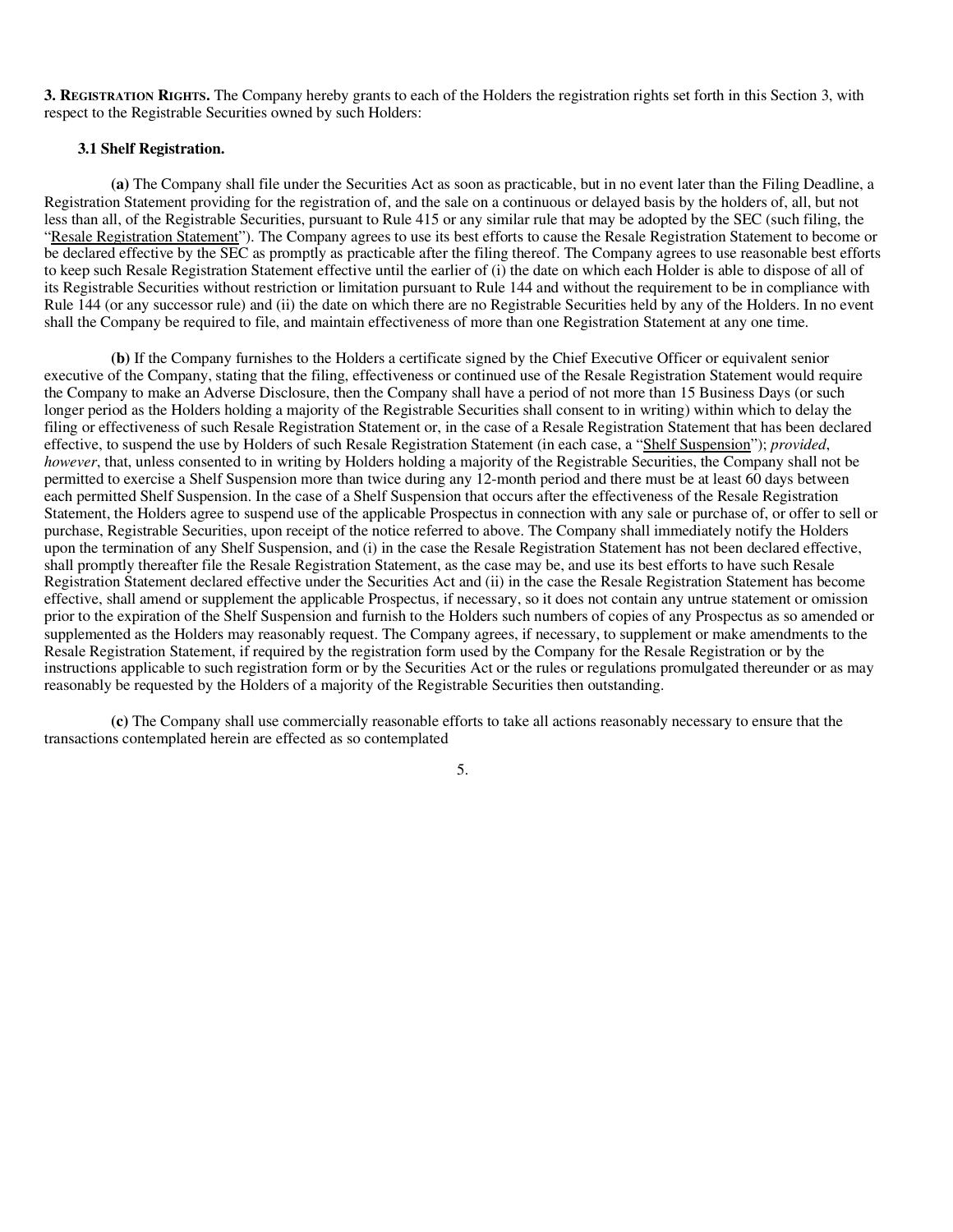in Section 3.1 hereof, and to submit to the SEC, within two Business Days after the Company learns that no review of the Resale Registration Statement will be made by the staff of the SEC or that the staff has no further comments on such Resale Registration Statement, as the case may be, a request for acceleration of effectiveness (or post effective amendment, if applicable) of such Resale Registration Statement to a time and date not later than two Business Days after the submission of such request.

**(d)** Any reference herein to a registration statement or prospectus as of any time shall be deemed to include any document incorporated, or deemed to be incorporated, therein by reference as of such time and any reference herein to any post-effective amendment to a registration statement as of any time shall be deemed to include any document incorporated, or deemed to be incorporated, therein by reference as of such time. Any reference to a prospectus as of any time shall include any supplement thereto, preliminary prospectus, or any free writing prospectus in respect thereof.

**(e)** In connection with the filing of the Resale Registration Statement, the Company shall:

**(i)** prepare and file with the SEC within the time periods specified in Section 3.1, a Registration Statement on Form S-3 (except if the Company is not then eligible to register for resale the Registrable Securities on Form S-3, in which case such registration shall be on another appropriate form for such purpose ) which shall register all of the Registrable Securities for resale by the Holders thereof in accordance with (except if otherwise required pursuant to written comments received from the SEC upon a review of such Resale Registration Statement) the "Plan of Distribution" section attached hereto as **Exhibit A** and use its best efforts to cause such Resale Registration Statement to become effective within 90 days of the filing thereof;

**(ii)** as soon as reasonably practicable prepare and file with the SEC such amendments and supplements to such Resale Registration Statement (including without limitation, any required post effective amendments) and the prospectus included therein as may be necessary to effect and maintain the effectiveness of such Resale Registration Statement for the period specified in Section 3.1 hereof and as may be required by the applicable rules and regulations of the SEC and the instructions applicable to the form of such Resale Registration Statement;

**(iii)** include in the Resale Registration Statement the "Plan of Distribution" sections in substantially the form attached hereto as **Exhibit A**;

**(iv)** comply with the provisions of the Securities Act with respect to the disposition of all of the Registrable Securities covered by such Resale Registration Statement in accordance with the methods of disposition as described in **Exhibit A** by the Holders provided for in such Resale Registration Statement;

**(v)** provide the Holders and, if any, single legal counsel designated by the Holders of a majority of the Registrable Securities then outstanding ("Holder Counsel") a reasonable opportunity to participate in the preparation of such Resale Registration Statement, each prospectus included therein or filed with the SEC and each amendment or supplement thereto (but not including any documents incorporated by reference), in each case subject to customary confidentiality restrictions, and give reasonable consideration to any comments Holder Counsel provides with respect to any Resale Registration Statement or amendment or supplement thereto. The Company shall furnish to Holder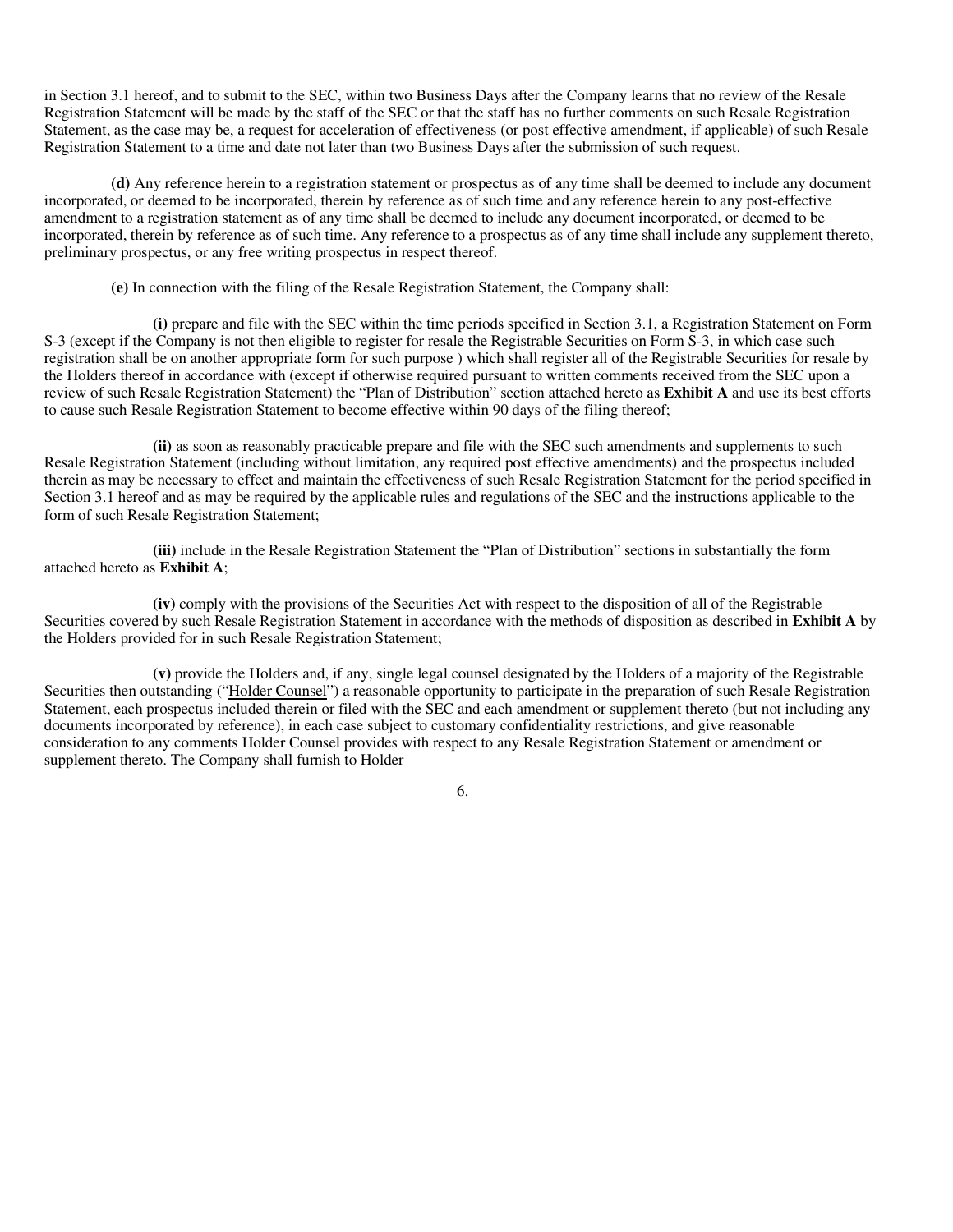Counsel copies of any correspondence from the SEC or the staff of the SEC to the Company or its representatives relating to any Resale Registration Statement;

**(vi)** keep the Resale Registration Statement current and continuously effective pursuant to Rule 415 at all times until the date set forth in Section 3.1. The Resale Registration Statement shall not contain any untrue statement of a material fact or omit to state a material fact required to be stated therein, or necessary to make the statements therein not misleading;

**(vii)** notify the Holders (A) when the Resale Registration Statement or any Prospectus included therein or any prospectus amendment or supplement or post-effective amendment has been filed, and, with respect to such Resale Registration Statement or any post-effective amendment, when the same has become effective, (B) of any comments by the SEC with respect thereto or any request by the SEC for amendments or supplements to such Resale Registration Statement or prospectus or for additional information, (C) of the issuance by the SEC of any stop order suspending the effectiveness of such Resale Registration Statement or the initiation or threatening of any proceedings for that purpose, (D) of the receipt by the Company of any notification with respect to the suspension of the qualification of the Registrable Securities for sale in any jurisdiction or the initiation or threatening of any proceeding for such purpose (in the cases of (C) and (D), the Company shall obtain the withdrawal of such stop order or suspension at the earliest practicable time) or (E) if at any time when a prospectus is required to be delivered under the Securities Act, that such Resale Registration Statement, prospectus, prospectus amendment or supplement or post-effective amendment does not conform in all material respects to the applicable requirements of the Securities Act and the rules and regulations of the SEC thereunder or contains an untrue statement of a material fact or omits to state any material fact required to be stated therein or necessary to make the statements therein not misleading in light of the circumstances then existing (the Company shall use its commercially reasonable efforts to promptly prepare a supplement or amendment to the Resale Registration Statement to conform to such requirements or to correct such untrue statement or omission, and deliver such number of copies of such supplement or amendment to the selling Holders as the selling Holders may reasonably request); and

**(viii)** in the event that Form S-3 is not available for the registration of the resale of Registrable Securities hereunder, the Company shall (A) register the resale of the Registrable Securities on another appropriate form, including a Form S-1 and (B) undertake to register the Registrable Securities on Form S-3 as soon as such form is available.

**(f)** In connection with the Resale Registration Statement, each Holder agrees to furnish to the Company a duly completed Selling Securityholder Questionnaire substantially in the form of **Exhibit B** hereto no later than October 9, 2013. Each Holder further agrees that it shall not be entitled to be named as a selling securityholder in the Resale Registration Statement or use the prospectus for offers and resales of Registrable Securities at any time, unless such Holder has returned to the Company a completed and signed Selling Securityholder Questionnaire. Each Holder acknowledges and agrees that the information in the Selling Securityholder Questionnaire will be used by the Company in the preparation of the Resale Registration Statement and hereby consents to the inclusion of such information in the Resale Registration Statement. Each Holder agrees to notify the Company as promptly as practicable of any inaccuracy or change in information previously furnished by such Holder to the Company contained in a Selling Securityholder Questionnaire or of the occurrence of any event in either case that could cause the prospectus to contain an untrue statement of a material fact regarding such Holder or its intended method of disposition of such Registrable Securities or omits to state any material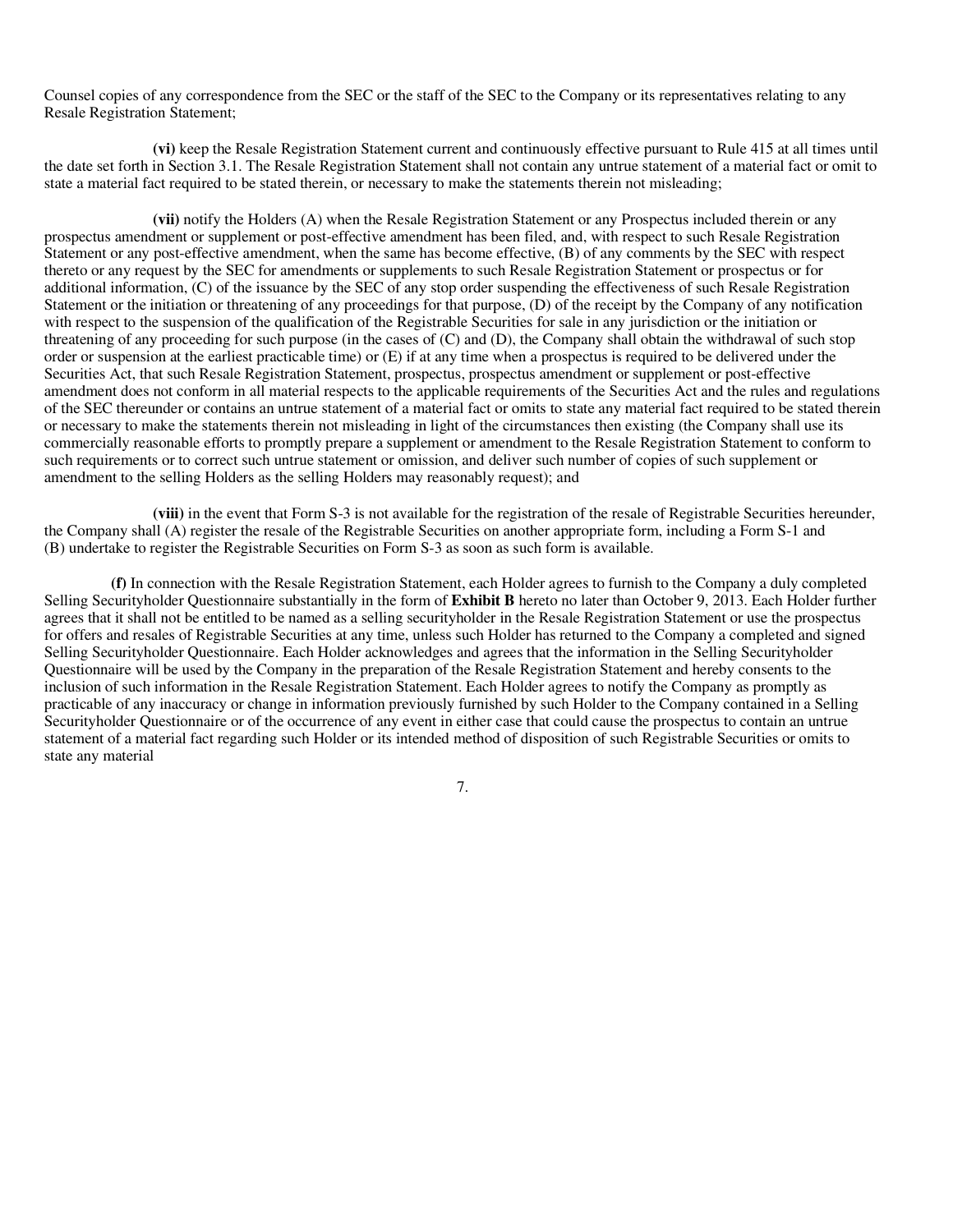fact regarding such Holder or its intended method of disposition of such Registrable Securities required to be stated therein or necessary to make the statements therein not misleading in light of the circumstances then existing, and promptly to furnish to the Company any additional information required to correct and update any previously furnished information or required so that such prospectus shall not contain, with respect to each Holder or the disposition of such Registrable Securities, an untrue statement of a material fact or omit to state a material fact required to be stated therein or necessary to make the statements therein not misleading in light of the circumstances then existing. If any Holder fails to provide to the Company any information required to be provided pursuant to this Section 3.1 after such Holder became aware of the inaccuracy, omission or required change, the Company may suspend the use of the Resale Registration Statement and the prospectus contained therein until such time as such Holder provides the required information to the Company.

#### **3.2 Piggyback Registrations.**

**(a)** In addition to the Company's obligations with respect to the Resale Registration Statement set forth in Section 3.1, from and after November 1, 2013, the Company shall also notify all Holders of Registrable Securities in writing at least 15 days prior to the filing of any other Registration Statement under the Securities Act for purposes of a public offering of securities of the Company (including, but not limited to, registration statements relating to secondary offerings of securities of the Company) and will afford each such Holder an opportunity to include in such Registration Statement all or part of such Registrable Securities held by such Holder. Each Holder desiring to include in any such Registration Statement all or any part of the Registrable Securities held by it shall, within 15 days after the above-described notice from the Company, so notify the Company in writing. In such event, the right of any such Holder to include Registrable Securities in any Registration Statement for the underwritten public offering of securities of the Company pursuant to this Section 3.2 shall be conditioned upon such Holder's participation in such underwriting and the inclusion of such Holder's Registrable Securities in the underwriting to the extent provided herein. All Holders proposing to distribute their Registrable Securities through such underwriting shall enter into an underwriting agreement in customary form with the underwriter or underwriters selected for such underwriting by the Company. If a Holder decides not to include all of his, her or its Registrable Securities in any registration statement thereafter filed by the Company, such Holder shall nevertheless continue to have the right to include any Registrable Securities in any subsequent Registration Statement as may be filed by the Company with respect to offerings of its securities, all upon the terms and conditions set forth herein.

**(b)** Notwithstanding any other provision of this Agreement, if the underwriter determines in good faith that marketing factors require a limitation of the number of shares to be underwritten in any underwritten offering covered by this Section 3.2, the number of shares that may be included in the underwriting shall be allocated, first, to the Company, and second, to the Holders on a pro rata basis based on the total number of Registrable Securities held by the Holders taken together with any other stockholders of the Company with piggyback registration rights based on the total number of registrable securities held by the stockholders and the Holders. If any Holder disapproves of the terms of any such underwriting, such Holder may elect to withdraw therefrom by written notice to the Company and the underwriter, delivered at least ten (10) Business Days prior to the effective date of the registration statement. Any Registrable Securities excluded or withdrawn from such underwriting shall be excluded and withdrawn from the registration. For any Holder which is a partnership, limited liability company or corporation, the partners, retired partners, members, retired members and stockholders of such Holder, or the estates and family members of any such partners, retired partners, members and retired members and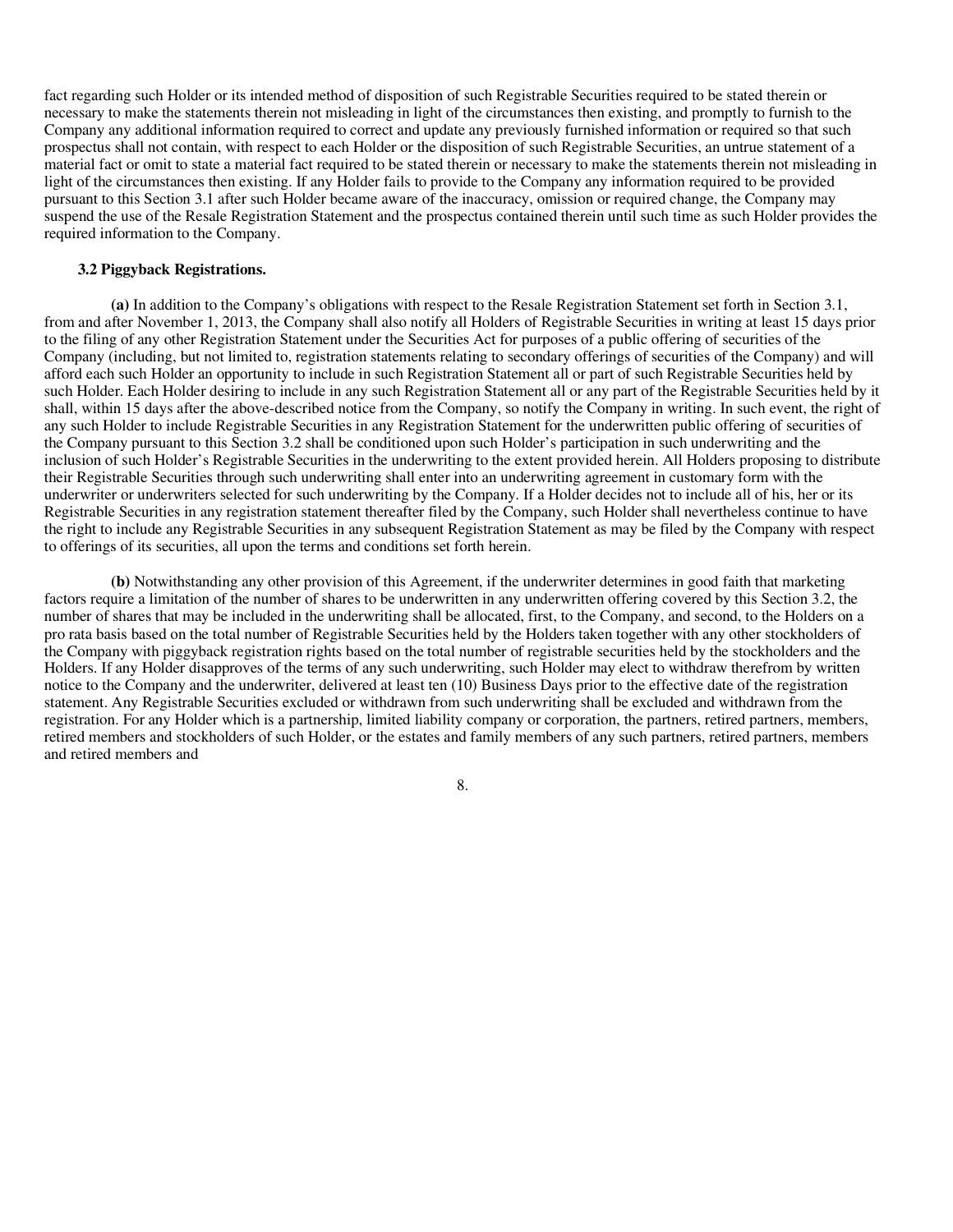any trusts for the benefit of any of the foregoing Person shall be deemed to be a single "Holder," and any pro rata reduction with respect to such "Holder" shall be based upon the aggregate amount of shares carrying registration rights owned by all entities and individuals included in such "Holder," as defined in this sentence.

**(c)** The Company shall have the right to terminate or withdraw any registration initiated by it under this Section 3.2 whether or not any Holder has elected to include securities in such registration, and shall promptly notify any Holder that has elected to include shares in such registration of such termination or withdrawal. The Registration Expenses of such withdrawn registration shall be borne by the Company in accordance with Section 3.3 hereof.

**3.3 Expenses of Registration.** All expenses incurred in connection with all registrations effected pursuant to Sections 3.1 and 3.2, including all registration, SEC, stock exchange and FINRA filing and qualification fees (including state securities law fees and expenses), printing expenses, accounting fees, fees and disbursements of counsel for, and independent public accountants of, the Company, fees and disbursements of counsel designated by the Holders of a majority of the Registrable Securities not to exceed \$15,000, and fees and expenses of all Persons retained by the Company shall be paid by the Company; provided, however, that the Company shall not be required to pay stock transfer taxes or underwriters' discounts or selling commissions relating to sales of Registrable Securities.

**3.4 Obligations of the Company.** Whenever required under this Section 3 to effect the registration of any Registrable Securities, the Company shall (in addition to the requirements set forth in Section 3.1 with respect to the Resale Registration Statement), as expeditiously as reasonably possible:

**(a)** use its reasonable efforts to prevent the issuance of any stop order suspending the effectiveness of the Registration Statement or of any order preventing or suspending the use of any preliminary or final prospectus and, if any such order is issued, to obtain the withdrawal of any such order as soon as practicable;

**(b)** use its reasonable efforts to register or qualify, and cooperate with the Holders of Registrable Securities covered by the Registration Statement and their respective counsel, in connection with the registration or qualification of such Registrable Securities for offer and sale under the securities or "blue sky" laws of each state and other jurisdiction of the United States as any such Holder or their respective counsel reasonably request in writing, and do any and all other things reasonably necessary or advisable to keep such registration or qualification in effect; provided that the Company shall not be required to qualify generally to do business in any jurisdiction where it is not then so qualified or take any action which would subject it to taxation or general service of process in any such jurisdiction where it is not then so subject;

**(c)** notify the Holders of any pending proceeding against the Company under Section 8A of the Securities Act in connection with the offering of the Registrable Securities;

**(d)** comply with all requirements of the NASDAQ Stock Market or any securities exchange on which the Common Stock is then listed with regard to the issuance of the Shares and use commercially reasonable efforts to list the Registrable Securities covered by the Registration Statement on the NASDAQ Stock Market or any securities exchange on which the Common Stock is then listed;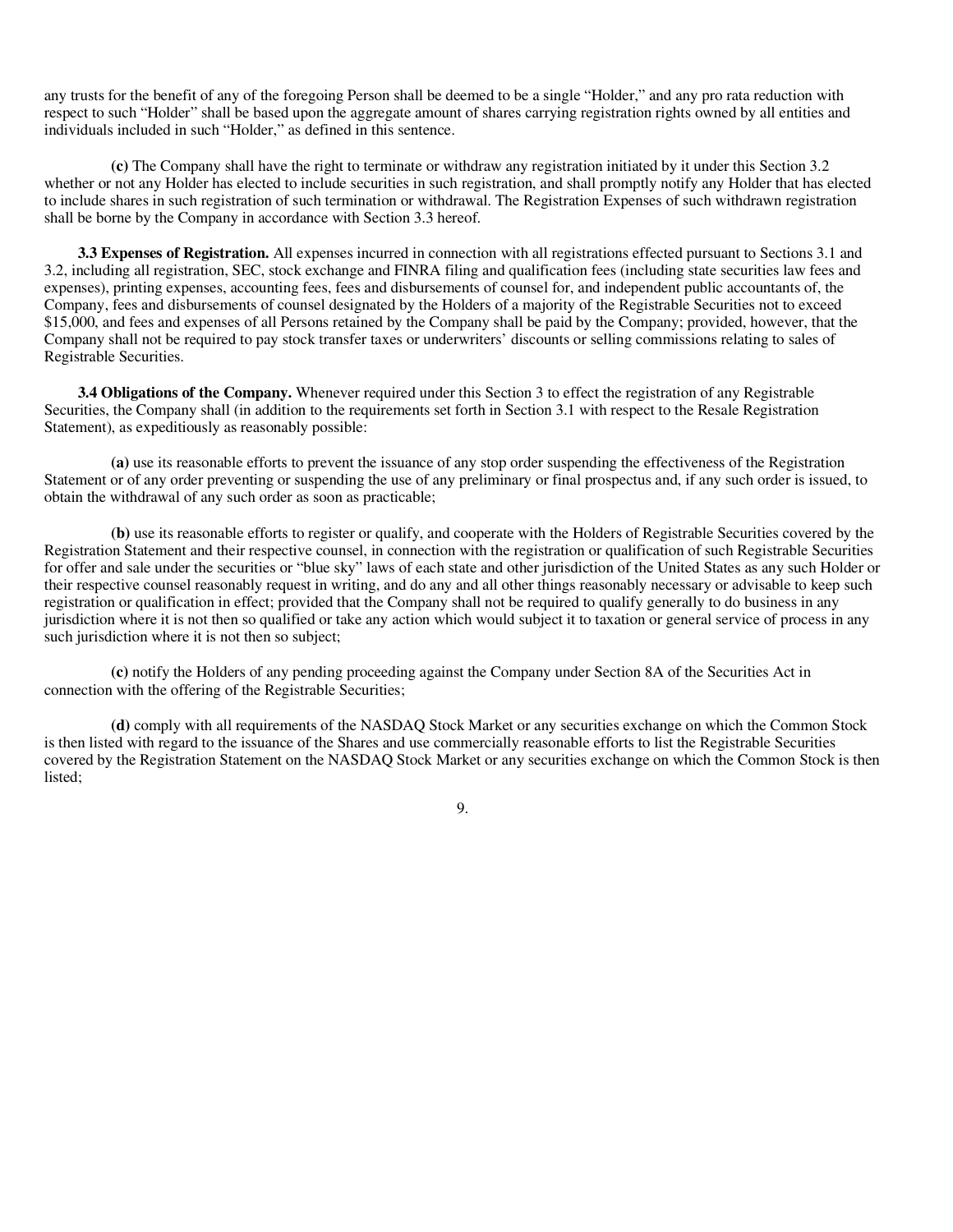**(e)** provide and cause to be maintained a transfer agent and registrar for all Registrable Securities covered by the Registration Statement from and after a date not later than the effective date of the Registration Statement; and

**(f)** cooperate with the Holders to facilitate the timely preparation and delivery of general statements of book entry position on the records of the Company's transfer agent through the DTC's DWAC system representing Registrable Securities to be delivered to a transferee pursuant to any Registration Statement, which certificates shall be free of all restrictive legends, and to enable such Registrable Securities to be in such denominations and registered in such names as any such Holders may reasonably request.

#### **3.5 Indemnification.**

**(a)** The Company will, and does hereby undertake to, indemnify and hold harmless each Holder of Registrable Securities, each of such Holder's officers, directors, employees, partners and agents, and each Person controlling such Holder, the officers, directors, employees, partners and agents of each Person controlling such Holder, against all claims, losses, damages and liabilities (or actions in respect thereto) to which they may become subject under the Securities Act, the Exchange Act, or other federal or state law arising out of or based on (A) any untrue statement (or alleged untrue statement) of a material fact contained in any prospectus, offering circular or other similar document (including any related Registration Statement, notification, or the like) incident to any such registration, qualification or compliance, or based on any omission (or alleged omission) to state therein a material fact required to be stated therein or necessary to make the statements therein not misleading in light of the circumstances in which they were made, (B) any violation or alleged violation by the Company of any federal, state or common law rule or regulation applicable to the Company in connection with any such registration, qualification or compliance, or (C) any failure to register or qualify Registrable Securities in any state where the Company or its agents have affirmatively undertaken or agreed that the Company will undertake such registration or qualification on behalf of the Holders of such Registrable Securities (provided that in such instance the Company shall not be so liable if it has undertaken its reasonable efforts to so register or qualify such Registrable Securities) and will reimburse, as incurred, each such Holder and each such director, officer, partner, agent and controlling Person, for any legal and any other expenses reasonably incurred in connection with investigating or defending any such claim, loss, damage, liability or action; provided that the Company will not be liable in any such case to the extent that any such claim, loss, damage, liability or expense arises out of or is based on any untrue statement or omission made in reliance and in conformity with written information furnished to the Company by such Holder expressly for use therein (including, without limitation, information included on such Holder's Selling Securityholder Questionnaire).

**(b)** Each Holder will, and if Registrable Securities held by or issuable to such Holder are included in such registration, qualification or compliance pursuant to this Section 3, does hereby undertake to, indemnify and hold harmless the Company, each of its directors, employees, agents and officers, and each Person controlling the Company and its directors, employees, agents and officers, against all claims, losses, damages and liabilities (or actions in respect thereof) arising out of or based on any untrue statement (or alleged untrue statement) of a material fact contained in any such Registration Statement, prospectus, offering circular or other document, or any omission (or alleged omission) to state therein a material fact required to be stated therein or necessary to make the statements therein not misleading in light of the circumstances in which they were made, and will reimburse, as incurred, the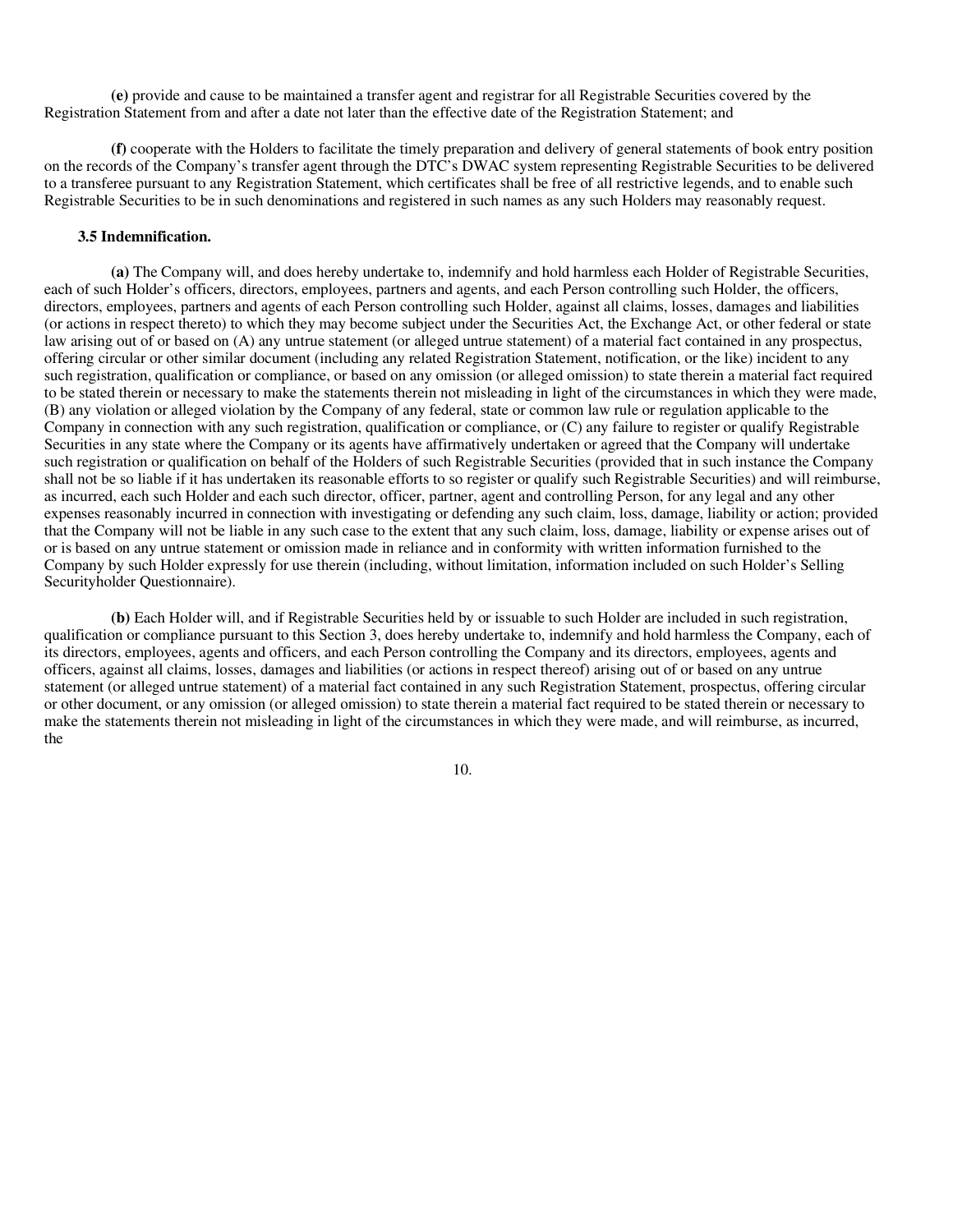Company, each such other Holder, and each such director, officer, employee, agent, partner and controlling Person of the foregoing, for any legal or any other expenses reasonably incurred in connection with investigating or defending any such claim, loss, damage, liability or action, in each case to the extent, but only to the extent, that such untrue statement (or alleged untrue statement) or omission (or alleged omission) was made in such Registration Statement, prospectus, offering circular or other document, in reliance upon and in conformity with written information furnished to the Company by such Holder expressly for use therein (including, without limitation, information included on such Holder's Selling Securityholder Questionnaire); provided, however, that the liability of each Holder hereunder shall be limited to the net proceeds received by such Holder from the sale of securities under such Registration Statement.

**(c)** Each party entitled to indemnification under this Section 3.5 (the "Indemnified Party") shall give notice to the party required to provide such indemnification (the "Indemnifying Party") of any claim as to which indemnification may be sought promptly after such Indemnified Party has actual knowledge thereof, and shall permit the Indemnifying Party to assume the defense of any such claim or any litigation resulting therefrom; provided that counsel for the Indemnifying Party, who shall conduct the defense of such claim or litigation, shall be subject to approval by the Indemnified Party (whose approval shall not be unreasonably withheld) and the Indemnified Party may participate in such defense at the Indemnifying Party's expense if (i) representation of such Indemnified Party would be inappropriate due to actual or potential differing interests between such Indemnified Party and any other party represented by such counsel in such proceeding or (ii) the Indemnifying Party shall have failed to promptly assume the defense of such proceeding; and provided further that the failure of any Indemnified Party to give notice as provided herein shall not relieve the Indemnifying Party of its obligations under this Section 3, except to the extent that such failure to give notice shall materially adversely affect the Indemnifying Party in the defense of any such claim or any such litigation. No Indemnifying Party, in the defense of any such claim or litigation, may, without the consent of each Indemnified Party, consent to entry of any judgment or enter into any settlement unless such settlement includes an unconditional release of such Indemnified Party from all liabilities on claims that are the subject matter of such claim or litigation.

**(d)** In order to provide for just and equitable contribution in case indemnification is unavailable to an Indemnified Party (by reason of legal prohibition or otherwise), the Indemnifying Party, in lieu of indemnifying such Indemnified Party, shall contribute to the amount paid or payable by such Indemnified Party as a result of such losses, claims, damages or liabilities in such proportion as is appropriate to reflect the relative fault of the Indemnifying Party and Indemnified Party in connection with the actions which resulted in such losses, claims, damages or liabilities, as well as any other relevant equitable considerations. The relative fault of such Indemnifying Party and Indemnified Party shall be determined by reference to, among other things, whether any action in question, including any untrue or alleged untrue statement of material fact or omission or alleged omission to state a material fact, has been made by, or relates to information supplied by, such Indemnifying Party or Indemnified Party, and such party's relative intent, knowledge, access to information and opportunity to correct or prevent such actions; provided, however, that, in any case, (i) no Holder will be required to contribute any amount in excess of the public offering price of all such Registrable Securities offered and sold by such Holder pursuant to such Registration Statement, and (ii) no Person guilty of fraudulent misrepresentation (within the meaning of Section 11(f) of the Securities Act) will be entitled to contribution from any Person who was not guilty of such fraudulent misrepresentation.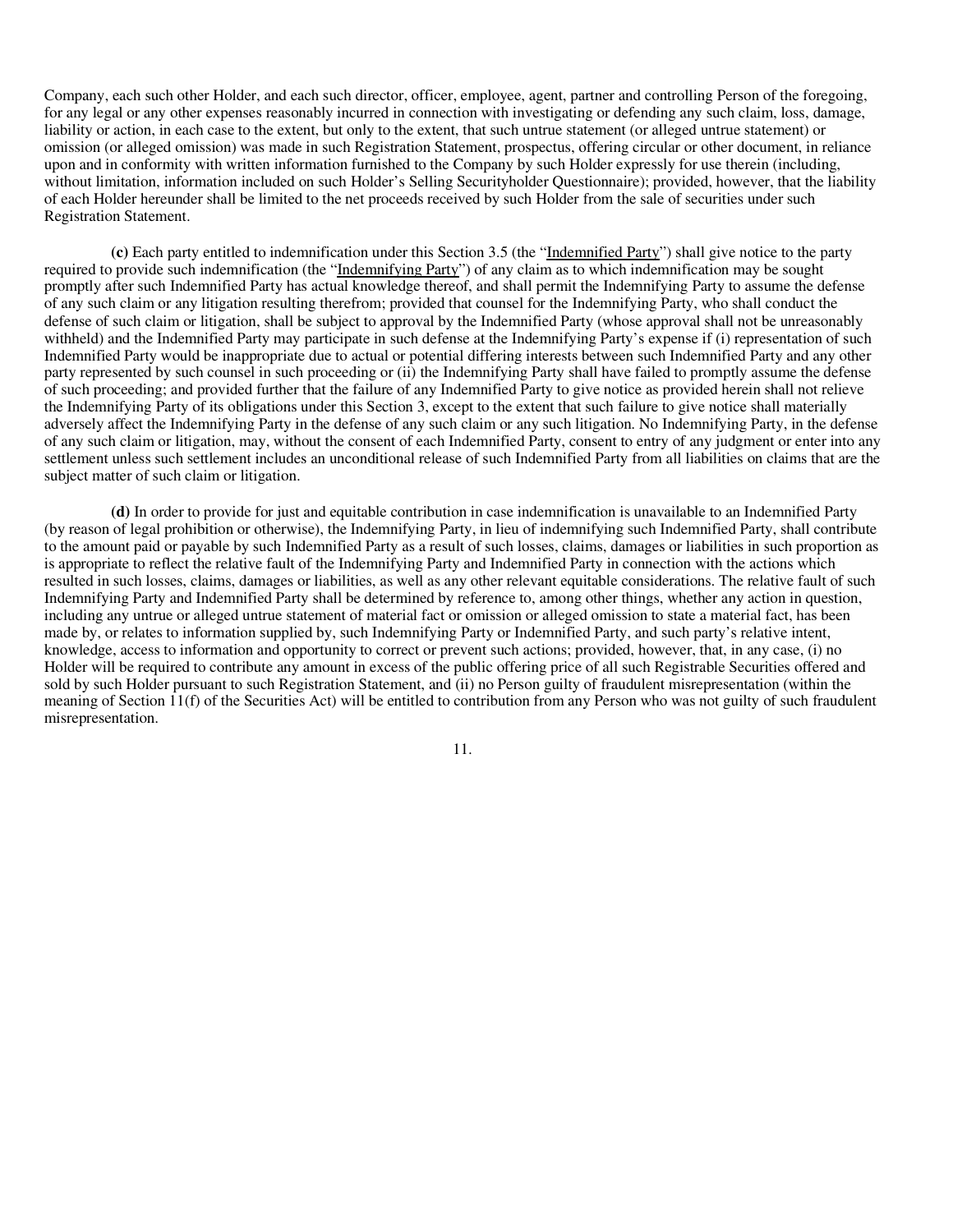**(e)** The indemnity and contribution agreements contained herein are in addition to any liability that the Indemnifying Party may have to the Indemnified Parties and shall survive the Transfer of the Registrable Securities.

**3.6 Information by Holder.** The Holder or Holders of Registrable Securities included in any registration shall furnish to the Company such information regarding such Holder or Holders and the distribution proposed by such Holder or Holders as the Company may reasonably request in writing and as shall be required in connection with any registration, qualification or compliance referred to in this Section 3.

**3.7 Transfer of Registration Rights.** The rights contained in Sections 3.1 and 3.2 hereof to cause the Company to register the Registrable Securities, and the other rights set forth in this Section 3, may be assigned or otherwise conveyed by any Stockholder to any transferee of the Registrable Securities if the Transfer was permitted under Section 2.

**3.8 Rule 144 Reporting.** With a view to making available to the Holders the benefits of certain rules and regulations of the SEC that may permit the sale of the Registrable Securities to the public without registration, the Company agrees to use its best efforts to:

**(a)** make and keep current public information available, within the meaning of Rule 144 or any similar or analogous rule promulgated under the Securities Act;

**(b)** file with the SEC, in a timely manner, all reports and other documents required of the Company under the Securities Act and Exchange Act; and

**(c)** as long as any Holder owns any Registrable Securities, furnish in writing upon such Holder's written request a written statement by the Company that it has timely filed all reports as contemplated by the reporting requirements of Rule 144 and of the Securities Act and Exchange Act.

## **4. MISCELLANEOUS**

**4.1 Further Assurances.** Each party hereto shall execute and cause to be delivered to each other party hereto such instruments and other documents, and shall take such other actions, as such other party may reasonably request for the purpose of carrying out or evidencing any of the transactions contemplated by this Agreement.

**4.2 Notices.** Any notice or other communication required or permitted to be delivered to any party under this Agreement shall be in writing and shall be deemed properly delivered, given and received: (a) if delivered by hand, when delivered; (b) if sent via facsimile before 5:00 p.m. (Pacific time) with confirmation of receipt, when transmitted and receipt is confirmed; (c) if sent via facsimile after 5:00 p.m. (Pacific time) with confirmation of receipt, the Business Day after being sent; (d) if sent by registered, certified or first class mail, the third Business Day after being sent; and (e) if sent by overnight delivery via a national courier service, one Business Day after being sent. The addresses and facsimile numbers for such notices and communications are those set forth on the signature pages hereof, or such other address or facsimile number as may be designated in writing hereafter, in the same manner, by any such Person.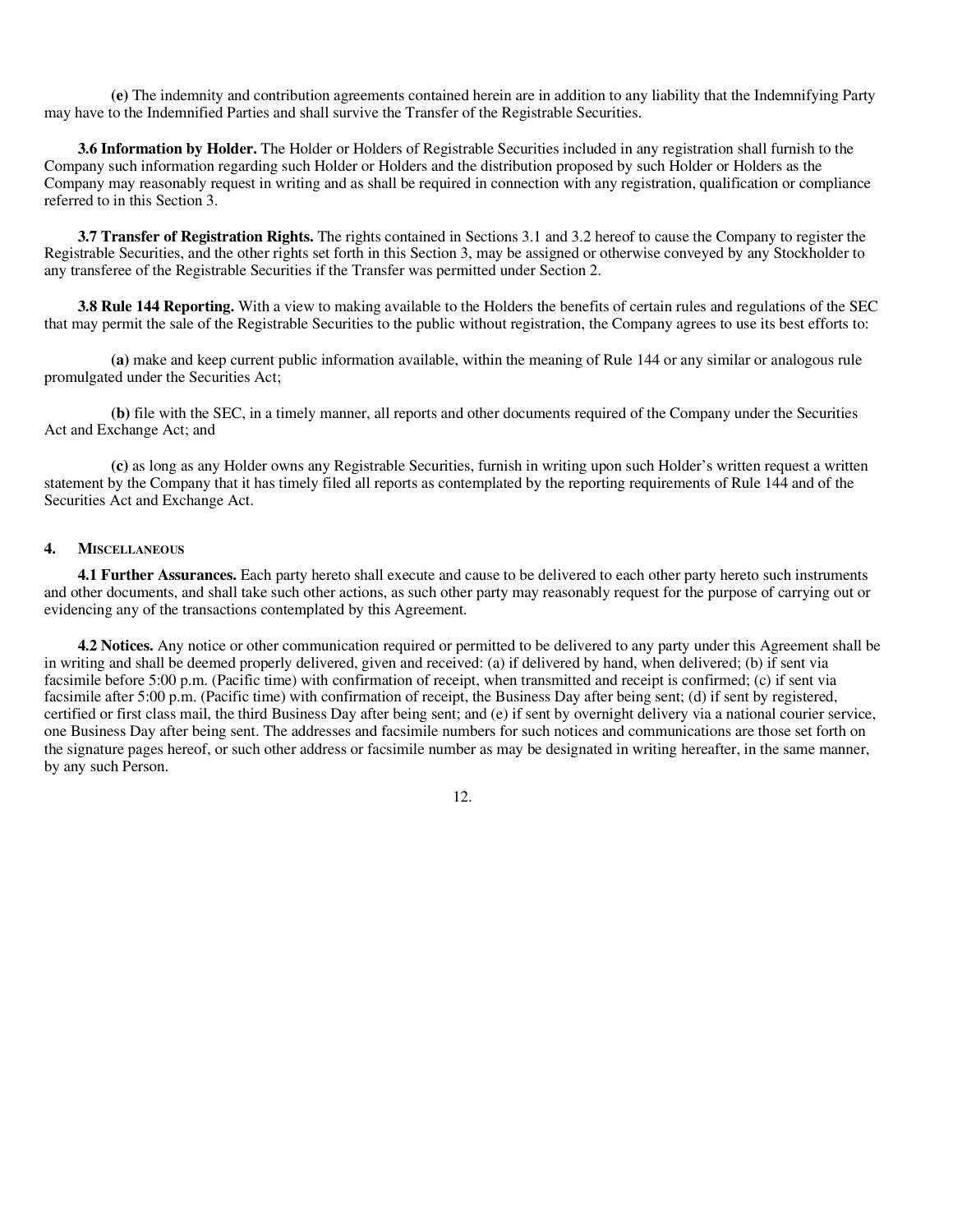**4.3 Headings.** The headings contained in this Agreement are for convenience of reference only, shall not be deemed to be a part of this Agreement and shall not be referred to in connection with the construction or interpretation of this Agreement.

**4.4 Counterparts**. This Agreement may be executed in several counterparts (including via facsimile or other electronic means), each of which shall constitute an original and all of which, when taken together, shall constitute one agreement.

### **4.5 Governing Law; Dispute Resolution.**

**(a)** This Agreement shall be construed in accordance with, and governed in all respects by, the internal laws of the State of Delaware (without giving effect to principles of conflicts of laws).

**(b)** Any Legal Proceeding relating to this Agreement or the enforcement of any provision of this Agreement (including a Legal Proceeding based upon intentional or willful misrepresentation or fraud) may be brought or otherwise commenced in any state or federal court located in the State of California. Each party to this Agreement: (i) expressly and irrevocably consents and submits to the jurisdiction of each state and federal court located in the State of California (and each appellate court located in the State of California) in connection with any such Legal Proceeding; (ii) agrees that each state and federal court located in the State of California shall be deemed to be a convenient forum; and (iii) agrees not to assert (by way of motion, as a defense or otherwise), in any such Legal Proceeding commenced in any state or federal court located in the State of California, any claim that such party is not subject personally to the jurisdiction of such court, that such Legal Proceeding has been brought in an inconvenient forum, that the venue of such proceeding is improper or that this Agreement or the subject matter of this Agreement may not be enforced in or by such court.

**4.6 Successors and Assigns.** Except as otherwise expressly provided herein, the provisions hereof shall inure to the benefit of, and be binding upon, the parties' successors and permitted assigns.

### **4.7 Waiver.**

**(a)** No failure on the part of any Person to exercise any power, right, privilege or remedy under this Agreement, and no delay on the part of any Person in exercising any power, right, privilege or remedy under this Agreement, shall operate as a waiver of such power, right, privilege or remedy; and no single or partial exercise of any such power, right, privilege or remedy shall preclude any other or further exercise thereof or of any other power, right, privilege or remedy.

**(b)** No Person shall be deemed to have waived any claim arising out of this Agreement, or any power, right, privilege or remedy under this Agreement, unless the waiver of such claim, power, right, privilege or remedy is expressly set forth in a written instrument duly executed and delivered on behalf of such Person; and any such waiver shall not be applicable or have any effect except in the specific instance in which it is given.

**4.8 Amendment.** This Agreement may be amended or modified, and any provision hereof may be waived, in whole or in part, at any time pursuant to an agreement in writing executed by the Company and Holders holding a majority of the Registrable Securities.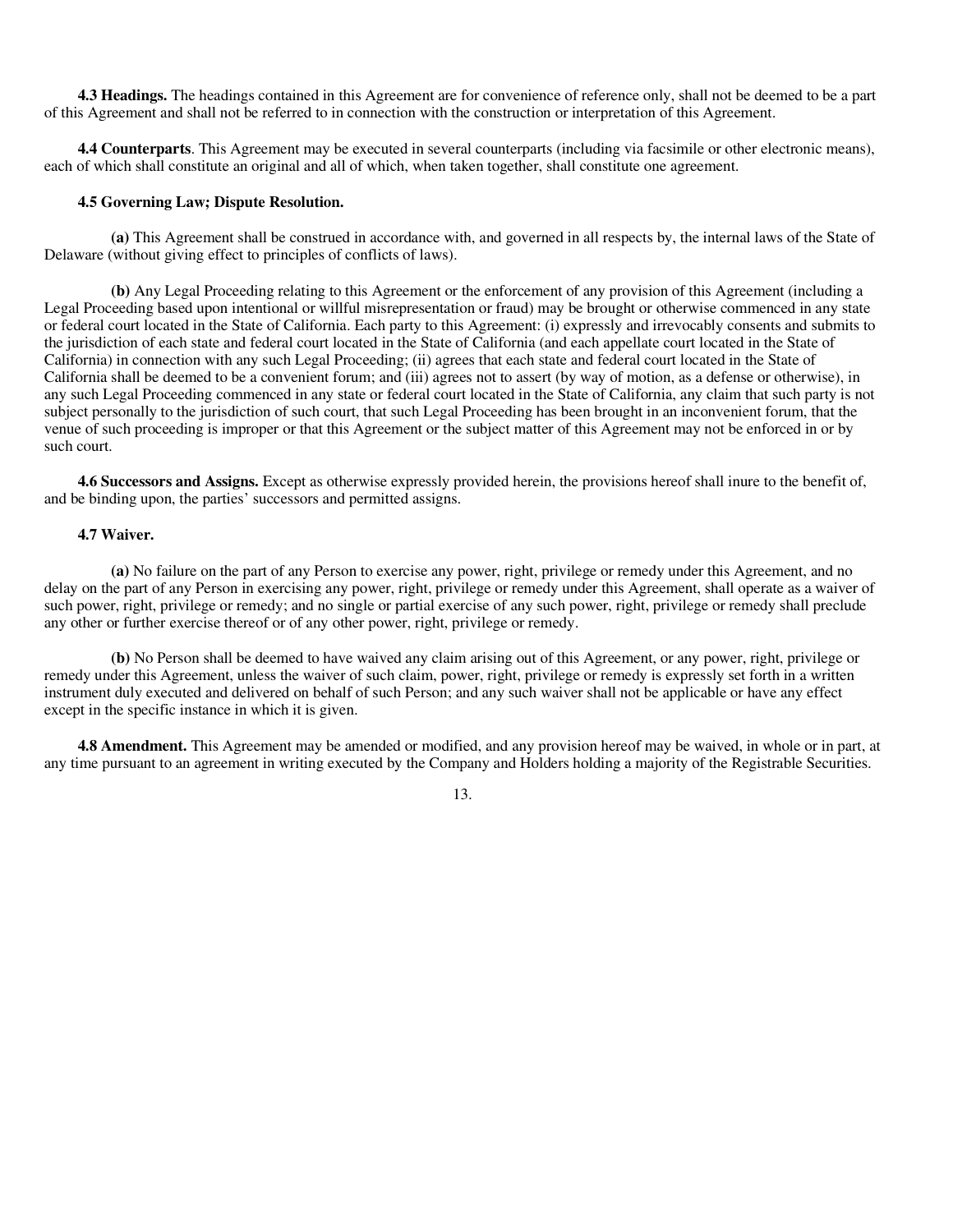**4.9 Severability.** In the event that any provision of this Agreement, or the application of any such provision to any Person or set of circumstances, shall be determined to be invalid, unlawful, void or unenforceable to any extent, the remainder of this Agreement, and the application of such provision to Persons or circumstances other than those as to which it is determined to be invalid, unlawful, void or unenforceable, shall not be impaired or otherwise affected and shall continue to be valid and enforceable to the fullest extent permitted by law.

**4.10 Termination.** This Agreement shall terminate on the date when there no longer remaining any Registrable Securities or upon the dissolution of liquidation of the Company.

**4.11 Waiver of Jury Trial.** EACH PARTY ACKNOWLEDGES AND AGREES THAT ANY CONTROVERSY WHICH MAY ARISE UNDER THIS AGREEMENT IS LIKELY TO INVOLVE COMPLICATED ISSUES AND, THEREFORE, EACH SUCH PARTY, TO THE EXTENT PERMITTED BY LAW, IRREVOCABLY AND UNCONDITIONALLY WAIVES ANY RIGHT IT MAY HAVE TO A TRIAL BY JURY IN RESPECT OF ANY LEGAL PROCEEDING ARISING OUT OF OR RELATING TO THIS AGREEMENT OR THE TRANSACTIONS CONTEMPLATED BY THIS AGREEMENT. EACH PARTY TO THIS AGREEMENT CERTIFIES AND ACKNOWLEDGES THAT (A) SUCH PARTY HAS CONSIDERED THE IMPLICATIONS OF THIS WAIVER AND (B) SUCH PARTY MAKES THIS WAIVER VOLUNTARILY.

**4.12 Entire Agreement.** This Agreement and the Merger Agreement set forth the entire understanding of the parties hereto relating to the subject matter hereof and thereof and supersede all prior agreements and understandings among or between any of the parties relating to the subject matter hereof and thereof.

### **4.13 Construction.**

**(a)** For purposes of this Agreement, whenever the context requires: the singular number shall include the plural, and vice versa; the masculine gender shall include the feminine and neuter genders; the feminine gender shall include the masculine and neuter genders; and the neuter gender shall include the masculine and feminine genders.

**(b)** The parties hereto agree that any rule of construction to the effect that ambiguities are to be resolved against the drafting party shall not be applied in the construction or interpretation of this Agreement.

**(c)** As used in this Agreement, the words "include" and "including," and variations thereof, shall not be deemed to be terms of limitation, but rather shall be deemed to be followed by the words "without limitation."

**(d)** Except as otherwise indicated, all references in this Agreement to "Sections" and "Exhibits" are intended to refer to Sections of this Agreement and Exhibits to this Agreement.

### **[THE REMAINDER OF THIS PAGE INTENTIONALLY LEFT BLANK]**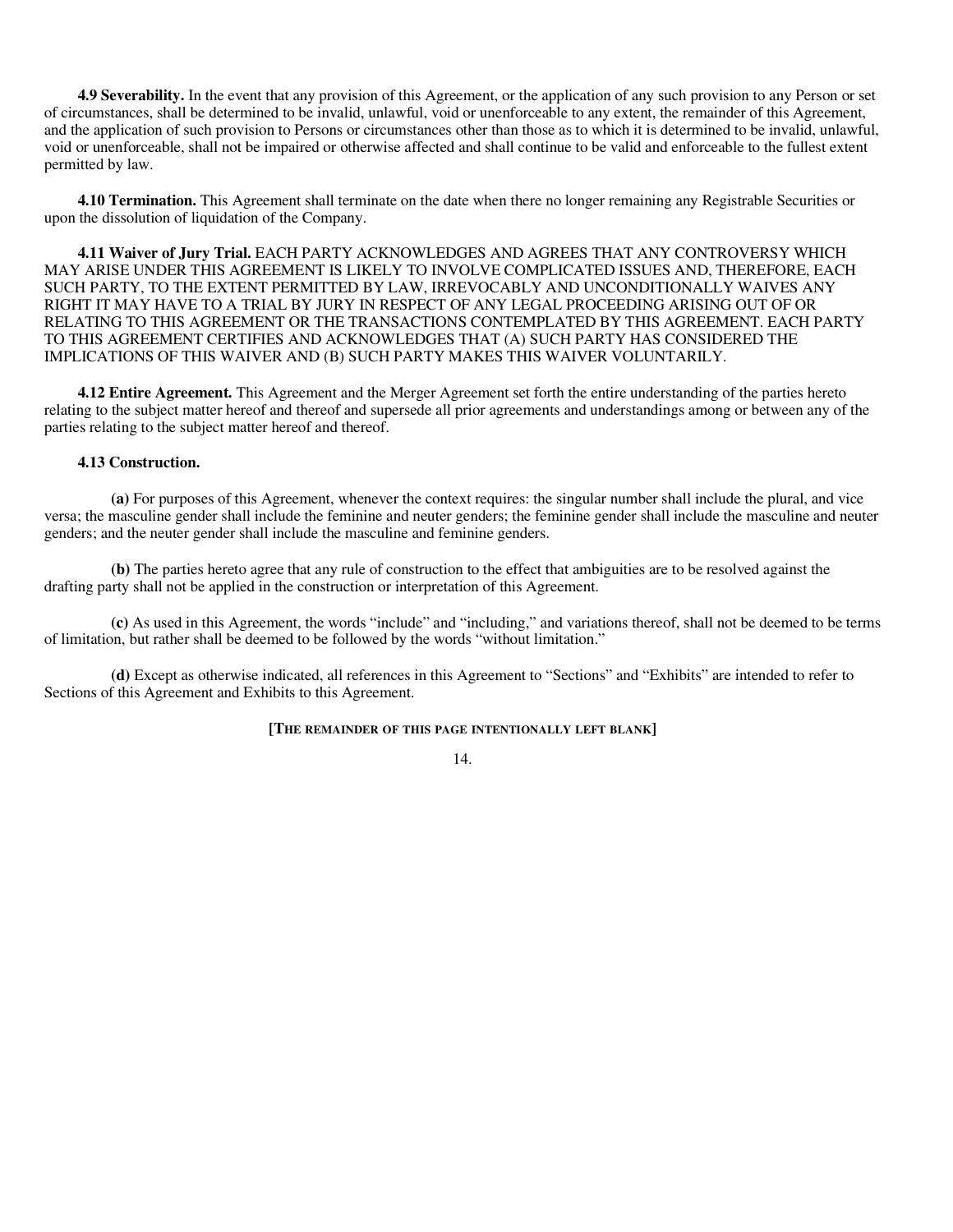**IN WITNESS WHEREOF**, each of the undersigned has executed this Agreement or caused this Agreement to be executed on its behalf as of the date first written above.

## **COMPANY:**

# **SORRENTO THERAPEUTICS, INC.**

By: /s/ Henry Ji

Name: Henry Ji Title: President & CEO

Address for Notice: 6042 Cornerstone Ct. West, Suite B San Diego, CA 92121

Attn: Chief Financial Officer Facsimile No.: (858) 210-3759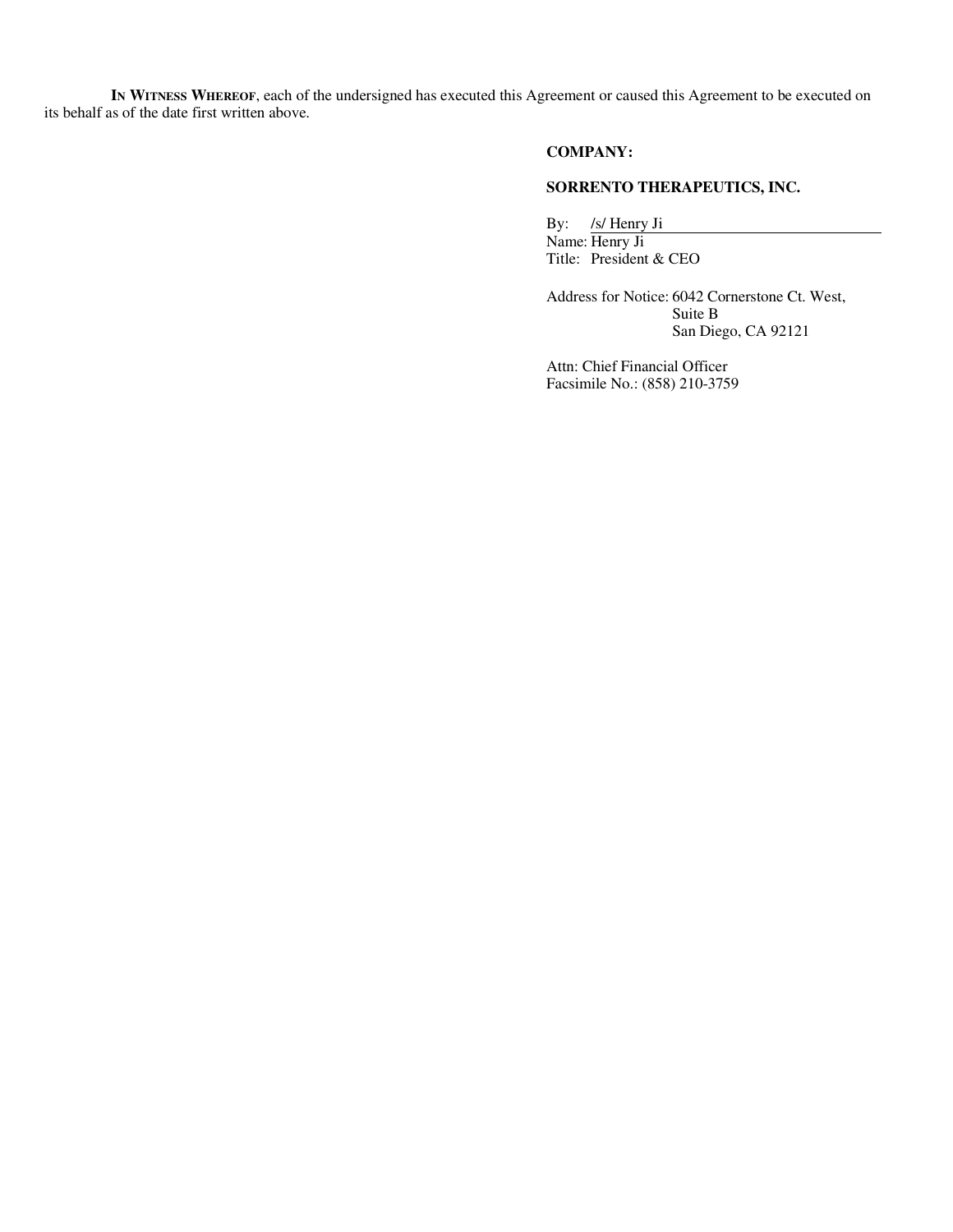**IN WITNESS WHEREOF**, each of the undersigned has executed this Agreement or caused this Agreement to be executed on its behalf as of the date first written above.

# **STOCKHOLDER:**

Name: Bryan Jones

By: /s/ Bryan Jones Name: Title:

Address:

Telephone No.: Facsimile No.: <u>In the set of the set of the set of the set of the set of the set of the set of the set of the set of the set of the set of the set of the set of the set of the set of the set of the set of the set of the s</u> Email Address: Universe Press, 2008.

<u> 1989 - Johann Barbara, martxa alemaniar a</u>